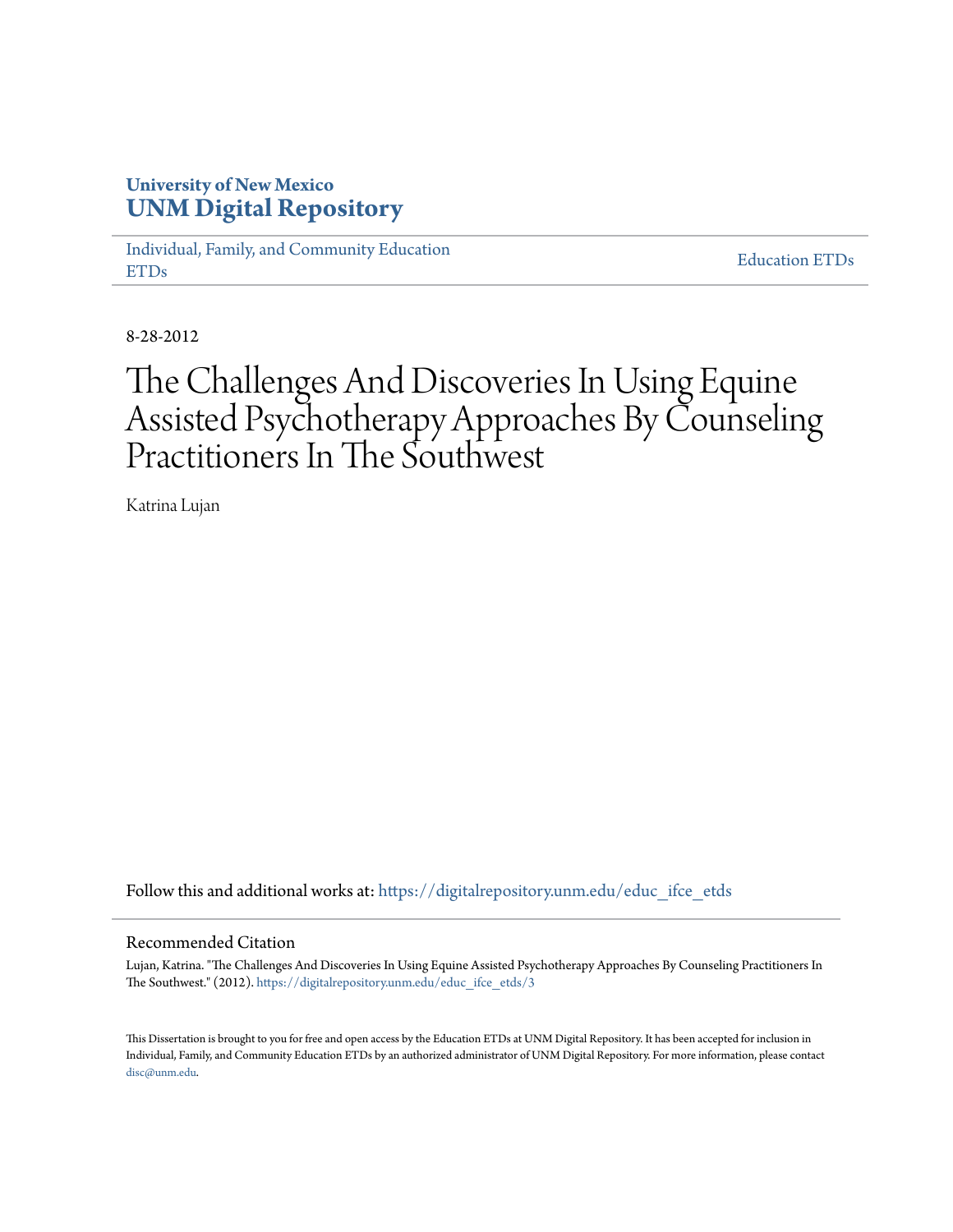# **Katrina Maureen Lujan**

 *Candidate*

 **Individual, Family & Community Education** *Department*

 This dissertation is approved, and it is acceptable in quality and form for publication:

*Approved by the Dissertation Committee:*

Deborah Rifenbary, Chairperson

Terri Flowerday

Lydia Coffield

Matthew Lemberger Truelove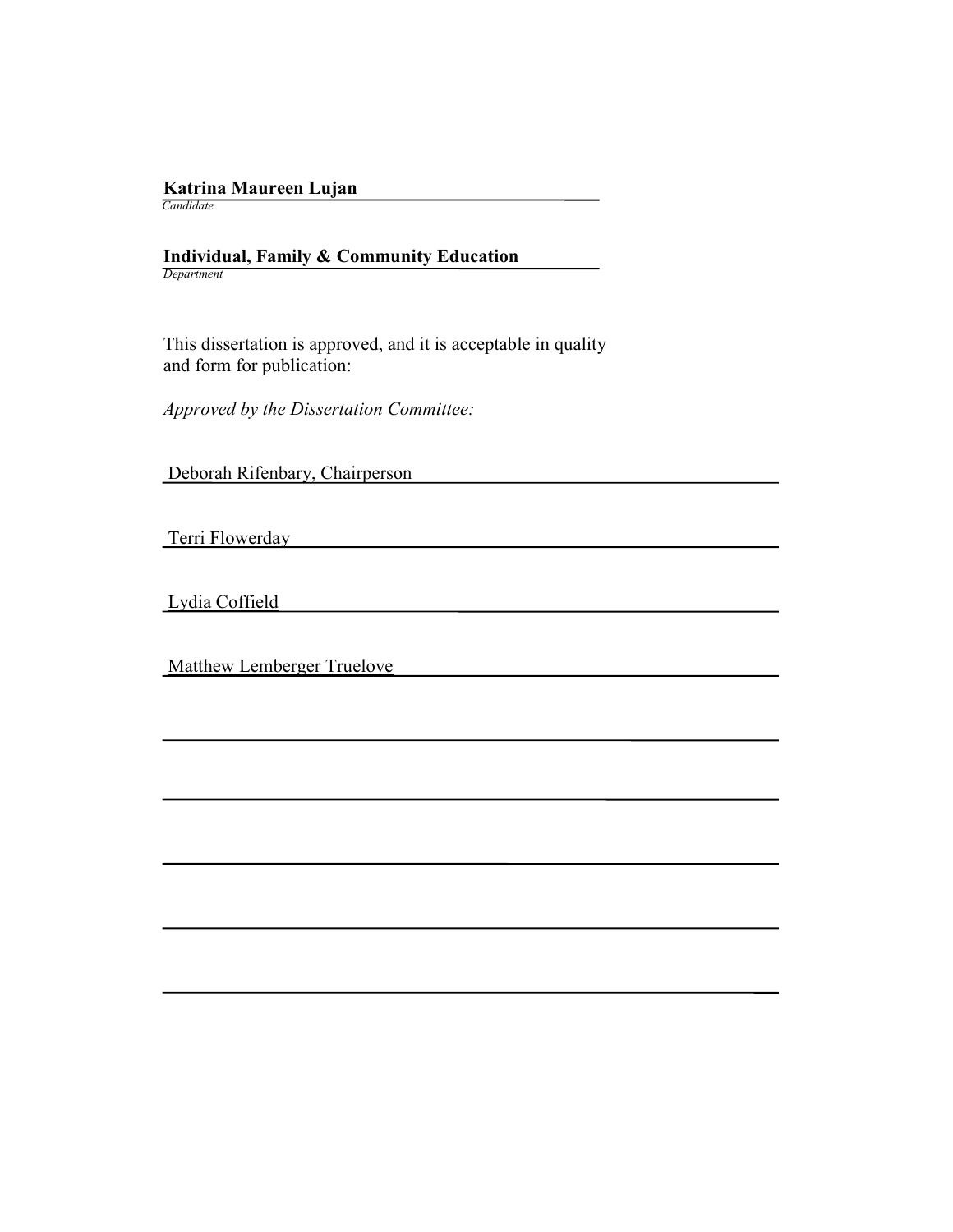# **THE CHALLENGES AND DISCOVERIES IN USING EQUINE ASSISTED PSYCHOTHERAPY APPROACHES BY COUNSELING PRACTITIONERS IN THE SOUTHWEST**

BY

# **Katrina Maureen Lujan**

B.A., Psychology, New Mexico Highlands University, 1997 M.A., Counselor Education, New Mexico Highlands University, 1999

#### **DISSERTATION**

Submitted in Partial Fulfillment of the Requirements for the Degree of

# **Doctor of Philosophy Counseling**

The University of New Mexico Albuquerque, New Mexico

**July 2012**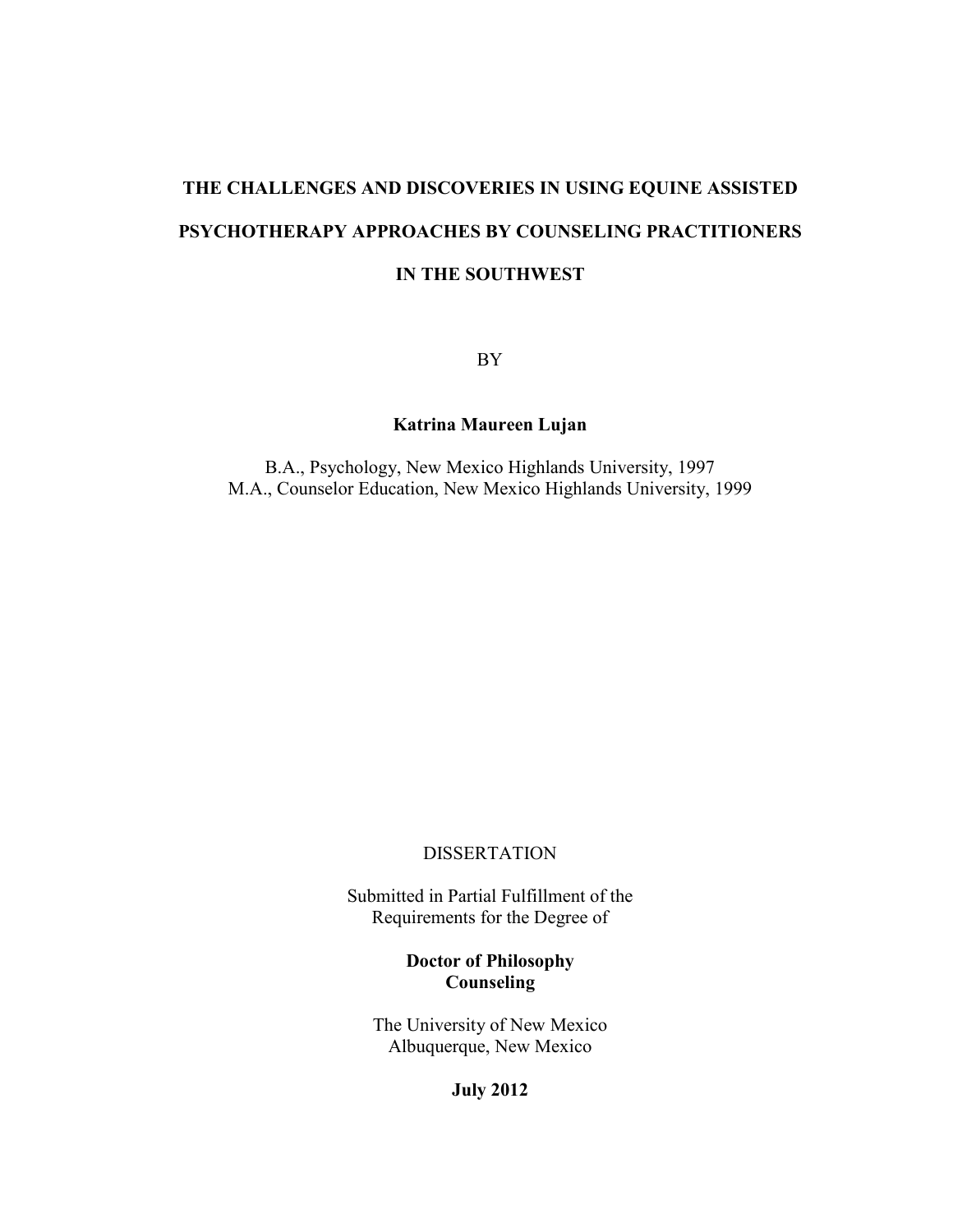**©2012, Katrina Maureen Lujan**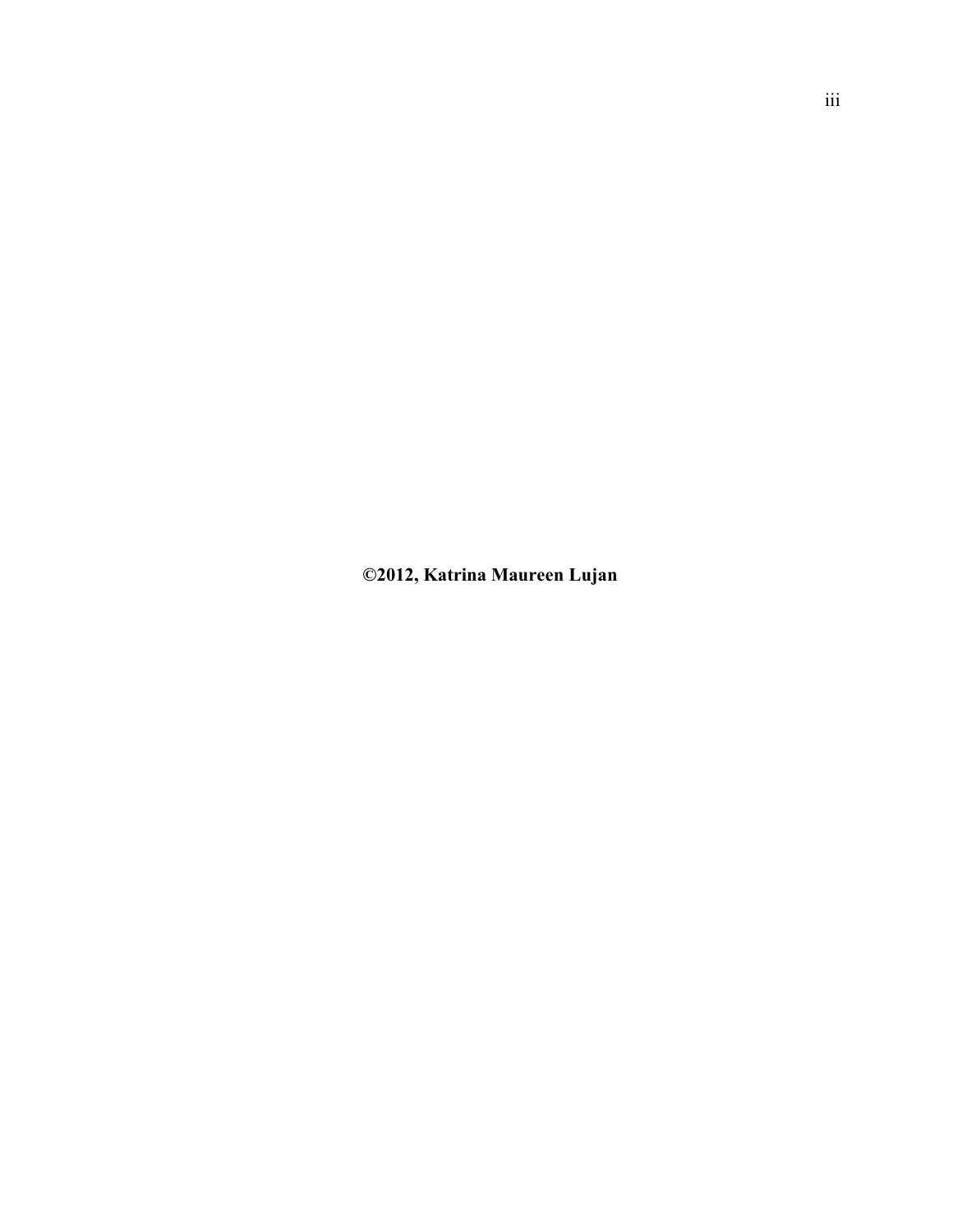#### **Acknowledgements**

I am grateful to be allowed to present my dissertation and its findings. I am especially proud to be a graduate of The University of New Mexico as the challenges and expectations of a doctoral program taught me more than I ever expected.

I am forever grateful to my husband Ray as I am so blessed to have you as my partner through life. I am so thankful to be loved by you. Thank you for your endless support of my academic pursuits and for always believing in me. I couldn't have done it without you.

I am grateful to my family whom I love with my heart and soul especially our six children and grandchildren. Remember to always keep learning everyday of your lives. It's empowering.

I am grateful to my committee members who never gave up on me, through the years supporting me and believing in me. To my Committee Chair Dr. Rifenbary, thank you for your patience and all that you taught me through the years, you believed in me from our very first meeting. Thank you Dr. Flowerday, for always believing in me and your endless guidance, Dr. Coffield, your encouragement was always taken to heart and appreciated. Dr. Matthew Lemberger-Truelove, thank you for being on my committee and offering your expertise and unique awareness of experiential applications. Thank you Teisha Caldwell for endless hours of support. A special thank you to Jill Jerabek for your encouragement and helping me to gain the confidence I needed to take ownership of my paper. I am honored to have the curiosity and ability to seek out my academic pursuits and to work with all of my committee members. Thank you Dr. Navarro for your support and guidance.

I am grateful to friends and loved ones, standing by my side through the years, thank you for your support and encouragement. I am truly blessed.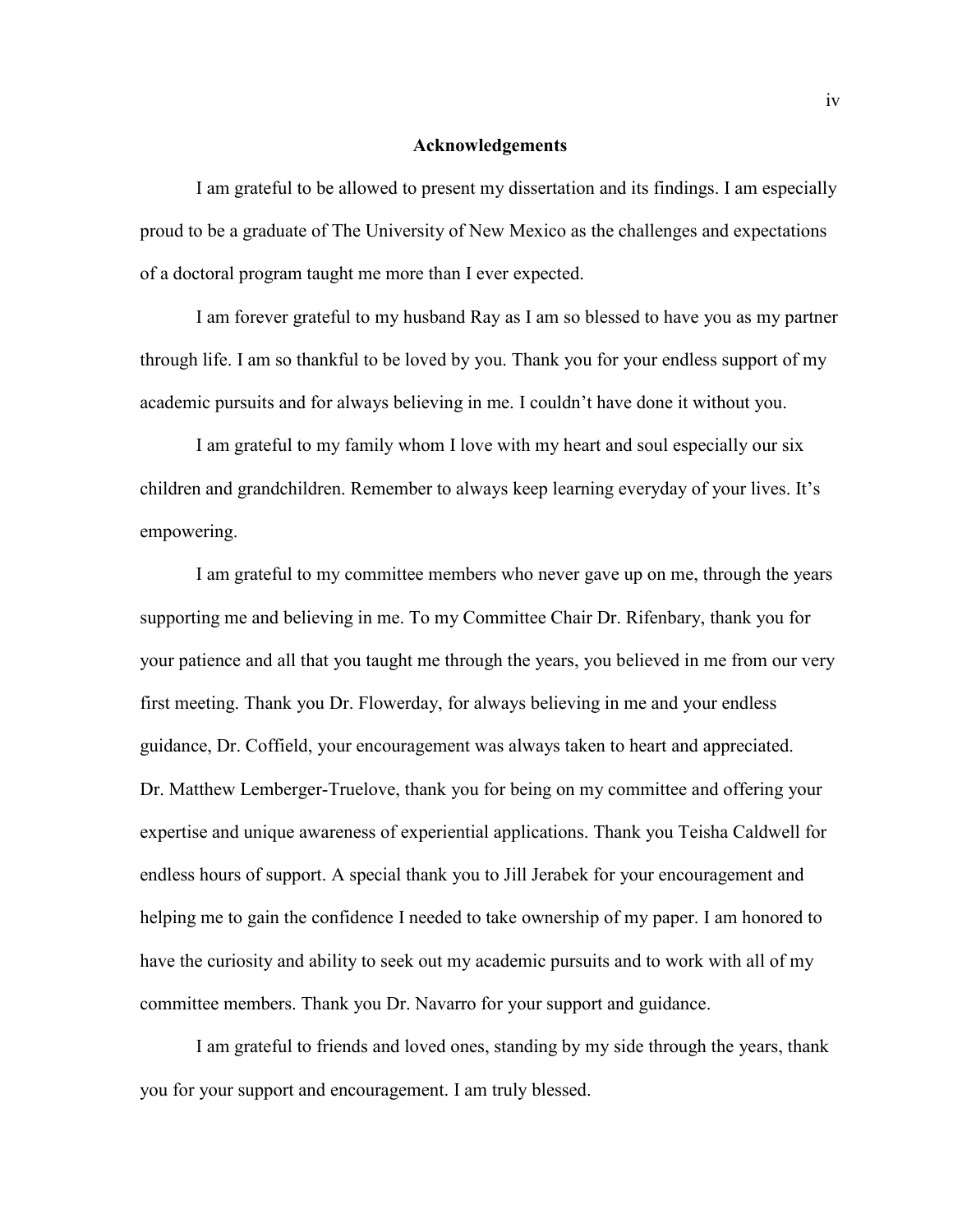# **THE CHALLENGES AND DISCOVERIES IN USING EQUINE ASSISTED PSYCHOTHERAPY APPROACHES BY COUNSELING PRACTITIONERS IN THE SOUTHWEST**

By

#### **KATRINA LUJAN**

B.A., Psychology, New Mexico Highlands University, 1997 M.A., Counselor Education, New Mexico Highlands University, 1999 Ph.D., Counseling, University of New Mexico, 2012

#### **ABSTRACT**

This dissertation introduces counselors to the challenges and discoveries in using varied experiential approaches, specifically Equine Assisted Psychotherapy, (EAP), in their practice. The intention of this study is to guide counselors who are interested in using experiential applications in their own clinical practices. This study explores art therapy, play therapy, and adventure therapy; however, the primary experiential application which is explored in greater detail is EAP. This study looks at the varied challenges and discoveries with which counseling practitioners using EAP in the Southwest are faced. The primary focus is EAP which is a form of experiential counseling. The purpose of the study is to further examine what the practitioners' perceptions reveal about how effective experiential counseling is. A survey was sent out to counseling practitioners in the Southwest using EAP and experiential approaches seeking insight to how the use of EAP and other experiential counseling approaches affected their clients. The study looked at varied respondents and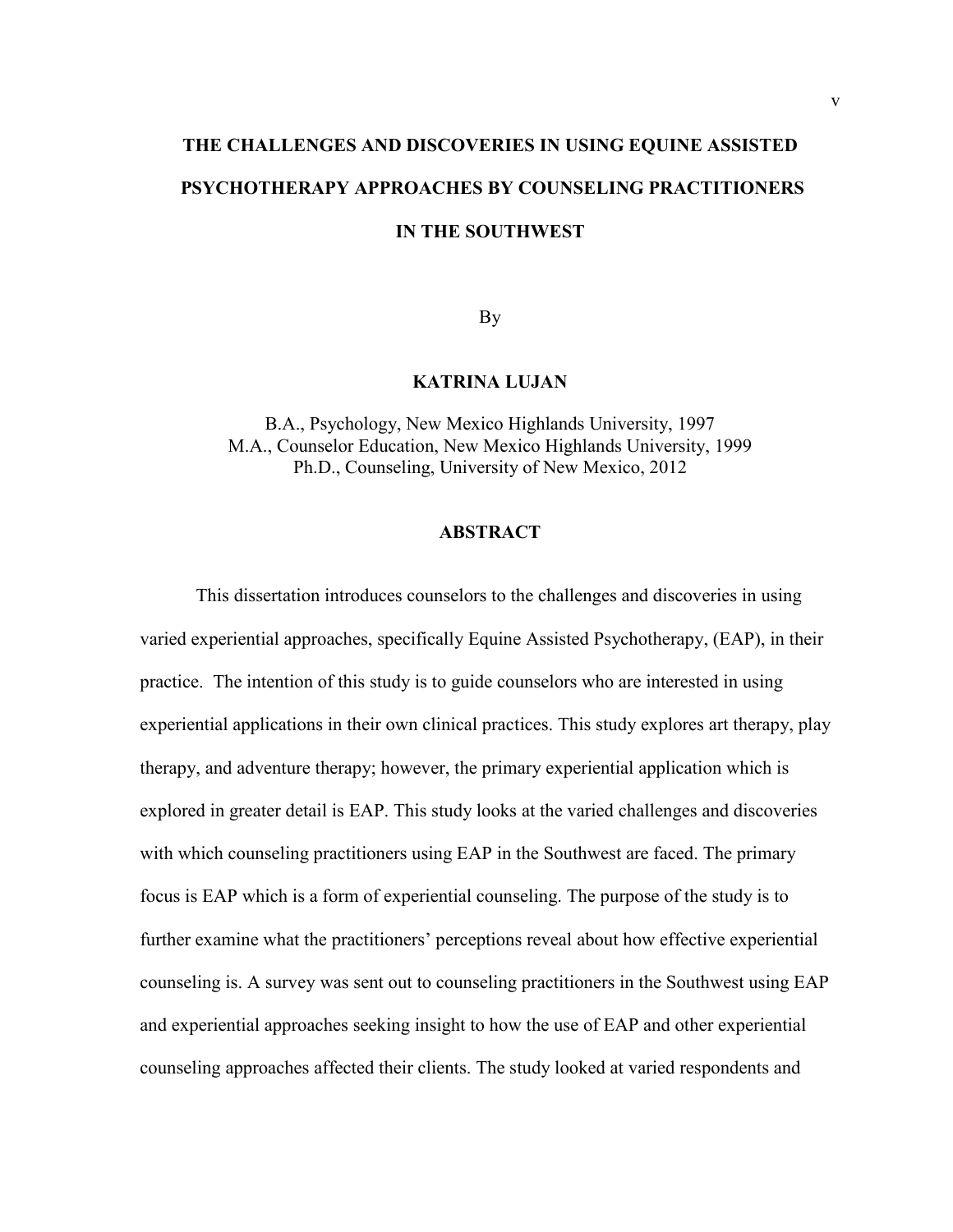what they found to be the most significant aspect in using EAP. A phenomenological approach was used to conduct this study as it focused on the shared experiences of people. Implications may be that the study is limited as it is based on perceptions of a small number of experiential counselors. This study stands as a solid starting point for future studies for counselors interested in using EAP and other experiential applications at their counseling sites.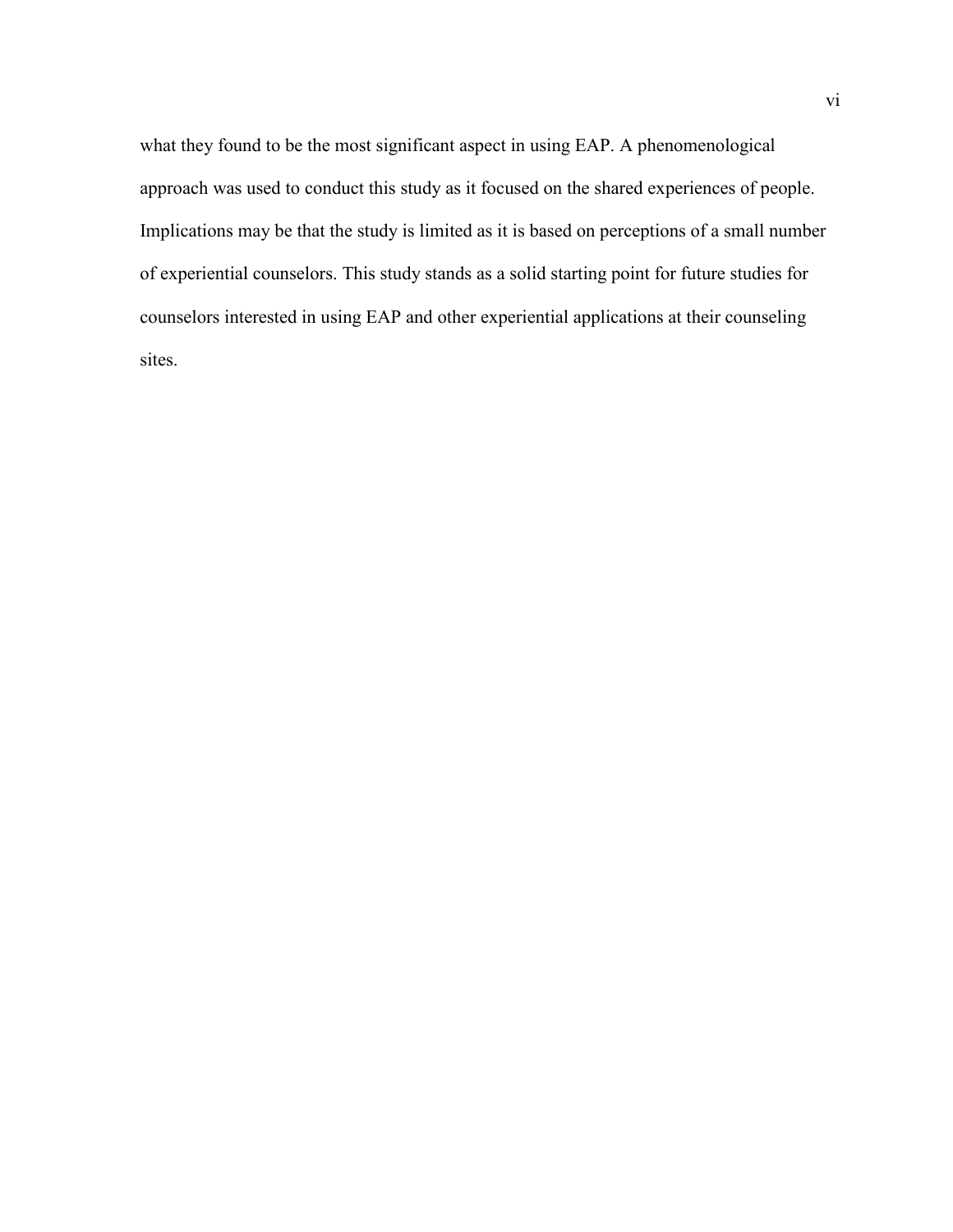| Experiential Applications and Multicultural Counseling Training19 |  |
|-------------------------------------------------------------------|--|
|                                                                   |  |
|                                                                   |  |
|                                                                   |  |
|                                                                   |  |
|                                                                   |  |
|                                                                   |  |
|                                                                   |  |
|                                                                   |  |

# **Table of Contents**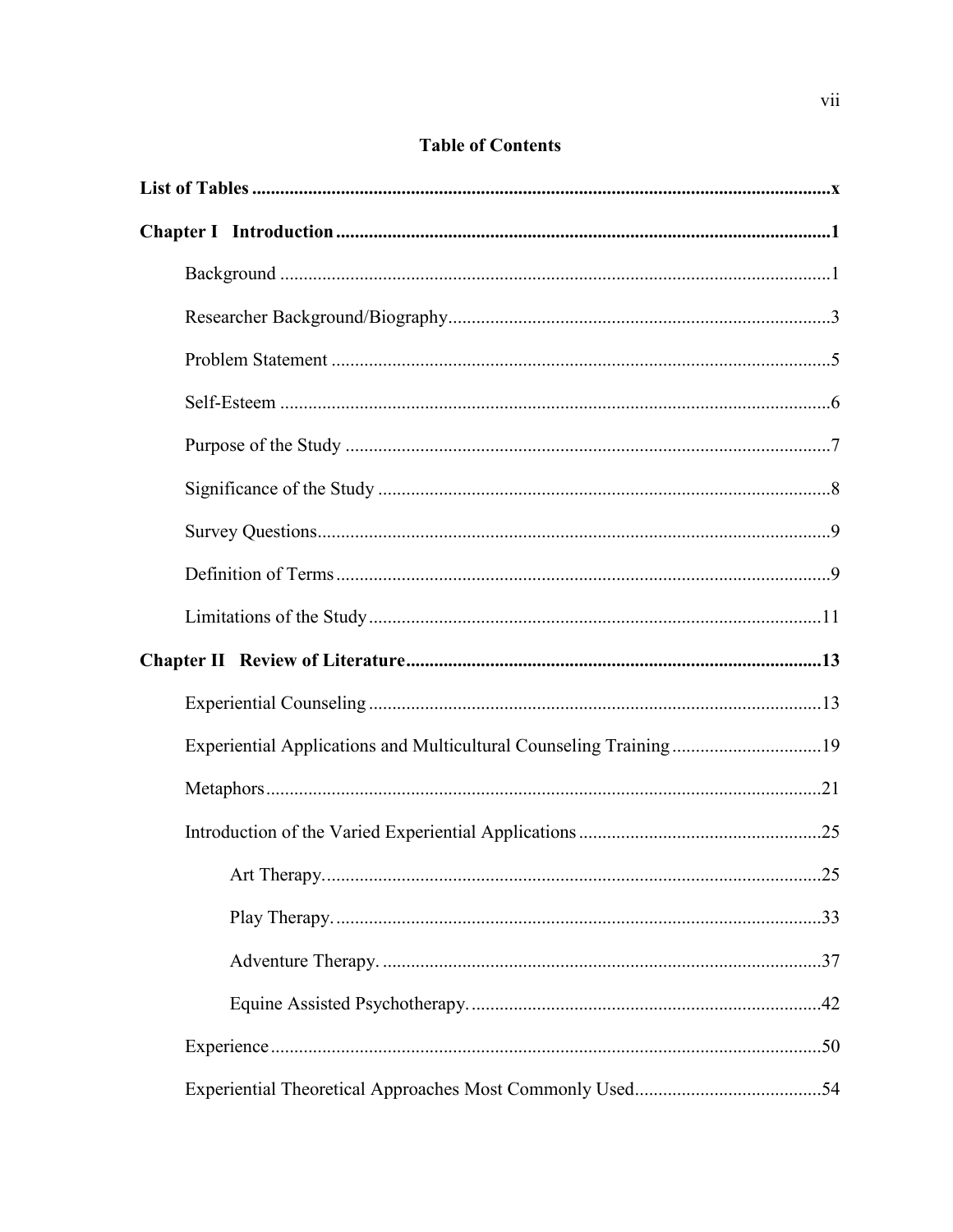| Comparison of Theories and How They are Applied in Experiential Activities 60 |  |
|-------------------------------------------------------------------------------|--|
|                                                                               |  |
|                                                                               |  |
|                                                                               |  |
|                                                                               |  |
|                                                                               |  |
|                                                                               |  |
|                                                                               |  |
|                                                                               |  |
|                                                                               |  |
|                                                                               |  |
|                                                                               |  |
|                                                                               |  |
|                                                                               |  |
|                                                                               |  |
|                                                                               |  |
|                                                                               |  |
|                                                                               |  |
|                                                                               |  |
|                                                                               |  |
|                                                                               |  |
|                                                                               |  |
|                                                                               |  |

viii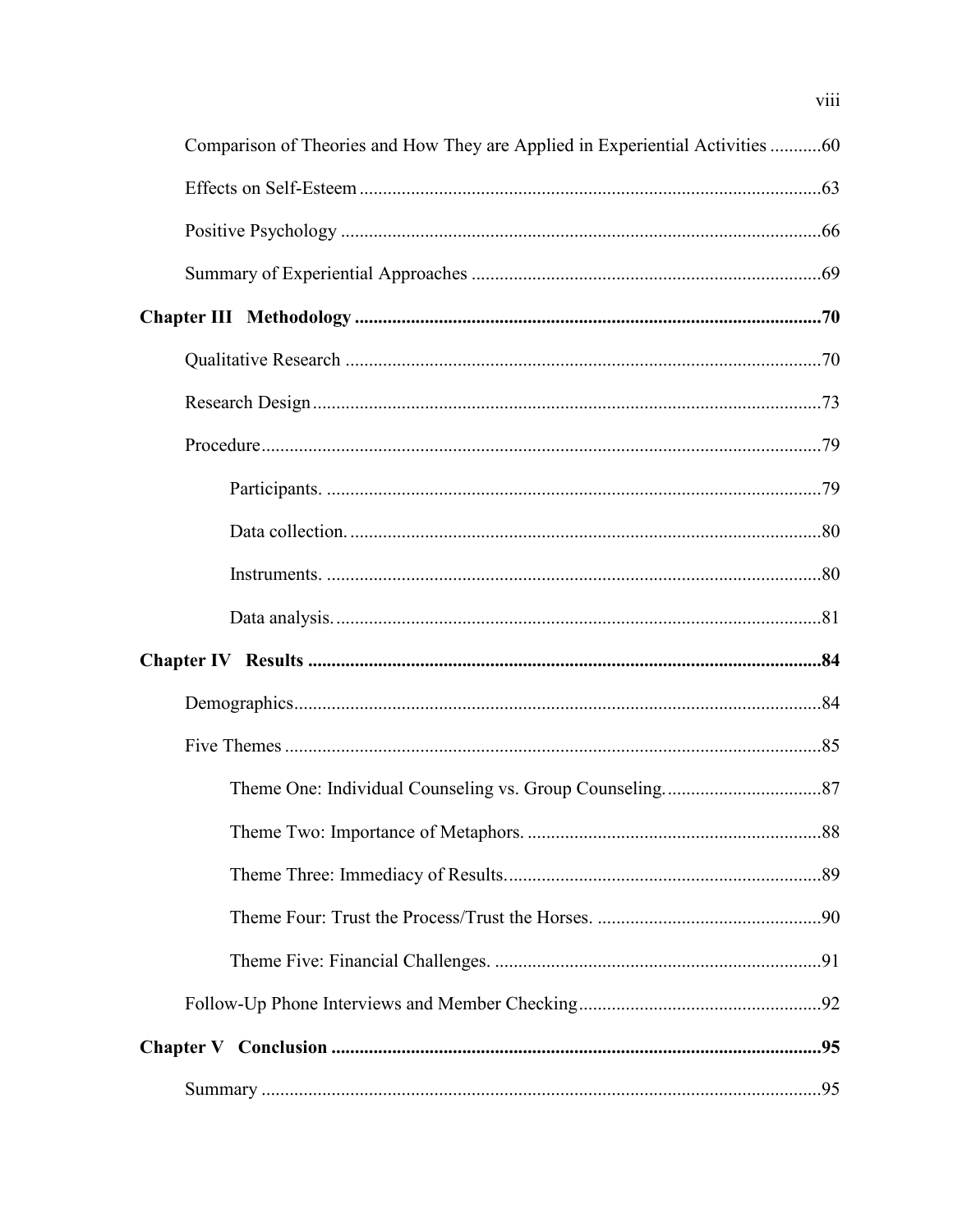| Appendix A Survey: The Challenges and Discoveries in Using Varied Experiential |  |  |  |  |  |
|--------------------------------------------------------------------------------|--|--|--|--|--|
| Applications in Counseling Specifically Focusing on Equine Assisted            |  |  |  |  |  |
|                                                                                |  |  |  |  |  |
|                                                                                |  |  |  |  |  |
|                                                                                |  |  |  |  |  |
|                                                                                |  |  |  |  |  |
| Appendix E Personal Stories Relating to Experiential Therapy 125               |  |  |  |  |  |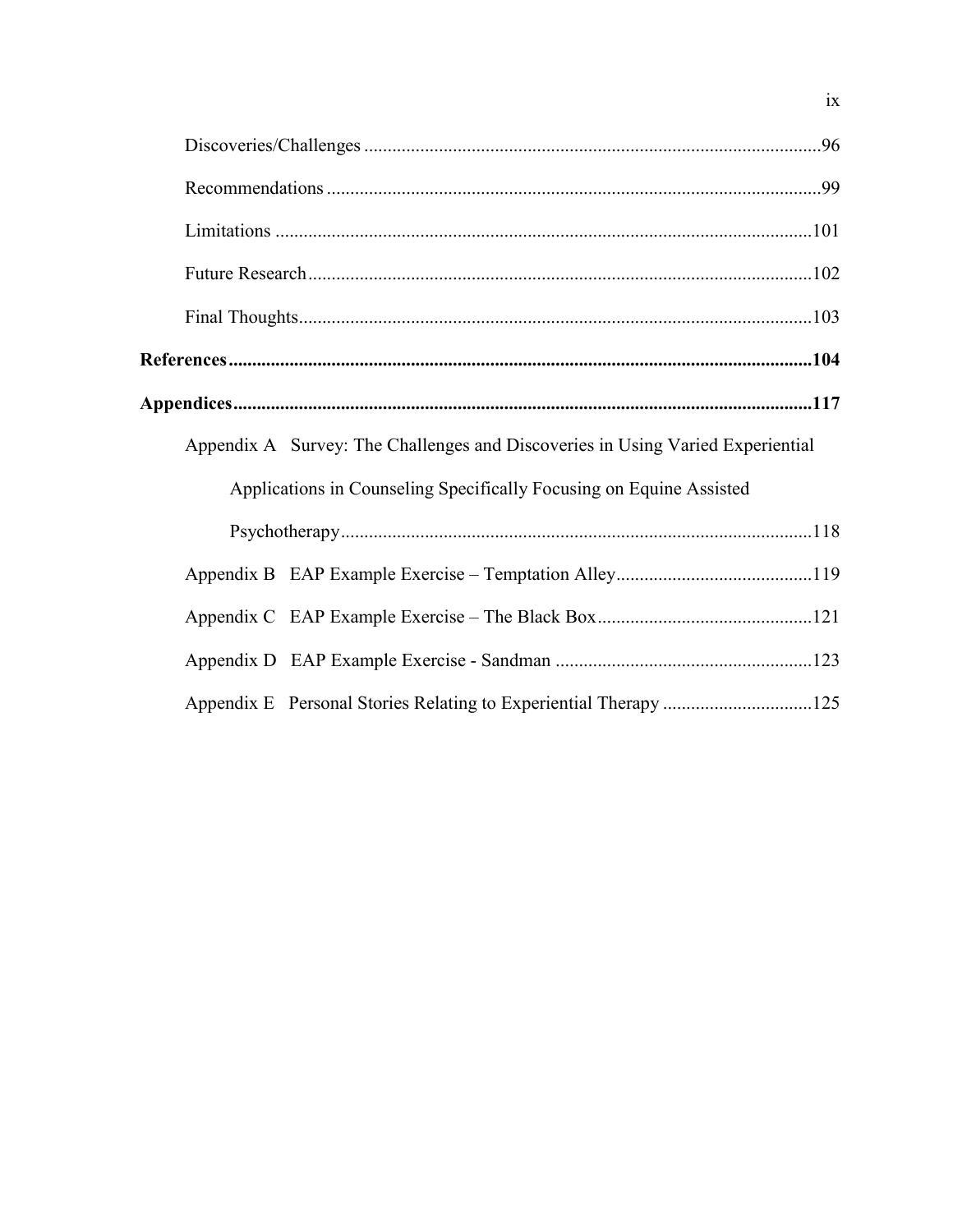# **List of Tables**

<span id="page-10-0"></span>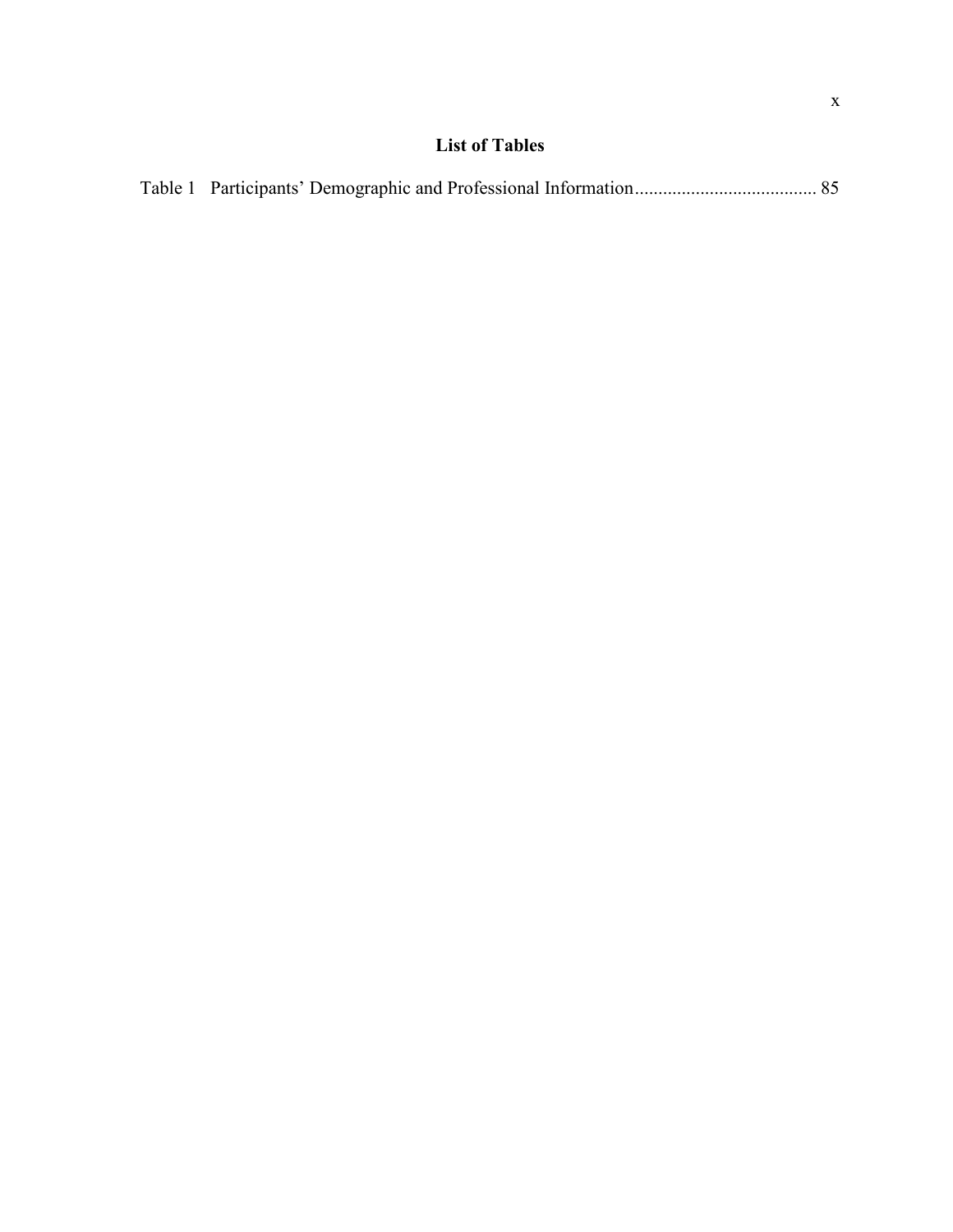### **Chapter I**

## **Introduction**

## <span id="page-11-1"></span><span id="page-11-0"></span>**Background**

Equine Assisted Psychotherapy (EAP) as defined by Kersten and Thomas (2004) is the professional field in which horses are used as a tool for emotional growth and learning. EAP is a collaborative effort between a licensed therapist and a horse professional. Because of its intensity and effectiveness, it is considered a short-term or "brief" approach. EAP is experiential in nature. This means that participants learn about themselves and others by participating in activities with the horses, and then processing or discussing feelings. Scherer, as cited in Long's book, *Experiential Counseling,* states, "While using experiential activities in counseling may seem like a counseling innovation; experiential counseling has an illustrious history. Experiential counseling has roots in both traditional counseling approaches using "experience" as a catalyst and in conventional experiential education philosophies" (p. 16. 2002).

Very little research exists as to the effectiveness of using EAP applications in counseling. Kersten and Thomas (2004) the premier founders of the organization EAGALA (Equine Assisted Growth and Learning Association) teach that EAP is a model. It is intended to be used as an adjunct to experiential applications. There are no blueprints to assist clinicians who may be interested in using experiential applications in their own clinical practices. The intention of this dissertation is to add clarity to the use of select experiential approaches in a mental health center and to further look into how counselors are combining experiential approaches with traditional counseling approaches. The counselor who is interested in reaching populations that might benefit from non-traditional approaches should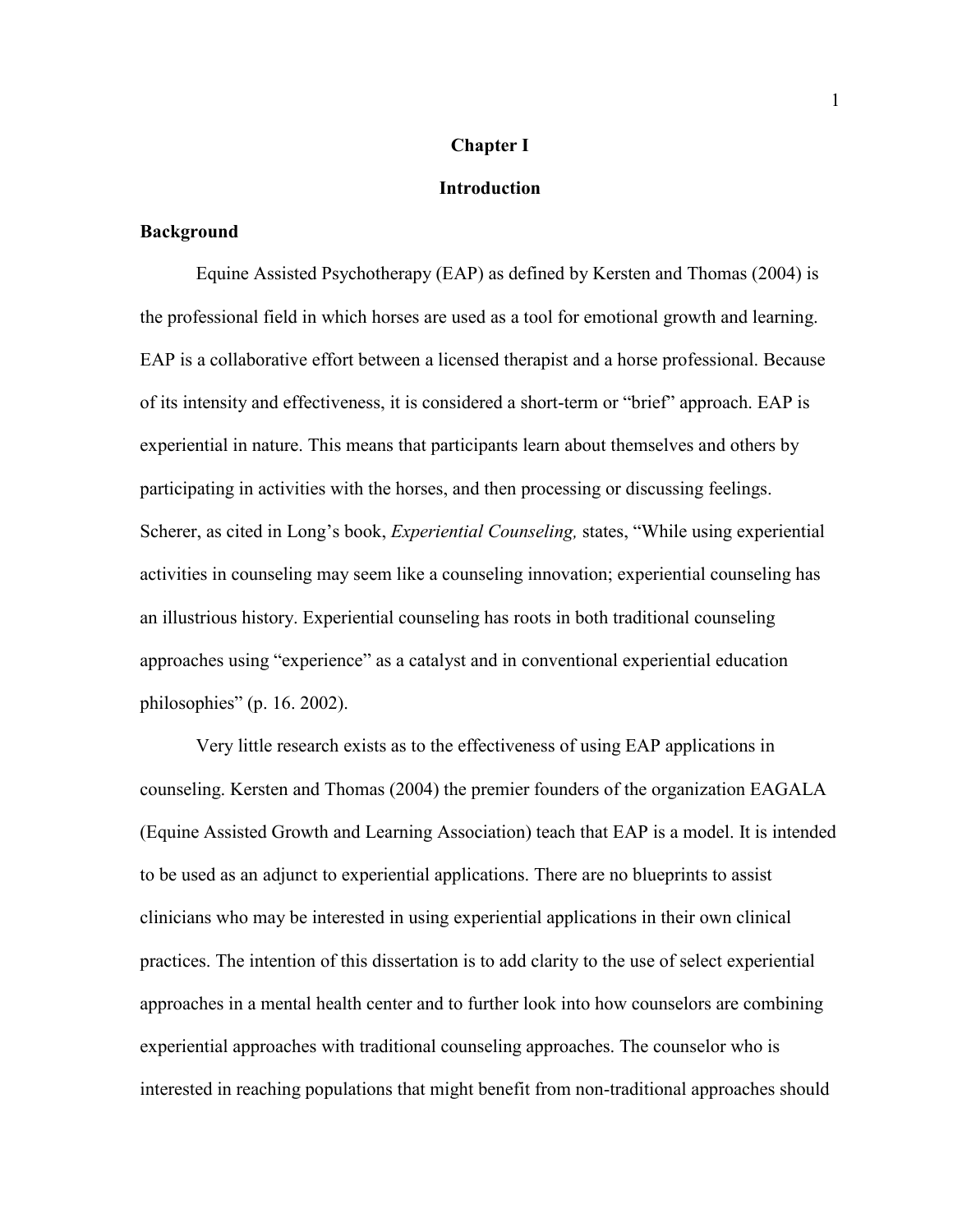take into consideration the possibility of offering enticing, experiential counseling. Offering services to the surrounding community, as well as engaging children, families and individuals in this kind of treatment could help clients who do not respond to traditional forms of therapy. Subsequently, utilizing experiential applications to attend to the existing clinical issues may capture the client's interest and attention and make prolonged cognitive engagement easier.

The varied experiential approaches that will be researched in this dissertation are art therapy, play therapy and adventure therapy, with the primary focus on exploring EAP. Although experiential therapy has a long detailed history using art, play, and adventure, the realm of EAP is a rather new approach to counseling. The Equine Assisted Growth and Learning Association (EAGALA) is one of the first international organizations under which counselors can study EAP. Research pertaining to EAP is limited because it is such a new type of therapy.

This dissertation will be a guide to identify the challenges and discoveries that clinicians face in using varied experiential approaches at their particular sites, specifically focusing on EAP. Experiential counseling should provide clients with new ways to problemsolve and come to terms with powerful feelings that can be awakened or emerge during the course of the experiential interactions. The follow-through or debriefing with the client after experiential exercises is critical to the resolution of the client's issues and a positive outcome. The importance of the debriefing will be further discussed in the findings. This study will also include a brief review of self-esteem as the experiential applications affect the development of one's self-esteem. Self-esteem is also addressed in one of the research questions.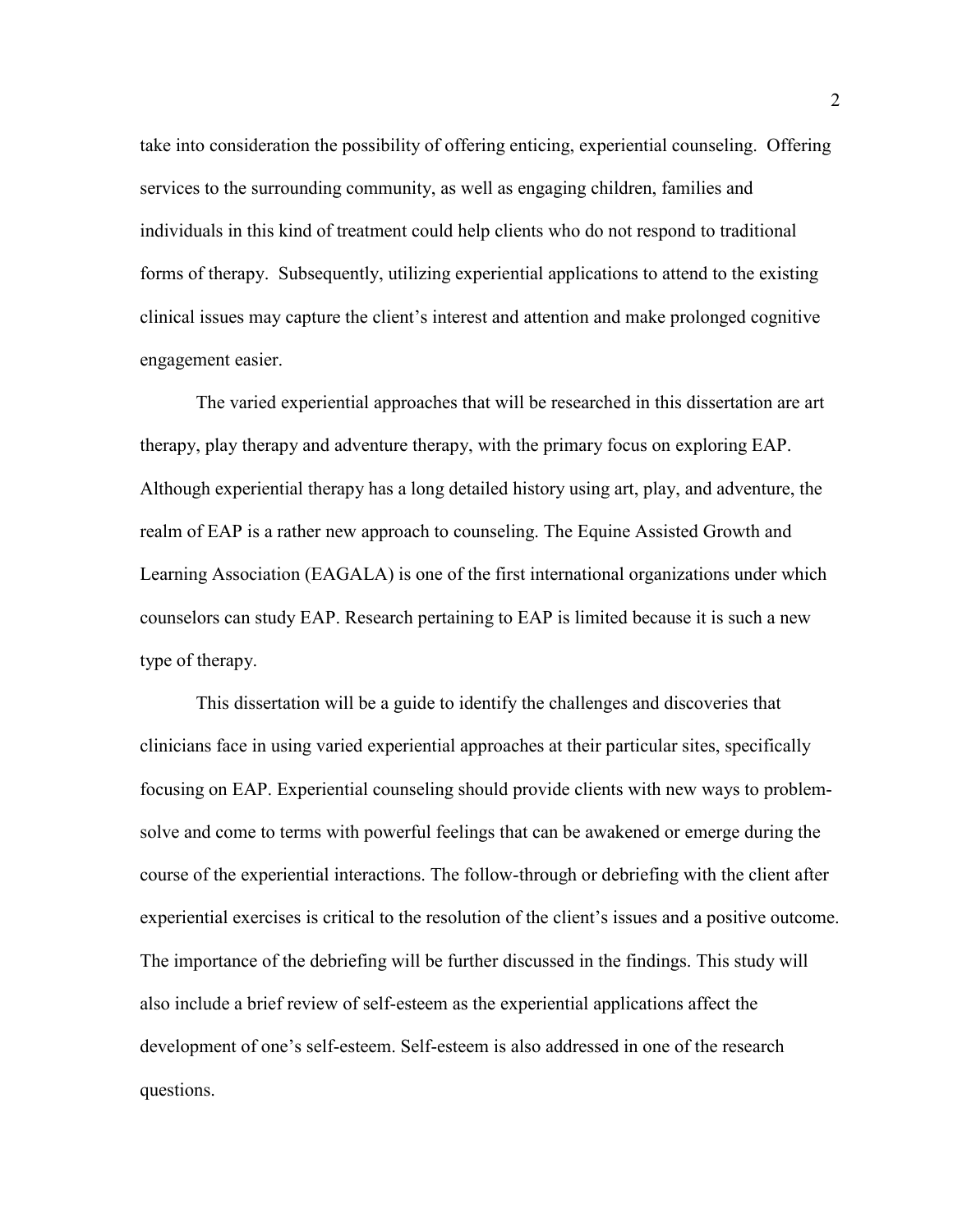## <span id="page-13-0"></span>**Researcher Background/Biography**

I have been in school for a very long time, as I returned to pursue my education in 1990 beginning with a G.E.D. I dropped out of high school and had my children at a very young age. I have had a rich and blessed life full of many varied experiences. I knew when I returned even at the lowest level to get my G.E.D. that I wanted to become a counselor, to help others find their way, to learn to problem solve and to learn to set goals for themselves. My clinical desire is to be able to teach people that improving one's life is a life long quest and an endeavor of which to be proud. I have discovered that this is what I do; I teach people to re-design their lives and realities and to re-discover their potential.

From the time I graduated with my Master's Degree in Counseling and began working in different community agencies with different populations covering the entire gamut of mental health issues, I found myself working with people of varied cultural and ethnic backgrounds and individuals of all ages. I immediately discovered it was a challenge to keep my clients engaged in the therapeutic process. Some of the environments were not aesthetically inviting nor was there much space physically or creatively to provide alternative therapies.

I longed to try different approaches, especially experiential approaches and applications, which I had studied intensely in my doctoral studies. Fortunately, a colleague, Mark Boschelli, Clinical Director of Presbyterian Medical Services in Santa Fe, New Mexico, confirmed my impressions that there are numerous mental health offices with counselors in confined and boring rooms conducting "talk therapy" (M. Boschelli, personal communication, June 10, 2005). I had yet to visit a center that could offer respite and peaceful refuge for its clients while providing powerful, creative clinical interventions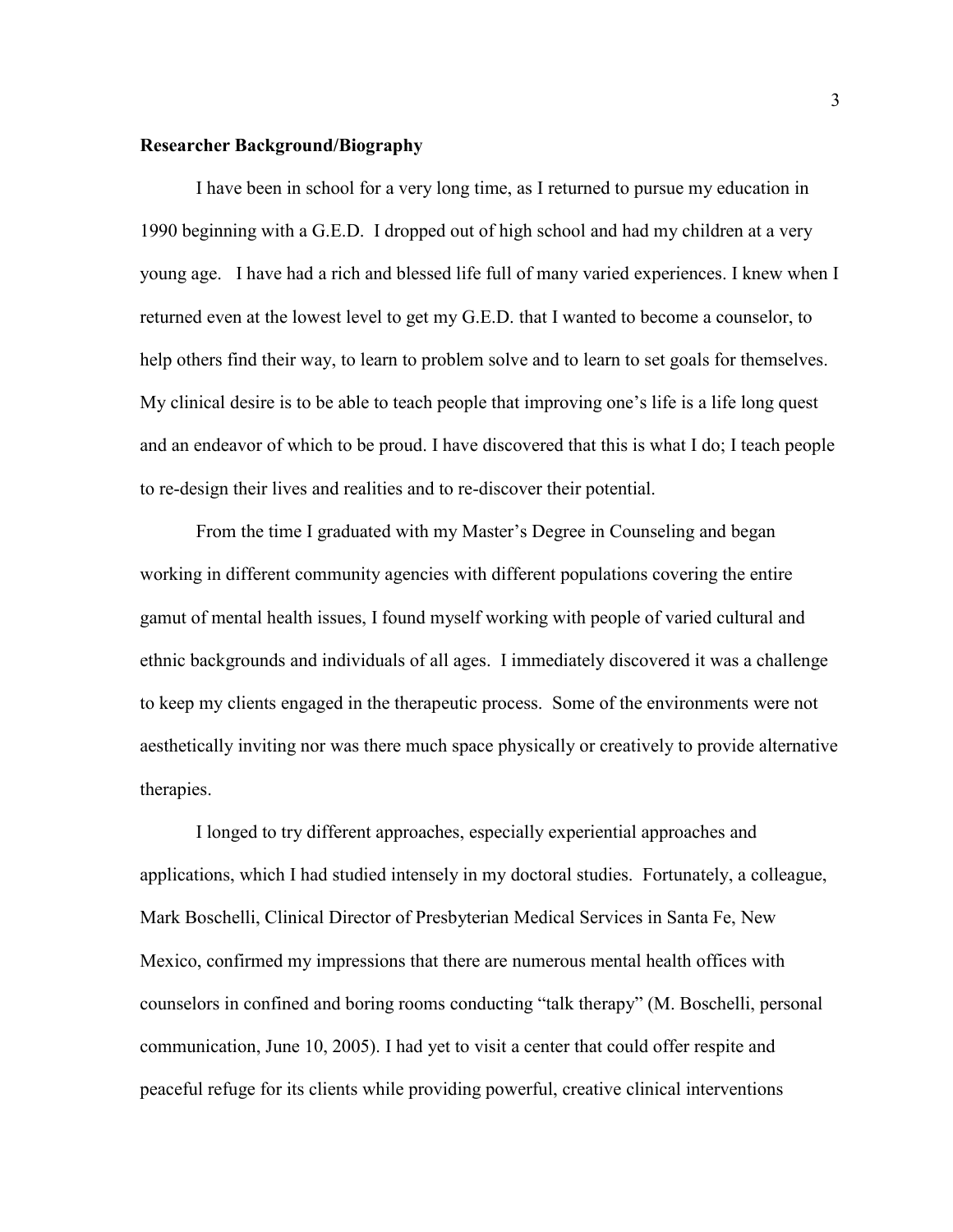through experiential approaches. In my vision of offering creative experiential approaches, my primary focus was to include horses and provide EAP as an approach to counseling along with the other experiential applications of art therapy, play therapy and adventure therapy. I continued to become more and more aware of the varied approaches that are included in these applications in counseling, and discovered that there was no guidance in the literature regarding the challenges and discoveries in using the experiential applications in clinical settings. After working for a decade in the mental health field in Northern New Mexico with clients of all ages and needs, I realized the need for a different type of counseling center.

Finally, during my doctoral studies, I took a leap of faith and decided to build my own counseling center. In the spring of 2003, I broke ground and began building Equest Counseling Center, but it took a full year to even begin to see clients other than cash-paying individuals because I had to procure contracts as one has to have funding sources in place to operate a counseling center. Once only a vision, Equest provides a creative environment placed in a beautiful rural setting in Santa Fe, New Mexico. At my agency, Equest Counseling Center, LLC I am the owner and Executive Director of what is now an established and successful mental health center.

Equest Counseling Center has been and continues to be considered a successful clinic as it has made a difference in the lives of hundreds of individuals each year as recounted via numerous public announcements, personal stories, and governmental letters of support. The data compiled from our own administrative office showed that as of December 2011, Equest had provided thousands of sessions over the years. Over seventy-five percent of the work with clients at Equest involves some form of experiential therapy. After nine years in operation, I oversee a very successful and productive experiential counseling center with a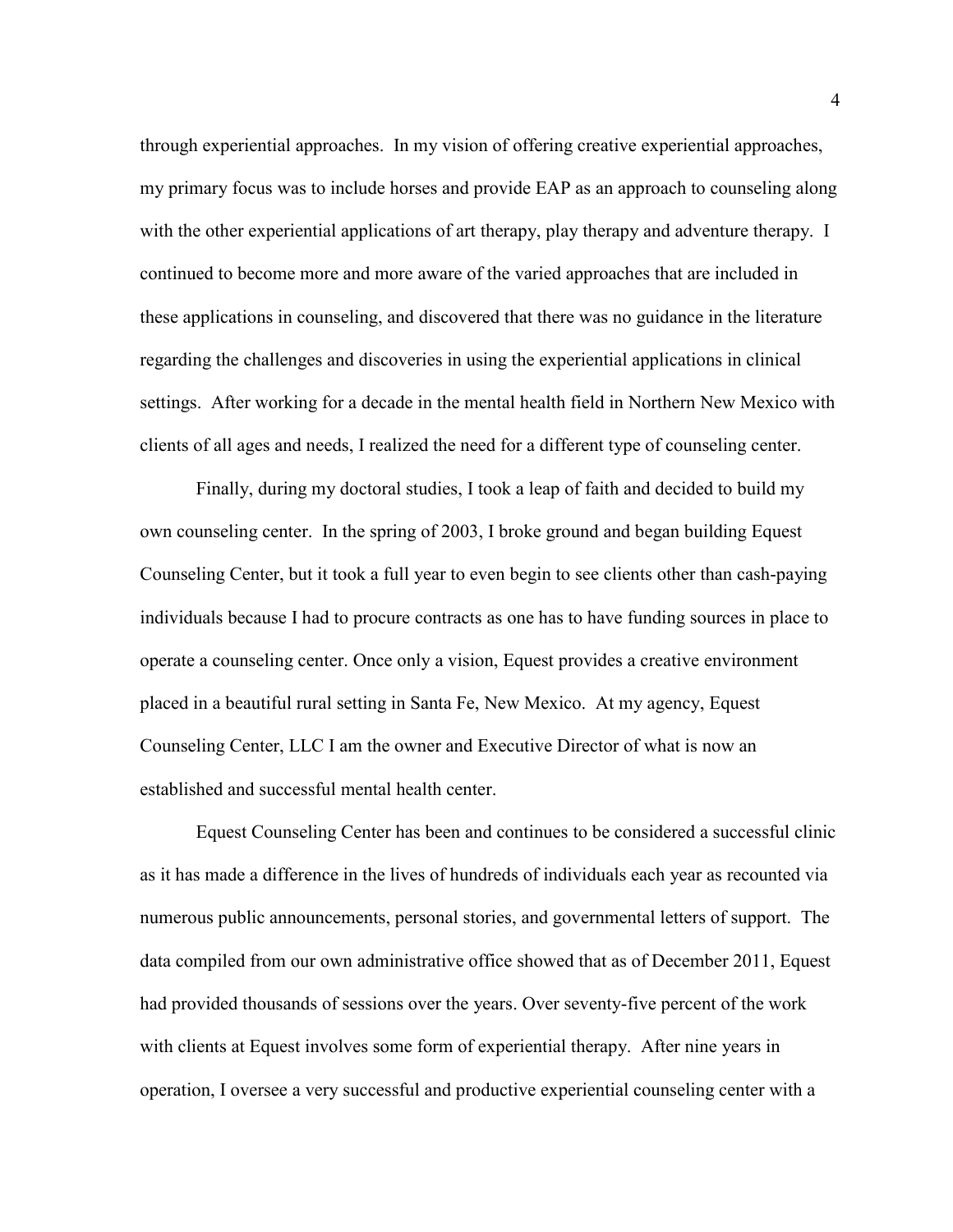staff of seven counselors and three administrative assistants. Throughout the years, the agency has provided services for clients of all ages including children, adolescents, adults and families. The agency also provides an Intensive Outpatient Program for adults working to recover from drug and/or alcohol abuse or dependence.

### <span id="page-15-0"></span>**Problem Statement**

Experiential counseling is an approach which is supported by the assertion that people grow and change in positive ways, while experiencing alternative, creative and supportive applications (Mitten, 1999). The need for more experiential-based counseling programs that use adventure therapy exists (Warren et al., 2001). The lack of mental health services which fully engage clients and keep them engaged until their goals are successfully met is a common complaint among consumers in this field of work (Maxwell, Perry, & Martin, 2008). The dropout rate in the counseling process is alarming when clients are not fully engaged in their growth and do not feel that they are learning. Thus, they do not accomplish the objectives and goals that were agreed upon during the creation of the treatment plan with the counselor in the early stages of the counseling relationship (Cummings, 1992). The most important component of being a successful experiential counselor is keeping clients engaged until their goals are met.

Kimball and Bacon (1993) explained experiential counseling places different demands on the experiential counselor requiring the ability to multitask at all times. With all of the experiential approaches reviewed in this study and especially in EAP, the counselor has to pay attention to much more than just the treatment goals and clinical progress being made. It takes a great deal of energy in comparison to traditional sit down talk therapy.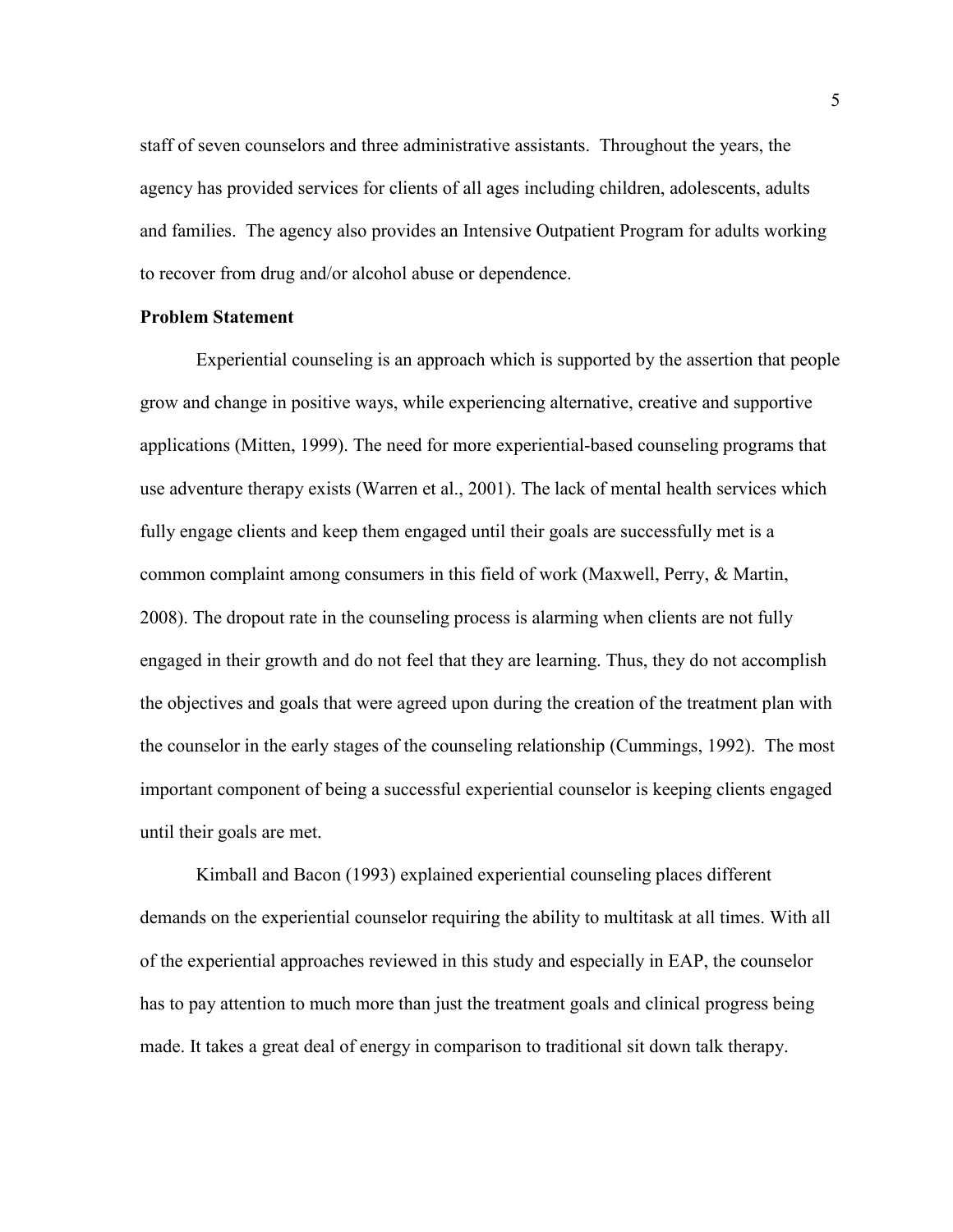Gladding (2004) indicates that counseling which focuses on creativity to help individuals is very powerful. Experiential counselors using creative approaches will provide alternative and creative new ways to help clients find a therapeutic process that helps to address their issues and that invigorates clients' search for the true, authentic self. Experiential counseling helps clients who did not feel that the more traditional talk therapy was a good fit.

Experiential approaches require keen focus and skills that include awareness of what tools to use and watching the non-verbal reactions and interactions take place. Furthermore, the experiential counselor must pay attention to safety issues at all times when out in the arena with the horses (enormous animals weighing over 1200 pounds).

Safety is important when doing group work. In an EAP group clients may not be paying attention to safety issues because they may be talking among themselves and not paying attention to the activities. And as the session unfolds the experiential counselor is not only working to pay attention to safety issues, but also must be on top of his/her clinical skills as well.

Experiential counseling may seem a simple concept; however, when studied, it reveals itself to be a much more complex subject as it is multidimensional and uses more of our senses while in the learning process. It is an intriguing and highly effective means to positive ends and many people find it to be very empowering. The power of the experience is what makes this approach so exciting to many. (Beard & Wilson, 2006).

### <span id="page-16-0"></span>**Self-Esteem**

Quality mental health care helps to increase an individual's self-esteem, the lack of which has been shown to be at the root of many mental disorders. Varied mental health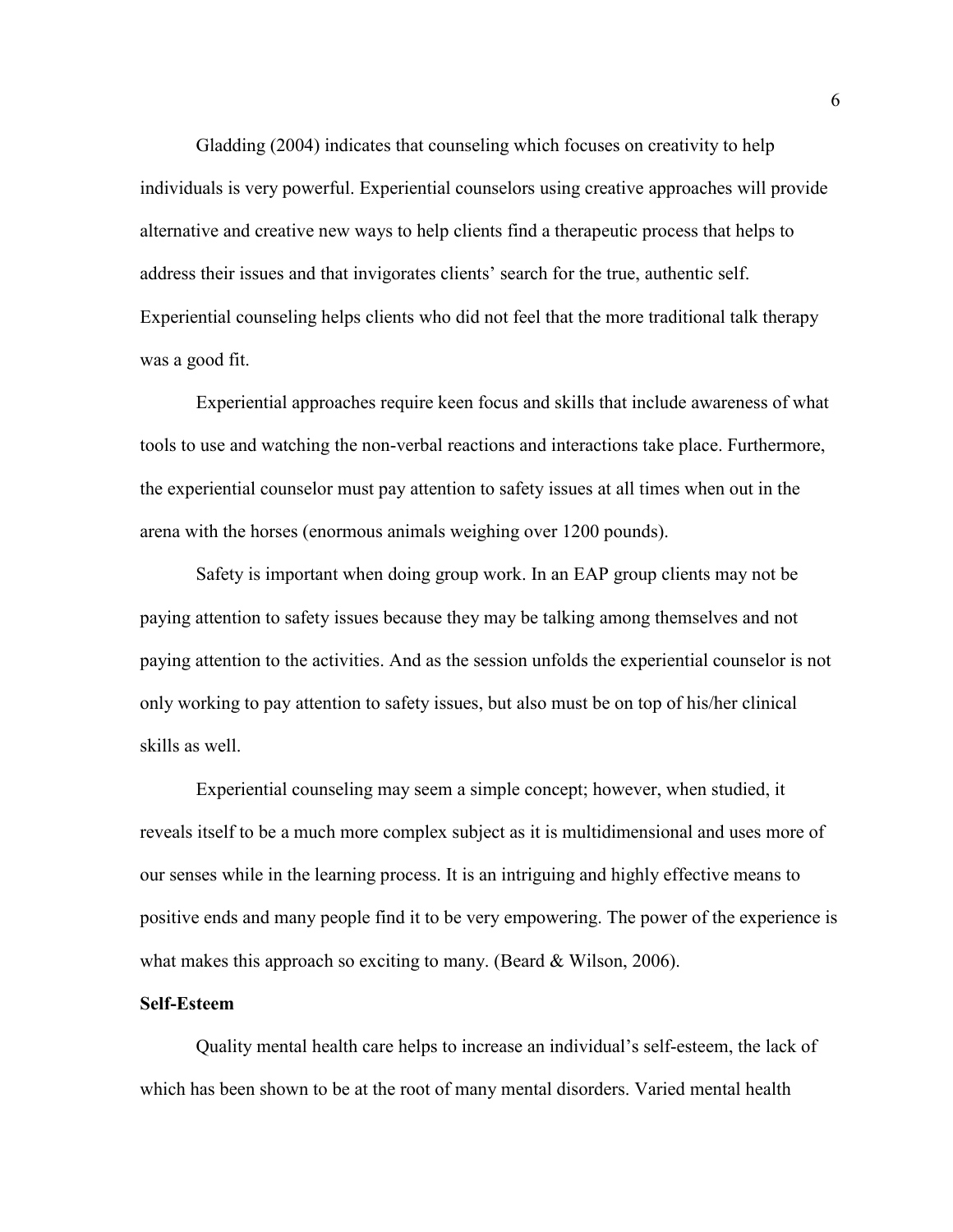problems in people of all ages are often related to low self-esteem. According to McKay and Fanning (2000), there are numerous findings of increased levels of self-esteem related to the experiences of clients working with experiential counseling approaches:

Self-esteem is essential for psychological survival…without some measure of selfworth; life can be enormously painful, with many basic needs going unmet. One of the main factors differentiating humans from other animals is the awareness of the self: The ability to form an identity and then attach a value to it. In other words, you have the capacity to define who you are then decide if you like that identity or not. The problem of self esteem is this human capacity for judgment. It's one thing to dislike certain colors, noises, shapes, or sensations. But when you reject parts of yourself, you greatly damage the psychological structures that literally keep you alive  $(p. 1)$ .

The purpose of using effective experiential counseling techniques is to increase clients' awareness of themselves and ultimately increase their self-esteem.

#### <span id="page-17-0"></span>**Purpose of the Study**

There is limited research in the field of EAP as it is a fairly new therapeutic approach. It has grown in use by clinicians who want to try this specific experiential approach. There is a need in counselor education programs for more education related to art therapy, play therapy, adventure therapy and EAP. Counselors who are preparing to work as clinicians in communities should be more familiar with these creative approaches.

The primary focus of this study is about EAP which is a form of experiential counseling. The purpose of this dissertation is to explore how counseling practitioners in the Southwest use EAP in their counseling settings. The intention of this study is to examine the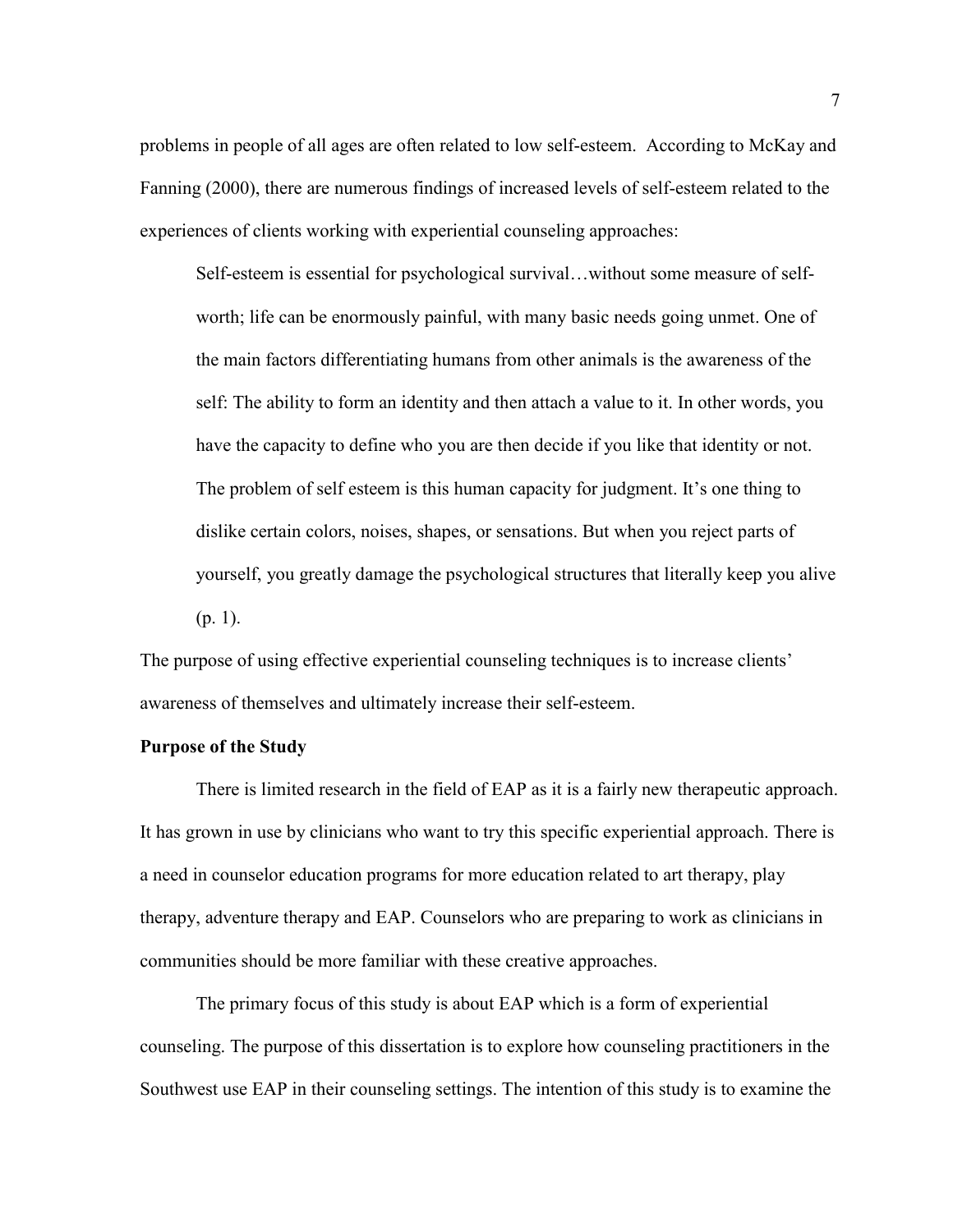discoveries and challenges experienced by the practitioner's perceptions. In the counselor education literature, there is a lack of information to guide new clinicians specifically using EAP. Due to the fact that there is such limited research in the field of EAP and information about this approach, this study will offer significant guidance to any interested professional counselors who desire to work in the counseling field using EAP applications. Counselors may discover it is very challenging to decide what specific experiential applications they want to use at their sites. Counselors with interest in this field can move on to learn how to effectively use EAP in their own counseling practices.

#### <span id="page-18-0"></span>**Significance of the Study**

The study will provide more exposure to EAP approaches in counselor education so that counselors in training will have more variety of theoretical applications to choose from in their clinical practice. Using EAP applications in training new counselors will increase their confidence to guide their clients through the counseling experience. Counselors will be more knowledgeable in creating healthy, supportive and challenging environments in which their clients can explore their own issues, gain new strengths, and improve their self-esteem. Counselors will be more knowledgeable about understanding EAP treatment modalities.

Having explicitly-trained experiential counselors can benefit any community. In exploring the new paradigm of positive psychology and tying it into experiential counseling, Seligman (1990) found it is through clients' feelings of attaining success through varied therapeutic experiences that they gain and further enhance a positive sense of self and being in the community. He further explains that circumstances and challenges that arise in experiential exercises support the idea of positive change. Armstrong and Jenkins, (2003) focus more on the idea that clients find themselves turning adverse, challenging and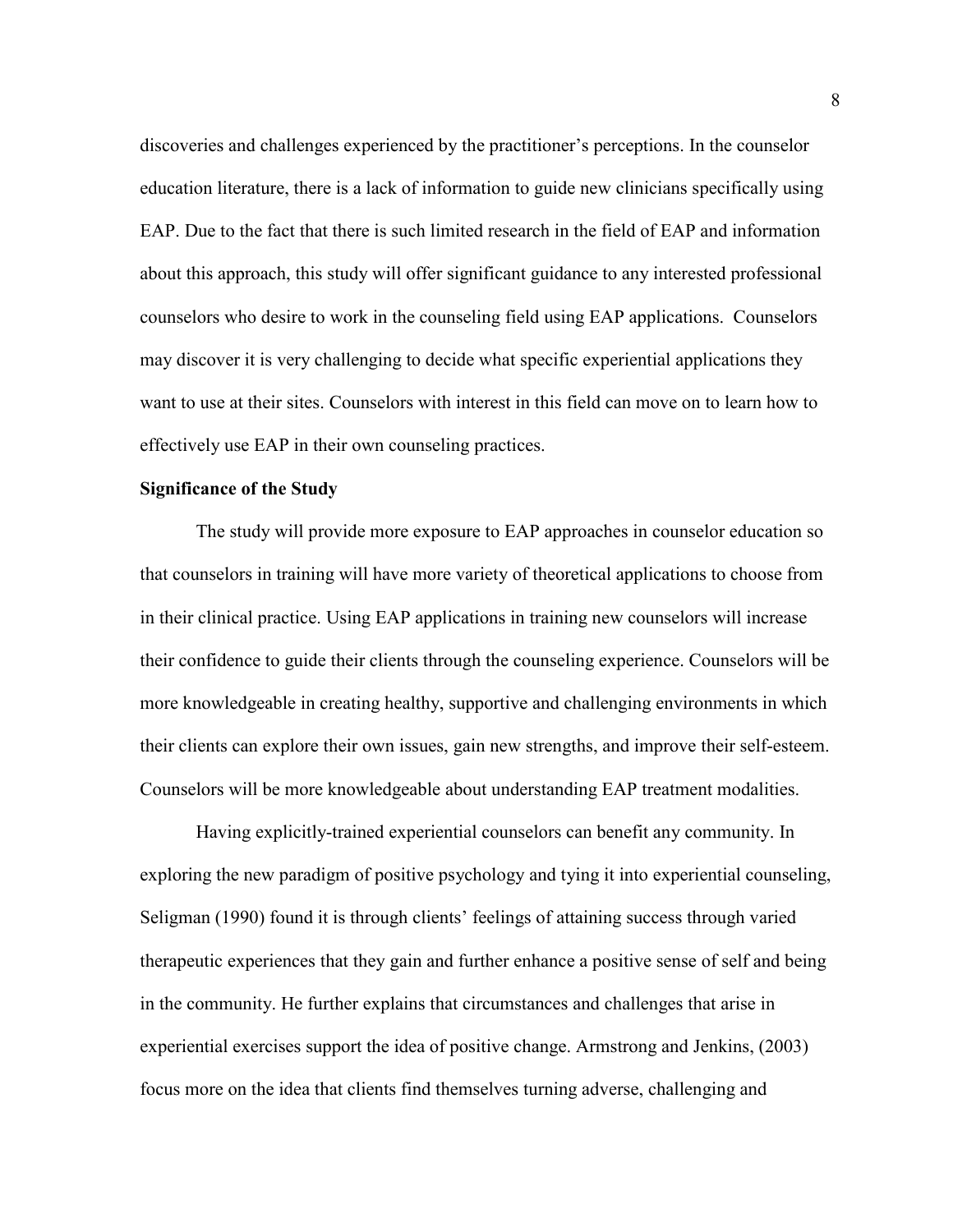traumatic events into life enhancing opportunities. This idea ties in with the important statement this paper theorizes, the assertion that people change for positive reasons within the context of supportive communities. Canter and Canter (1994) write that it is apparent that in the helping industry encouraging clients to experience higher levels of varied emotions does work towards promoting positive change. Employing strategies in experiential counseling increases the clients' empowerment and pushes them in the process to push themselves even harder (Trull, 2005). Helping members of our communities to live more productive and positive lives will promote the well being for all of the community. It is important for counselors to be trained and knowledgeable concerning the use of experiential applications in the clinical context.

#### <span id="page-19-0"></span>**Survey Questions**

The following research questions are addressed in this study:

- 1. What percentage of your counseling is done with horses? How are the horses used? Please give three examples.
- 2. What do you find to be your greatest challenge in doing EAP work?
- 3. What do you find to be the most rewarding part of doing EAP work?
- 4. What are some examples of positive feedback you receive from doing EAP work?
- 5. What are some of your most profound discoveries in doing EAP?
- 6. What other experiential approaches do you use at your program?
- 7. Describe any significant changes in client's self-esteem through the use of EAP.

# <span id="page-19-1"></span>**Definition of Terms**

There are two sources which provide very important key terms that are used in experiential counseling programs. Long (2002) identifies different types of experiential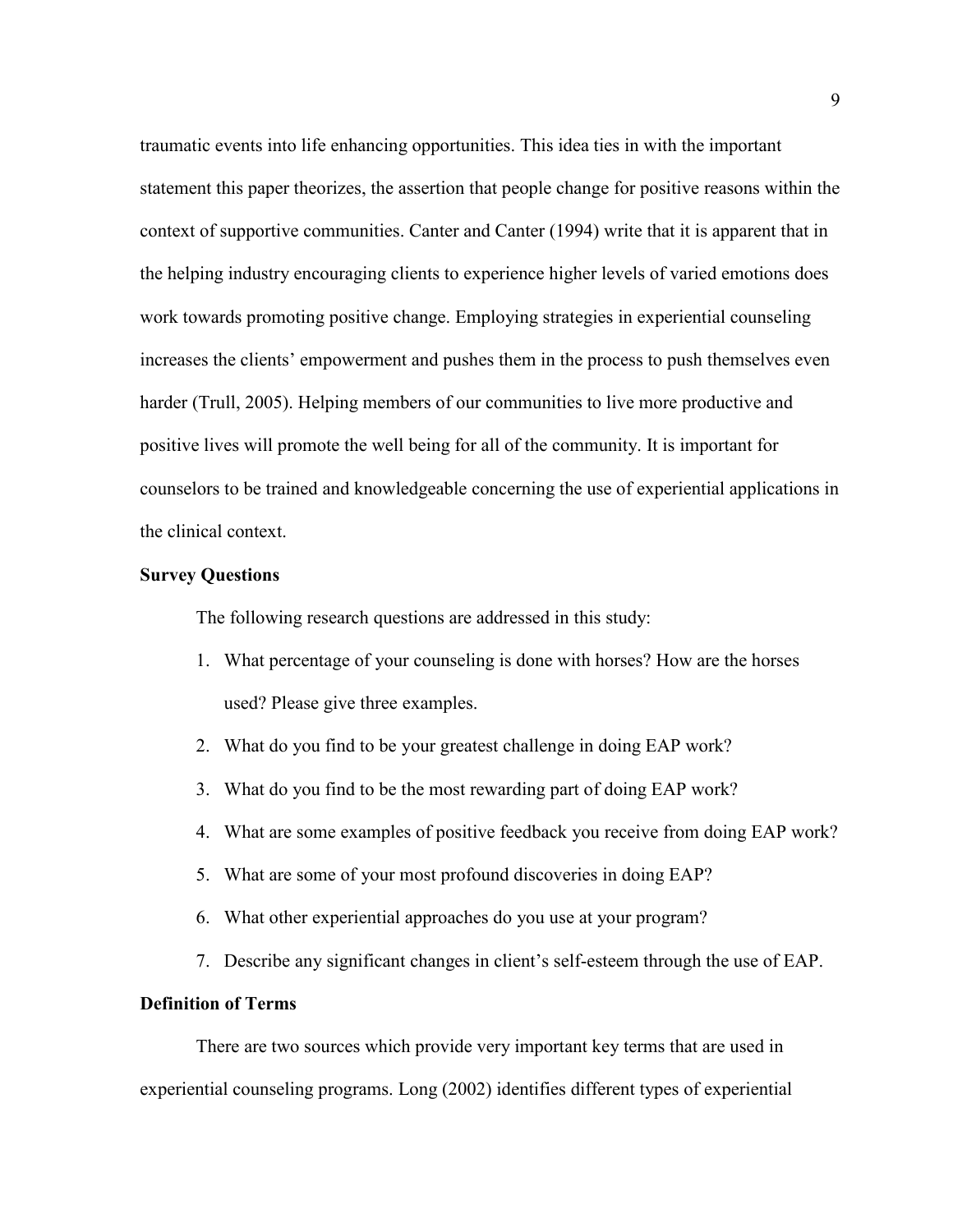therapy while Kersten and Thomas (2004) focus on EAP*.* The following are taken from Long (2002):

- Experiential Counseling: Using experience as a catalyst for growth.
- Goal Setting: Activities used with an open format increasing client's awareness.
- Process Focus: The focus is on the process rather than the outcome.
- The Activity is a Means: The activity is a means for the process, not an end.
- Experiential Activity: The problem solving initiative is an activity designed to facilitate growth.
- Group Stages: Initial stage, transition stage, working stage and the final stage
- Leader Responsibility: Providing a safe environment and facilitating client growth
- Safety: The ethical bottom-line mandate for all counselors in the psychological realm is "Do No Harm". In the physical realm the bottom-line mandate is "Do No Harm and Allow No Harm".
- Well Preparedness: In outdoor experiential work this applies to always having the activities well-planned and organized. The counselor must be well prepared for all possible scenarios that could take place during the activity. This includes taking participants to work in an activity, teaching them at the same time to carry their discoveries into their day to day lives and apply them to their communication patterns.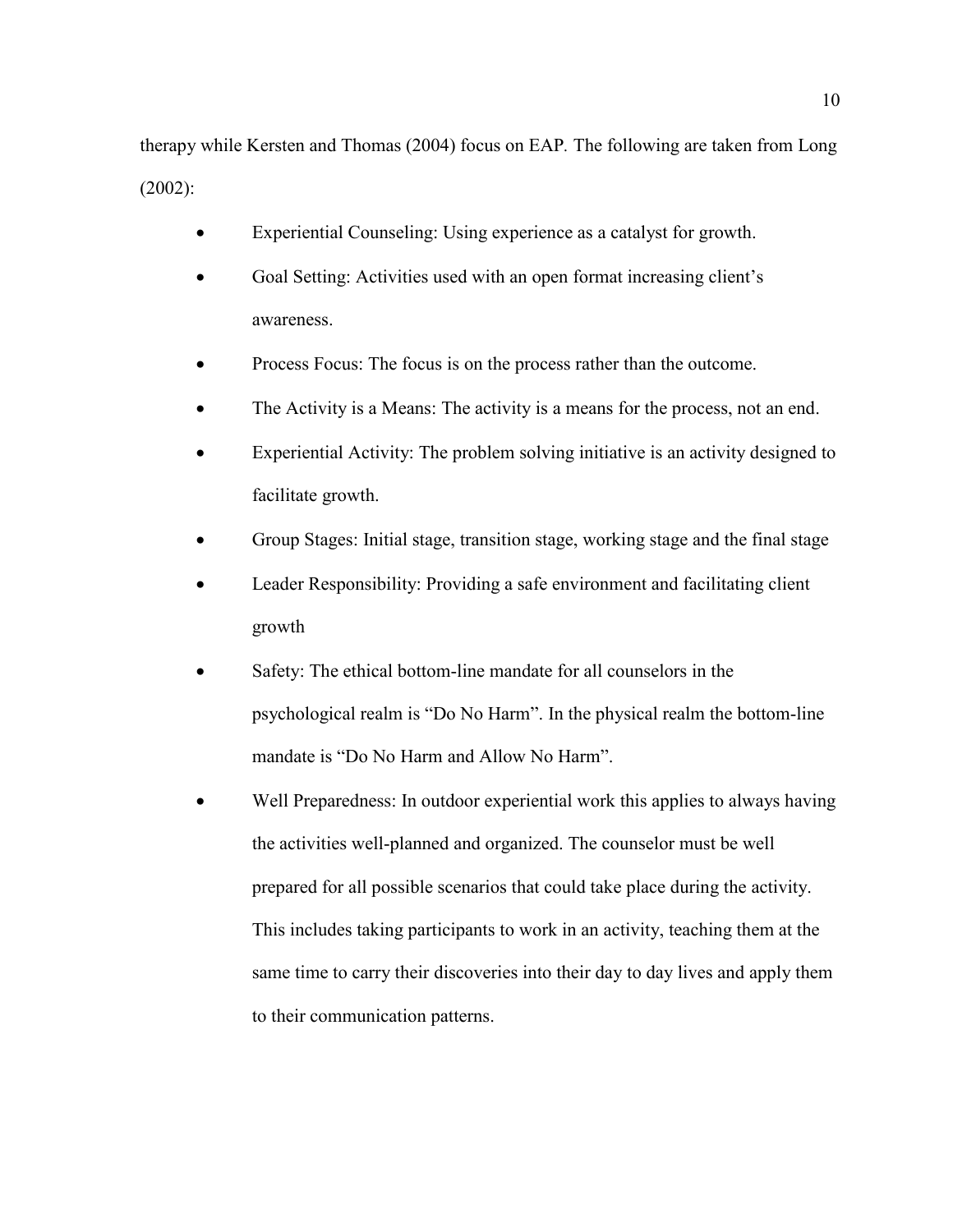• Participant Responsibility: This entails accepting the responsibility of always being safe and fully aware while they are participating in the experiential activities.

Kersten and Thomas in the EAGALA Training Manual (2004) provide equally important terms for counselors interested in using EAP:

- EAP: Equine Assisted Psychotherapy.
- Non-verbal Communication: Communicating without the use of words. Includes body language and physical gestures.
- Individual Reflection: Time set aside in between exercises to reflect on the experience.
- Group Processing: Sharing reactions and insights within the group counseling process.
- Communication Skills: Includes listening, centering, empathizing, focusing, directional support.
- EAP Equipment: This includes but is not limited to halters, lead ropes and varied props used in experiential activity.

#### <span id="page-21-0"></span>**Limitations of the Study**

One of the potential limitations of this study was the reduced return rate of responses by the people who participated in the study. There was no guarantee in sending out the survey that respondents would be available or take time to complete the questionnaire and have it returned it to me. The participants may not have had interest in completing the questionnaire or they might have been consumed by running their own practice. Secondly, the participants may not have fully disclosed in-depth responses to the questions on the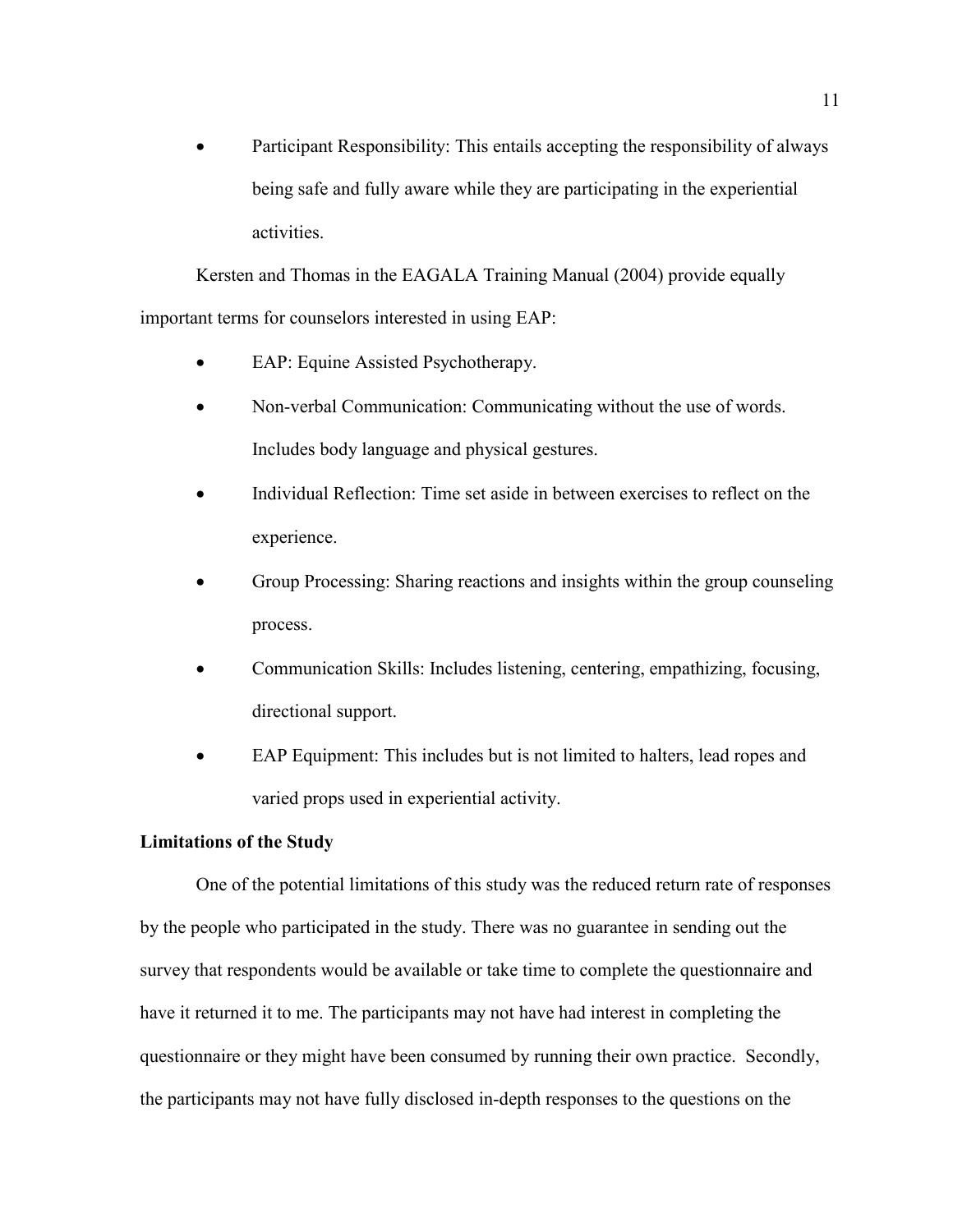survey. Thirdly, the validity of interpreting the qualitative data provided by the respondents might have been skewed by my own personal interpretation; therefore, a follow-up phone call to the participants helped to ensure the integrity of the respondent's intended conveyance of meaning.

In summary, I hope this dissertation will be a beneficial guide to counselors who have interest in using EAP applications to better serve the clients who come through their doors. There is a need in counselor education programs for more education related to experiential counseling and the varied techniques used. There is a lack of information to guide new clinicians in regards to specifically using EAP and the effectiveness of using EAP in the counseling process. The study provides more exposure to EAP approaches in counselor education so counselors-in-training will have a greater variety of theoretical applications to choose from in their clinical practice. From my personal experience, clients do not always respond well to traditional therapeutic approaches and this is repeated throughout the literature. In offering EAP clinical services, it is important to always keep in mind the foremost goal as a counselor is to provide a safe, nurturing and effective counseling environment to help clients learn to problem solve and function as whole and healthy individuals within society.

The purpose of utilizing open-ended questioning on the surveys was to evoke personal stories hoping that the respondents would share from their own experiences. Helping clients achieve their maximum potential utilizing varied creative experiential approaches is as exciting to me as it is important.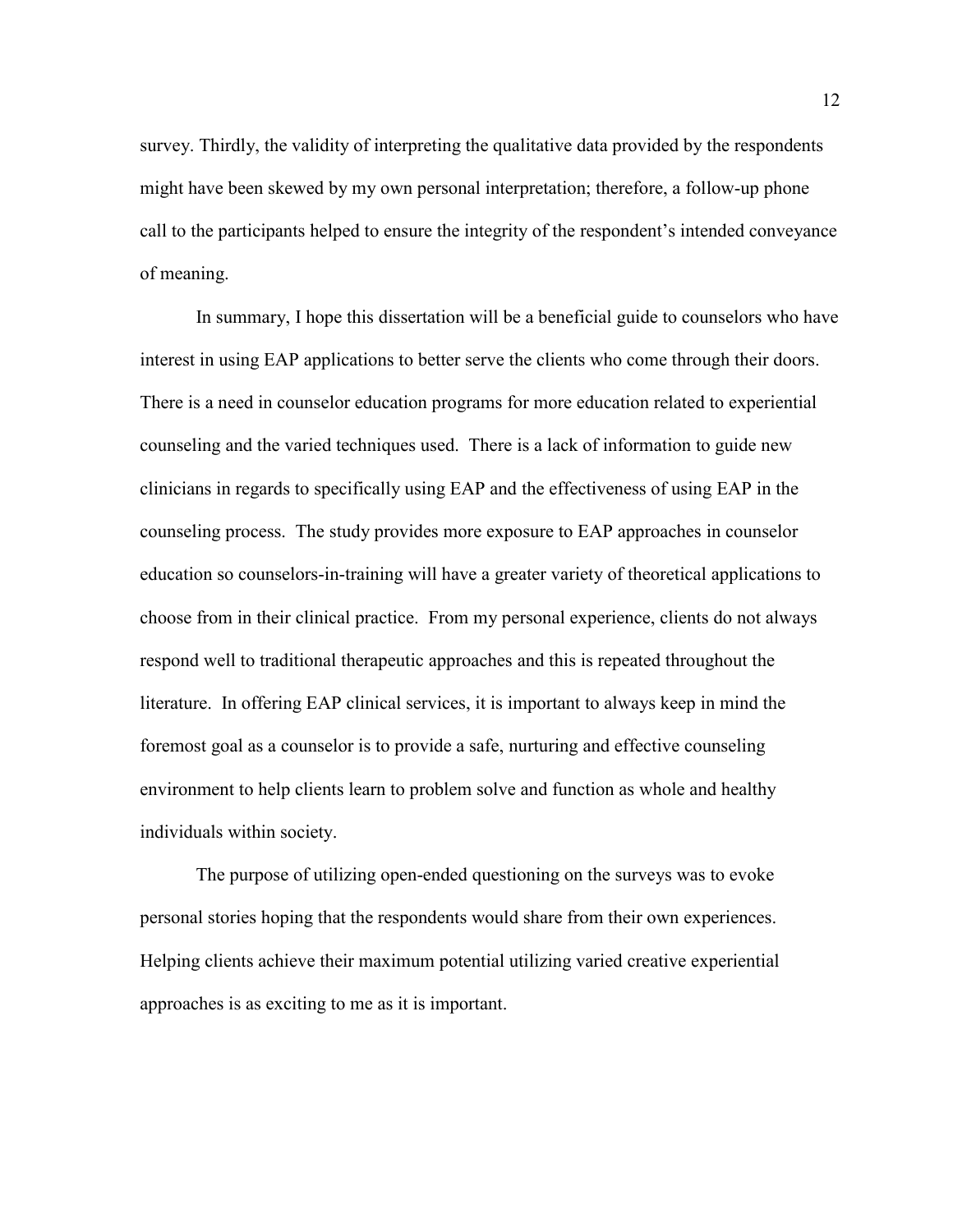#### **Chapter II**

#### **Review of Literature**

<span id="page-23-0"></span>This review of literature covers research from 1954 to 2011. The areas discussed are varied approaches of experiential counseling including, art therapy, play therapy, adventure therapy, and equine assisted psychotherapy (EAP). Each approach has its own unique history and development for use in the modern counseling environment. The literature will point out what it is about experiential therapy that works including the use of metaphors and the increase of self-esteem resulting from the spontaneity of the experience. For the purposes of this paper, counseling is the preferred term. However, some sources repeatedly use terms such as art therapy, play therapy and adventure therapy. When these terms appear they should be understood as being interchangeable with the term counseling.

## <span id="page-23-1"></span>**Experiential Counseling**

Experiential counseling is a multi-faceted approach in counseling. It engages people physically, psychologically, socially, and educationally. The comprehensive quality of experiential counseling stems from the commitment of the counselor because there is more work involved for the counselor in this approach and in the never-ending need to be continually providing new and fresh ideas to use with experiential approaches (Long, 2002).

Kimball and Bacon (as cited in Long, 2002) state that experiential counseling entails a degree of involvement from the counselor in terms of time and energy that has no parallel in office-based therapies. The authority of an experiential counselor is derived from his or her competencies that necessarily include leadership skills and judgment, technical skills, and an acute awareness of safety factors, and the ability to teach (p. 19).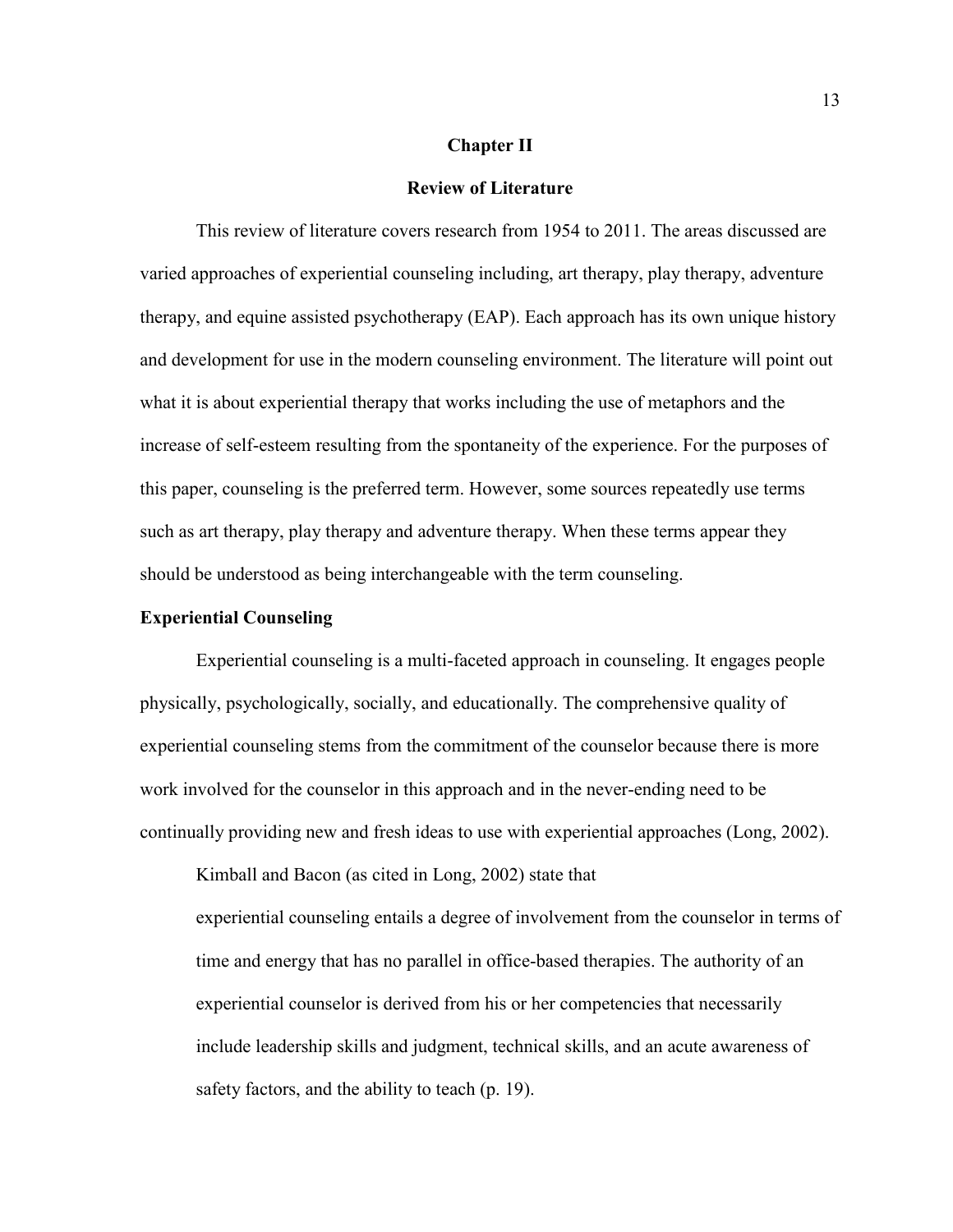The well qualified experiential counselor must still be able to teach in the moment using his/her clinical skills and ability to proceed in spontaneity.

It is hard to imagine doing only traditional talk therapy after experiencing the power of working with varied experiential approaches with clients of all ages. Working with experiential approaches requires a committed and well-trained experiential counselor to approach the issues at hand. The counselor must proceed with keen sensitivity and awareness to assure the experiential approach chosen for the clinical work is the correct approach for the individual client. Rogers (1957) pointed out the necessary conditions of counseling which are empathy, acceptance and genuineness. He points out, "The research keeps piling up and it points strongly to the conclusion that a high degree of empathy in a relationship is possibly the most potent and certainly one of the most potent factors in bringing about change and learning" (p. 3).

The process unfolds with an emphasis on the freedom to explore. With genuine authenticity and guidance, the experiential counselor provides an intriguing clinical experience to help clients better understand themselves, their world and issues at hand. Whether the clients come to a counselor in conflict and trauma, pain and sorrow, or any prevailing issues interrupting their activities of daily living, experiential counseling promotes security, self awareness, honesty through spontaneity revealing their creative capacities and a new found pride in discovering their unknown potential (Rogers, 1951.).

The Association for Experiential Education supports and encourages the approach of experiential therapy believing that by creating a healthy, supportive and challenging environment, people can act on their positive instincts and take a chance pushing them. A study in the Journal of Experiential Education: Investigating Sense of Community in First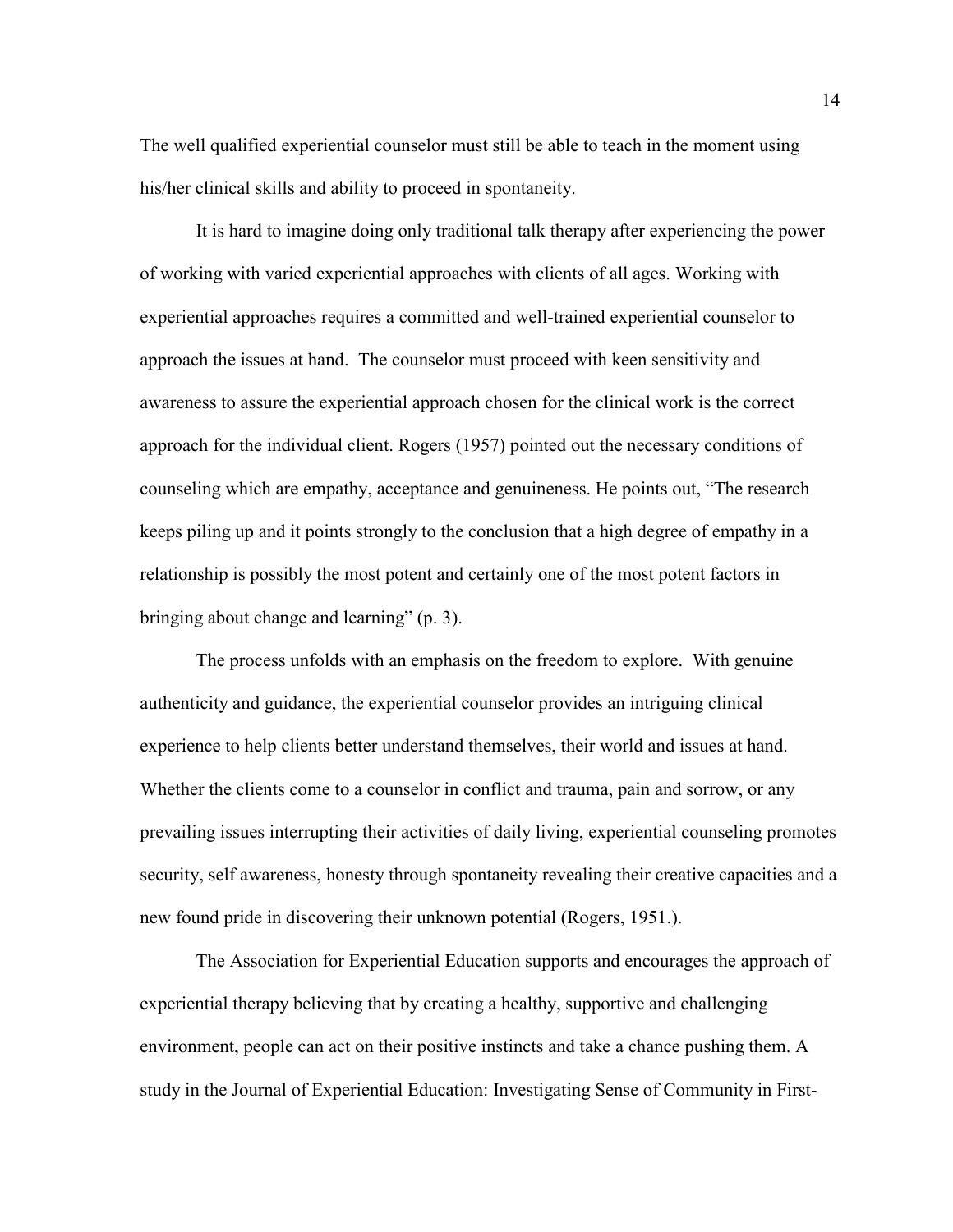Year College Students by Jacobs and Archie, SEER 2007 Abstract, looks at how colleges and universities are being held accountable for retention and graduation. They investigated student characteristics and reviewed studies and dissertations which tied in with student persistence. It was a strong empirical, quantitative study, looking at how students fared when they felt a stronger sense of community. This study used a Sense of Community Index (SCI), with 305 participants who responded to the index. A factor analysis was used to determine their overall sense of community subscales. The researchers used the general linear model to calculate betas at a 95% confidence level. Their findings showed that students with a sense of community had a significant positive influence on their intent to return to school after the first year. At the end of their discussion the authors pointed out: "If experiential education methods and programs can assist universities with their retention efforts, this may help to bring positive recognition and regard to experiential education. The learner's active engagement, which is part of the experiential learning process, as well as the relationships developed and nurtured through experiential education are likely to positively and significantly influence a learner's sense of community" (p. 285).

Experiential approaches are easily interchangeable, and there are no rules that bind the counselor to having to always stick to one particular approach. It is the responsibility of the counselor to be sensitive in assessing what the client would benefit most from on that day. To invite the client to the outdoors to play with the horses, or to do artwork outside, or to work on a play therapy project while out in nature is healing in itself. It is rewarding to watch grown adults realize in the midst of their session that they are playing outside. Playfulness opens the heart of all ages, and helps to reveal what issues clients need to address (Landreth, 1993).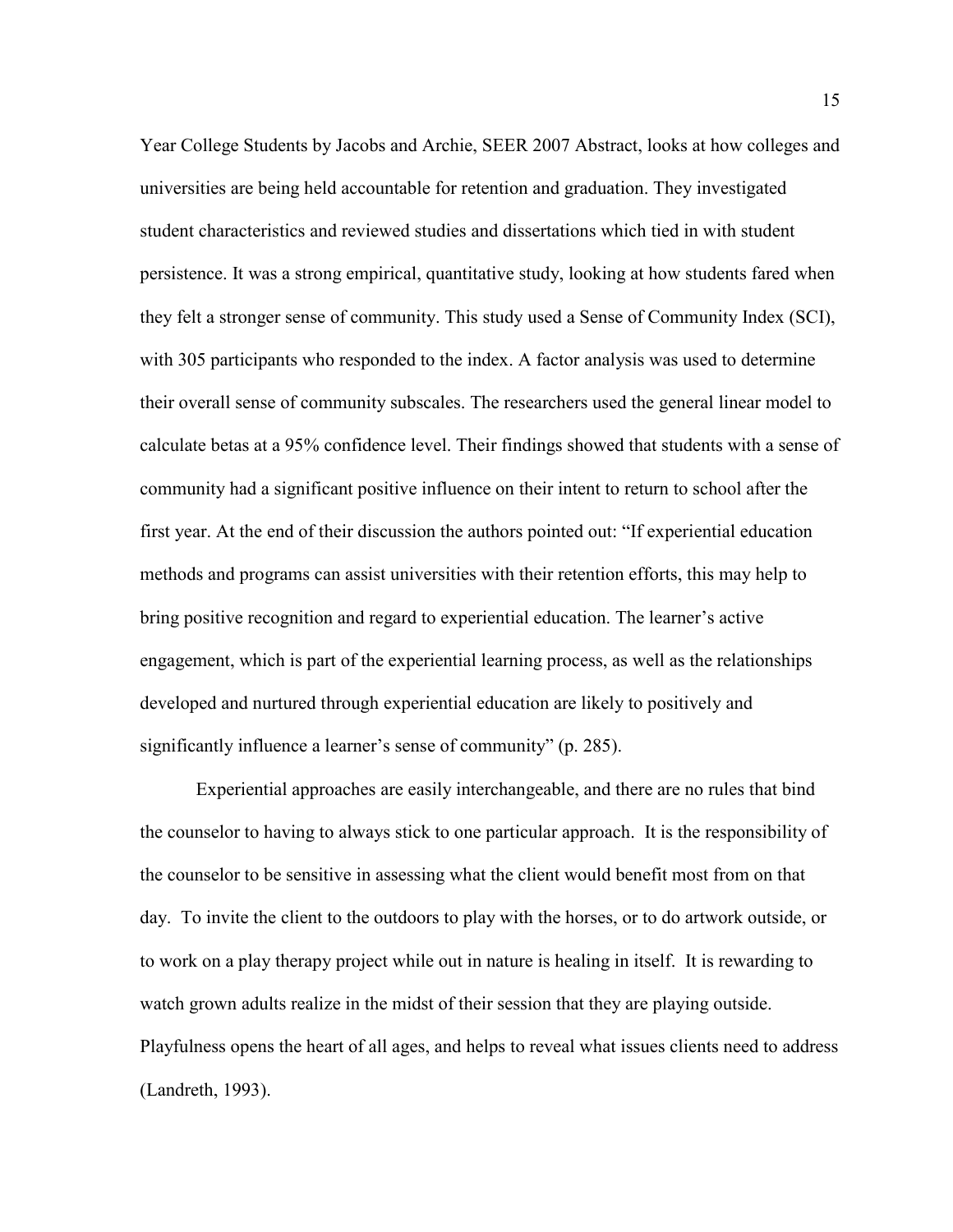It is important for professionals to take a good look at how to create positive learning environments. In order to encourage more involved levels of learning, it is the clinician's job to promote thorough self reflection via the counseling process and experiential applications at hand. It is also the clinician's responsibility to continually debrief the client involved in the task at hand. An accomplished experiential counselor understands the distinction between formal traditional learning environments and experiential counseling/learning environments (Long, 2002).

Beard and Wilson (2006) point out those experiential approaches which are effective and valuable counseling techniques should be an avenue of training in counselor education. Using experiential approaches expands the counselor's ability to reach clients who can't be reached by traditional therapies. When people undergo an experience, as humans all do daily in their lives, new insights and new learning do not necessarily occur. The average person is in a constant state of experience.

From people's first breaths, their lives are one experience after another; when one stops and thinks about this, it is quite astonishing how they are able to process, function and survive thousands of experiences each day. In their hectic modern day lives, they are constantly moving from one state of experience to another state of experience. Almost effortlessly they multitask; at times they feel focused as they have learned to thrive while juggling the thoughts, distractions, emotions, expectations and worries that all humans carry. They are not always completely devoted to or involved in the task at hand; but in their stressed-out lives they have learned to maneuver through their experiences without second thought. However, in using experiential counseling approaches while working with clients,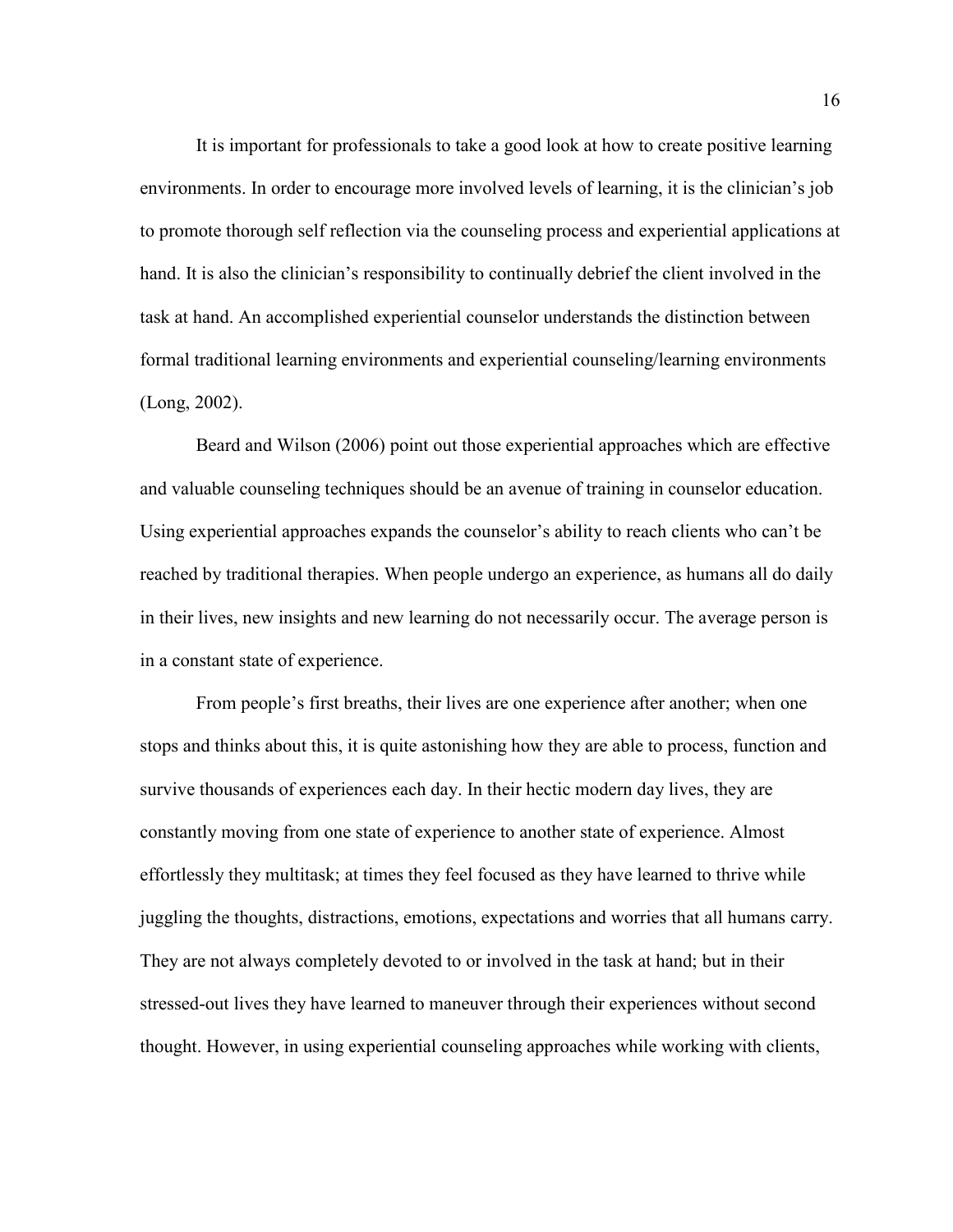counselors encourage them to learn to immerse themselves in the particular hands on activity and be in the moment (Warren et al. 2001).

There are great masterminds of various psychological theories throughout the evolution of philosophical and psychological development such as Maslow, Rogers and Csikszentmihalyi. They have all lent to the validity of human transformation through the phenomenological expression channeled via the powerful learning experiences of experiential counseling (Beard & Wilson, 2006).

There are so many things to remember because experiential counseling is much more work than sit down traditional talk therapy. Rogers (1980) found facilitating experiential counseling requires considerable training and experience. It is true that extensive training makes experiential counselors much more at ease, more spontaneous and creative in the moment with their clients as they invite them into the exciting world of experiential counseling. As a novice experiential counselor, there are awkward moments of uncertainty as to what to do and how to proceed. It is common in the beginning years of working in the counseling field for the experiential counselor to write out almost a script as to how to guide the session. Rogers (1977) emphasizes that people need to be assisted in learning how to cope with situations. "One of the main ways to accomplish this is by helping a client become a fully functioning person who has no need to apply defense mechanisms to everyday experiences" (p. 217).

Experiential counselors use tools and apparatus: paint brushes, art supplies, toys, puzzles, games, horses in inviting arenas, giant sand boxes or outdoor play areas all set up. Experiential counselors literally work under the canopy of nature.

17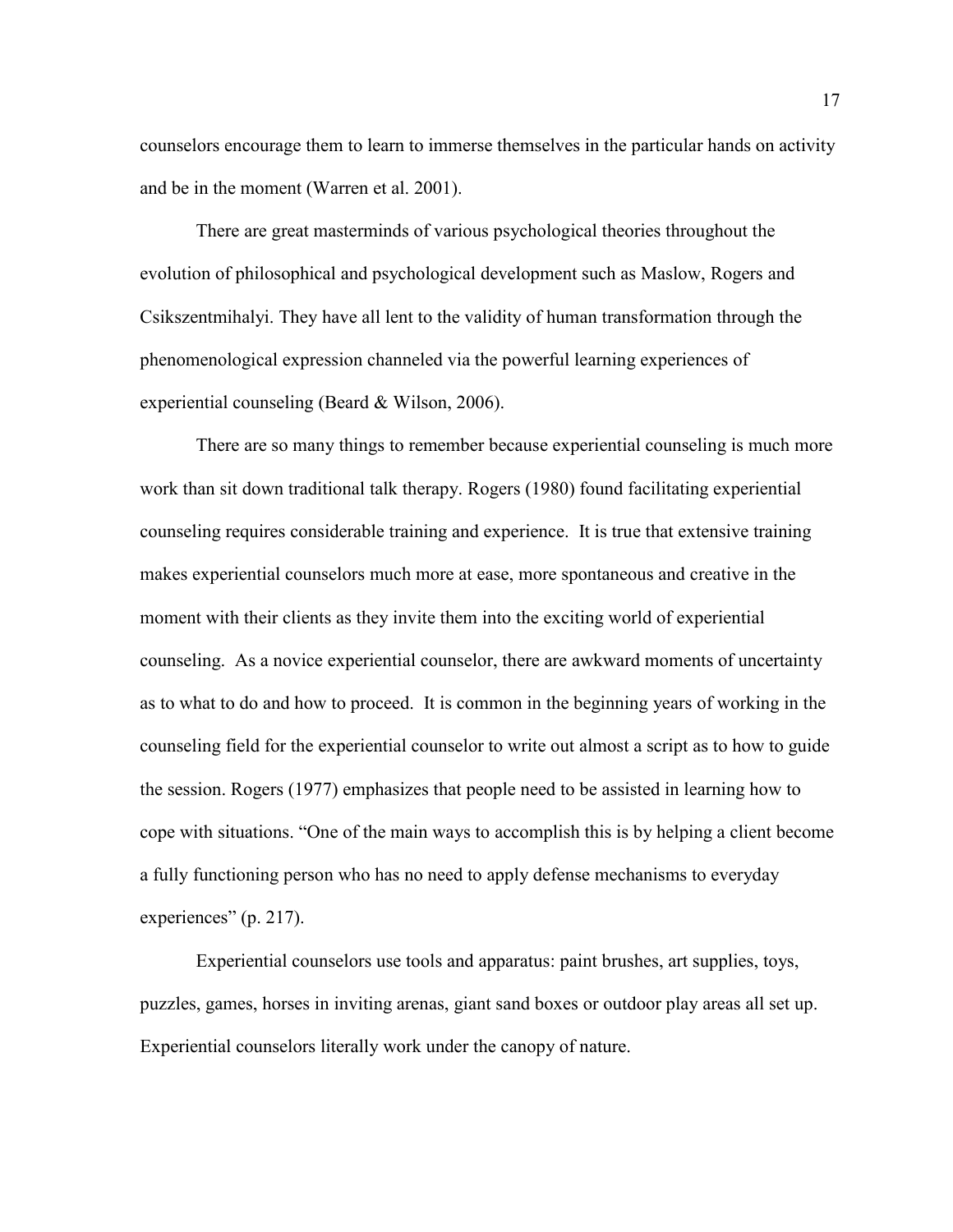Additionally, during these exchanges between the counselor and the client, a synchronicity is discovered. When the counselor witnesses clients completely immersing themselves into the activities at hand, it is truly rewarding to witness them experiencing 'flow.' Csikszentmihalyi (1997) teaches:

These exceptional moments are what I have called *flow experiences*. The metaphor of "flow" is one that many people have used to describe the sense of effortless action they feel in moments that stand out as the best in their lives…Flow tends to occur when a person faces a clear set of goals that require appropriate responses. (p. 29)

Well trained experiential counselors are rewarded by finding themselves in 'flow' doing the work they love and witnessing how powerful it can be for their clients to be in the 'aha' moments. Experiential counseling is unique, in that instead of focusing on one's inabilities, it helps clients to be open to the experience at hand and identify their strengths and work towards developing self competence. However, keep in mind that experiential counseling is a precise methodology which combines catalytic experiential activities with an existing counseling theory (Long, 1996).

The understanding of ethical concerns in any counseling approach is of extreme importance for any qualified and professional counselor. In the United States, the Association for Experiential Education convened a task force in 1999 of 115 global experiential practitioners and produced a document titled *Definitions, Ethics and Exemplary Practices of Experiential Training and Development (DEEP*, 1999). This document set out guidelines of good practice, and contained definitions for trainers and facilitators. It is a helpful guide for any counselor who works with experiential applications. Experiential counselors should know the ethical guidelines of any specific theories or approaches that they intend to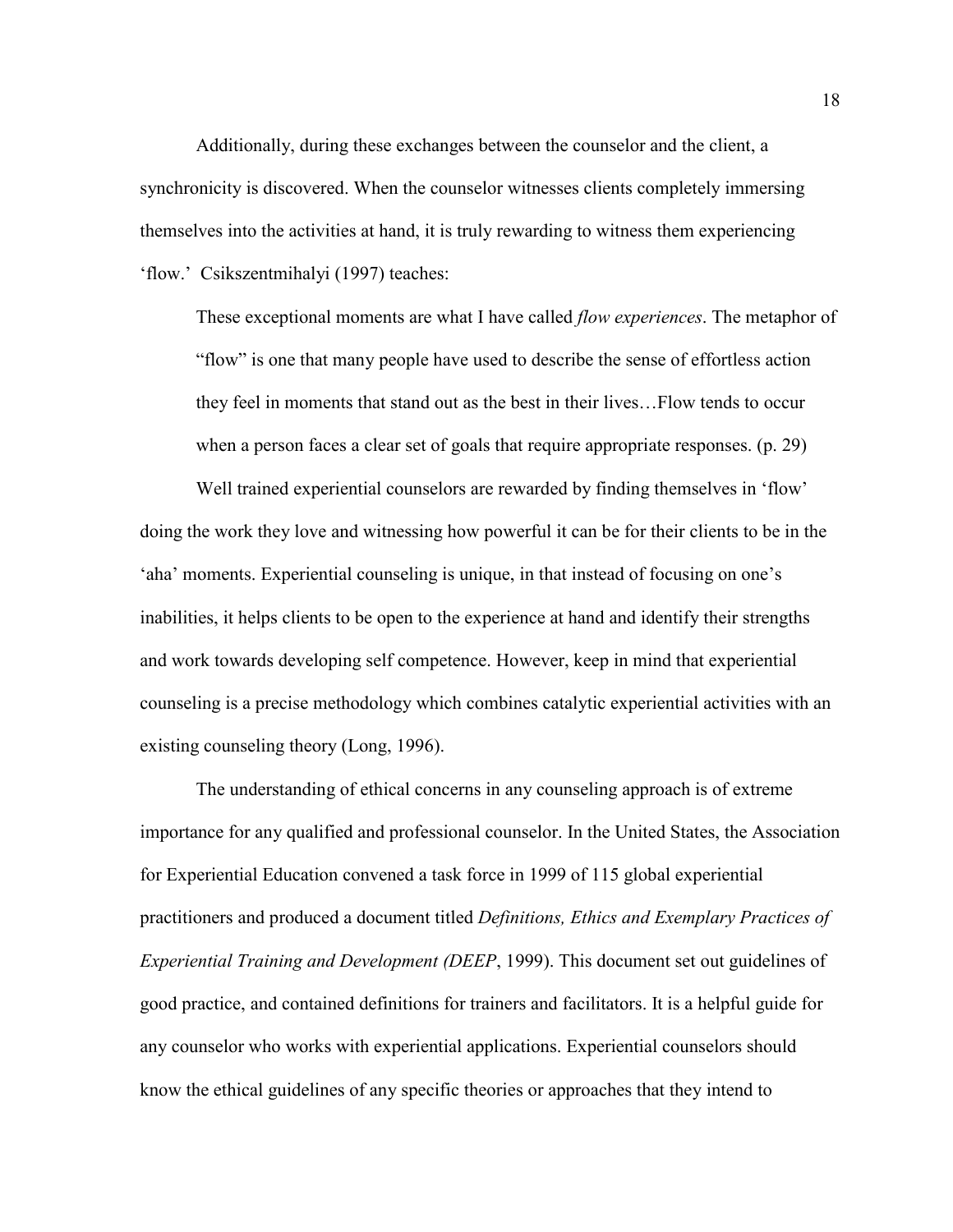incorporate into their practice. Experiential counselors would fall under the category of therapeutic facilitators as they are responsible for assisting individuals/groups to achieve value from their counseling experience.

## <span id="page-29-0"></span>**Experiential Applications and Multicultural Counseling Training**

The changes in North American demographics challenge counselor educators with the dilemma of accurately preparing counseling students for working with culturally diverse clients. The importance of student learning in experiential learning should be taken into consideration. Adding experiential techniques to counselor education programs can be tied in to the important role of multicultural awareness (Sue & Sue, 1999). Northern New Mexico is known for its unique tri-cultural society coexisting and bringing such interesting components from each ethnic group: Anglo, Spanish and Native American. As such, the need for multicultural awareness has proved to be of extreme importance. The counselor can be in the midst of making great progress when unintentionally a cultural boundary is crossed, a topic is brought up that is never to be disclosed, or a seemingly harmless assumption of understanding the client's culture can halt the therapeutic process adding new problems to an already struggling individual.

It is imperative to review periodically theoretical and empirical literature to ensure the experiential counselor is fully aware of the reality of the relationship between being a multicultural competent counselor and the expectations of having a strong, positive therapeutic outcome. Learning about the importance of having multicultural competence is the beginning of a lengthy scholarly attempt to truly becoming competent as a professional counselor. Brynes and Kiger (1990) found "Experiential learning has been widely recommended as a training method that can bridge multicultural counseling theory and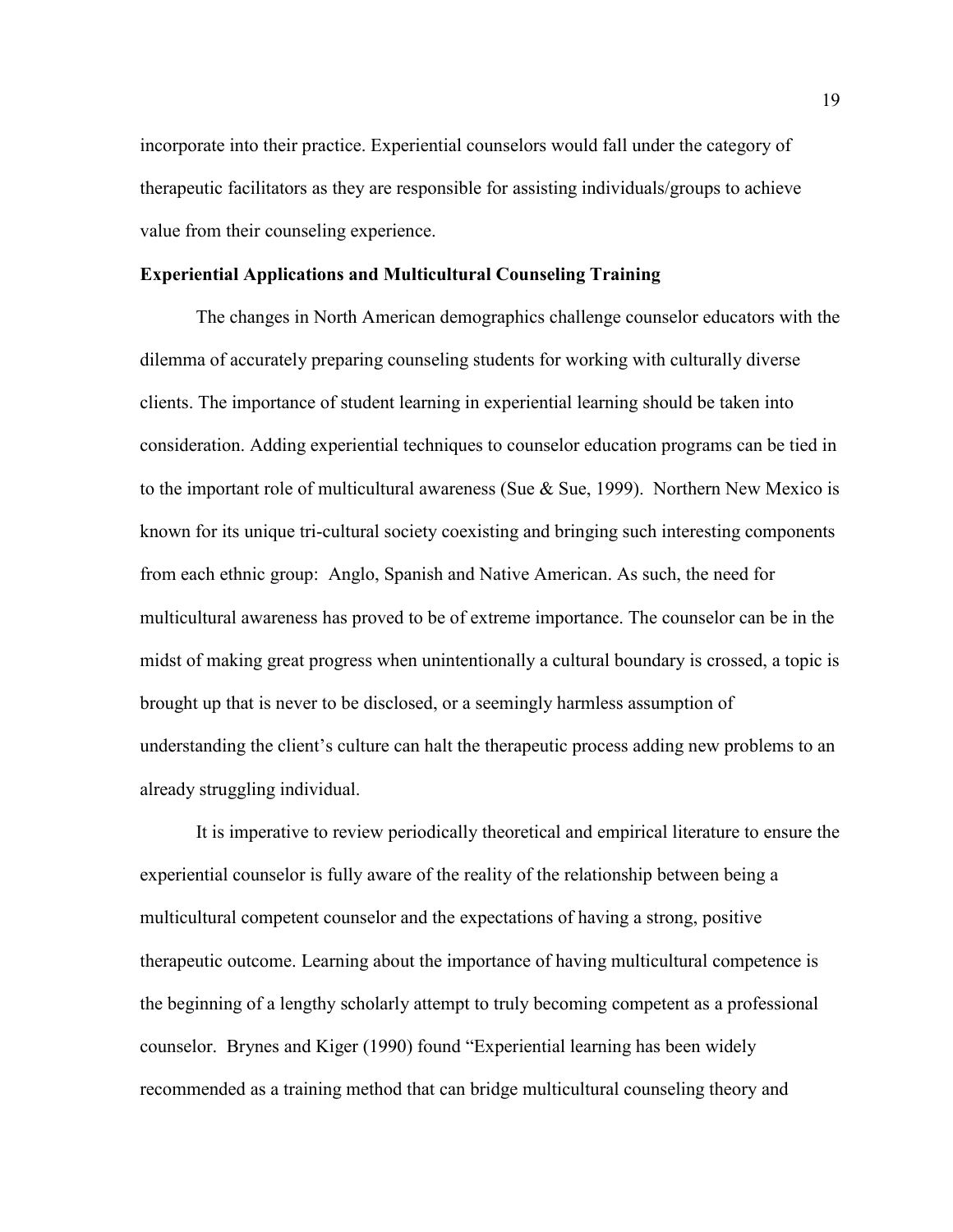practice" (p. 344). It is apparent that clients can sense if their experiential counselor is well trained in multicultural awareness. It is greatly appreciated by them as it automatically creates a level of trust without which the clinical relationship would be less productive. Arthur and Achenback (2002) suggest that experiential learning in the multicultural context is important and has a potential impact on the training of counseling students. Few sources provide guidance for detailing ways to use experiential applications and learning in a multicultural counseling curriculum. The purpose of experiential learning in training counselors can be a creative and insightful component for implementing ethical teaching practices and for structuring experiential learning activities to enhance students' multicultural competencies.

Using experiential applications can aid in developing multicultural counseling competencies in training new counselors. The use of experiential learning in multicultural counselor education is an interesting concept in regards to counselor training. In looking at the use of experiential learning in multicultural education Sue  $\&$  Sue (1999) agree that the educator must have keen skills and knowledge in using these approaches. They point out to be careful to not only focus on the domain of knowledge and skills but to incorporate multicultural awareness exercises so that the students don't lose focus of the importance of their own background while working to understand the cultures of other students involved. According to Rogers (1959), counselors who are well trained in multicultural awareness should still keep the aim of their counseling at self-actualization, while working towards alleviating problems or distress with their own cultural confusion.

Beard and Wilson (2006) state experiential counseling should be designed to increase multicultural competencies, guiding counseling students to acquire new ways to help clients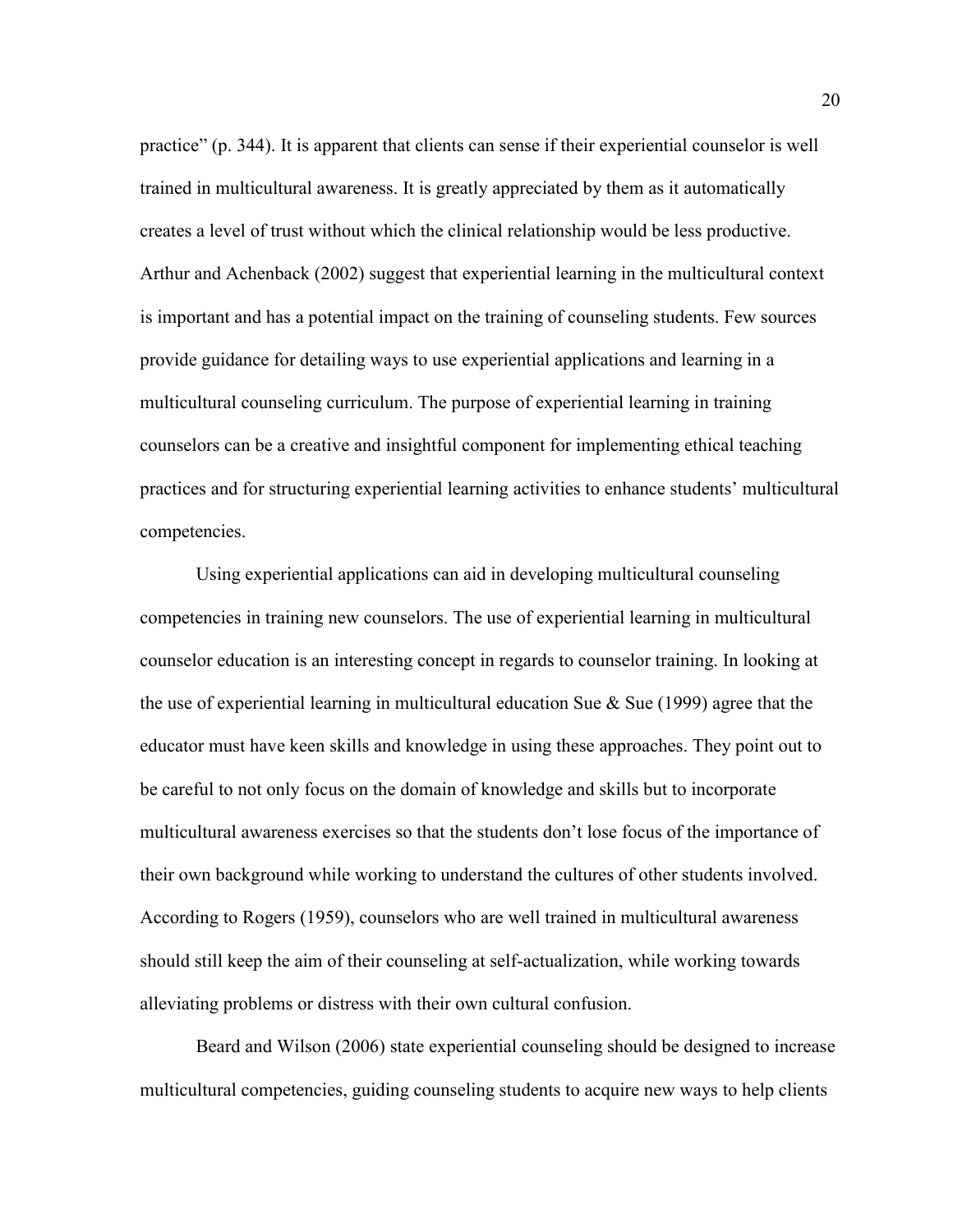embrace the empowerment that may emerge from the experience at hand. In training counselors through experiential learning, counselors must proceed carefully in thinking about selecting the experiential learning exercises that will prove to be most beneficial in developing multicultural counseling competencies. One way to increase counselor awareness in training counseling students is to instill the awareness and knowledge of similarities and differences that exist in counseling relationships. Effective multicultural training should expand a counselor's worldview. Effective training should include thorough guidance to novice counselors to assist in expanding their attitudes, perceptions, values and beliefs.

Research suggests novice counselors process their own cultural identification through the activities utilizing experiential approaches (Pederson & Ivey, 1993). Ponterotto, Fuertes, and Chen (2000) found there is evidence that novice counselors can gain multicultural counseling skills when exposed to experiential multicultural exercises while in training.

Another key factor supporting the importance of keen multicultural awareness for experiential counselors is the need to fully understand how their own personal culture and their professional socialization may impact the way they relate to clients from other cultures. Even if the counselor has good intentions, a lack of multicultural awareness could negatively impact the clinical relationship.

#### <span id="page-31-0"></span>**Metaphors**

Beard and Wilson (2006) state a metaphor can provide another way of reflecting and focusing on a particular experience, allowing individuals to gain new insights. "The word itself is derived from the Greek meta (trans) and pherein (to carry)" (p. 207). An example of metaphor in EAP is a client working in an exercise and then realizing that their impatience in working with the horses is how they act in their relationship with their partner. It is truly an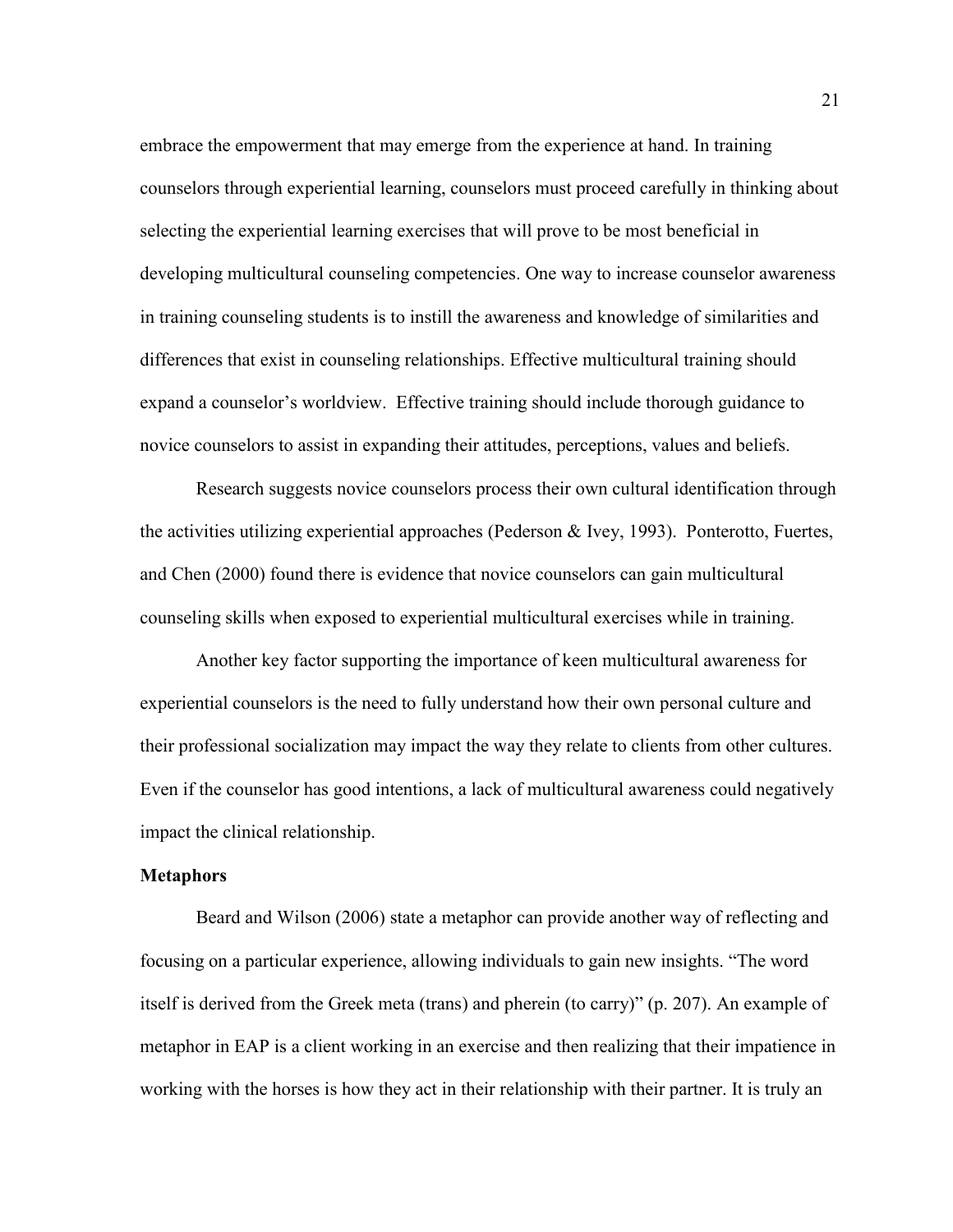awakening moment for the clients when a metaphor facilitates understanding. A metaphor is the imaginative use of allegory, myth, or fable to help convey meaning. Wonderful and meaningful metaphors unfold and help to build clients' self-esteem allowing them to be better prepared to tackle challenging and intimidating situations in their personal lives. Metaphors are equally as important as other key components and discoveries in the therapeutic processes of art therapy, play therapy, adventure therapy and equine assisted psychotherapy (EAP).

Through the use of activity and experience in using experiential applications, the interaction taking place is itself a therapeutic metaphor. The client is confronted with the reality of his/her experience. The client is confronted with the undeniable truth of his or her experience. This opens the way for the counselor to have a more accurate assessment of the individual's problems and also tends to provide a more intense and immediate intervention (Beard & Wilson, 2002). Metaphors that are often applicable to real life, push the individual to self assess, provide the skills needed to effectively problem solve in client's day to day lives, and are very beneficial in experiential counseling.

In traditional office-based counseling, there is less opportunity for clients to use metaphors. According to Heron (1999), when clients are immersed in an experiential activity they discover the power of metaphors as a tool to help them access their unexplored feelings and emotions with which they may be out of touch. A metaphor only possesses value when the client is able to interpret the experience (Gass, 1995). Metaphors help to make a connection to a client's reality through discovery and process. It can be an "aha" moment, an idea, an event, an object, an experience, task or activity. Just as a single word can have many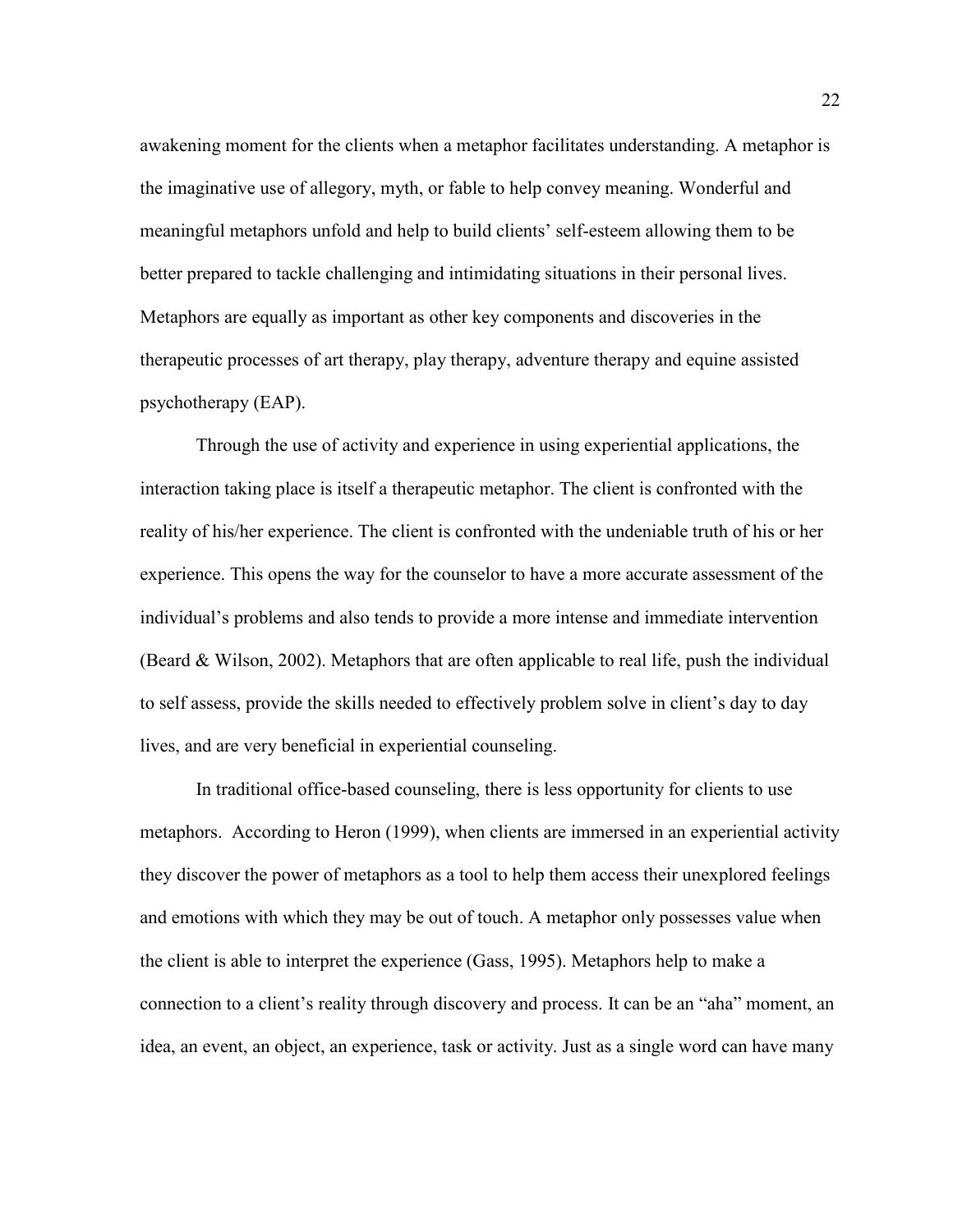different interpretations, it is just as common that a picture can be worth a thousand words. It is similar in working with metaphors; they can be worth a thousand experiences.

Priest and Gass (1991) further discuss the importance of metaphor development and use in experiential applications. Horses have varied personalities, sensitivities, playfulness and intuitive natures that naturally create opportunities for metaphorical learning. Even when working with the most challenging individuals or groups, the use of metaphors in either the activity or follow-up discussion is a powerful tool and effective technique in the therapeutic process.

Metaphors work as an integral tool to access and explore feelings. Metaphors can be used to help people understand what might otherwise be misunderstood or remain unobserved. Heron (1999) as cited in Beard and Wilson's, *The Power of Experiential Learning* (2006) defines and gives specific examples of metaphoric representation:

- metaphor the imaginative use of myth, allegory, fable and story to convey meaning;
- instance describing an illustrative incident, or dramatic case study, from real life;
- resonance recounting associations and memories evoked by what is going on, in order to find meaning through resonance with the form of the other situation, which may be from some quite different field.
- presentation presenting non-verbal analogies in the form of graphics, paintings, music, mime or movement;
- dramaturgy combining metaphor with presentation in a creative piece of theater;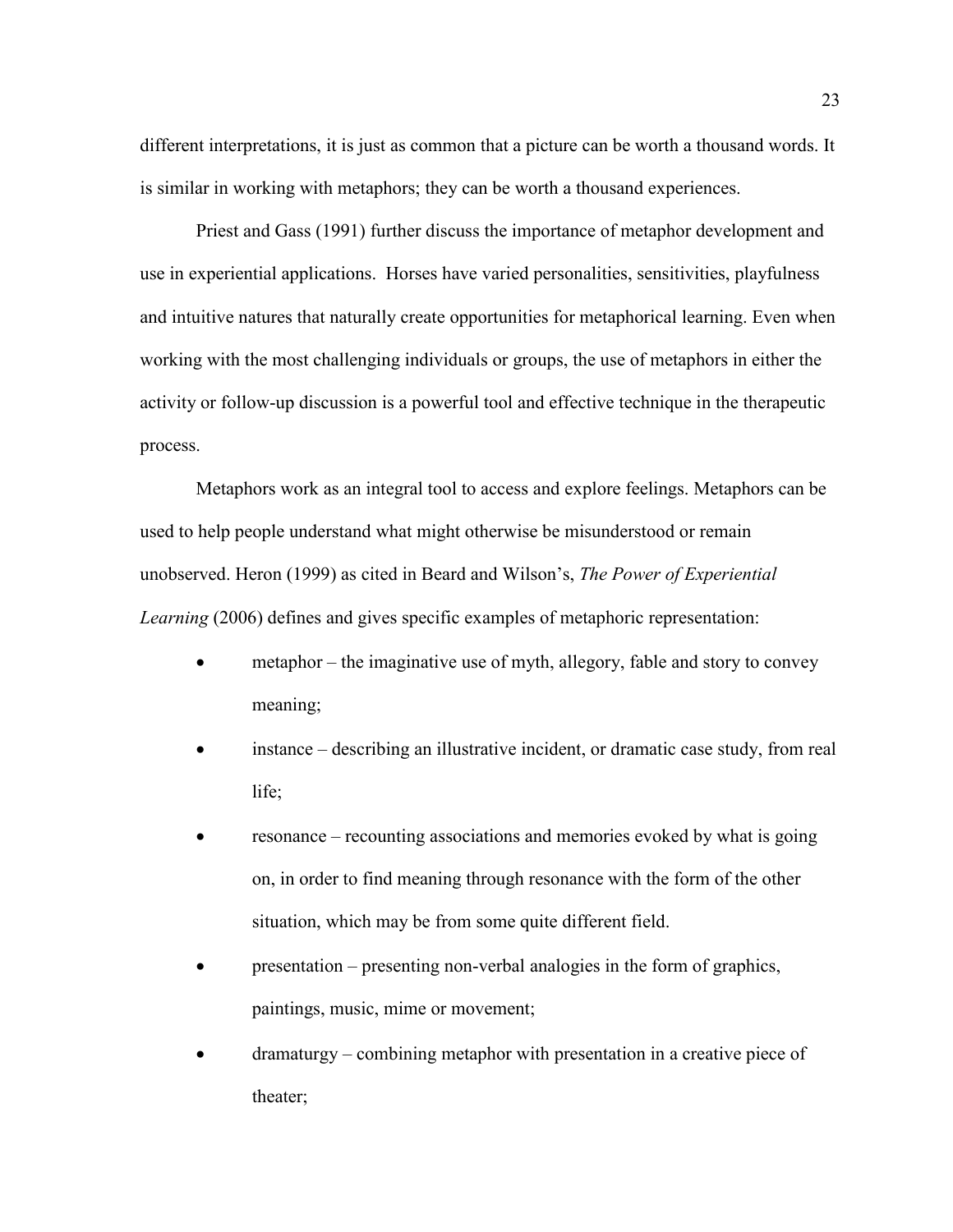- demonstration displayed in behavior, both verbal and non-verbal, giving meaning; modeling a skill in action, positively showing it well done, and negatively showing how it can degenerate;
- caricature giving feedback to someone by mimicking his or her behavior and caricaturing, in a kind way, the salient features to which the client wishes to draw attention (p. 206).

Personal growth comes from a wholehearted desire to enrich one's life by becoming one with all aspects and modes of learning. This gives the individual a sense of integration of the material into his or her life and life experiences. Thereby, through the experience at hand, the learner progresses more quickly, thus reaching his/her goals and aspirations. (Moustakas, 1974).

Beard and Wilson (2006), well known for their therapeutic work with families, used metaphors frequently during therapeutic treatment. Metaphors allow counselors to address multiple dimensions of the experiential approach, thereby increasing the chances for connection with aspirations and difficulties that are outside of the clients' conscious awareness.

Robertson (1999) points out humor can be associated with experiential counseling, helping clients to get in touch with their emotions often through the recognition of metaphors. Metaphors often bring about laughter that in turn lightens up the problems people are facing in their daily lives. Often, the counselor's actions will convey metaphorical messages. Counselors can transmit messages regarding how they present themselves, their offices, and the environment into which they invite their clients. Metaphors make the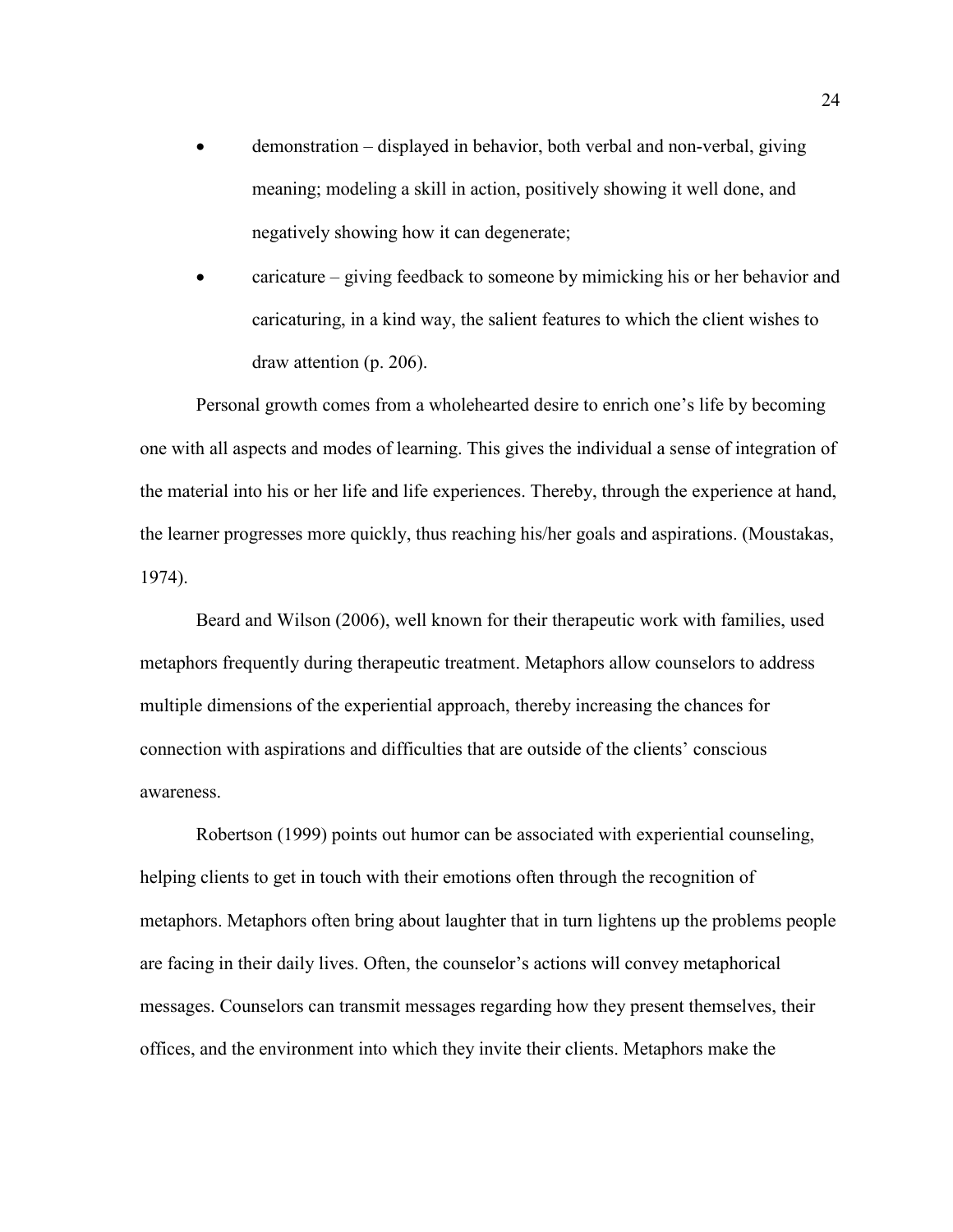learning process more graceful and interesting. They leave people more responsive in ways that feel appropriate for them, including modifying or rejecting a suggested pattern.

## <span id="page-35-0"></span>**Introduction of the Varied Experiential Applications**

<span id="page-35-1"></span>**Art Therapy.** Rubin (1980) shares with us the thought that using art in a healing mode is as old as humanity itself. Art therapy is a popular approach that can enhance the counselor's repertoire of therapeutic tools. Stern (2004) advises clinicians to use creative approaches to help the client to focus on the moment. To teach clients to learn to truly be in the now is of extreme importance. He writes about the importance of helping others to not miss what is taking place in the present moment. The use of art therapy targets areas of difficulty in creative ways. Using creativity to bypass subjects that are difficult to face consciously enhances the motivation of clients and increases their commitment into treatment. Clients facing difficult issues try to avoid the reality of what is happening in the present times of their lives. Art therapy benefits children, teens, adults and groups, and can be a powerful and effective means of exploration in the client's healing process by bringing up the issues the individual has been blocking from the subconscious and evading the conscious mind. Joseph Campbell (1976) feels that art therapy helps clients to uncover repressed emotions and helps them break through other emotions that have held them back from discovering their true capacity.

Art therapy gives children, teens, adults and groups a new way to talk about old problems, in a new dialect that is developed in a nurturing and relaxed environment. Additionally, families can develop stronger and more positive interpersonal communication skills, which will lead to completing a final project together that will have lasting and important memories associated with the art therapy event.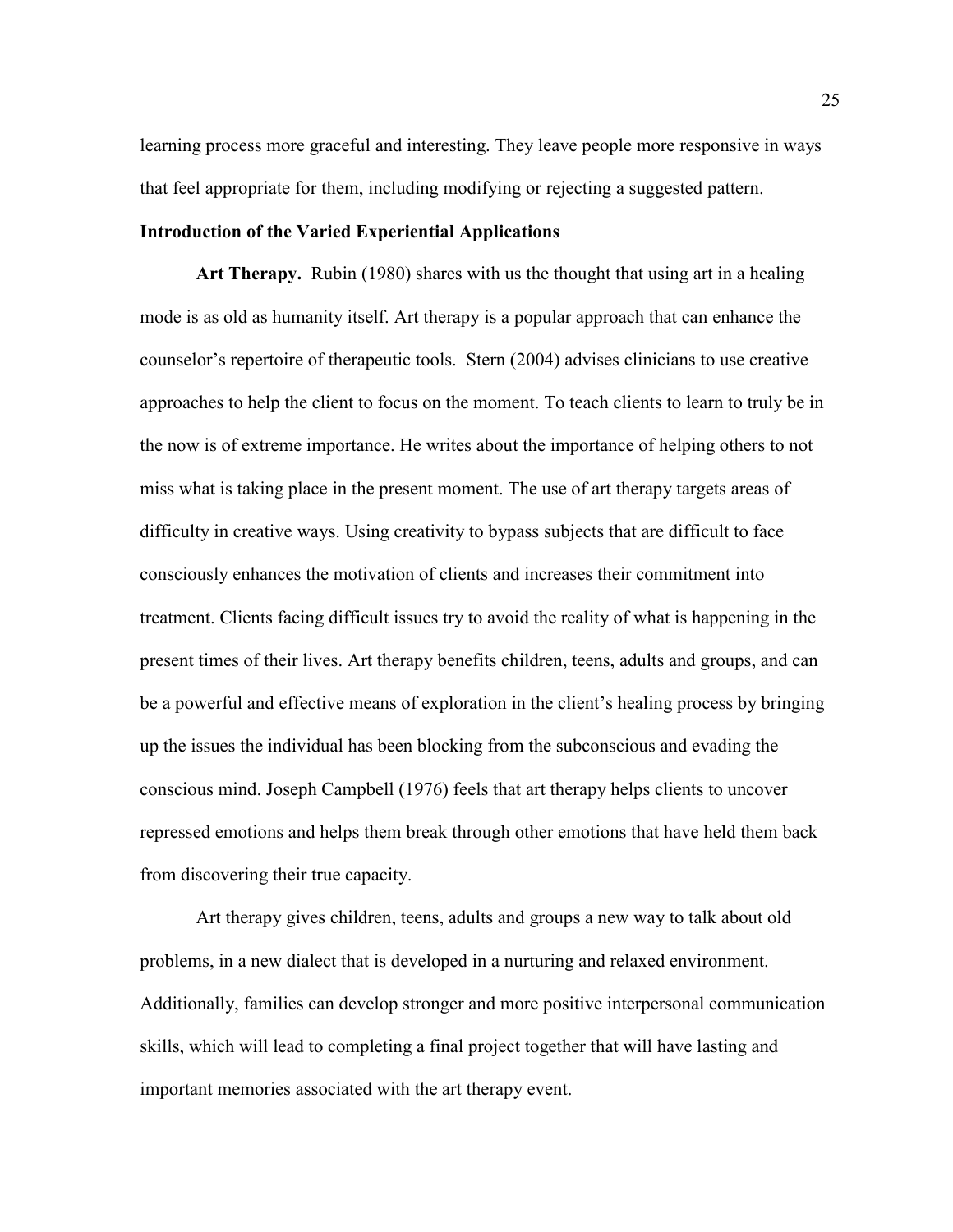Gladding (2004) states that art therapy has been used in counseling on both a formal and informal basis. Clients will project their unconscious and/or inexpressible issues through drawings, sculpture, painting or collages which allow them to display their inner reality to express themselves freely without the confines or confusion of finding the right words to say. Malchiodi (2003) points out in *The Handbook of Art Therapy* the importance of using art therapy with clients of all ages and in varied circumstances of mental health dilemmas. She points out that therapeutic opportunities are readily available through the use of art.

Art therapy can express a client's complexities simultaneously because it does not follow logical thought processes or strict rules of grammar and language. The client is freed, as the process does not require linear assessment, judgment or opinion. Art therapy combines both an emotional release and a sensory experience that is translated as pleasurable and stress-free. Malchiodi as cited in the teachings of Gladding (2004) states:

Counseling at its best capitalizes on creativity to help individuals to express themselves personally and uniquely. From this belief, the creativity in counseling movement emerged, embracing the idea that all the creative arts invigorate and enliven verbal counseling and traditional talk therapy. Counseling, which includes art, music, movement, and other forms of expression, encourages playfulness, divergent thinking, flexibility, humor, risk taking, independence, and openness. These qualities are believed to be strongly associated with personal creativity and a healthy personality. (p. 40)

Terr (2007) felt it is worth mentioning that when children draw pictures, unconscious and conscious symbols are selected purposefully. Children create or choose symbols that either possess or are assigned specific traits or attributes. In doing so, children use projection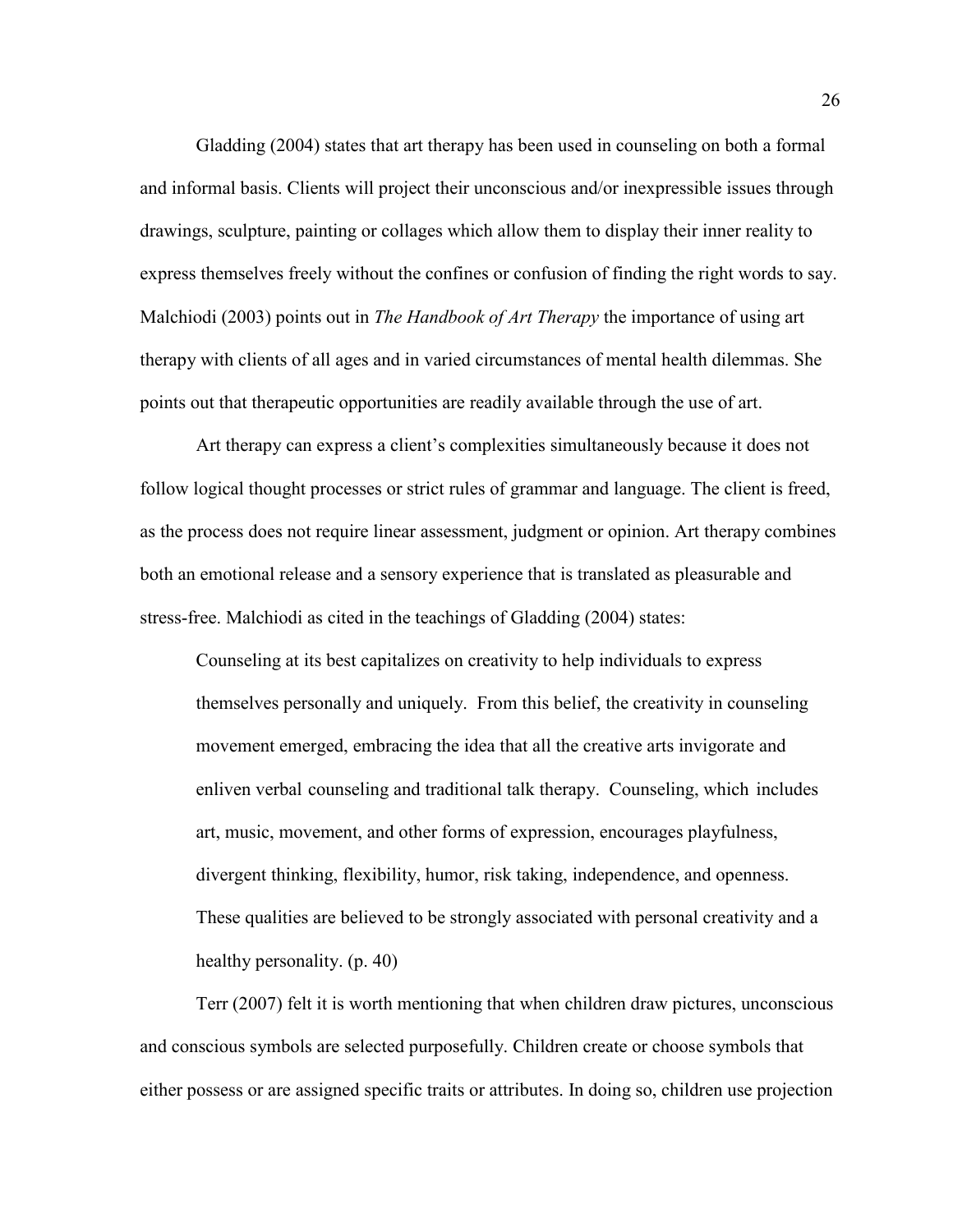to both distance and address emotional material by distancing themselves through symbol. They buffer themselves from perceptions, cognitions, or affects that feel uncomfortable, overwhelming, or threatening.

Landgarten (1987) guides the reader through multiple case studies that are very informative for art therapy ideas and directions on how to interact appropriately using art therapy for specific age groups; and, she provides unique insight for specific clinical issues. For instance, Landgarten further explains that although the professional literature contains many articles on the treatment of children who have been victimized by relatives or persons known to them, information on therapy for a child who has been molested by a stranger on a one-time basis is extremely sparse. For such cases, a family therapy crisis intervention model is the treatment of choice since the insult of the sexual assault affects all members of the family. An effective treatment approach for molested victims and their families is the clinical art therapy model.

A regularly used technique in art therapy training which Malchiodi (2003) promotes is that of a scribble drawing which is a visual art procedure encouraging the child to draw a scribble and then to take a deeper look into it, make that scribble into another drawing and then to tell the story of that drawing. The procedure is a very simple but powerful exercise in art therapy. The counselor's job is to pay attention to the comfort, congruence and creativity of the child as he/she relates the story to the counselor.

Children as young as two years old will naturally pick-up crayons, scribble and express their first creations as a spontaneous activity. The experiential counselor using art therapy can guide his/her client at any age using any medium. It does not just need to be crayons. The client can use markers, charcoals, pastels, or whatever the client chooses.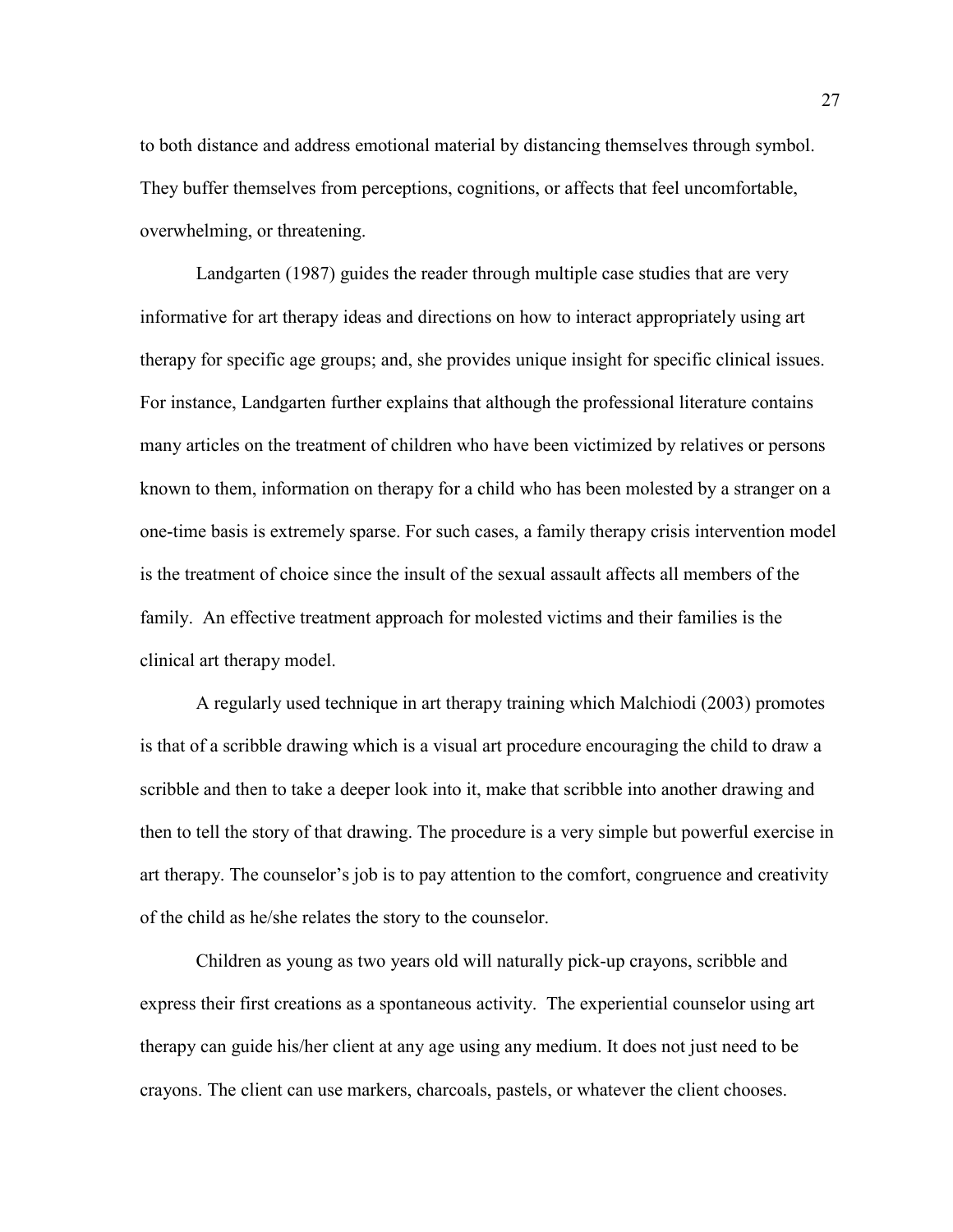Counselors can assist clients to do a scribble drawing using finger paints with interesting outcomes. The technique is self-transforming and allows the individual to express his/her unconscious emotions and reveal hidden feelings.

Margaret Naumburg (1966) was well known for her work with scribble drawing or as she termed the process, spontaneous imagery. She was well known for being one of the first individuals to use the term art therapy, and the focus of her work has been spontaneous art expressions.

Malchiodi (2011) teaches that art therapy is an excellent approach to use with children and adults who suffer with PTSD by helping them to establish a sense of safety through their work. With children, art therapy helps with reestablishing attachment and is an important factor in helping the child to reframe his/her traumatic experience. When clients have endured trauma and it is too difficult to speak about for the fear of reliving the trauma, art therapy is often welcomed as a process to help them communicate through the difficult feelings associated with the trauma.

Children, adolescents and adults will open up to the experiential clinician after they have established rapport and begin the process of telling their story through art therapy. Art therapy establishes a safe place to begin the healing process through expressing themselves. Clients find solace in moving through the somatic memories and in place of a narrative story their story telling is done via finger paints, paint brushes, collages, clay, doodling, etc. The means by which a well trained experiential counselor can assist a young traumatized child is endless. The need to be extremely creative in the projects that are offered to the client can never be overlooked or underestimated.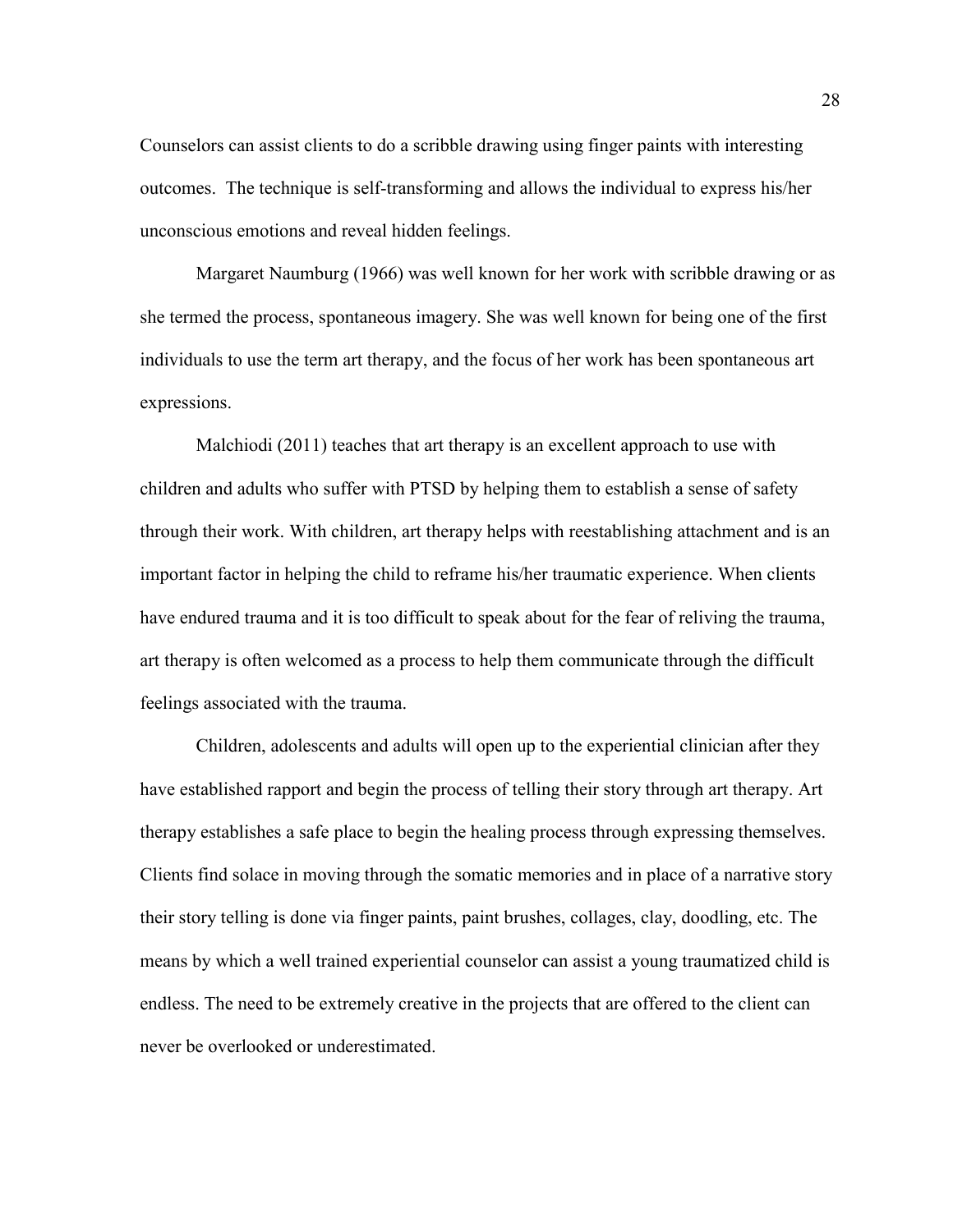Malchiodi (2008) reports that art therapy is extremely helpful in working with young children who have suffered sexual abuse. They do not have the skills or ability to verbalize what they have witnessed or experienced so art therapy is a calming and effective approach to use with traumatized young children. Art therapy focuses on the experience of mind, body and spirit working as one. Some "well known mind-body interventions include meditation, mental imagery, hypnosis, biofeedback, prayer, and support groups" (Malchiodi, 2007, p. 39). In teaching meditation, the counselor actually takes the client on a visualization journey. An experiential counselor must be knowledgeable in proceeding with teaching the client to visualize positive assertive behaviors of achievement and advancement on all levels: mentally, emotionally, and spiritually. The topic of self-esteem and its impact by visualization is powerful. A common approach in art therapy groups is to take time at the beginning of the group to teach individuals the power of using visualization to calm and center themselves and to also get in touch with issues at hand that tie into the group's topic. The visualization helps the client to learn to make small positive steps toward reaching his/her goals. The truly talented experiential counselor will be able to assist the client in calming his/her anxiety and doubts by utilizing these alternative tools.

According to Natalie Rogers (1993) regarding meditation, "Equally important, I believe, is to go inward in a quiet, receptive mode. Tuning in to the universal energy source and ourselves is a powerful method of opening to our creativity. Meditation helps evoke our inner strength and wisdom" (p.90). Malchiodi realized that psychotherapy can have the same calming and centering effects as meditation. Her 2003 study found the following:

Psychotherapy is also considered a mind-body intervention in that it addresses a person's emotional and mental health, which is connected to physical health. Any of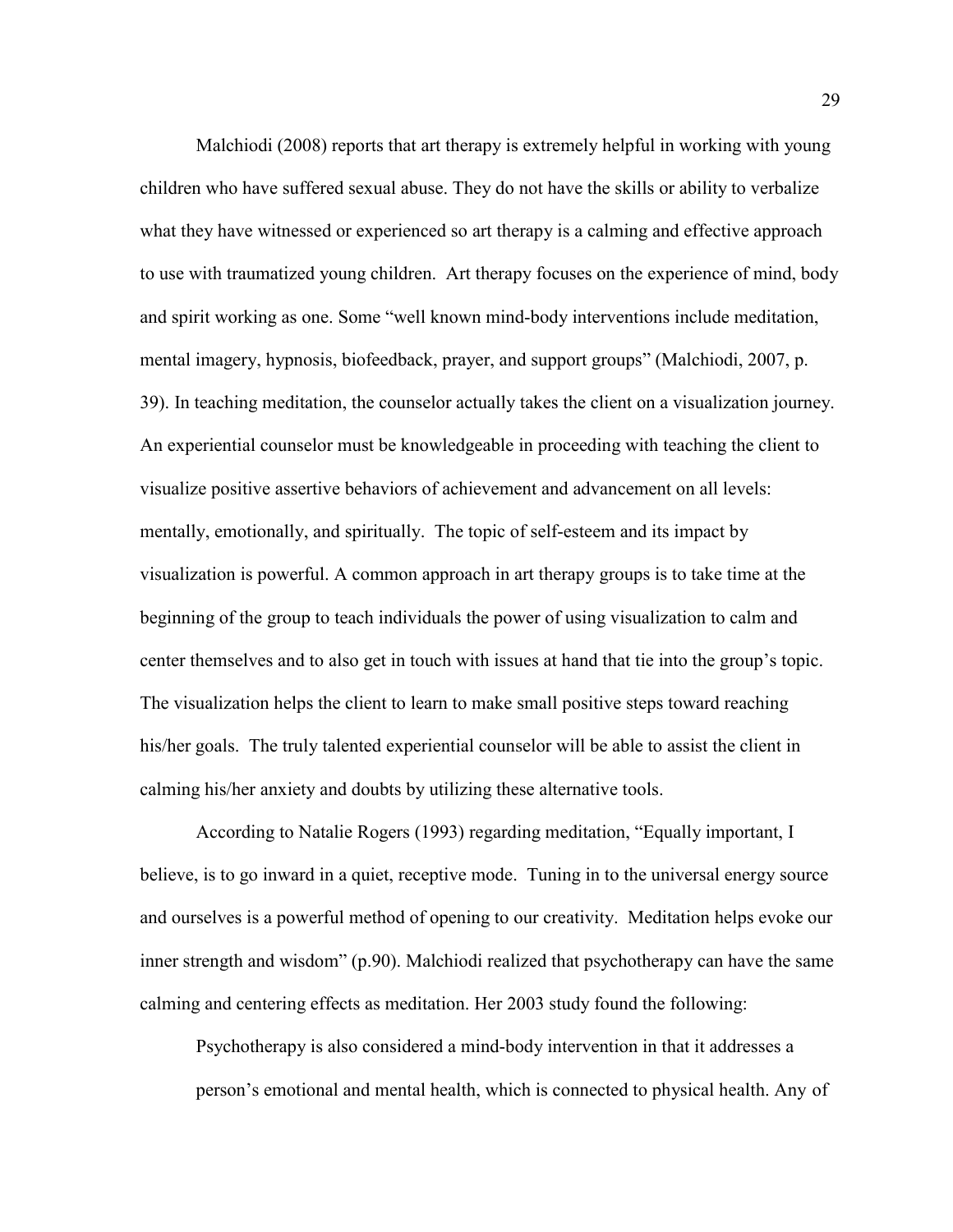these therapies may help people experience and express their illness in new ways. They may also help people come to a feeling of being healed rather than cured, meaning that the person has reached a new sense of psychological or spiritual wellbeing even though his or her illness is still present. (p. 39)

A well-trained art counselor must have an open, permissive attitude. Clients must feel free to express themselves without judgment, to feel a genuine invitation to try out new techniques and have new experiences with art therapy. Although the creativity comes from deep within the client, an important intention of the counselor must be to provide a relaxing environment for the client to truly feel he/she can let go and be free.

Natalie Rogers, a well-known counselor, and daughter of the late Carl Rogers, founder of person-centered theory was interviewed by Sommers-Flanagan (2007). At the time of the interview, Ms. Rogers was 78 years old. She had worked professionally as a registered expressive art counselor for many years according to the interview. She developed her own mode of using person-centered theory to facilitate therapeutic growth through the use of art in counseling. Person-centered art therapy aids clients in resolving emotions while keeping them at the center of the process. Commonly, counselors conjoin person-centered theory and art therapy applications to encourage the client as he/she goes through the phenomenon of emotional cleansing, which means the discussing and exposing of profound emotions. The therapist must first provide a safe environment for the client to be able to feel secure and relaxed to begin his/her healing process. As the client proceeds with his/her art therapy project, the empathic counselor must continue offering compassion and support. There is no right or wrong drawing, only insight into what the client's art is revealing. At times almost effortlessly the story unfolds in art therapy after years of trying to find healing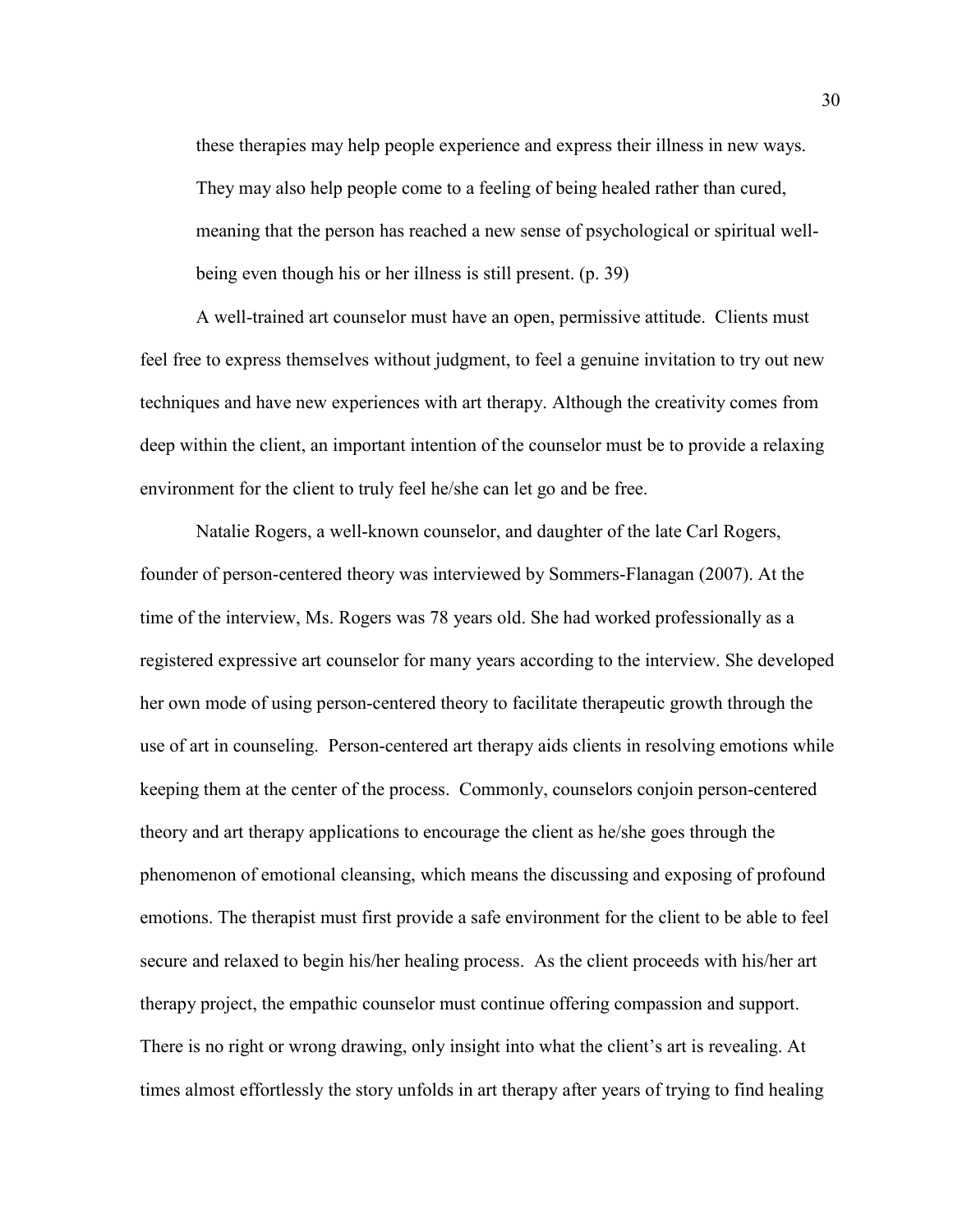through traditional talk therapy. The conjoining of person-centered theory and art therapy applications focuses on the client's own imaginative abilities and intuition. The experiential counselor gently guides the clients through the process. Expressive art therapy is often seen as a language of its own. Person-centered theory and art therapy applications as a combined process focuses on deep emotional expression advancing the healing process. In concluding with the interview of Natalie Rogers by Sommers-Flanagan (2007), art therapy is easier on the clients then when they are faced with having to put into words a vast history of trauma and abuse.

In *The Creative Connection* (1993), Rogers describes the use of expressive arts in healing. "Since emotional states are seldom logical, the use of imagery and non-verbal modes allows the client an alternative path for self-exploration and communication. This process is a powerful integrative force" (p. 3). The idea of using art therapy in somatic treatment is repeated in the most popular art therapy books. Art therapy can be used for a wide range of issues, such as: in counseling settings to instill hope, drawing out stories of the past to the present, emotional healing, recovery from sexual abuse and trauma, and as an aid in recovery from grief/loss. Another key component for the powerful use of art therapy is to assist clients who struggle with addiction(s) and to move through their process in recovery from substance abuse. Art therapy can be utilized both in individual and group settings which allow the hands-on process of using art in therapy to subconsciously release emotional stress and promote change without conscious effort whereby the client experiences freedom to progress without reservation resulting in the addicted individual engaging in the contemplation phase of the stages of change.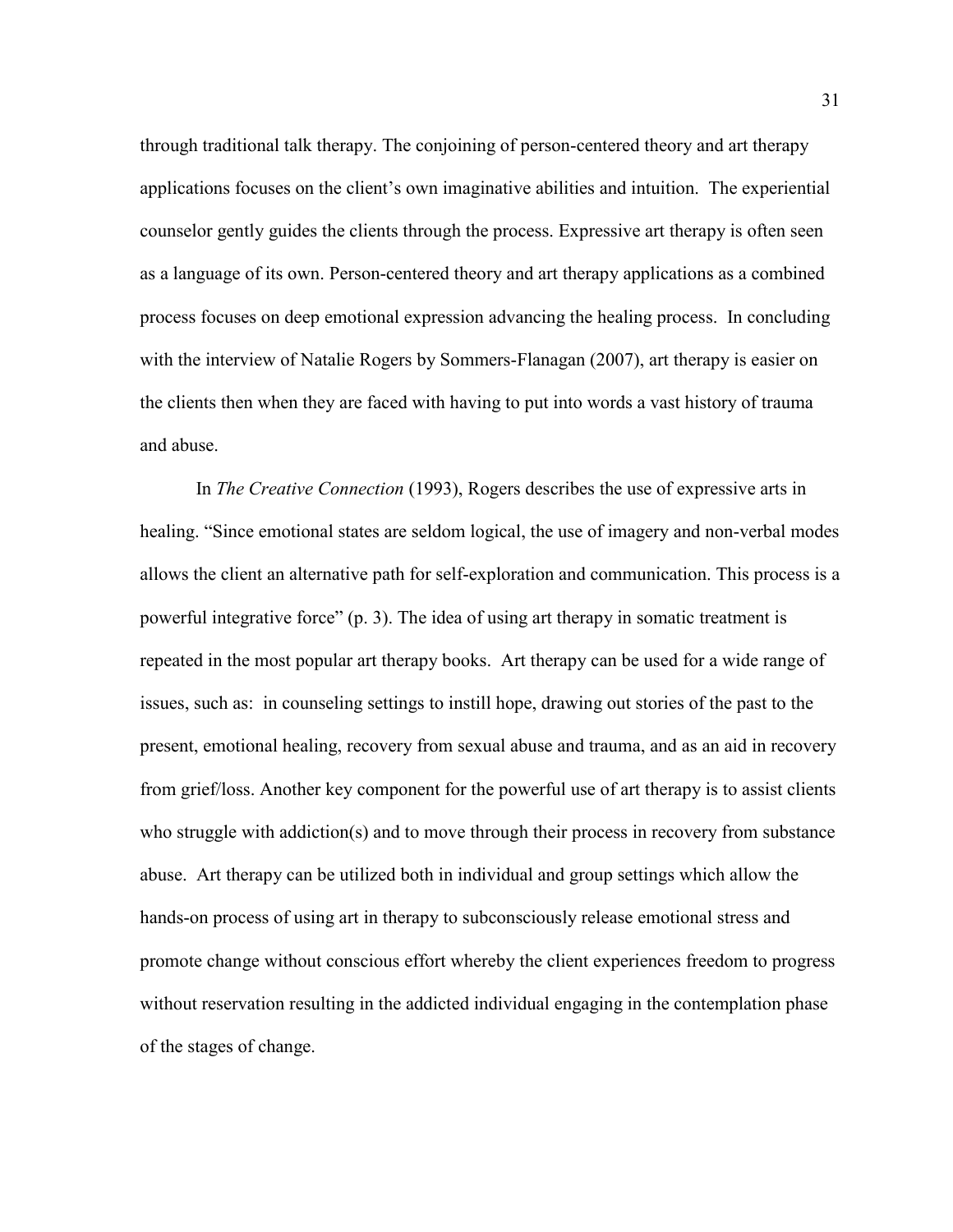Moustakas (1997) discusses the importance of the therapist's attitudes in *Relationship Play Therapy:*

Faith, acceptance, and respect are intimately bound together in the therapeutic relationship. Faith is expressed in the belief that a child holds the key and the resources for working out difficulties and for discovering what is best. Acceptance is conveyed when the therapist encourages children to express their feelings and explore their attitudes freely. Respect in relationship therapy means that children are received in their own style and ways, that who they are and what they say is worthwhile and worthy of positive attention and response (p.24).

In regards to a child with medical issues, art therapy brings familiar materials along with the use of the universal language of art expression. Rubin (1987) says that children can be trusted to heal themselves using the creative process. Sick children in stressful circumstances can find many avenues to emotional support when art therapy is available to them. The health care experience can be humanized and patients can be empowered through the use of art therapy.

From the *Art Therapy Sourcebook*, Malchiodi (2007) describes the use of art therapy in regards to health. The use of art therapy for psychological and somatic aspects of physical illness has grown for several reasons. First, increased interest in alternative medicine has led many people to seek out therapies that complement their medical treatment. Art counselors and medical professionals have learned that art can convey powerful messages, both conscious and unconscious, about clients' bodies as well as their minds. Also, the creative process of making images is an effective therapy for those who are confronting serious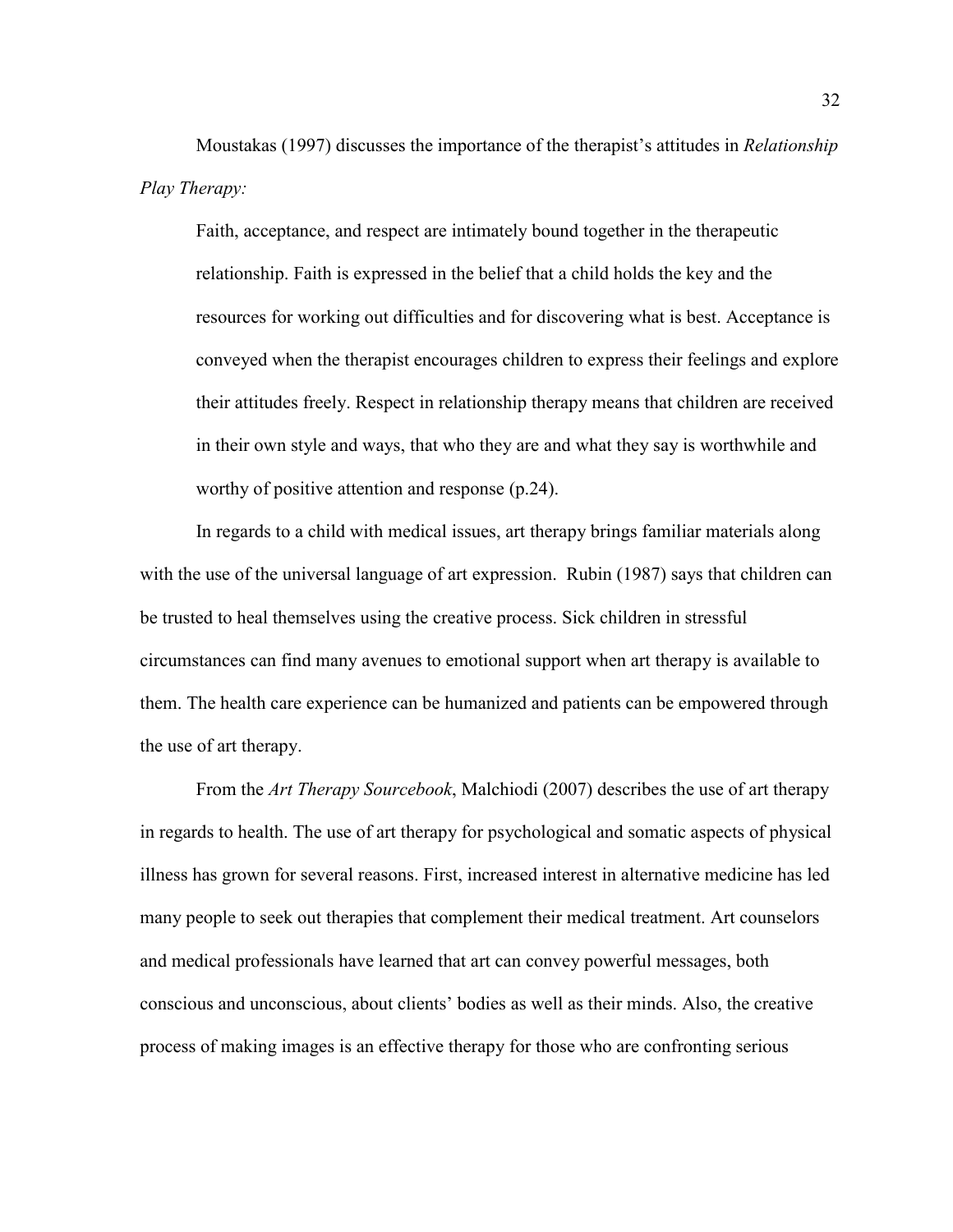illness. Siegel (1986) stated, "I wish all physicians would add a box of crayons to their diagnostic and therapeutic tools" (p. 81).

**Play Therapy.** Knowledge of play therapy can expand a counselor's ability to reach clients who don't respond to traditional therapies. In the experiential field of play therapy clients are given the opportunity to "play out" their feelings. Sometimes these feelings are very difficult to verbally express and it is easier for individuals to express themselves through play. Play therapy is not just for the young child. It is used extensively with teens, families and adults and is especially powerful in adult groups. Getting adults to play can be quite liberating for them as adults often forget how to play. Thus, the play therapy modality becomes an effective tool. But the most popular approach is with children.

Axline (1947) explains that "play therapy is based upon the fact that play is the child's natural medium of self-expression" (p. 9) and is a universal activity that most children view as an outlet for expression and which is perceived by the child as inviting with low stress involved. Play therapy can be directive in form, that is, the counselor may assume responsibility for guidance and interpretation, or it "may be non-directive: the counselor may leave responsibility and direction to the child" (p. 9).

Terr (2007) further discusses that when a child suffers severe trauma and anxiety his/her play takes on a monotonous and ritualized form of releasing. She further suggests that verbalization accompanied with play is more powerful and recommends directive child counseling to the point of even having prearranged play objects ready, as being prepared helps to avoid any unnecessary anxiety and can aid the child to verbalize or play out his/her trauma. Severely abused children require age appropriate opportunities to recover from highly stressful experiences and traumatic events. These playful activities allow children to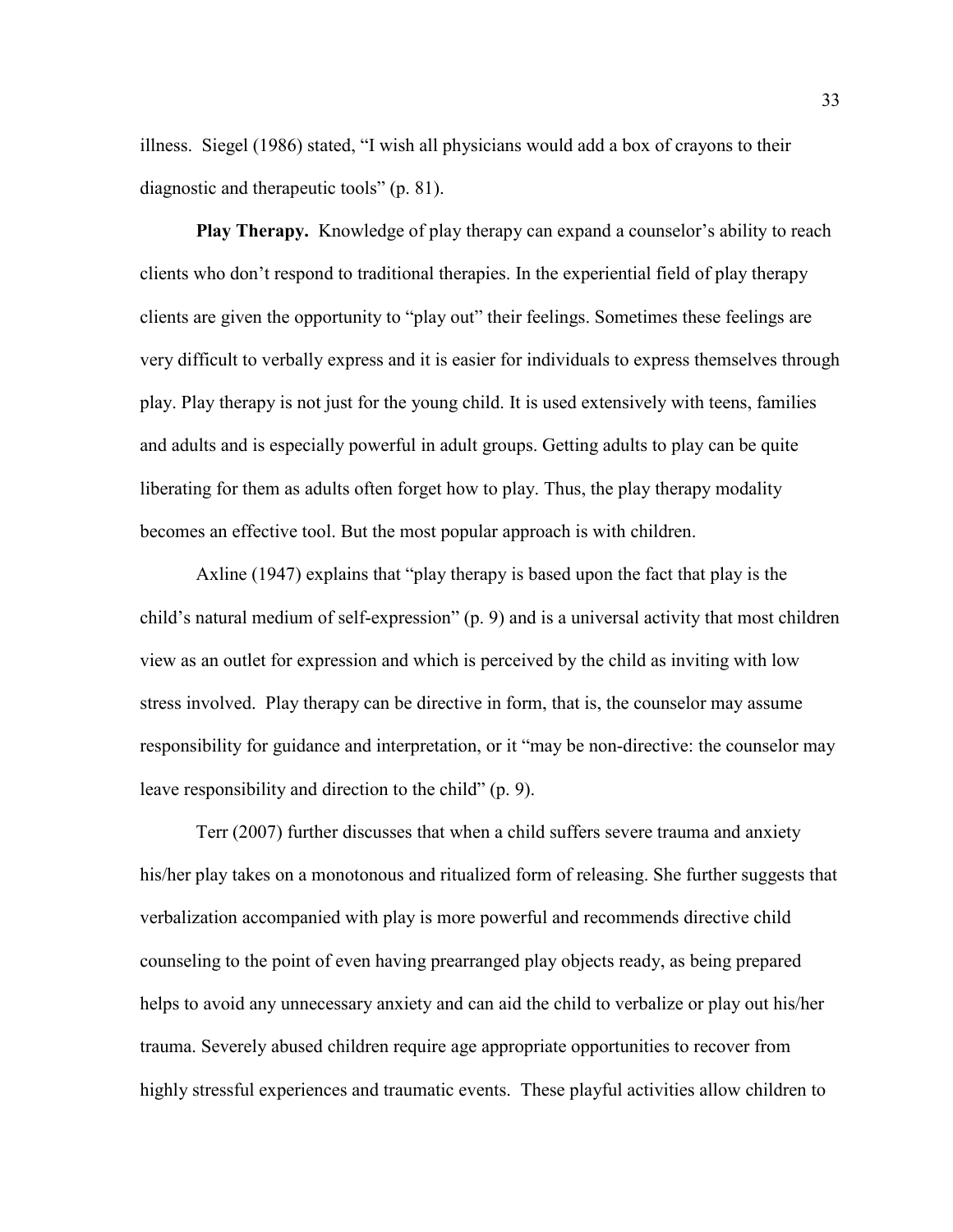make intolerable feelings tolerable and make chaotic and disorganized thoughts more contained and therefore manageable. They can also process emotions in a removed stance that facilitates identification projection, and work through difficult or conflicted thoughts and feelings. Play therapy is a window into the child's perception of self and the world in which he or she lives. Through the use of play therapy and authentic experience a child is led to discover his/her true identity at a particular stage of development.

Kaduson, Schaefer, and Hall (2002) express how children who come into play therapy should be given a selection of techniques to use:

The selection of techniques was guided by three main criteria: (a) to include an extensive array of variety of play approaches (e.g., sensorimotor, art, fantasy, and game play), (b) to focus on techniques appropriate for 4-12 year old children, (c) to present techniques that are enjoyable, inexpensive, and easy to implement. The goals of the chosen techniques include helping children become aware of and express their feelings; manage anger; improve self-control; reduce fear, anxiety, and depression; increase empowerment; and enhance problem solving skills (p. 515).

Play therapy is based upon a positive theory of an individual's ability. It is not intended to be limiting to any individual's growth. It is outgoing and reaffirming. Scherer (as cited in Long, 2002,) said, "Perhaps, the sine qua non of experiential therapy has been child play therapy. In play therapy, children's instinctual motivation for play is used to enable them to communicate and represent or symbolize their inner conflicts through play" (p. 17). Axline (1964) adds that play therapy starts where the individual is and allows that individual to go as far as he or she is able to go. Play therapy substitutes action for words. It is goal oriented and the counselor is active and determines the course and focus of therapy.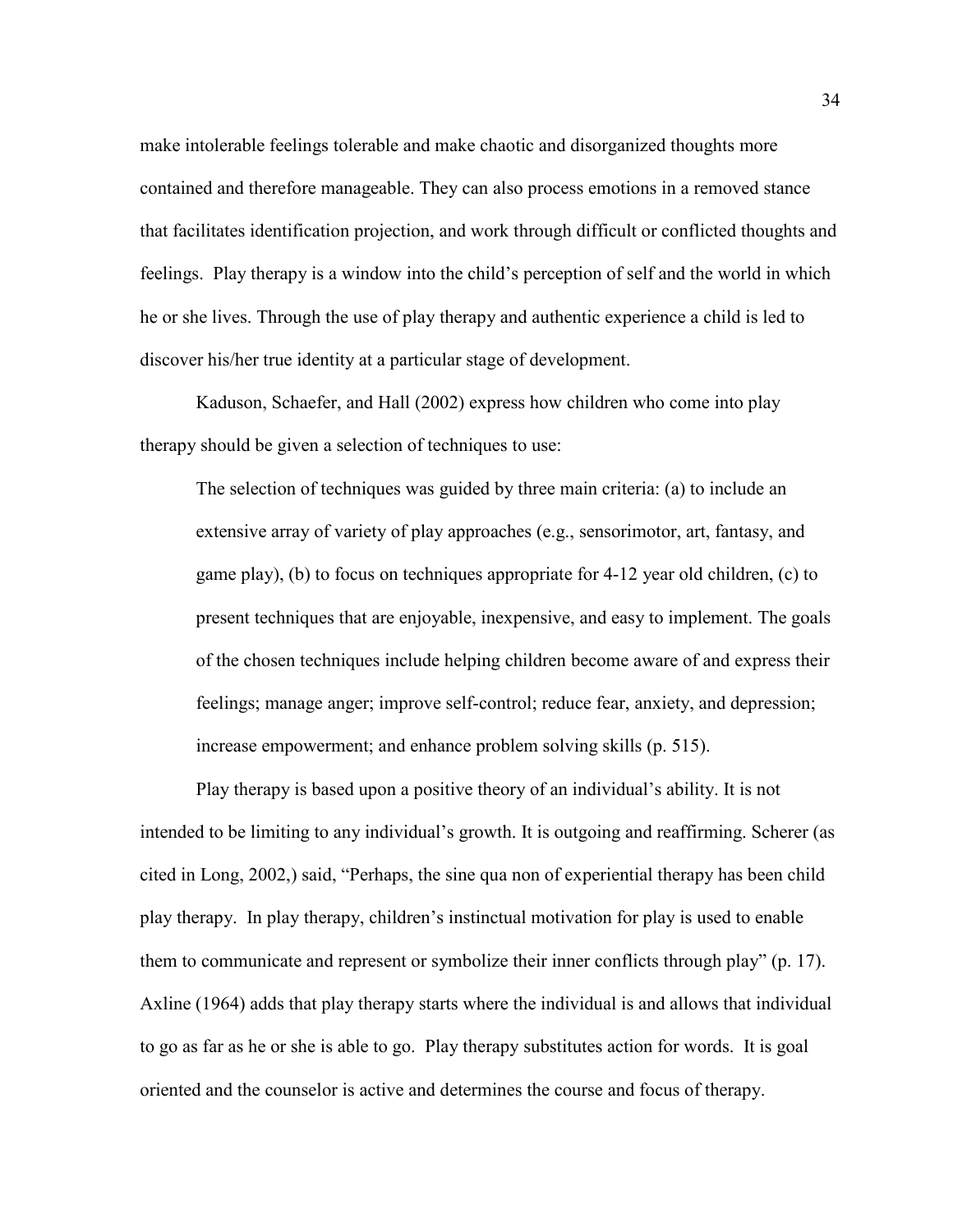Moustakas (1974), a leader in phenomenological research methods, believes "the young child is curious. He is fascinated with everything he sees and touches. He can dash from one new experience to another in awesome excitement. He can dawdle for hours over a single experience, seeing in it new designs and variations. Life is an adventure in learning for him" (p. xi). Likewise it is an adventure for the counselor when he/she is fully engaged in a session with a young child. Kaduson, Schaefer & Hall (2002) describe that play therapy has been a well established and very popular mode of child therapy as children often have a difficult time verbalizing their feelings so interacting in play helps the young child to express him/herself. Something as simple as block play helps to create a foundation for friendship development in kids ages 4-12 because it provides children with positive engagement and social interaction with others.

According to Moustakas (1974), a surmounting amount of emotion is experienced in connecting with the client, adult or child, when a counselor experiences an existential moment. An existential moment can be likened to having an "ah-ha" moment during a session when a counselor realizes the client's potential as well as a direction which would be best to guide that client.

Choosing to live an existential lifestyle allows a counselor to live life authentically, which includes being at peace with the reality that a person's existence is unique. The counselor calls upon this sense of uniqueness while connecting and assisting the client to integrate the changes and become more whole, healthy and unique. In *The Child's Discovery of Himself*, Moustakas (1973) cites ten different experts including himself, on the particular topic of utilizing experiential approaches with children and their unique responses. Undoubtedly, there are a plethora of rules and regulations that serve many purposes in our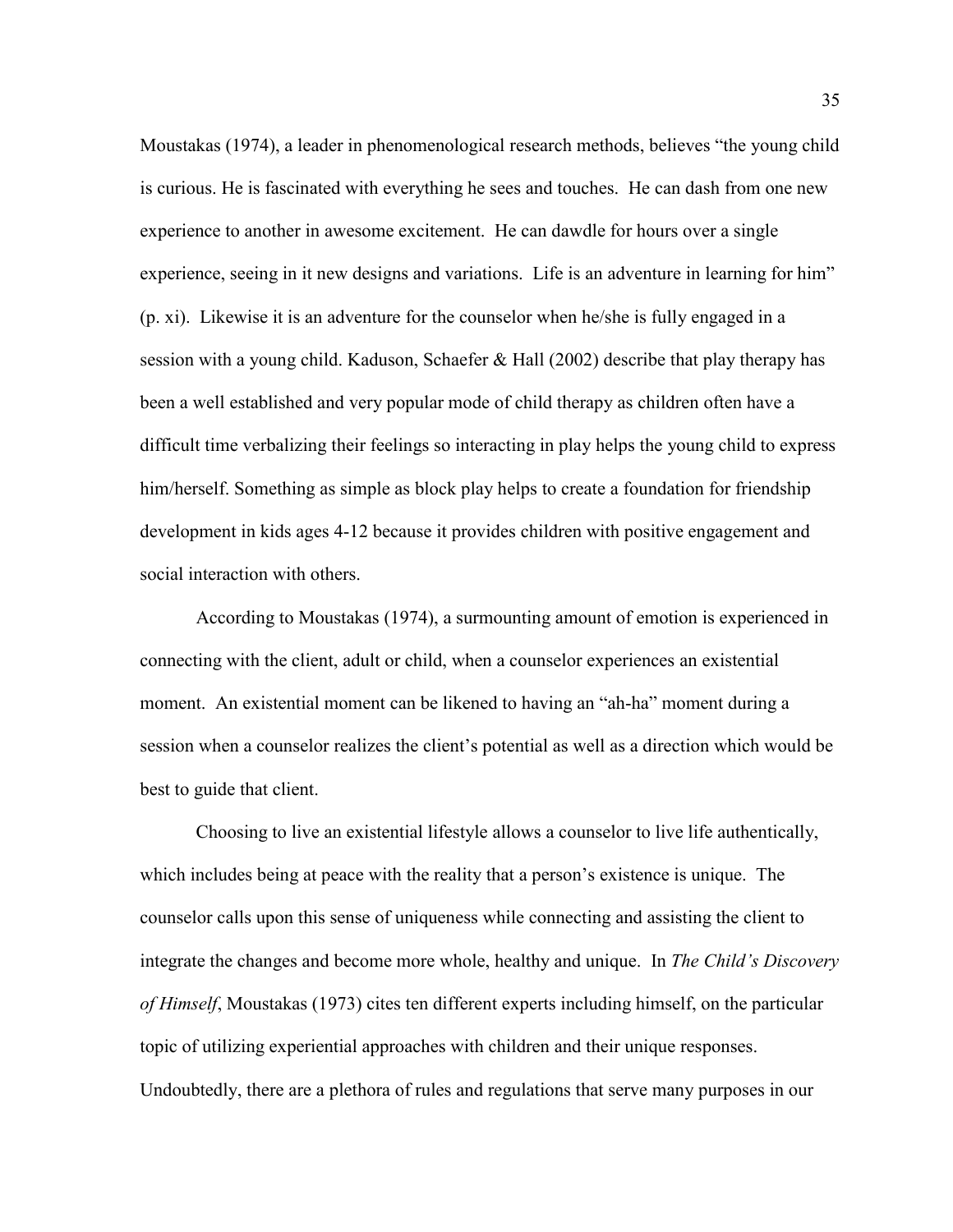lives as adults and the upbringing of our children. For many individuals, the creative nature born within us becomes stifled, and living within the confines of convention cripples the child and prevents him/her from fully exploring life's possibilities. The same is true of teaching our children whether ours by birth, adoption, teaching or therapy. A counselor who utilizes play therapy creatively sets a stage that supports a child to passionately embrace his/her individuality and increases transformative ability exponentially. Thus, play therapy nurtures a child to grow into adulthood curious, courageous and thriving by doing what he/she loves.

Campbell, Megan & Knoetze (2010) discuss how play therapy is an excellent approach for young children to experience congruence within themselves on their pathway to healing. Experiential centers which often involve some form of creative expression clearly help the young child by offering creative approaches that further facilitate the healing process. Landreth and Sweeney (1999) teach "the child-centered play therapy facilitates a process in which the counselor trusts the inner person to make the journey of self-exploration and self-discovery through creative expression. The child centered play therapy model emphasizes a philosophy of being as opposed to doing. The therapeutic relationship is primary and the strongest therapeutic tool for change is children's innate drive to self actualize" (p. 222). The child's person is made up of a physical being with thoughts, feelings, and behaviors, while the child's perceived reality consists of both internal psychic experiences as well as the external world (Landreth, 2002). Moustakas (1995) points out that an individual training to become a play counselor needs to have complete understanding of him/herself. A person cannot really know another without knowing the self. The person training to be a play counselor must have unwavering positive expectations that the child will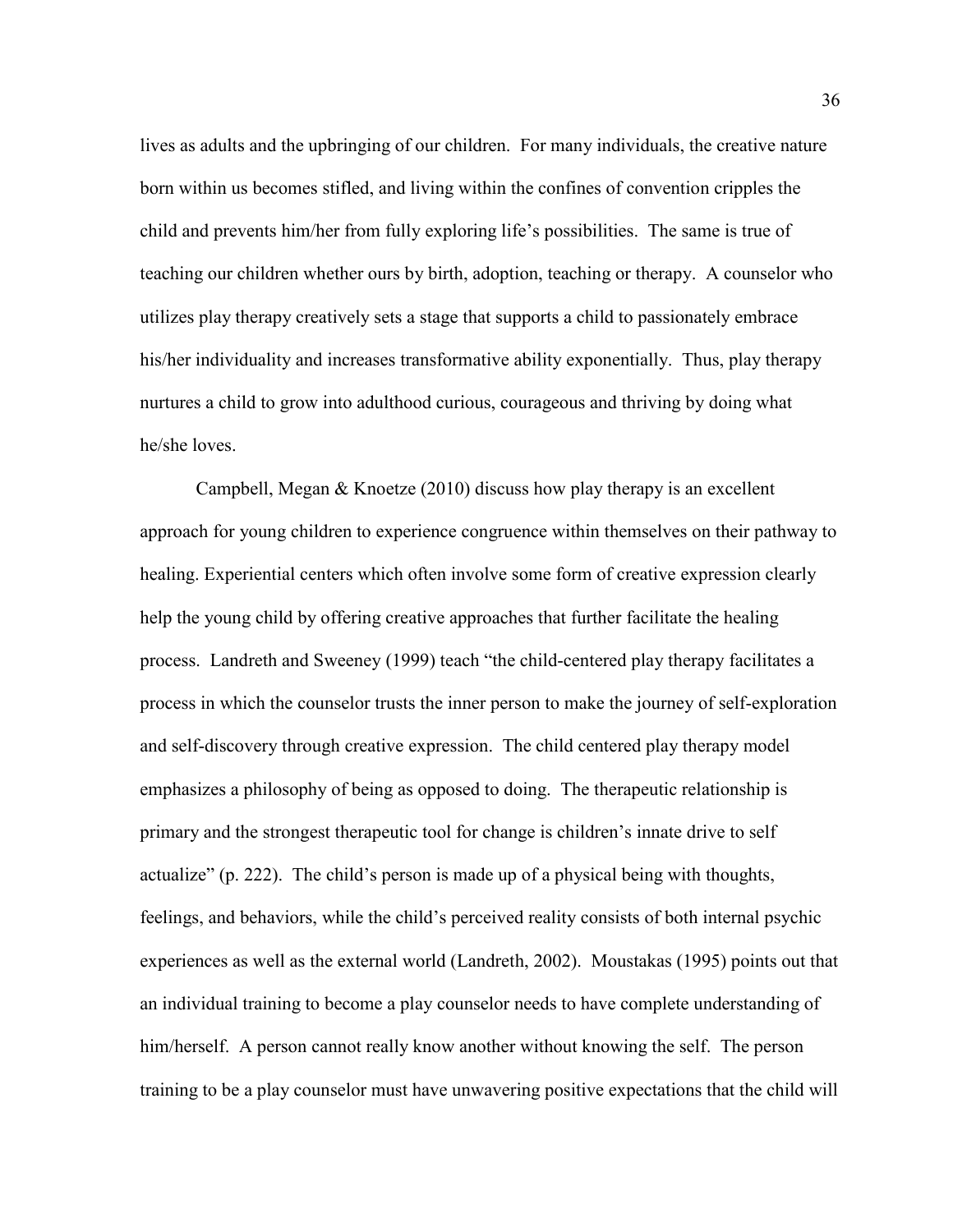utilize all resources available and rise above and beyond any perceived or real limitations. Additionally, the play counselor in training will be best served by extensively observing interactions between children with their families.

Play therapy has become a very popular way of working with children, adolescents and adults. It has been found to be offered in more and more counselor education programs, as it requires skill and training. Campbell (1992) writes that children love the natural interaction of play and when the counselor gets down on the floor and plays with a child he/she is establishing rapport and thus the healing relationship has begun.

**Adventure Therapy.** Adventure therapy is a therapeutic tool that can be adapted to almost any setting and is a mixture of experiential learning, outdoor education, group counseling and intrapersonal exploration. (Schoel, Prouty, & Radcliffe, 1988). Kraft and Sakofs agree, (as cited in Banderoff & Newes, 2004) "Adventure therapy is rooted in the tradition of 'experiential education' philosophies" (p. 2). Gass explained (as cited in Banderoff & Newes, 2004), "Adventure therapy is defined as 'learning by doing, with reflection" (Gass, 1993, p. 2). According to Banderoff and Newes (2004):

Experiential education theory also postulates that active learning is often more valuable for the learner because the participant is directly responsible for and involved in the process. In addition, experiential learning theory is based on the belief that learning is enhanced when individuals are placed outside of their comfort zones and into a state of dissonance. Learning is then assumed to occur through the necessary changes required to achieve personal equilibrium. (p. 2)

Martin & Davids (1995) state participants in adventure therapy are generally removed from their comfort zone and engage in varied different activities with a group of others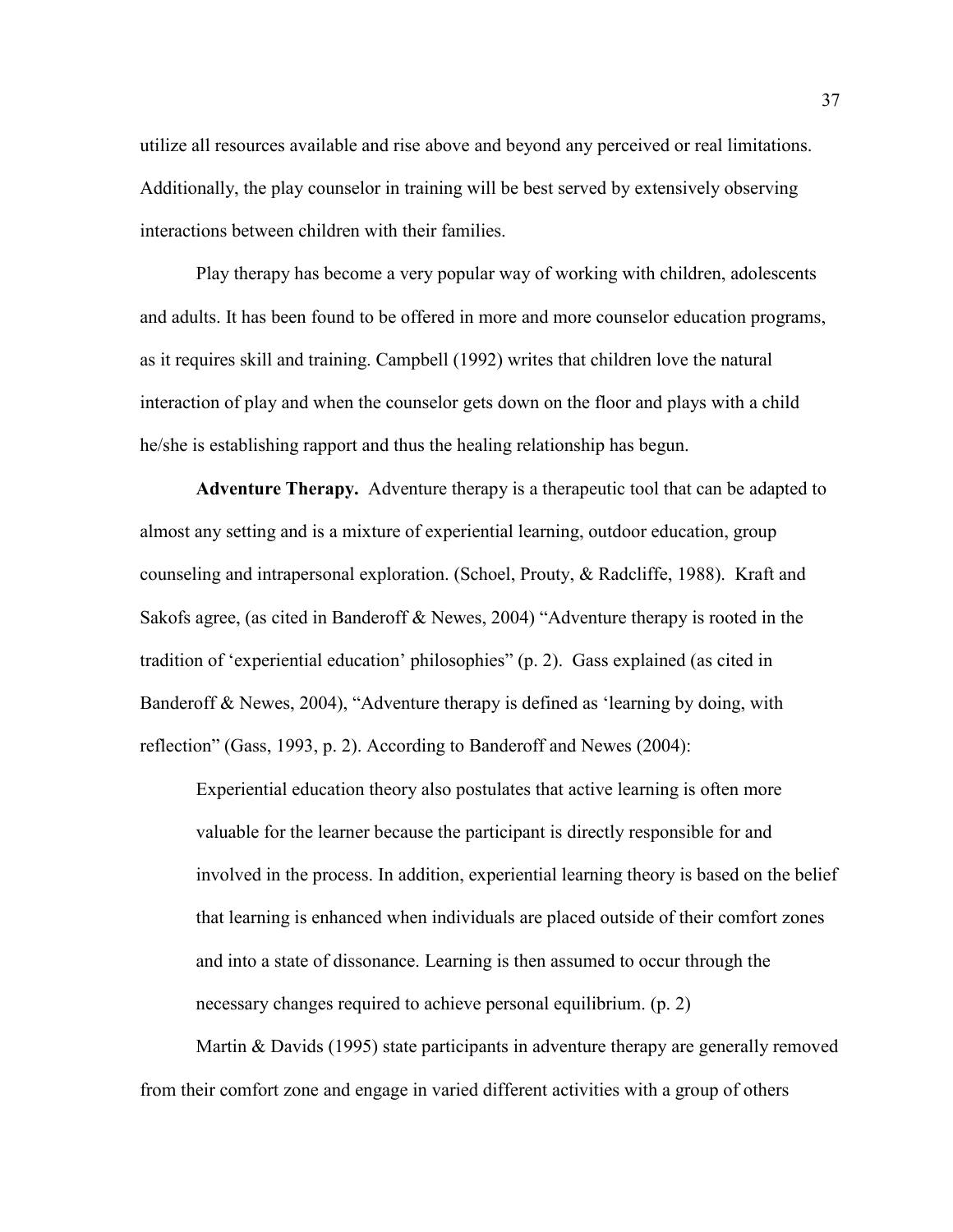seeking to work on the primary focus of that particular group; all working with similar goals towards completion; then given time to process the experience. Alvarez and Stauffer (2001) offer a simple definition: "Adventure therapy is any intentional, facilitative use of adventure tools and techniques to guide personal change towards desired therapeutic goals" (p.87).

According to Crisp (as cited in Banderoff & Newes, 2004):

Adventure therapy is a therapeutic modality combining therapeutic benefits of the adventure experiences and activities with those of more traditional modes of therapy. Adventure therapy utilizes a therapeutic focus and integrates group level processing and individual psychotherapy sessions as part of an overall therapeutic milieu. While specific types of facilitation occur directly related to the activities, this processing is not associated with the activities alone. Rather, the activities can also be conceptualized as a catalyst for the processing which occurs before, during, and after the activities (p.4).

Gass (as cited in Banderoff & Newes, 2004) recognized the origin of adventure therapy as residing in the philosophy and experiential learning espoused by Outward Bound, which was founded in 1942 by Kurt Hahn. Outward Bound is the adventure-based program that was developed to assist troubled youth gain greater self-esteem and self-discipline and to gain an ability to work with others through group wilderness activities. The exercises involved in the Outward Bound Program are designed to promote more adaptive selfconcept, locus of control, and problem solving skills. Gass concurred that many of the principles and philosophies of adventure therapy are founded in the area of experiential learning. Experiential learning is based on the belief that behavioral change is a function of one's direct experience. Kaskutas, Marsh, and Kohn (1997) confirmed, "Without the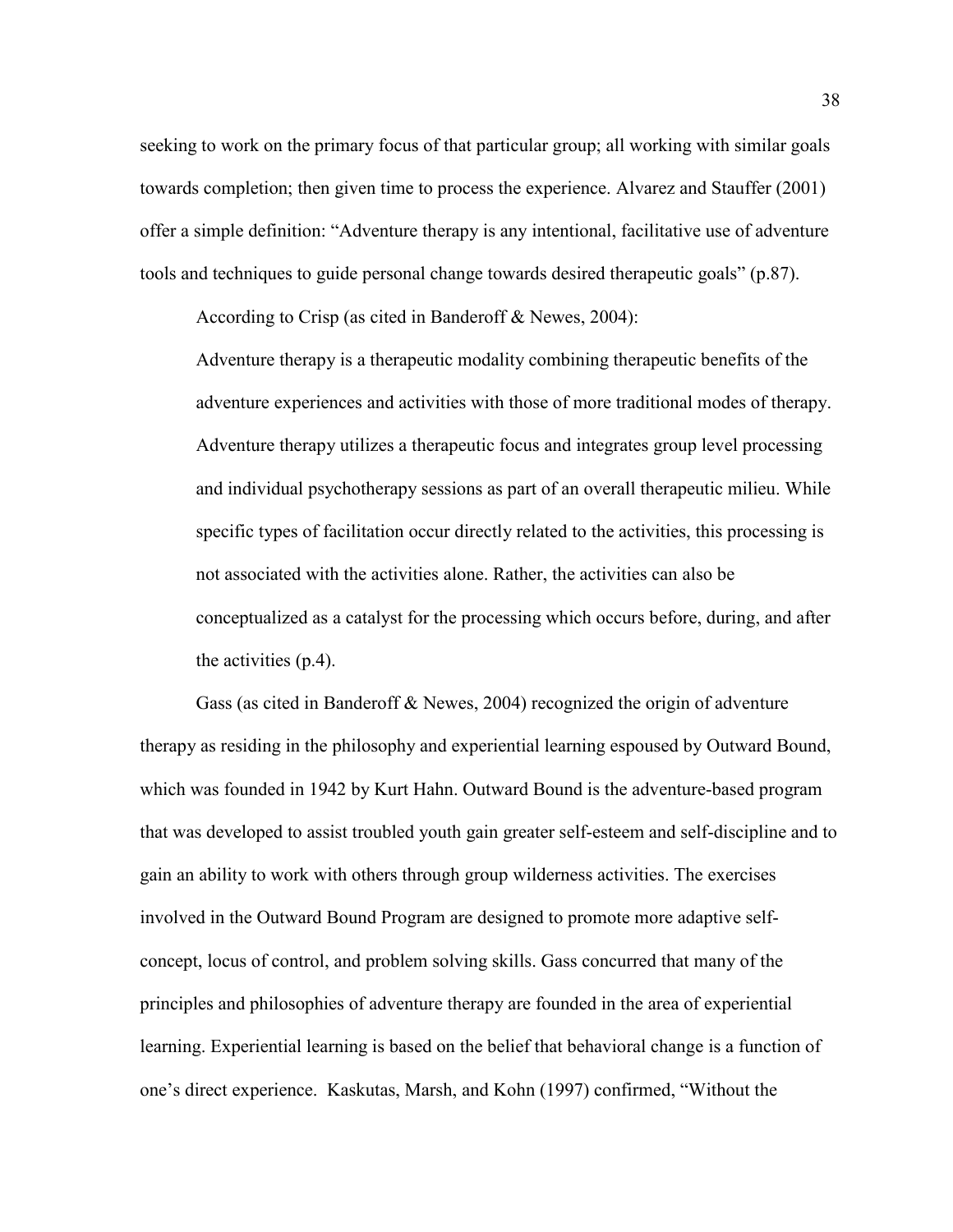opportunity to put new behaviors into direct practice, internalized learning is not likely to occur" (p. 51). Rather than being passive observers, participants involved in experiential learning processes need to be actively involved to facilitate change. Adventure therapy differs from Outward Bound in that "nonwilderness" activities are employed to attain the goals at hand. For example, adventure therapy involves what most people might refer to as an obstacle course. Similar to the obstacle courses used in EAP the course is intentionally designed to enable group members to achieve specific therapeutic goals. Huber (1997) points out three primary components that highlight the unique contributions of adventure therapy:

- Action orientation: The inclusion of concrete physical activity, lacking in traditional "talk" counseling, is present. Clients are expected to walk as well as talk their behaviors.
- Climate of change: The adventure environment is one in which clients engage in unfamiliar activities, they perceive risk, experience discomfort and stress; thus promoting adaptive actions to take place such as problem solving and increased communication.
- Counselor as coach: Clients typically perceive adventure therapy as "fun". This aids in helping the client to perceive the counselor as more approachable than in more traditional and formal therapeutic settings. The focus is on skill building. (p. 51)

Fletcher and Hinkle (2002) point out that, increasingly, adventure therapy is recognized as providing a significant means to help clients. The authors describe the outdoor and indoor adventure experience as well as its relationship to counseling. A conceptual framework of adventure-based therapy has been developed to provide a better understanding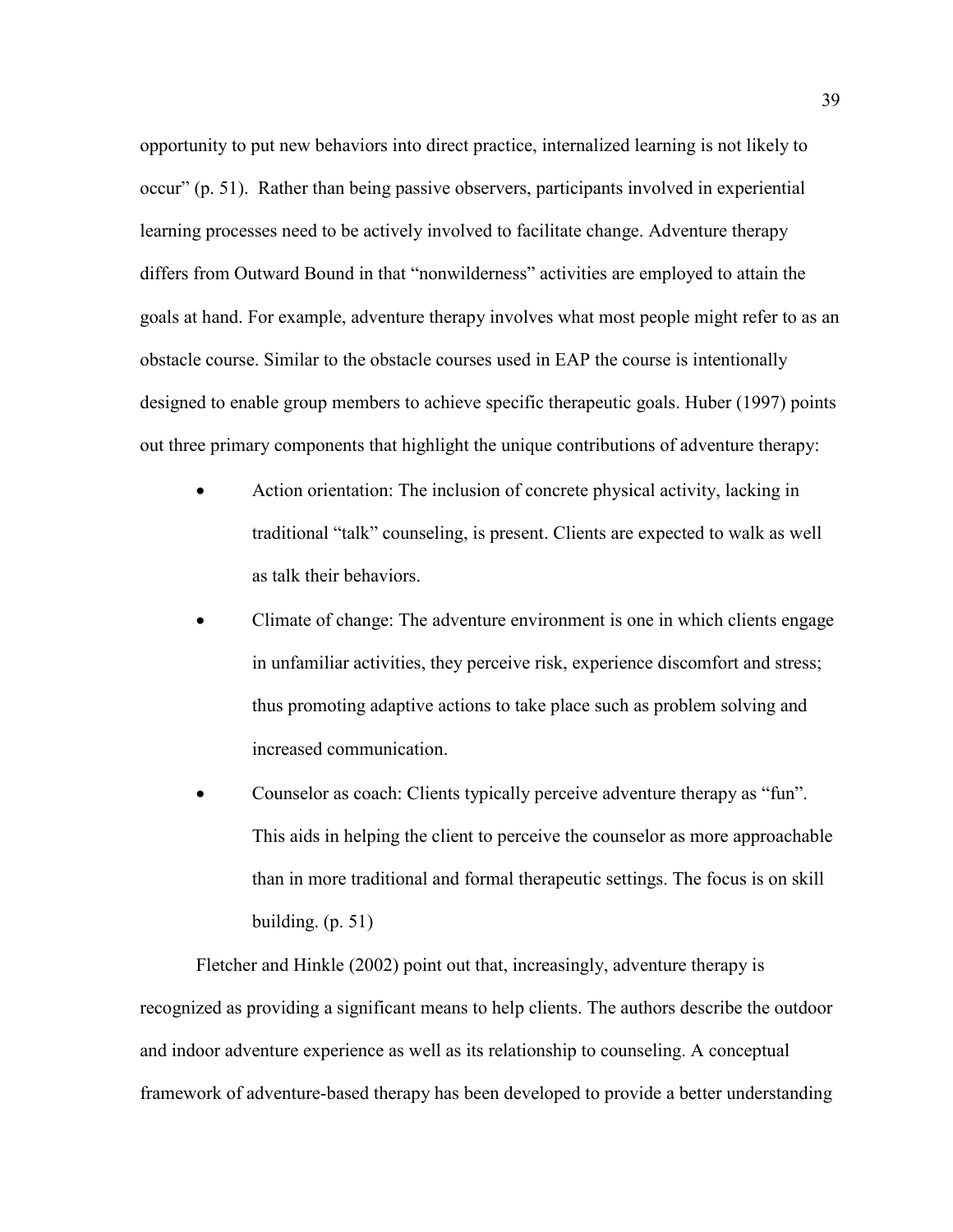of the process and the potential benefits of this approach and to serve as a model for researchers. Counseling theories, educational theories, programming, processing, and transferring client gains to real life are explained as well as the potential psychological, educational, sociological, physical, and spiritual benefits of adventure therapy.

Adventure therapy sounds simple and fun but can challenge an adult who is used to confines, boundaries, rules, and limits within the activities of daily living. When working with an adult who has difficulty in expressing him/herself adventure therapy can be an intriguing approach to help the client open up. Fletcher and Hinkle (2002) describe the conceptual framework of adventure based counseling:

Although adventure-based counseling uses traditional psychosocial and educational theories involving individual, group, and family counseling, adventure-based counseling differs from traditional counseling. These differences include the setting, the use of real and perceived risk, additional required skills, additional ethical considerations, an emphasis on processing and metaphor, and transfer of learning to psychological, educational, sociological, physical, and spiritual benefits of adventure based counseling. (p. 277)

Adventure-based counseling can be used as a primary treatment or as an adjunct to more traditional types of counseling. Although traditional counseling usually takes place indoors or in an office setting, adventure therapy often takes place outdoors. There is also the perception of risk or real risk in adventure counseling that is not found in typical counseling settings.

Adventure therapy is derived from individual, group, and family counseling models, as well as from educational theories. Adventure therapy can be used to address individual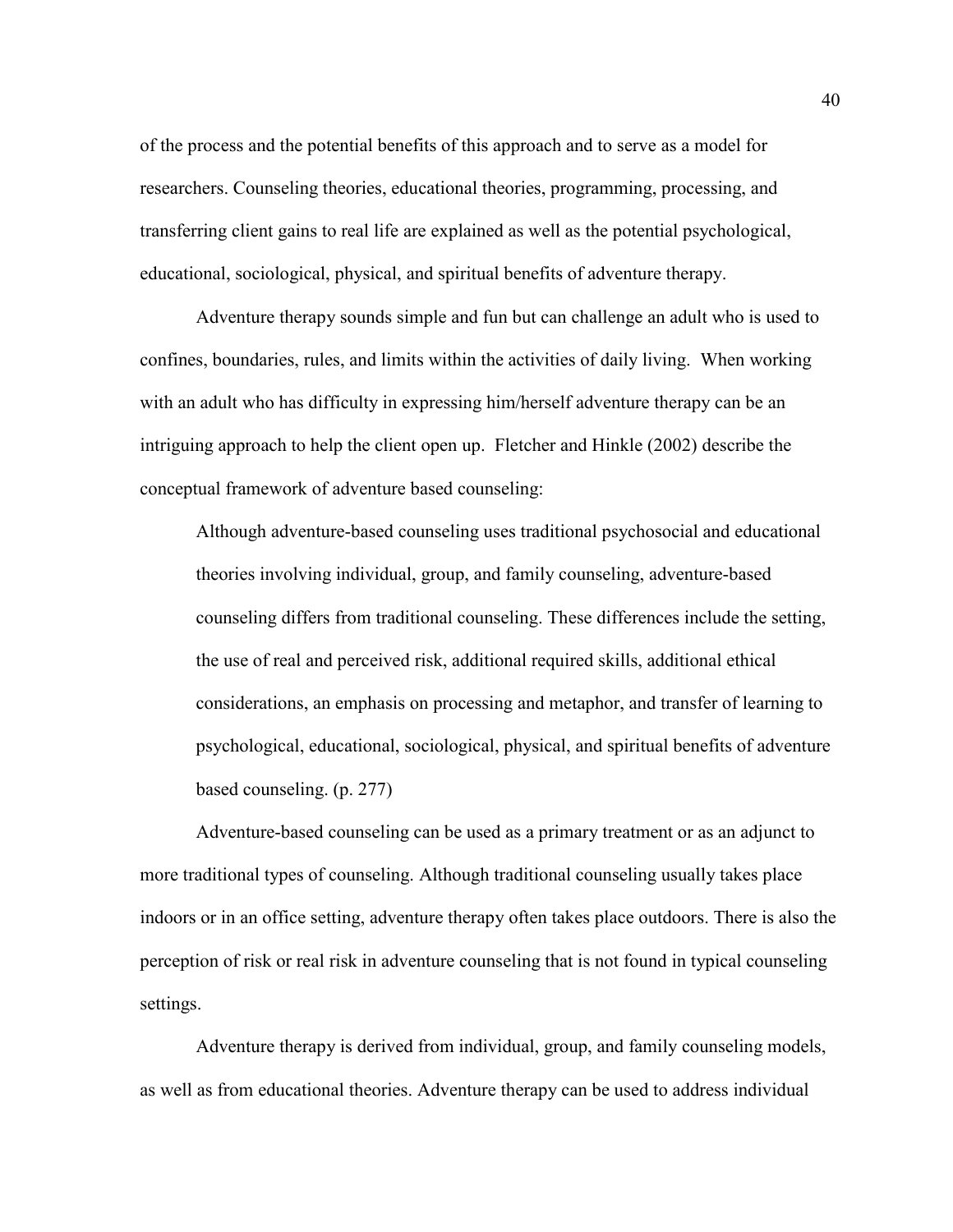needs, but many adventure therapy activities emphasize work in groups. (Gazda Ginter, & Horne, 2001). The application of group counseling models is important for understanding group development and group dynamics.

According to Marx (1988), adolescents present an ongoing dilemma for the nation's social service system. He discovered that the frequency and severity of the need for social services that are effective rise continually. One way to address this growing need is through adventure therapy. Programs that involve adventure therapy can help troubled youths develop by placing them in natural settings, which are unfamiliar and challenge them to grow.

Studies by Kimball and Bacon (1993) show that adjudicated adolescents have been positively influenced by adventure therapy and that they are afterwards less prone to recidivism. The researchers found that adventure therapy is significantly more effective than the traditional confining indoor therapy. These teens tend to mistrust authority figures including parents, an attitude which is reasonable given their history. Troubled youth gain some needed development in building trust through the use of adventure therapy.

Gillis and Gass (1993) explain an added dimension of enrichment takes place when adventure is put into the therapeutic equation and offers a seven-point rationale for how a counselor can effectively make adventure therapy work with families. The seven important key points include: action-oriented therapy, use of the unfamiliar environment, the positive use of stress, using activities to assess information, using conflict within the small group format to promote resolution, focusing on solutions and successful behaviors and the role of the counselor who becomes active in promoting the strategies of change by helping the family to have fun together.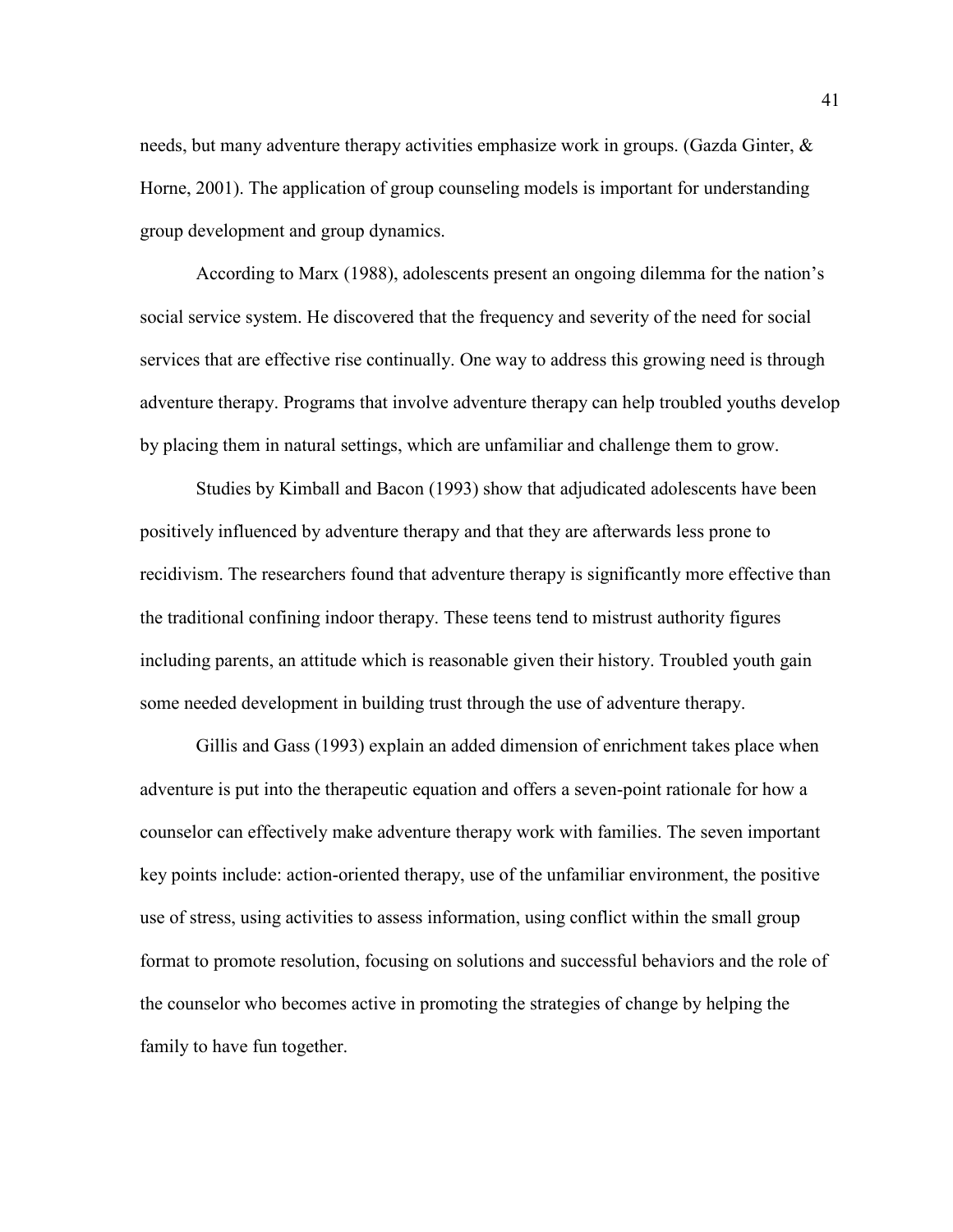An article by Nassar-McMillan et al. (1997) supports the use of adventure based counseling. The authors found that adventure based counseling has become increasingly popular over the last three decades. They also found that adventure based counseling is more effective than the traditional sit down talk-therapy. This is because clients must implement behavioral changes immediately in the adventure context. On the other hand in traditional sit down talk-therapy clients are encouraged to make behavioral changes outside of the office setting (their homework), but clients often fail to do this on their own.

A study by Franz, Mayer, Norton and Rock (2005) supports the importance of nature to improving clients' psychological well-being. The study looks at how individuals have problems with their self-conception and not feeling connected to nature. The authors feel it is very important for people to have a sense of being connected to nature, as it establishes a sense of relatedness. A large proportion of the problems that people seek therapy to address arise from being disconnected from nature and having a narcissistic worldview. For this reason adventure therapy is inherently an effective approach to treat individuals' psychological distress.

**Equine Assisted Psychotherapy.** Equine Assisted Psychotherapy (EAP) is the professional field in which horses are used, as a tool, for eliciting emotional growth and development. EAP is intense and effective for people of all ages. People will often ask, "Why horses?" One important factor is that horses are large and powerful, so they have the natural capacity to create a natural opportunity for people to develop self-confidence. The sheer size and power of the horses initially intimidate people. When they accomplish a task that involves an animal of this stature it helps to overcome their fears, often equating them to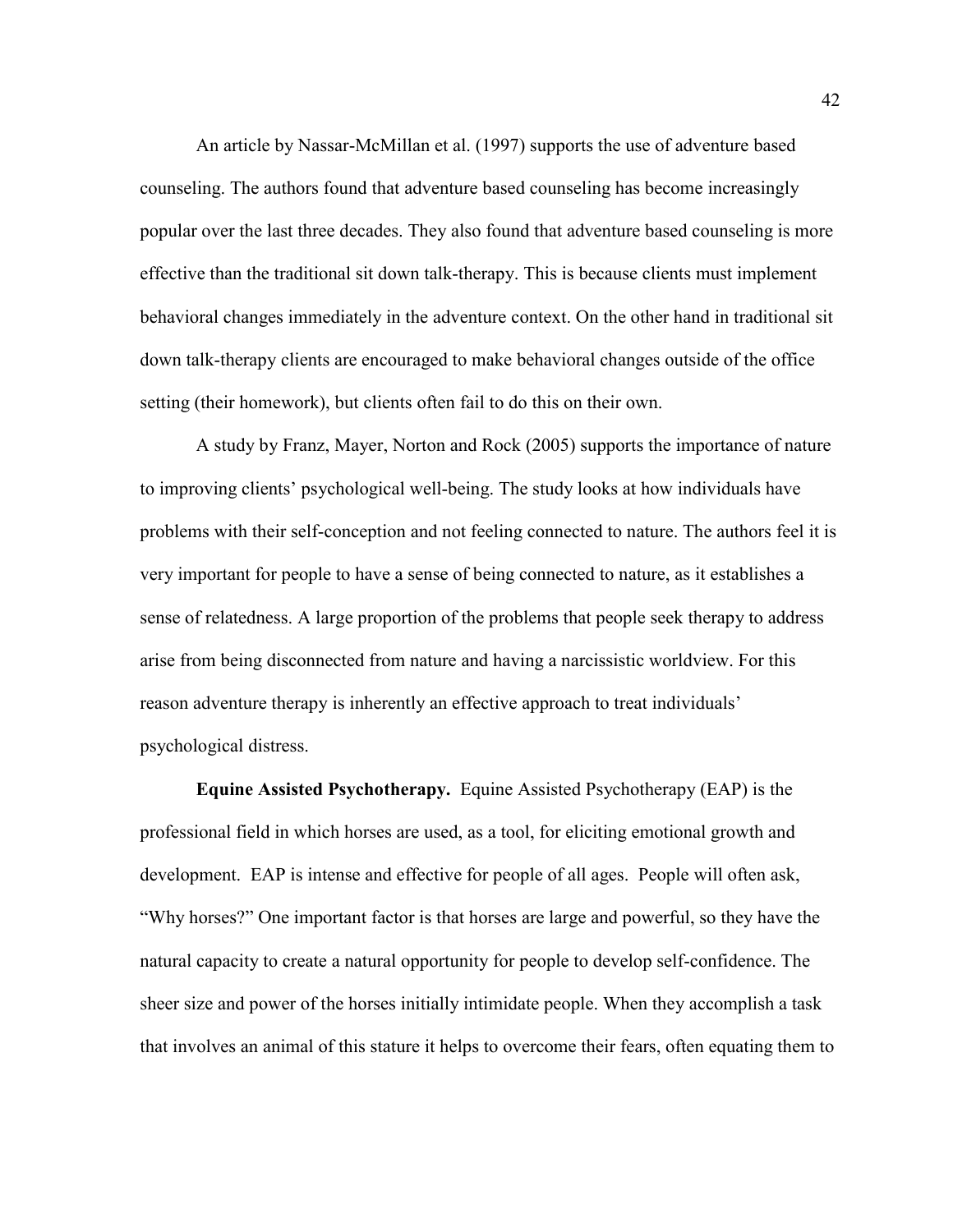other fears in their lives with which they are struggling and keeping them from moving forward and growing personally.

EAGALA, developed by Kersten and Thomas, began in 1999 specifically training professionals in EAP. EAP can be referred to as an approach using experiential therapeutic activities. As there is little research and information about EAP, there are no printed guides discussing the challenges and discoveries involved in using this unique experiential application. Kersten and Thomas (2004) also indicate that EAP is the professional field in which horses are used as a tool for emotional growth and learning. EAP is a collaborative effort between a licensed counselor working directly with a horse professional. The horse professional comes into play as it is very important to be keenly aware of safety issues at hand. Because of the intensity and effectiveness, it is considered a short-term approach. Insurance companies who fund experiential interactive approaches refer to this as brief therapy. Brief therapy means that participants learn about themselves and others by participating in activities with the horses, and then processing (or discussing) feelings, behaviors, and patterns.

According to Kersten and Thomas (2004), EAP addresses a variety of mental health and human development needs, including behavioral issues, confidence building and improving self-esteem, attention deficit disorder, substance abuse, eating disorders, abuse issues, depression, anxiety, relationship problems and communication deficits. EAP addresses disorders that are listed in the American Psychological Association Manual (2001). As the counselor addresses the issues coming to surface with the client(s), the horse professional pays attention to safety issues. The primary goal in EAP is to generate a positive engagement with the client utilizing an experiential and animal-based treatment.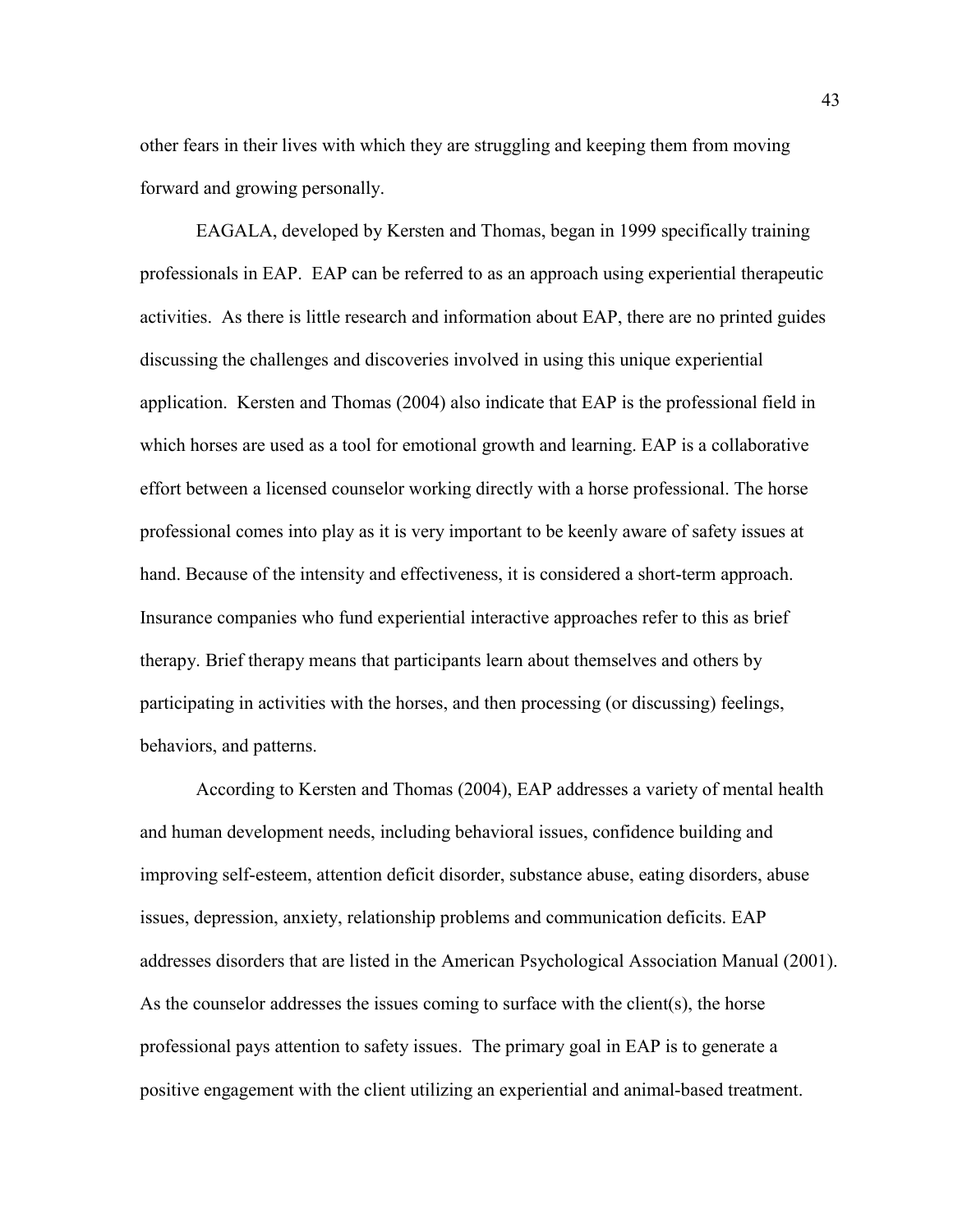What is a metaphor in EAP? A great deal of the lessons learned is from the discovery and use of metaphors in the process of EAP. An EAP metaphor occurs when an individual or family uses an example or circumstance to voice many other things that they are unable or unwilling to express to each other. The lack of communication could be due to fear of judgment, lack of clarity in how to fully express themselves, or complete innocent unawareness. Often one person will be the voice for everybody in the family. People lose their voices through life experiences that leave them disappointed or unheard. In working with EAP, it is common for the counselor to give metaphorical tasks to individuals and family members. From these techniques come anecdotes, parables and stories. They are used by both the counselor and the clients to teach, inform, explain, embellish, and encourage creative thinking.

Specifically, EAP clients are invited to use their natural body skills such as physical ability, awareness, sight, sound, touch, smell, agility, movements and using voice commands. Engaging an individual's natural body skills is a very important component of breaking through blockages and getting in tune with dissociations that take place. Finally, the use of metaphor is enormous in solution-focused therapy, in person-centered therapy and in the work of equine assisted psychotherapy.

According to Kersten and Thomas (2004):

One method of helping people "see and understand" things is to use metaphors. Metaphor is often regarded as a device for embellishing discourse, but its significance is much greater than this. The use of metaphors implies a way of thinking and a way of seeing that pervade how we understand our world generally. (p. 104)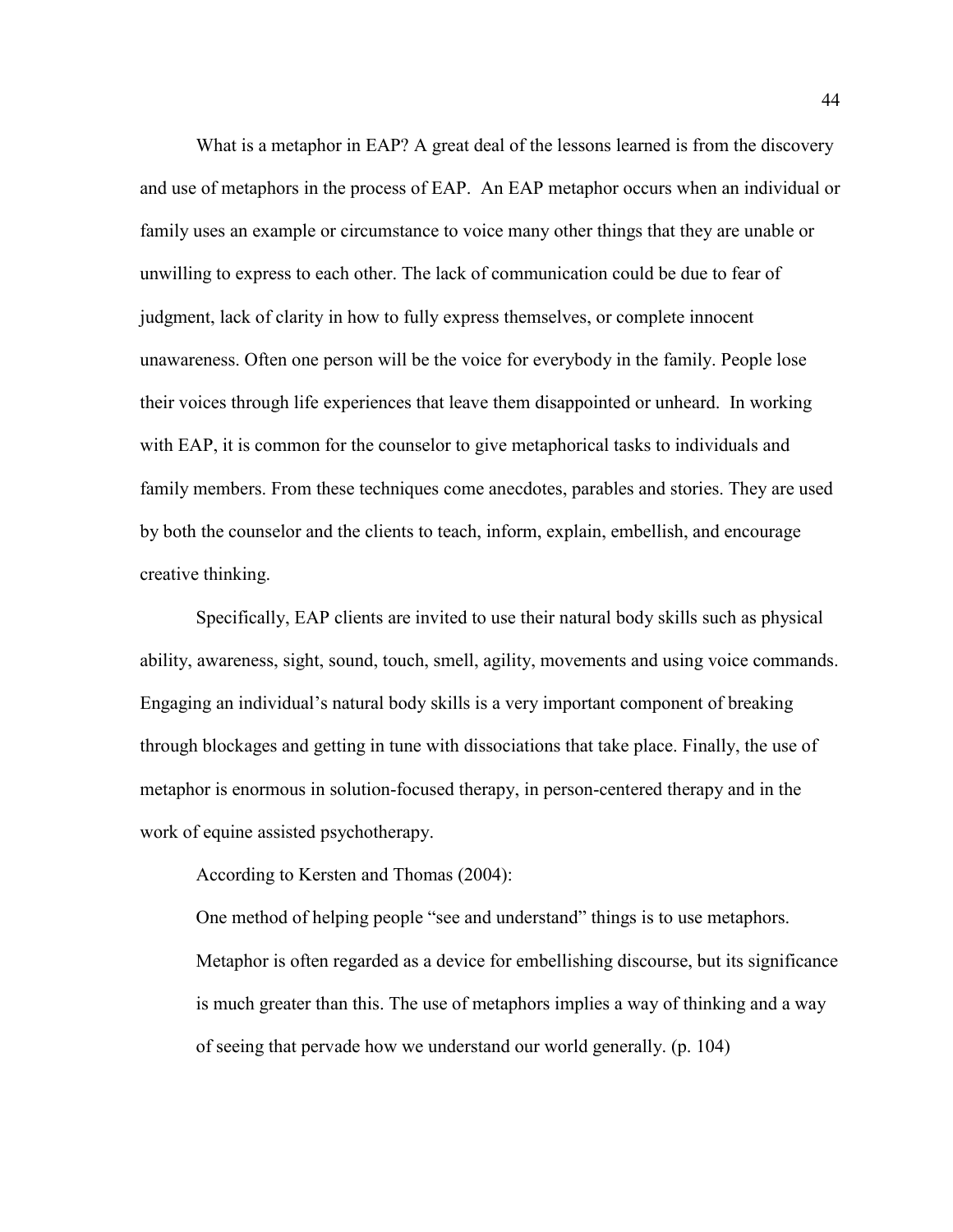A dissertation research study authored by Trotter (2006), discusses the use of EAP groups in comparison to traditional sit down talk-therapy groups in school settings. The study examined elementary and middle school age children at risk of academic or social failure. Reports show that the counseling group in EAP showed statistically significant improvements in overall functioning and mental health. The counseling group in traditional therapy also showed some improvement but not nearly as much as the group receiving EAP counseling.

According to Trotter (2004):

The empirical results of this non-traditional approach to mental health (equine assisted counseling) linked with experiential delivery system and its expanding therapeutic roles illustrated in this research study, is an example of a counseling intervention that goes beyond the clinical treatment of disorders and harnesses the strength of the individual to facilitate the prevention or resolution of emotional and behavioral difficulties. Results of this study are particularly noteworthy because it is the first study of its kind in establishing equine assisted counseling as an empirically supported counseling treatment modality. This research supports the clinical, practical, and statistical importance of equine assisted counseling with at-risk children and adolescents (p. 143).

Being involved in EAP requires the clients to work both physically and mentally. There is not immediate gratification, and because the horses require the clients to be engaged in mental and physical work to be successful in their activity, this can be a very valuable lesson to carry over into other aspects of their day-to-day lives. Clients often discover a pattern of their behavior in the interaction with the horses and see how the patterns relate to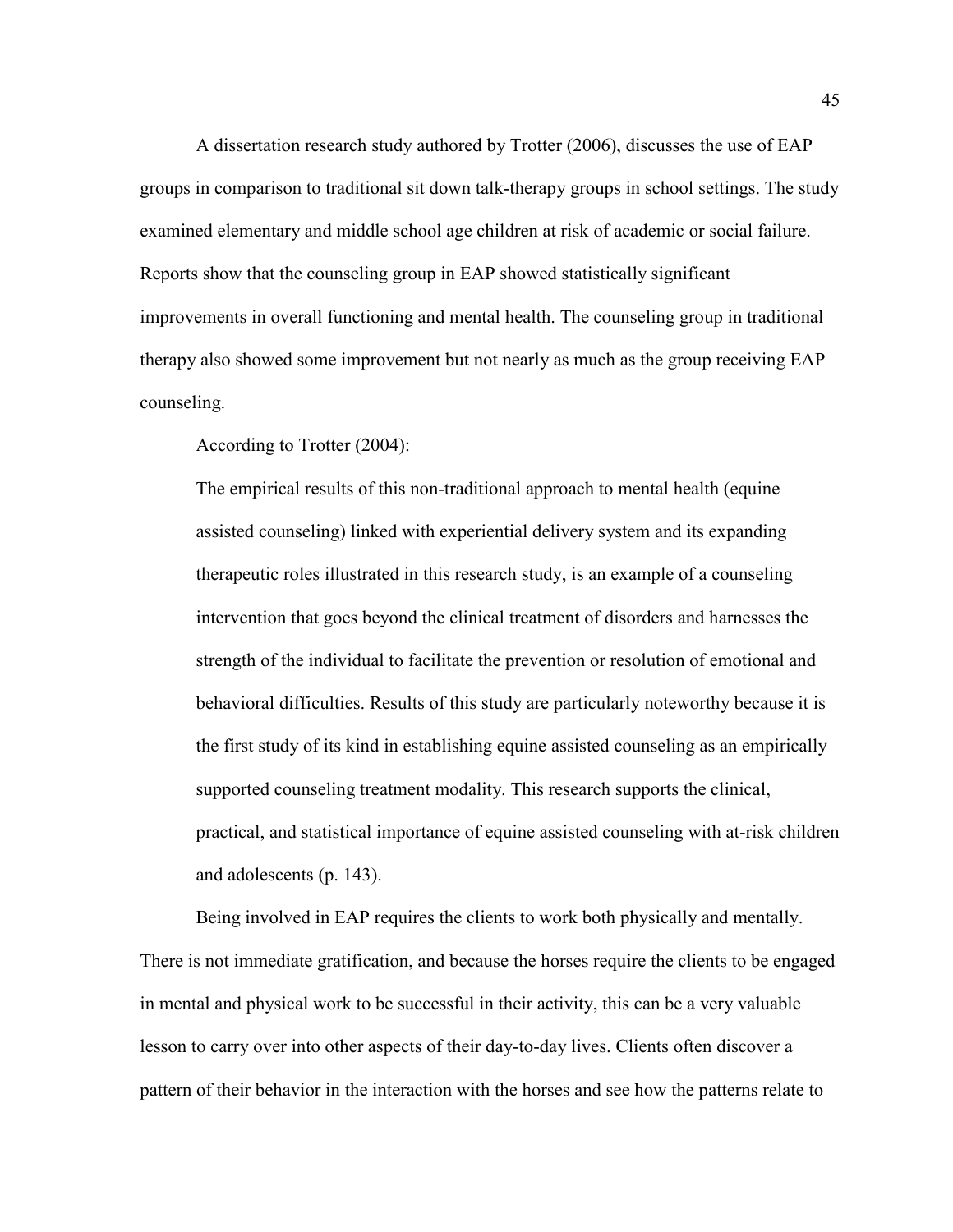their human interactions. Horses are highly intuitive and very honest, making them especially powerful messengers to people who are seeking answers and guidance in their lives. The horse in the EAP application is used as a tool, a catalyst for growth. EAP tends to focus on the conscious human dimensions of feelings, focusing on thoughts and behaviors. EAP draws more on cognitive behavioral orientations and also incorporates group and family systems approaches. There is a great deal of non-verbal communication in EAP and 95 % of the work is done on the ground, not on the horse (Kersten & Thomas, 2004).

In research pertaining to EAP there are numerous findings of increased levels of selfesteem related to the experience of interacting with the horses. Garrity and Stallones (1998) describe the positive physical, psychological and social behavioral effects of animals interacting with people as powerful. These interactions have recently gained recognition among researchers and practitioners in the mental health field. They also point out that animal assisted therapy can be used in either directive or non-directive approaches. EAP is described as an adjunct to traditional therapies and has been found to be extremely rewarding when incorporating the use of horses into an experiential center as an added intriguing exchange in the creative clinical approach.

Animal-assisted therapy has proven itself to be a valuable adjunct to further promote self-esteem and motivation. As the clients enjoy working out in beautiful natural settings, they discover deep meaningfulness and a surprising intimacy with the horse as they proceed with their activities at hand in the arena (Chandler, 2005).

In an article titled, "*There is no "I" in nature: The influence of self-awareness on connectedness to nature*" there are some interesting insights into the relationship between nature and the individual. Franz et al. (2005) conclude: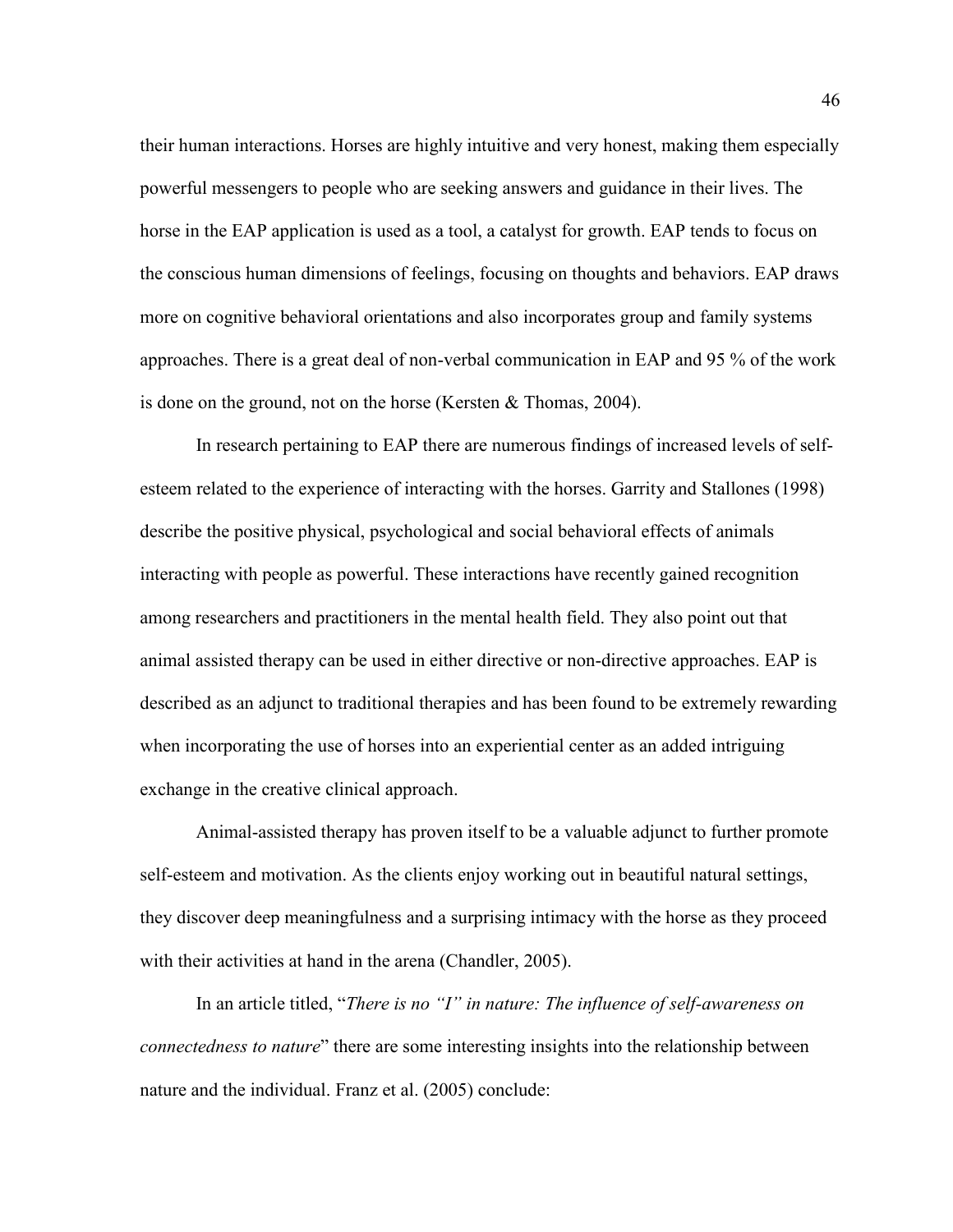Developing these ideas further, the present paper focuses on the modern conception of the object self, and the conditions under which this modern conception of self, with its corresponding "I" is linked with a decreased sense of connectedness to nature… Rather, problems arise when people view themselves as being separate and distinct from the world around them, or, stated differently, when the individual no longer feels a sense of "resonance" or connectedness to the natural. (p. 427)

As Long (2002) instructs, in the arena doing EAP, the experiential activity component is a specific catalytic technique used in combination with the counselor and the particular theory with which he/she has chosen to work. The goal is to have the experience serve as a catalyst for growth, psychological well-being, and moving towards the identified goals that were established in the initial session. The activities that are chosen are meant to be a catalyst for the promotion of clients' goals. Goals relate to the individual's skill development and always focus on self-improvement, self-actualization and increasing each client's selfesteem. This experiential approach gives clients tangible results, which translate into satisfied and emotionally growing individuals. EAP helps to stimulate clients into asking questions that foster thinking, creativity and problem solving. It identifies pathways towards solutions as opposed to problems. While working in the arena with the horses, clients will often link equine behavior to human behavior, identifying similarities and differences. The personcentered and solution-focused theories come into play with the experiential approach of EAP emphasizing affective experience, feelings, emotions, and existential being.

The EAP approach has been compared to the ropes courses used by counselors, treatment facilities, and human development courses around the world. But EAP has the added advantage of utilizing horses, dynamic and powerful living beings. Not all programs or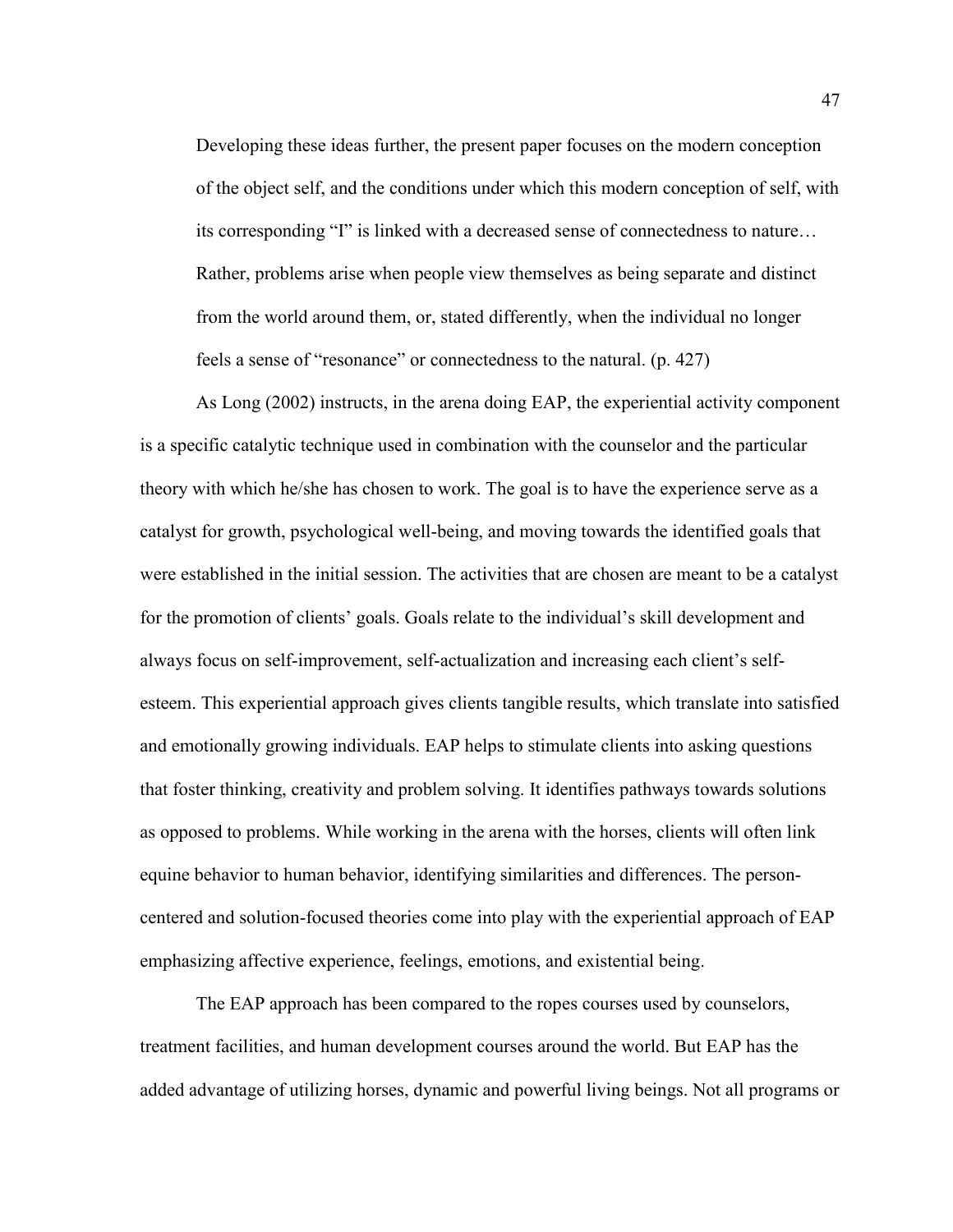individuals who use horses with clients practice EAP. At a minimum, licensed clinical professionals need to be involved for it to be considered "psychotherapy". Kersten and Thomas (2004) teach that most practitioners do agree that one of the primary areas of improvement with clients when using EAP is the noted increase of self-esteem in the clients*.* The *Equine Assisted Psychotherapy and Learning UnTraining Manual* has a listing of specific therapeutic approaches to use with EAP including: behavioral, solution-focused, humanistic, gestalt, reality, psychoanalytic, transactional and psychodynamic; all theoretical viewpoints recognized by American Psychological Association (2001).

Many different types of exercises are taught to individuals at the EAGALA trainings, and the exercises vary in degrees of difficulty and age appropriateness. Three examples of exercises that provide insightful experiential exploration will be included as appendices B, C, and D. They are used in adolescent and adult group settings. The use of varied experiential approaches is extremely helpful for clients who haven't been able to find a therapeutic approach that will work for them.

The primary components of the exercises used in EAP and taught by EAGALA, Kersten and Thomas, (2004), consist of helping the clients to identify metaphoric representations and to learn to use non-verbal communications. When a group is working together in EAP they often come together before beginning the experiential exercise at hand and set up their ground rules and consequences to which members of the group will have to adhere. The ability to guide the group and keep the exercises educational and fun is a key component of the trained EAP counselor. During the exercises the clients are always asked to keep a keen eye on their observations about non-verbal communications, safety issues, and to pay attention to how the temptations and obstacles they observe within the horses' behaviors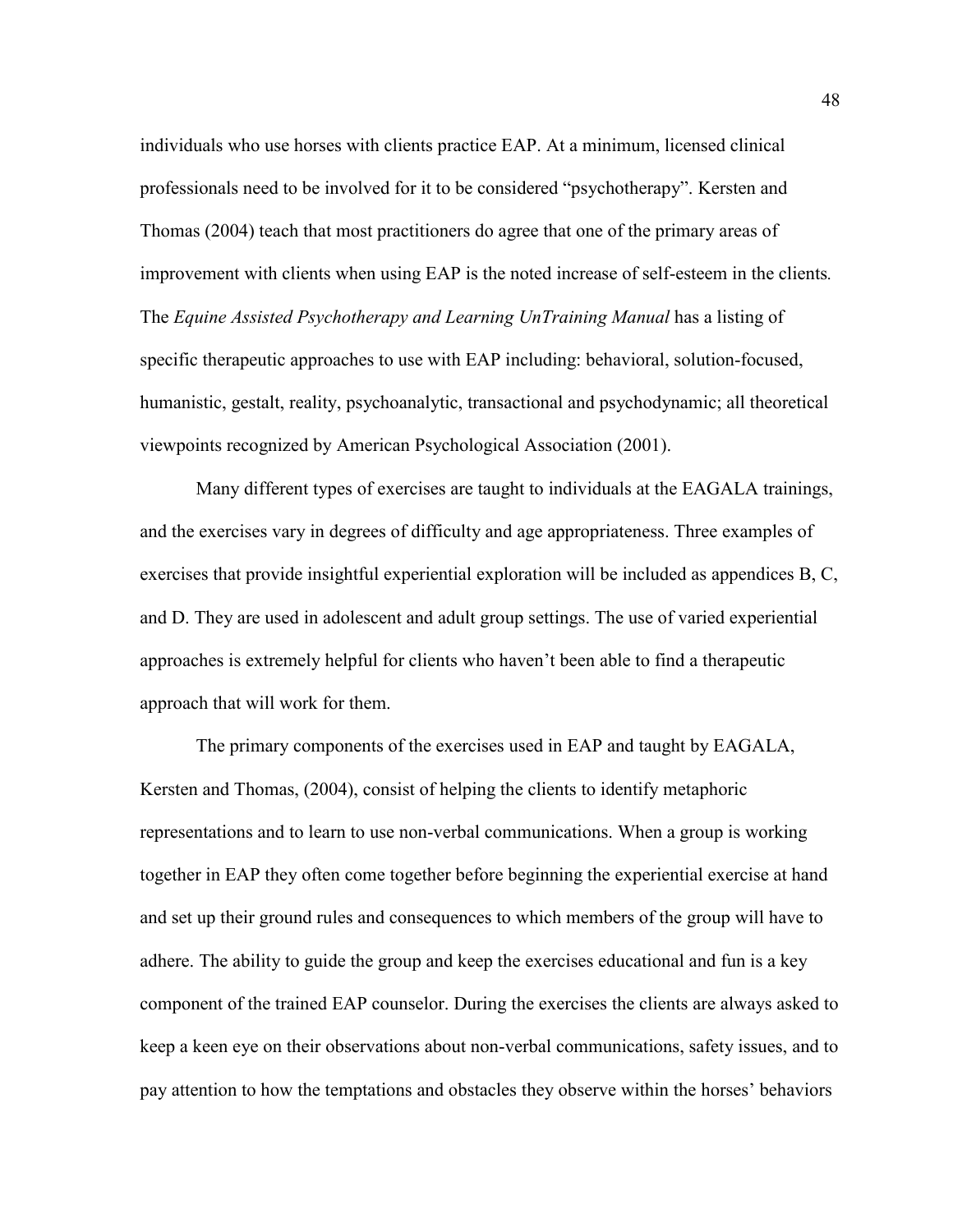tie in to their own real life experiences. The clients have to continually problem solve on their own or as a group member identifying the metaphors, utilizing resources and working to stay in control of their task at hand without becoming too overwhelmed.

It is the task of the counselor guiding the group or individual through the experience to not lose sight of goals established in the beginning and to keep focused and motivated. The EAP counselor consistently must gently keep guiding the clients when they do become overwhelmed, embarrassed or frustrated. Accordingly, the EAP practitioner works with clients to prepare to process their discoveries and challenges as they work to accomplish their task, identifying their true feelings and reactions. For example, did they know how to ask for help? Did they work together with the group as a team player? It is exciting work when the client must come up with creative ways of protecting his/her own personal vulnerable feelings, emotions and reactions (see Appendices B, C  $\&$  D). The emphasis of the exercises is to focus on the process rather than the outcome. An experiential counselor should strive to fully promote choice as clients are working on developing trust within themselves and/or the group (Kersten & Thomas, 2004). Appendix E shares with the reader the researcher's personal experiences while utilizing experiential therapies.

An interesting article by Klontz, Bivens, Leinart & Klontz (2007) shows the positive effect of EAP. The study had an N of 31. The participants received four and a half days of treatment in a residential program. They completed psychological measures prior to treatment, immediately following treatment, and six months after treatment. The participants reported improvements in their psychological well being immediately after treatment and these improvements were stable at six months after treatment. The study showed that EAP is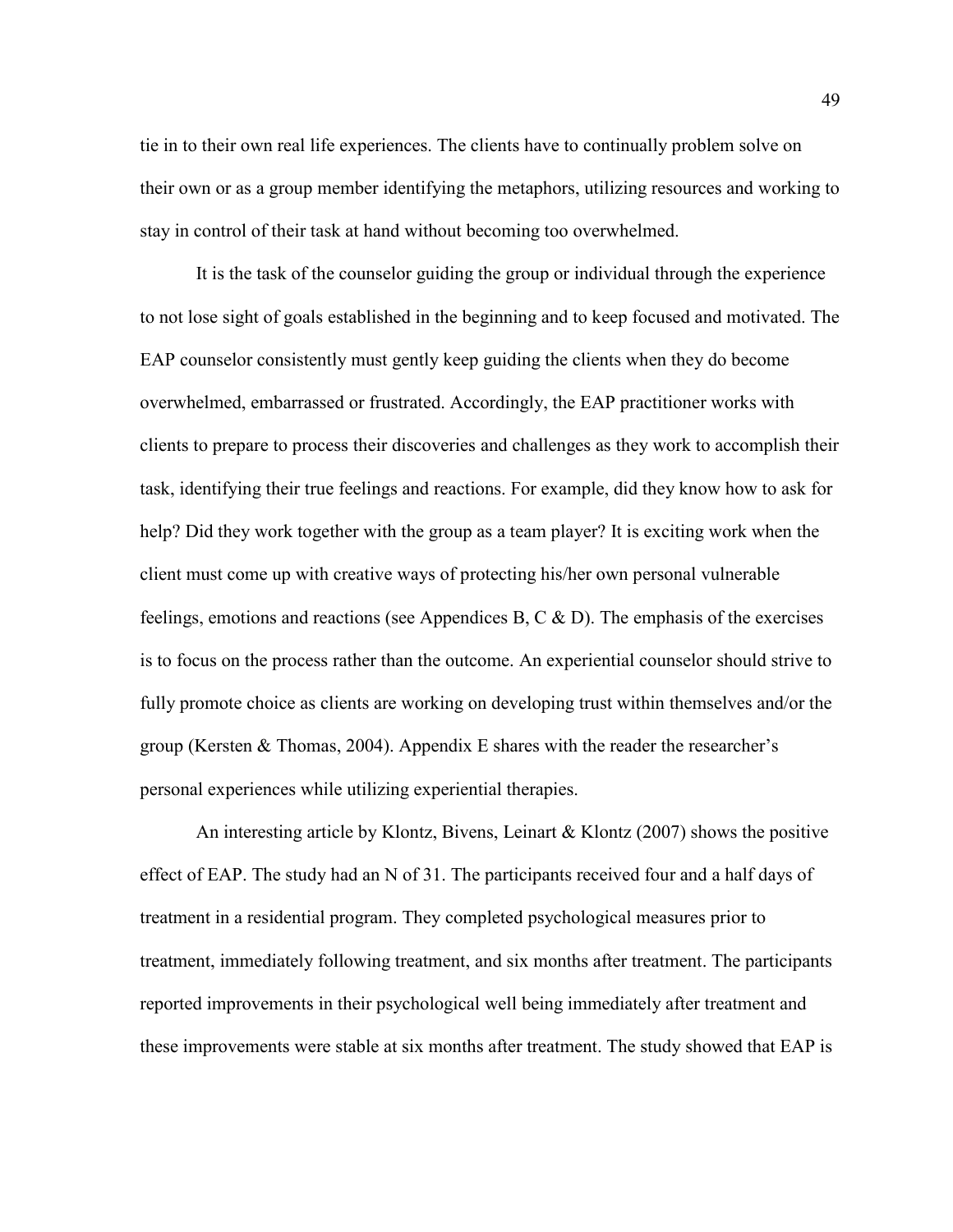helpful to people of all ages (participants ranged in age from  $23 - 70$ ) and to people in a variety of life circumstances (relationships, gender, etc).

Another study that supports the use of EAP is by Dell, Chalmers, Bresette, Swain, Rankin & Hopkins (2011). The study explored the benefits of EAP when used to treat Native American youth (ages ranged from  $12 - 17$ ). The researchers conducted 15 interviews with program participants and staff. It was found that EAP was beneficial to the youth, especially because the use of horses was culturally relevant. The authors of the study found that aboriginal understanding of the spirit is related to the physical world and the horse in particular occupies a vital role in the great circle of living creatures in the physical world.

## **Experience**

Beard and Wilson (2006) advise that "Learning from experience is one of the most fundamental and natural means of learning available to everyone… In the majority of cases, all it requires of clinicians is to provide the opportunity to reflect and think, either alone or in the company of other people" (p. 15). Experiential counseling is experiential learning. Use of the outdoors, use of adventure, with the addition of novel experiences is intertwined in experiential counseling (Long, 2002).

Experiential therapy focuses on clients' strengths and abilities. The approach and resolution of the adventure initiatives encourage clients to focus on solutions and personal capabilities. Clients are given the opportunity to do things in a different way, thus breaking established patterns of behavior (Bacon, 1993).

Delivering experiences through the application of experiential counseling has a magnified focus on metaphors. Metaphors are just one of the many tools at a counselor's disposal for influencing change prior to any learning experience.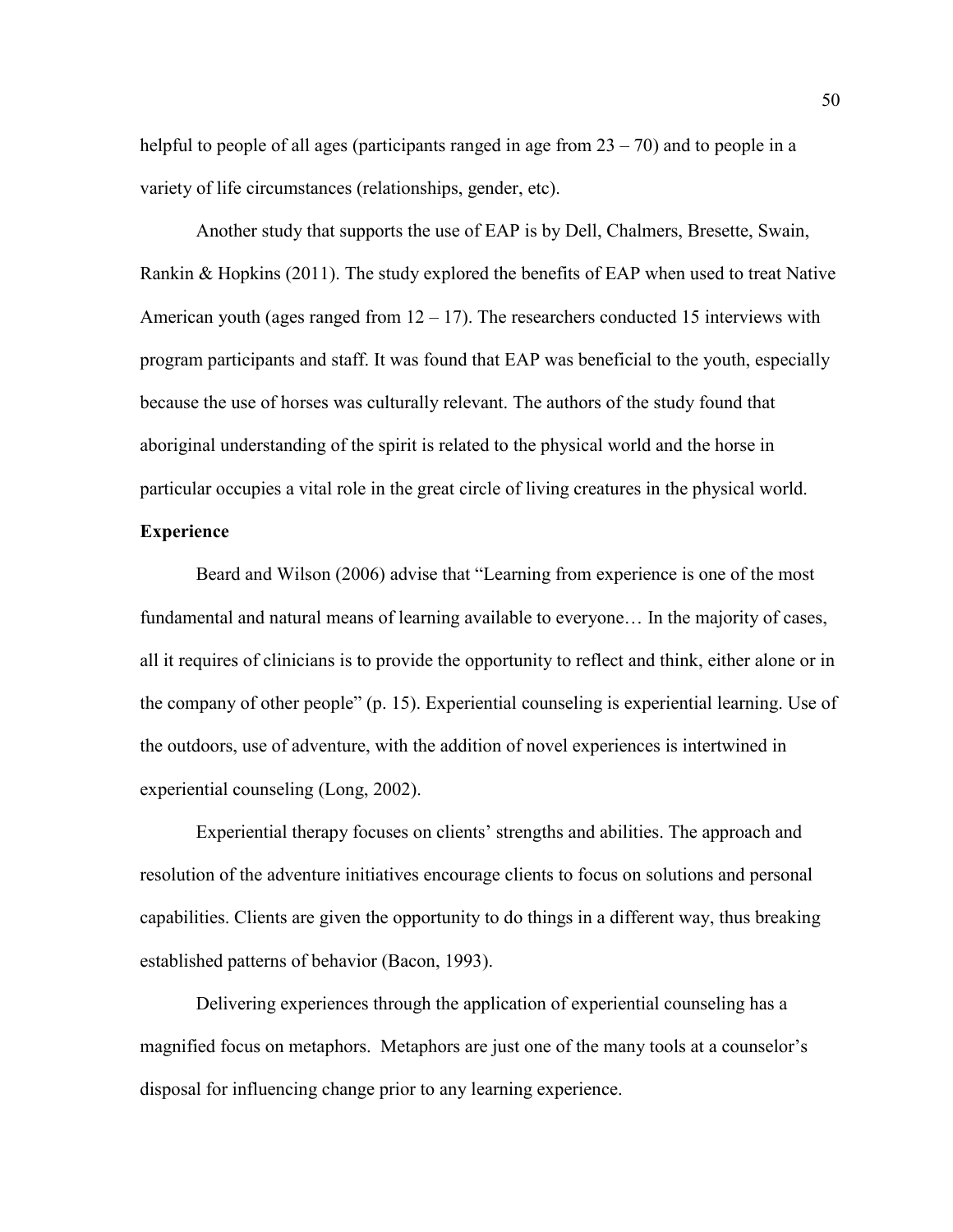Moustakas (1974) stressed the following:

learning as a living experience, as a struggle with life full of wonder, excitement, mystery, ecstasy, joy of discovery, meaning of new awareness, love, imagination, inspiration. For real learning, the student must be embedded in the experience. He must live it, breathe it, feel it, and let it find its relevance in the reservoir of all his other vital experiences. The student must be free to remain with that which interests and provokes involvement and collaboration. He must have the freedom to follow it as long as it demands his interests…Vital learning becomes a great adventure into the unknown, uncharted, unimagined (p. x).

According to Long, there is a scarcity of actual theory for experiential learning. There are many models to follow in working under the umbrella of experiential education (2002). Experiential counseling is an educational experience for the client (Beard & Wilson, 2002).

Experiential Counseling is distinguished from Experiential Education as there are over twelve different terms she uses to describe the varied approaches…. experiential counseling and experiential therapy are a few of the more common. Long (2004) states: understandably, the distinction between terms and the programs they describe with

overlapping themes and descriptors can become confusing. The clarification and differentiation of terms is important because terminology communicates to the client the purpose and intent of a program, implies training, certification, and credentialing, suggests professional association, and reflects professional and ethical guidelines (p.7).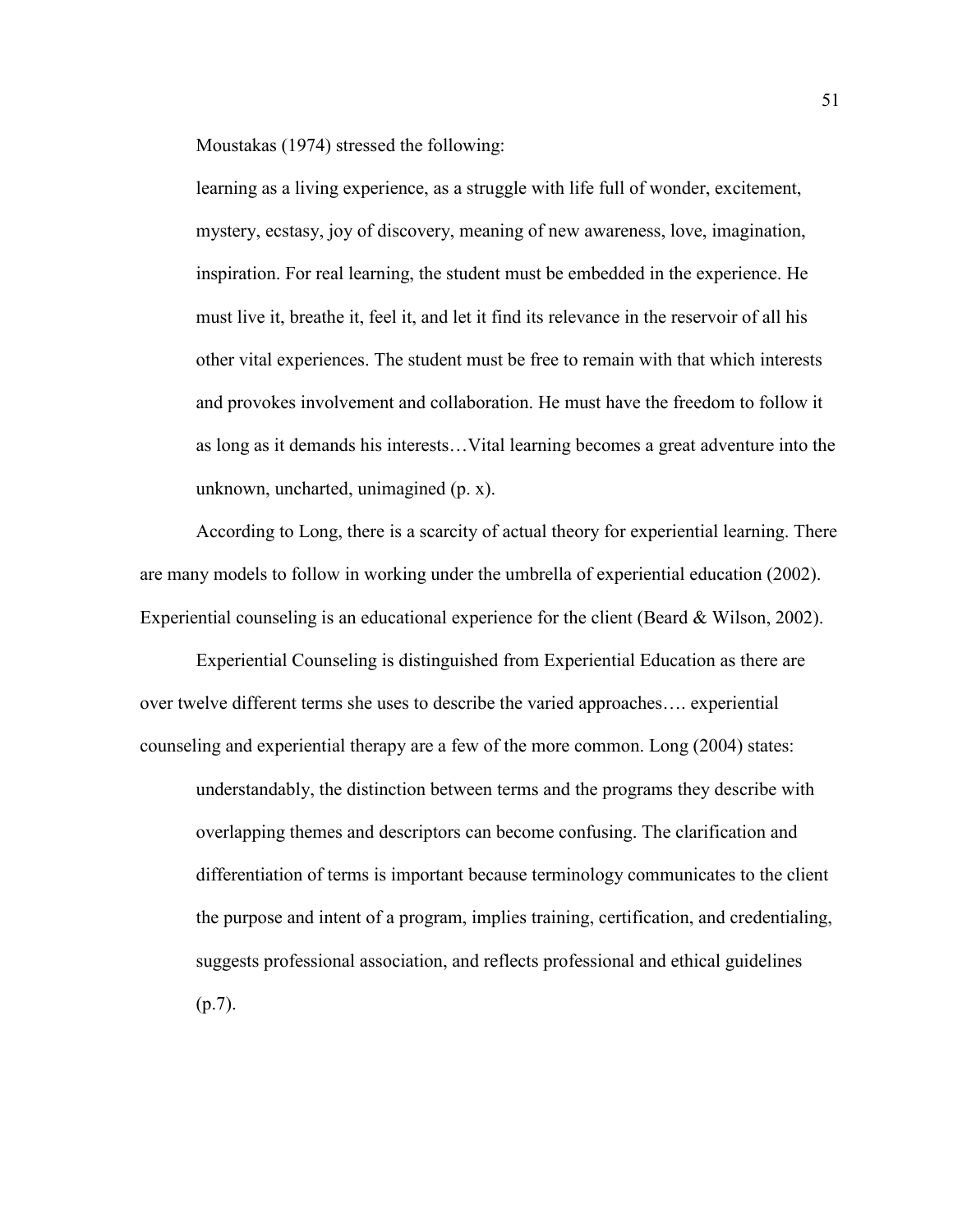In the Journal of Experiential Education, Fox (2008) explains:

As an experiential educator for three decades, I am enthralled with experiential education's potentiality… The interpretation of experiences is related to power relationships, especially power inherent in dominant epistemologies. Although some experiential educators have hinted at nonphysical and noncognitive elements, the dominant focus of experiential education is a linear, hands-on, bodily involvement with cognitive and verbal processing  $(p.37)$ .

The Association for Experiential Education is the premier association for experiential education. They produce a very popular journal, the *Journal of Experiential Education* that actually teaches the model of experiential education. Furthermore, Sheldon and Arthur (2001) point out:

During experiential learning, participants are presented with situations that are unfamiliar and uncomfortable. Recognizing that it is easy to maintain established and familiar norms within one's own comfort zone, experiential learning encourages and pushes participants to extend beyond their usual comfort zones. This leads to a sense of imbalance. Resolution results from the ability to make changes, thus supporting learning and growth. When stabilized, individuals are asked to consider how their experiences in therapy mirror their day-to-day behaviors in their lives, thus the establishment of a personally meaningful learning experience. (p. 69)

According to Long (2002), the primary focus of experiential counseling is the focus on the use of a catalyst which helps the clients to push themselves towards self-discovery. As with most other experiential supporters Long emphasizes the power of working in the moment and the importance of helping clients stay focused in the now. If a clinician is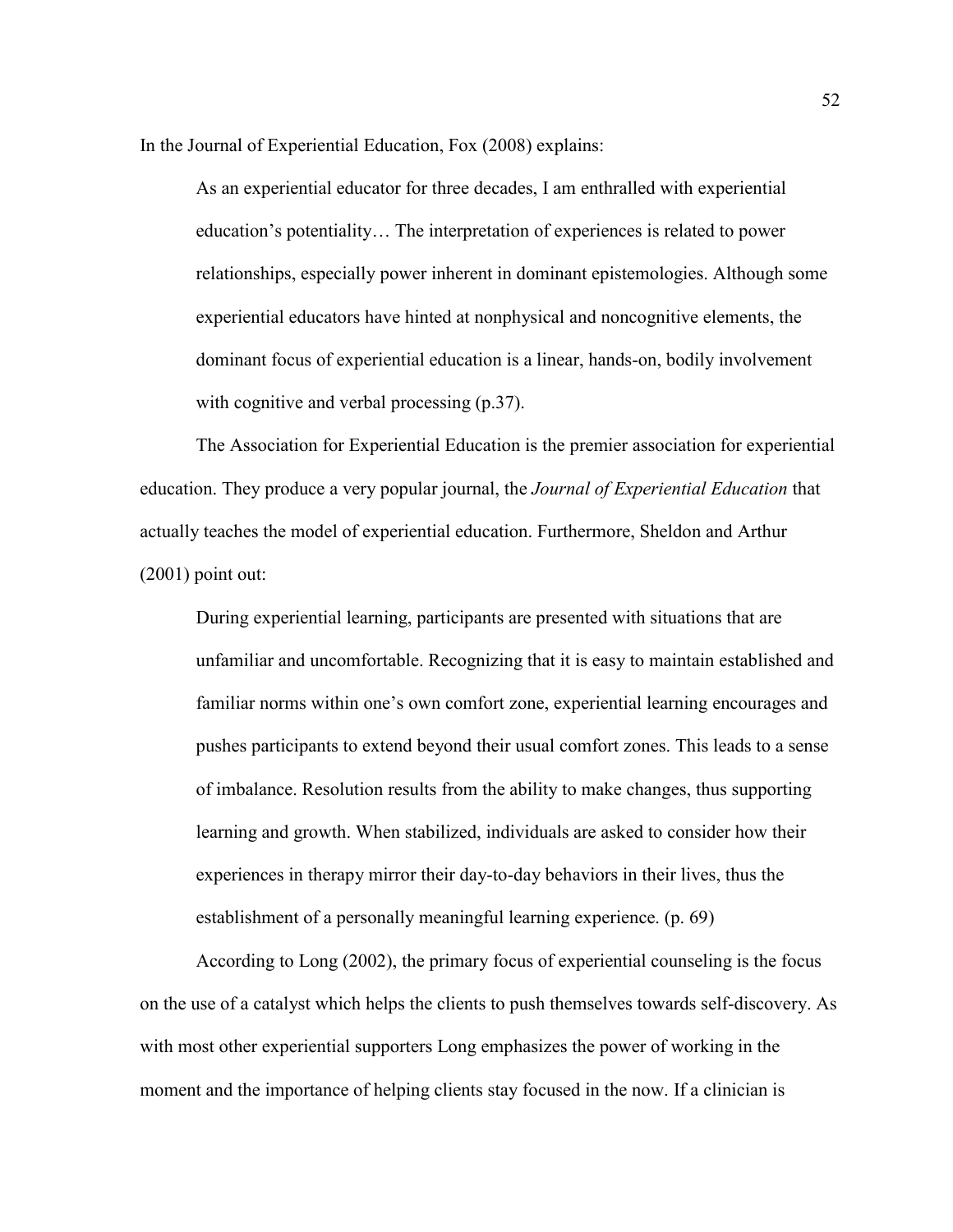engaged in counseling and uses structured activities and catalysts to support the client's growth, they are using experiential counseling approaches.

Alvarez and Welsh, (1990) focused on experiential learning. The authors describe how school counselors in Michigan used a model of experiential education as a creative, cost effective intervention designed primarily to reverse the feelings of failure and alienation found among many students in school today. For the purpose of this article experiential education was defined as a structured sequence of cooperative group activities whose goal is to improve member's interpersonal skills, capacity to trust, and self-esteem. The results showed strong improvement in interpersonal skills and self-confidence.

Bacon (1983) points out the use of the hands on interaction, accompanied with varied tools and activities which use concrete sensory experience to represent varied psychological issues that the client needs help in addressing. In using the experience, the clients can touch, see, and feel their psychological needs and face their own personal struggles. Likewise, Gross (2001) confirmed that in working with experiential applications clients are subject to an array of stimuli from the external environment, and internally due to the use of multiple stimuli creating new self awareness. External signals are received through the senses as raw material for the experience to be constructed internally through the process of perception. Keep in mind that this study is a perception study not an outcome study.

According to Alvarez and Stauffer (2001) adventure therapy ties in directly with other experiential applications using specific tools and techniques hoping for strong improvement in interpersonal skills and self-confidence. They feel strongly that experiential therapy helps clients to reach desired therapeutic goals.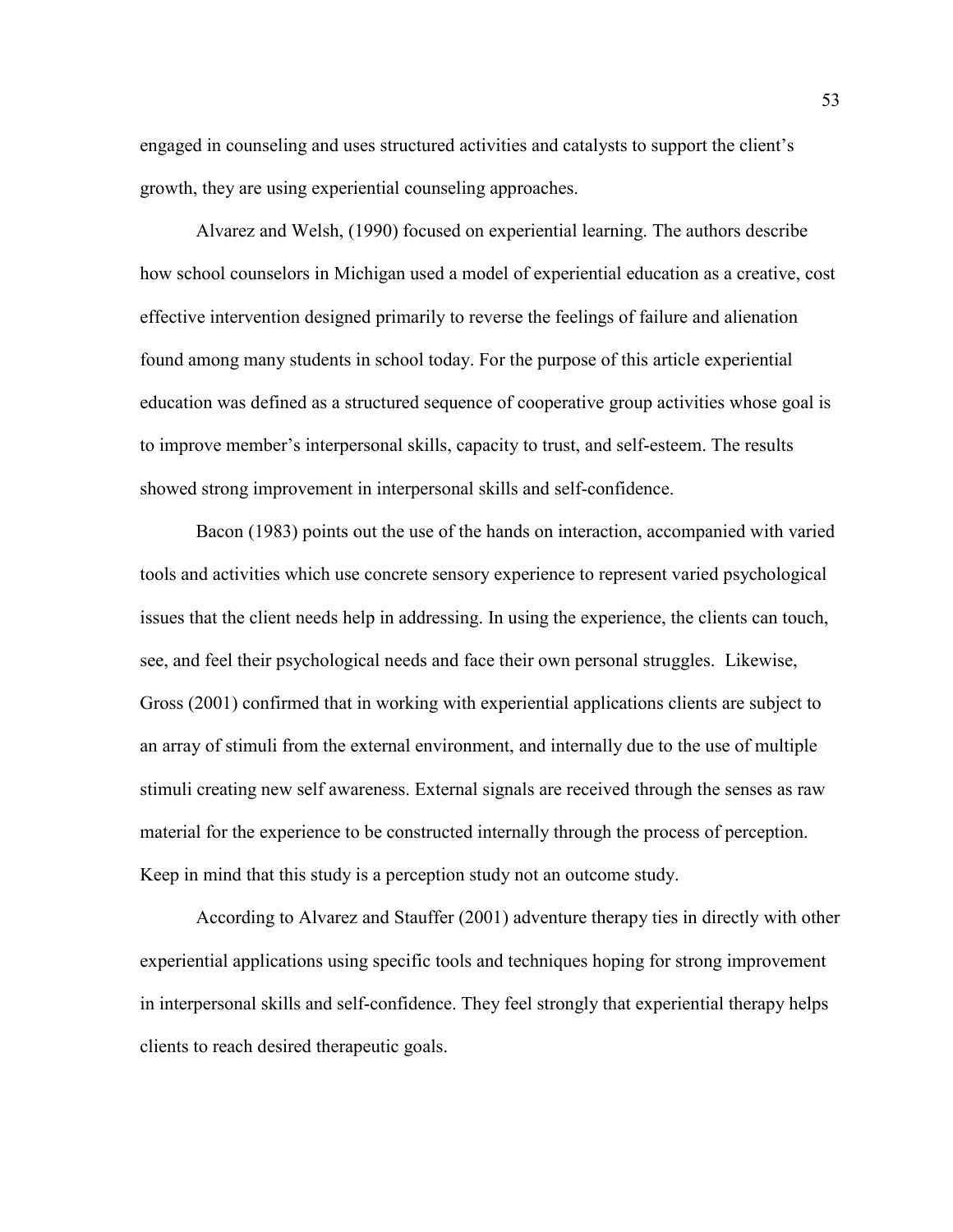Beard and Wilson (2006) explain in experiential counseling the learning environment or surroundings strongly influence the individual's experience. It is through the use of metaphors and alternative approaches that counselors work to break out of the traditional classroom or counseling office, introducing the client to new experiences. Both indoor and outdoor experiential activities include a number of basic concepts in which the participants are involved as they become more engaged with the specific exercise they are focusing on at that moment. Aspects of intellectual and physical involvement engage them in a different manner both physically and mentally. Experiential approaches involve obstacles and problems, which offer the opportunity to problem-solve.

## **Experiential Theoretical Approaches Most Commonly Used**

The experiential counseling model is based on specific theoretical frameworks within the field of counseling. All effective counselors must have a clear theoretical framework from which to operate whether they are using experiential counseling or any other counseling approach. It is very common for counselors to work from an eclectic standpoint where they combine different components of different theoretical frameworks; however, clarity and focus in the counselors' work is added when they know and understand the theoretical framework with which they feel the most comfortable. Clients will know if a counselor does not have a solid base of knowledge of the specific theoretical approach chosen to work with during the activity.

In working from specific theoretical frameworks, the counselor will display clear purpose and goals including the process of the goals generated with the client. Having clear purpose and goals adds to the clarity of the general outcome of the counseling interaction thus promoting growth and improved psychological well-being. Two theoretical applications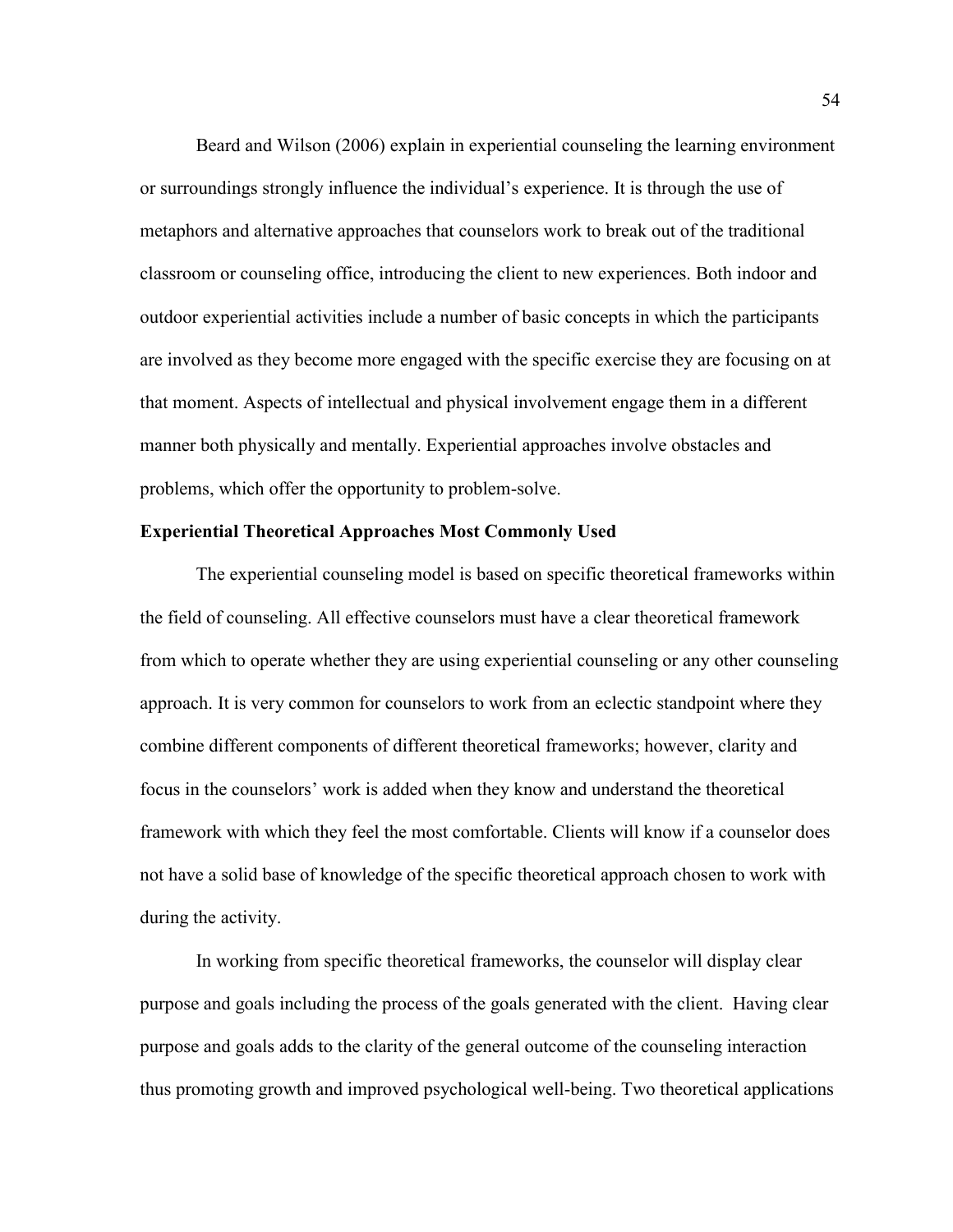commonly used at experiential counseling centers are the person-centered approach and solution-focused approach. The first theory popularly used is the person-centered approach developed by Carl Rogers in the 1950's. Carl Rogers' views were first formulated from his experiences in clinical work and subsequent research in clinical fields. He found that the key emphasis in the person-centered approach is people and their tremendous potential for growth and change.

The experiential counseling model naturally ties in with the key components of humanistic/person-centered theory as well as solution focused approaches. Thayer, (as cited in Horne & Passmore, 1991) confirms the primary component of the person-centered approach is the emphasis on people and the tremendous potential for growth and change that human beings carry.... The secondary component of the person-centered approach is formative tendency. Formative tendency drives an individual to recognize the phenomena of his/her emerging self and the need to change the existing self, thoughts and behaviors, to allow the re-organization of the self. The formative tendency in people is that which guides them to actualize to their fullest capacities for healthier lives. Maintenance and enhancing of the self is believed to begin as each individual possesses an innate desire to progress and does so more fluidly within the context of alternative, creative and supportive environments (p. 302). Empathy and congruence are the primary techniques of this theory and encourages clients to work towards self-actualization.

In researching person-centered counseling, Thayer (1987) found through her interview with Rogers that one of the primary conditions to create change in this approach is the importance of having a counselor who is genuine, creative and supportive in the therapeutic situation. The counselor must constantly seek to experience an empathic

55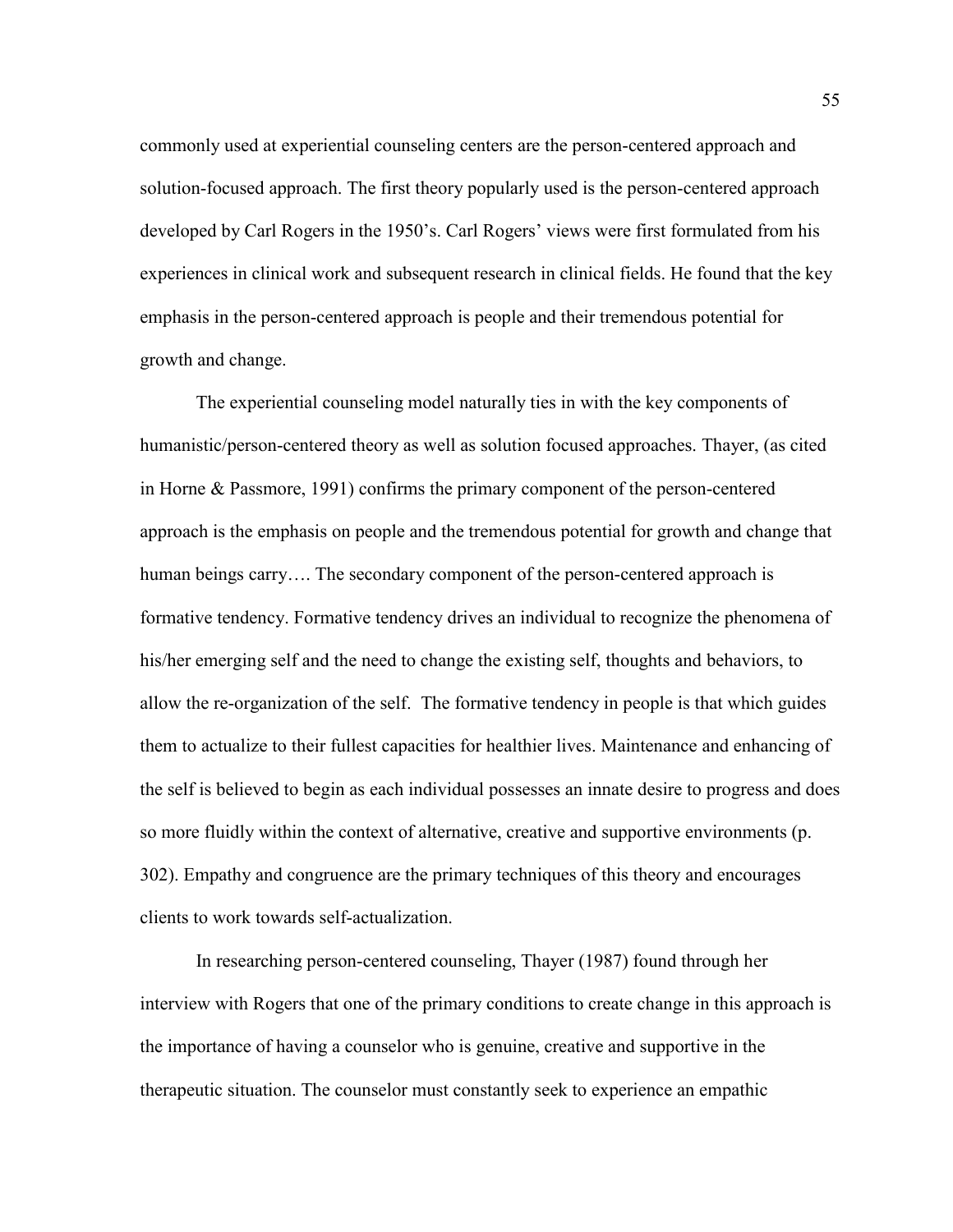understanding of the persons' realities. The components, genuineness and supportiveness, lead to the development of a special bond within the therapeutic relationship that allows the client to feel safe to make the necessary changes to progress toward actualization. Tying together the emphasis on people and the tremendous potential for growth and change with the formative tendency concept listed above allows the positive directional process which motivates the individual towards actualizing his/her inner potential that person-centered counseling supports. (Thayer as cited in Horne & Passmore, 1991, p. 302-304).

Thayer, as cited in Horne & Passmore (1991), points out that the concepts of the person-centered approach can be linked to Oriental writings such as the Lao Tzu/Tao Tse Ching, authored by Wu & Sih (1961). "There are many passages in the *Tao* that describe the quiet, persistent, inward journey that a person makes who becomes at peace with human nature, living creatures, and life" (p. 303).

Rogers (1980) believed that the Taoist principles could be helpful to counselors. He pointed out that throughout the course of mankind individuals have always turned inward for the long and arduous journey of being and living as the most creative human being possible in reaching for their fullest maximum potential. Rogers valued the inner awareness and link to universal understanding and cohesion. His admiration for cultural traditions and different approaches to life and living guided him to embrace various aspects of each philosophy, which gave rise to his own singular philosophy of unification of soul, self-knowledge and systems.

Ivey, Ivey & Morgan (1997) confirm the second theory widely used with experiential applications is the solution-focused approach. Solution-focused therapy is also referred to as solution-focused brief therapy. Solution-focused therapy is conducted in a shorter amount of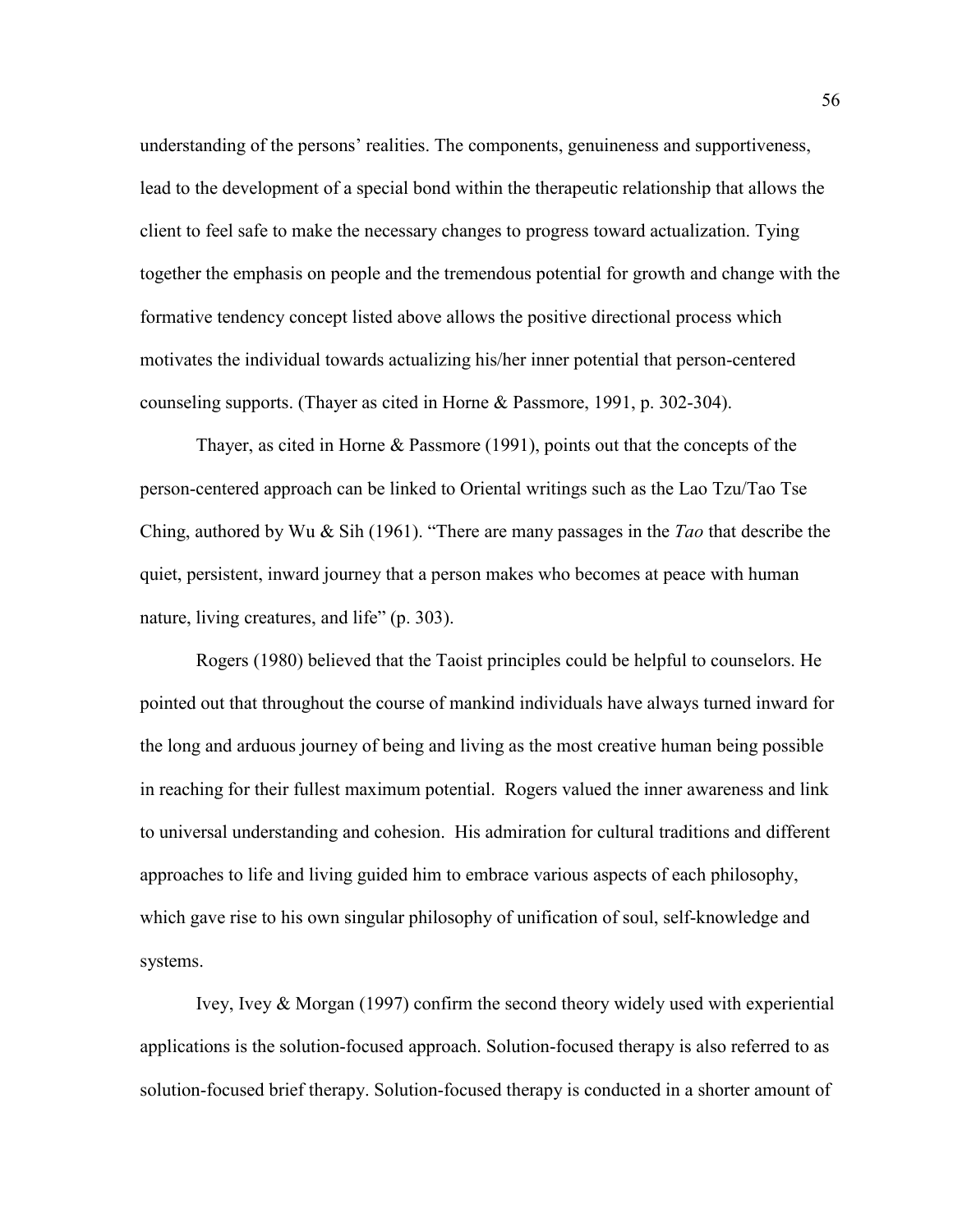time in comparison to some other therapeutic approaches, often in as little as ten sessions. Solution-focused therapy is done with the belief that when counselors fully engage clients into their sessions that the changes can occur relatively quickly. Brief therapy is a very popular term to anyone who works with managed health care companies as they seem to want clinicians to work miracles in short periods of time.

As Priest and Rohnke (2000) rationalized: What the counselor is working towards is optimizing change from the initial and ongoing experiences. This is solution-focused facilitation and requires different perspectives and techniques. A problem-focused facilitator sees the glass as half empty and then progresses to resolve the problem at hand focusing on the problem instead of coming from a positive stance. The solution-focused facilitator will see the glass as half full and will seek out how the glass became so full. This approach focuses on a positive approach reconfirming the individual client's strength, competence and abilities.

The important milestones in the historical development of solution-focused therapy focus on the influence of Erickson (cited in Haley, 1973). This dates back to the 1950's when his attitudes and his inventive genius were of considerable influence in the 1970's. Additionally, two prominent pioneers of experiential theory are Virginia Satir and Carl Whitaker (cited in Whitaker & Malone 1981) who both valued unambiguous communication and imaginative interaction with clients. Satir (as cited in Horne & Passmore, 1991) proposed that when family members are under stress, they may communicate nonproductively which may impede and obstruct communication. Further, Satir (1976) explained that the solution-focused theory examined the paradoxes of abstraction in obstructed communication. Her studies emphasized the process of the exchange of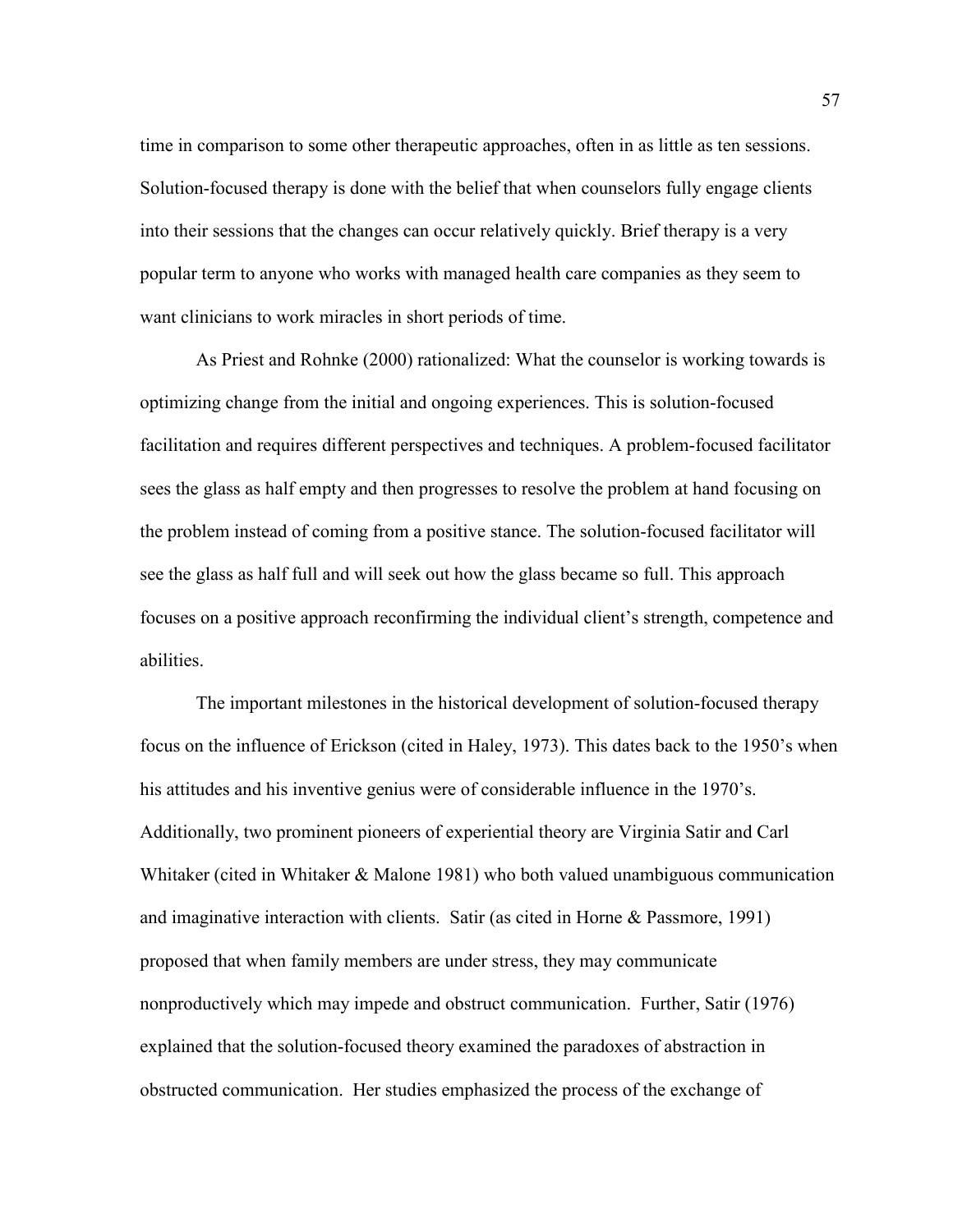information, using creative and experiential approaches. She had an immediate and dramatic impact on the field of therapy contributing profoundly to the subsequent rapid spread of interest in solution-oriented therapy. The counselor must be acutely sensitive and responsive to the client. The activity is the means to facilitate the growth through risk taking and facing challenging situations.

Satir (1976) was seen as a seeker and a visionary among her peers. Her work reflected Rogers' work in believing in human potential. She was a firm believer in congruence. She referred to self-actualization as personhood, becoming a fully developed person. She was one of the leaders in experiential activities when she introduced psychodrama, family map making, sculpting, role playing and creating mandalas. She also viewed chaos or challenges as an opportunity for growth which is very similar to EAP.

EAGALA (2009) believes that clients do have the innate ability to discover the best solution for themselves if they have an experienced and talented EAP provider to guide them. A key belief in EAP is that people change when uncomfortable and they tend to grow when faced with challenging situations. The EAGALA model proposes that EAP providers try to re-create challenging life situations through the activities set up by the experiential counselor. Thus the clients get to experience problem solving and thinking about new ways to face their issues and problems in their lives.

Erickson (1959) believed that a small change in one's behavior is often all that is necessary to lead to more profound changes in regards to problems clients are facing in their lives. Daniels and Ivey (2007, as cited in Ivey et al., 1997) stated practitioners using solutionfocused counseling should be very aware that resolving issues in a limited number of sessions does not necessarily re-invent the client, nor does it put an end to all of their current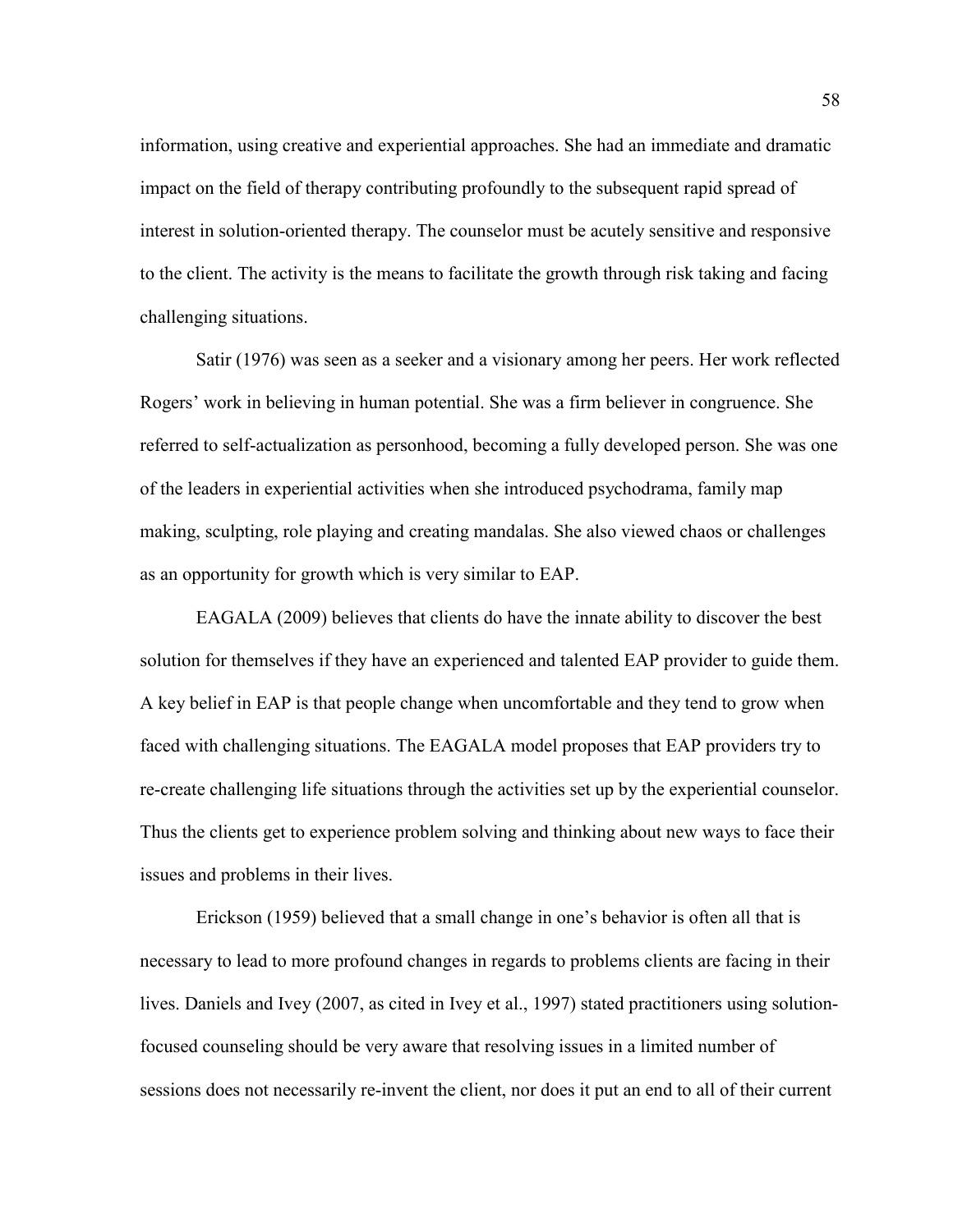problems but offers them a guide to adhere to in the course of their lives. The experiential counselor's job is to focus on the particular issue at hand and encourage clients to become active in their own problem solving. After completing the allotted number of therapeutic sessions, the clients can be notified that they can return if they feel the need, whether it be in three months or three years. Counselors should let clients know they are always welcome to come back. Managing therapeutic resolution to short-term goals within a specific time-frame is what solution-focused counselors are taught to do in working with managed care organizations that provide a very strong source of funding for most agencies. The managed care organization expectation is for the individual to deal with the primary problem at hand and help to get the individual motivated and improved enough to function in his/her day-today life as quickly as possible. As a talented experiential counselor one's job should be to give clients tools to take with them to remember to use when challenges do arise in their lives.

Ivey et al. (1997) discuss solution-focused therapy as less useful with clients who have issues concerning the deeper meaning of life as they would benefit more from a cognitive behavioral approach. Solution-focused counseling is appropriate as an immediate response to depressed clients. de Shazer (1985) points out that solution-focused therapy is a very realistic approach for the counselor to offer to the clients. All of us have problems at one time or another and solution-focused therapy deals more with the immediate issue at hand. The idea that there truly is no life long cure and one may need to return to counseling is a very realistic goal in solution-focused therapy.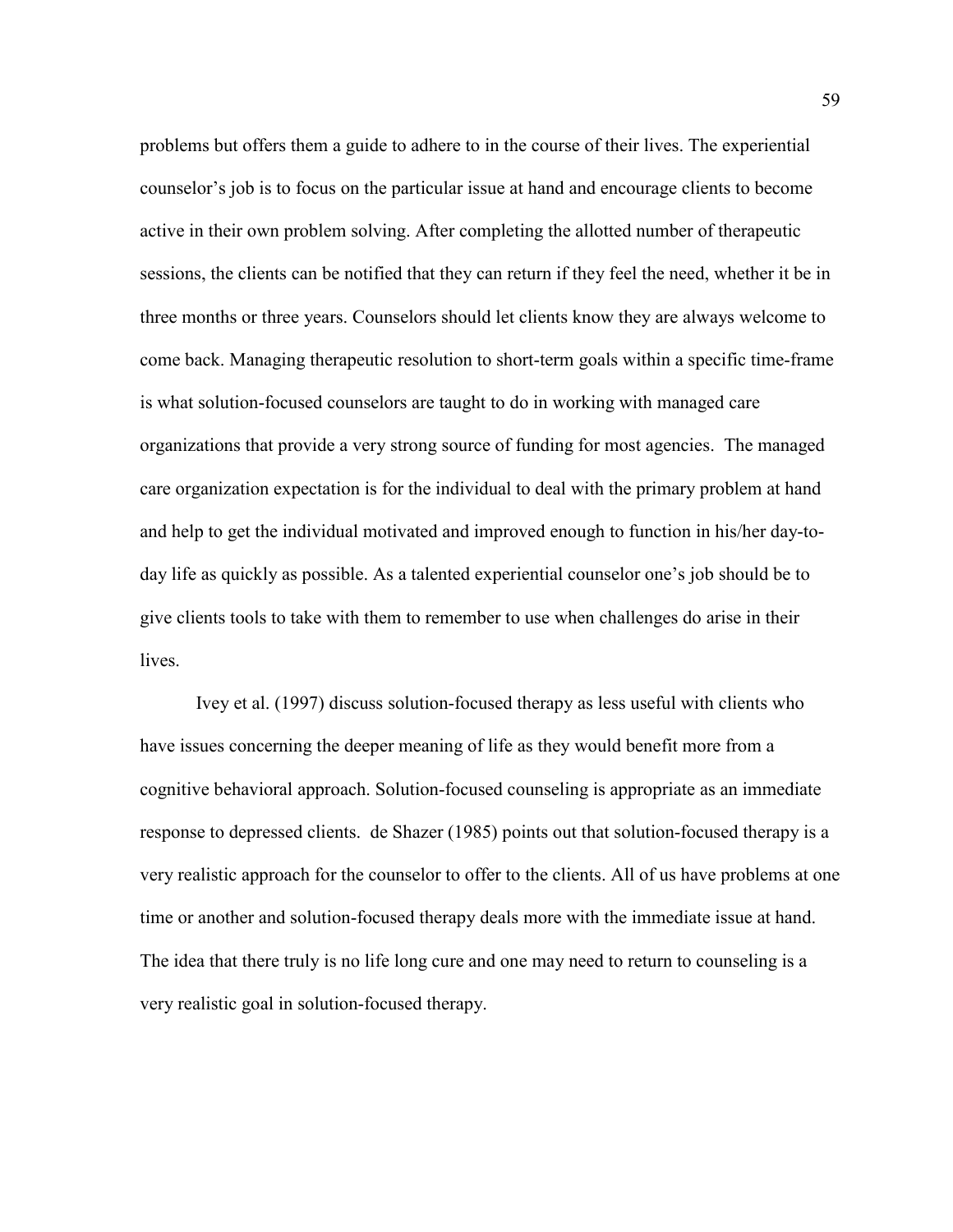## **Comparison of Theories and How They are Applied in Experiential Activities**

The primary tenets of the person-centered model tie in directly with the tenets of the solution-focused approach. The primary focus of person-centered theory is the emphasis on people and the tremendous potential for growth and change that human beings carry. The tendency in people to actualize their fullest capacities for creating healthier lives, maintenance and enhancing of the self is inherent in people. Maslow (1971) is the premier teacher of the importance of self actualization. One of the primary conditions to create change in this approach is the importance of having a counselor who is genuine and integrated in the therapeutic situation. The counselor must hold positive, unconditional regard for the clients with whom she/he works. The counselor must constantly seek to experience an empathic understanding of the clients' realities. The clients can begin to discover the capacities that they carry within themselves to use their own innate abilities towards promoting positive growth and change in their lives.

In doing person-centered therapy, Rogers (1977) explains an experiential counselor needs to establish a nurturing and supportive environment, a facilitative climate that tends to help people open up to the new possibilities of increased self-esteem, self-awareness and self-direction. People have an innate desire to improve themselves and look inward to work towards his/her self-actualization (Rogers, 1951).

The theories are so similar that one can take descriptive statements out of each category and it is virtually impossible to differentiate the two. Traditionally, therapies have concerned themselves with the past and with the present, with attempting to effect changes through a process of re-examination. What is exciting in working with both person-centered and solution-focused theory is that it holds the future open for examination. The focus of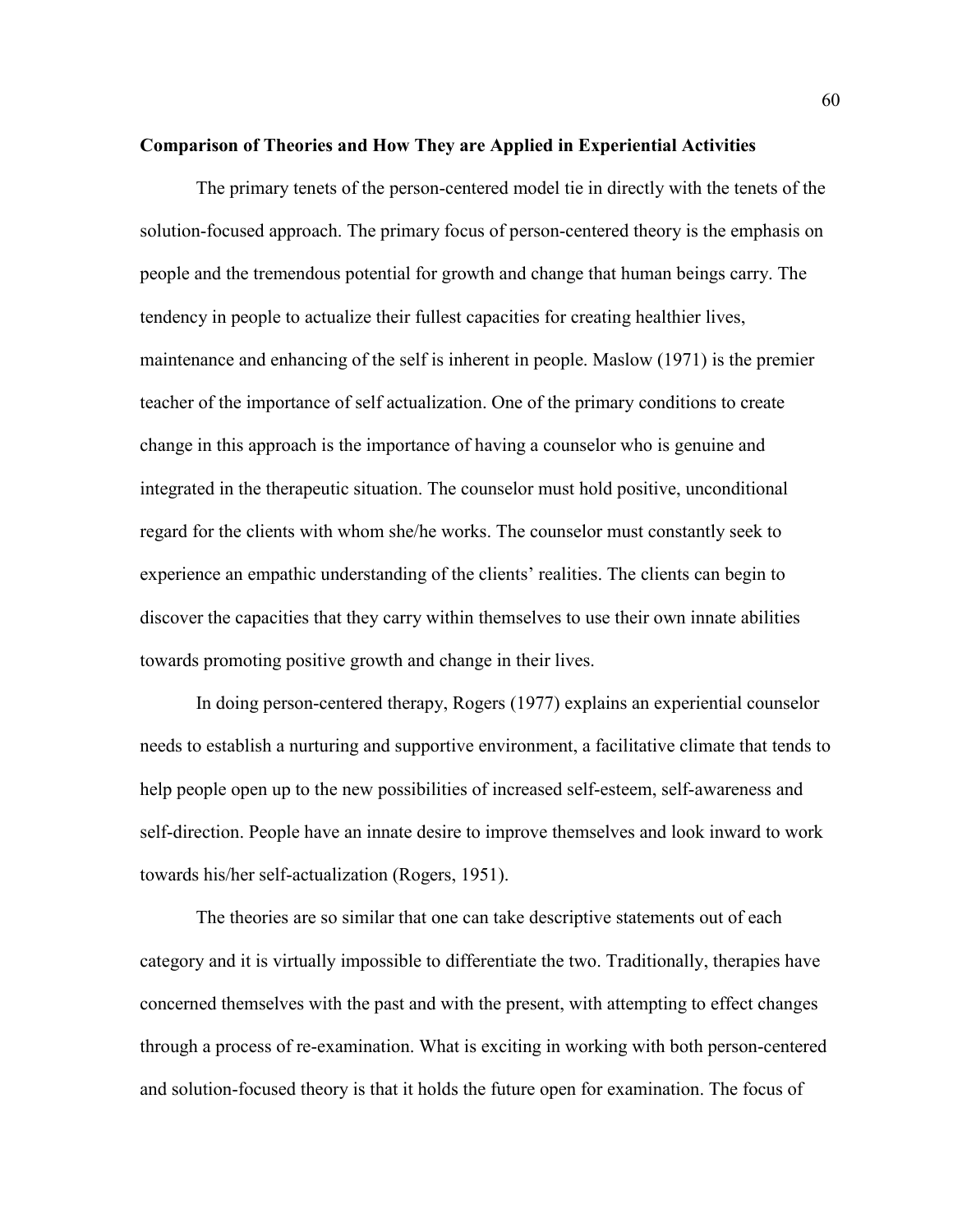experiential counseling is in the moment. Satir (2000) reminds us that the competent experiential counselor engages the client remembering that congruence is the road to change. Clients take responsibility in creating their future.

Long (2002) points out one of the most compelling features of solution-focused therapy is how the process is so compatible with other creative experiential approaches. To truly implement solution-focused therapy the counselor must put aside the traditional longterm approaches utilizing pathology oriented theories. The counselor must accept the client in an equal position with him/her. The counselor's job is to instill in the client the ability to problem solve as life's challenges arise.

Both of these theories rely on solutions and focus on the present moment not the past. Both theories support counselors to work from the assumption that people have many areas of competence upon which to draw in order to surmount difficulties. Both solution-focused and person-centered therapies rely on the counselor to guide their clients towards clearer and more precise realizations finding the essence of truly effective therapy. However, the primary difference between the two theories is there are no contrived time limits in the person-centered approach leaving the opportunity to work with individuals longer and possibly leading to a more successful outcome for the client. Ivey et al. (1997) believe it is not always an easy task to have to rush the therapeutic process and, if the counselors are dependent on HMO's as a funding source, there is less room for the therapeutic process to unfold, in which individuals are empowered to discover solutions. The counselor must have clear and concise treatment plans to assist in doing short-term therapy.

In both theoretical approaches the counselor must establish a rapport with the client which means that the counselor has established trust with the client. Then an experienced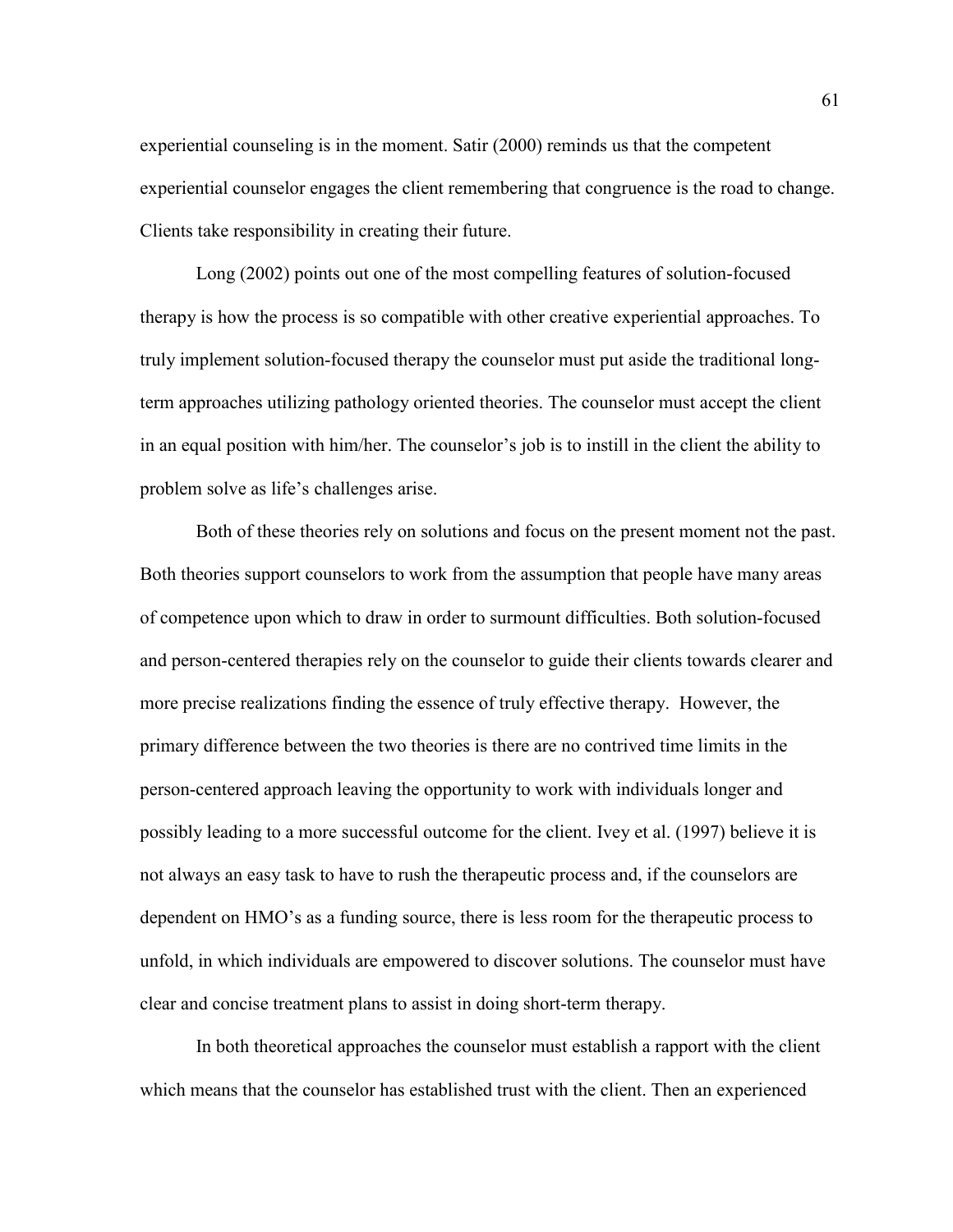experiential counselor will use some miracle questions, which will help clients to open up and express what is troubling them at this point in their life. The clinician's goal is to find out what has brought the client into a facility in the first place. Then one can move on to decide what experiential exercise the client would benefit from using.

Long (2002) discusses the importance of following one's theoretical approach and to properly apply it to one's experiential principles. The counselor might ask clients to imagine what they would like be different in their own behaviors or if it felt like there is an ongoing behavior that needs to be changed. People tend to find it much easier to describe how others should change their behaviors, their spouses or children, but this tendency only perpetuates more of focusing on others issues instead of the personal issues the client needs to focus on. It is much better that people be encouraged to describe what issues they feel that they would like to address in their own behaviors.

Counselors find that in many cases, concrete and significant changes occurred between the giving of a task, having some time to reflect on what took place and going over the experience during the week as a homework assignment. The clients can bring in their own brainstorming, ideas and discoveries to share with the counselor in the next session. One of the most prominent principles of EAP and any of the experiential approaches is focus on the process. No matter what theoretical approach one has chosen to work from remember to keep the focus on the process. Keep in mind that the whole purpose of counseling is to promote personal growth. In EAP and working with the horses clients are asked to look at the problem with which they are struggling.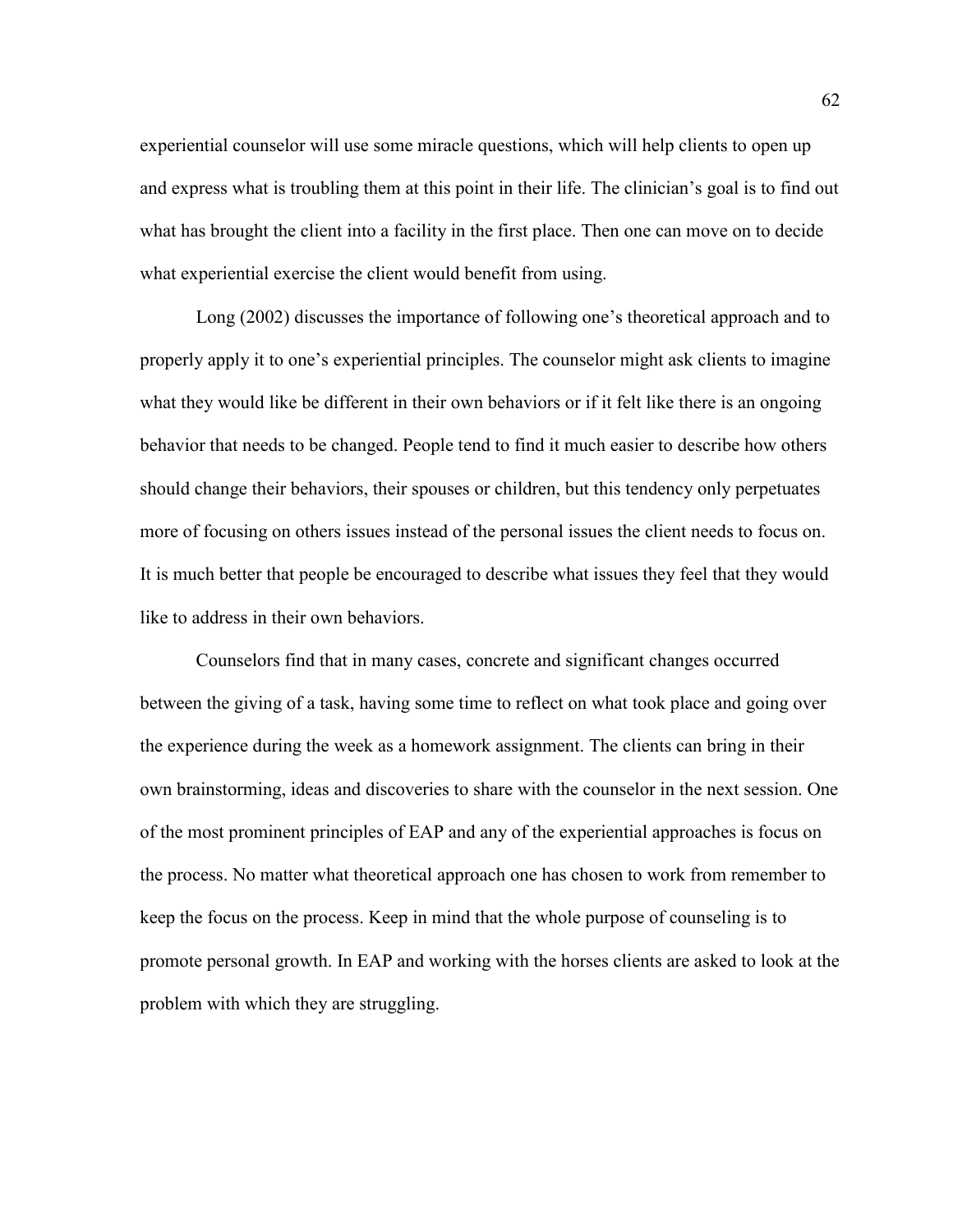## **Effects on Self-Esteem**

Self-esteem is crucial to the quality of life experienced by the client. Without positive self-esteem, a client's quality of life will be troublesome and agonizing; and, one of the main factors separating humans from animals is the ability to perceive an awareness of the self and attach an importance to the self-awareness.

As humans, we have a tendency to judge ourselves and in today's egotistic society carry the burden of others' judgments towards us. Children and adults with low self-esteem tend to achieve less socially and lack in strong communication skills. Loneliness and isolation may be a problem, with people finding themselves fearful of new situations or experiences. People of all ages who suffer low self esteem experience less effective communication in their relationships and set lower goals for themselves (McKay & Fanning, 2000).

Zilbergeld (1983) concludes that psychotherapy has only limited effectiveness for many of today's problems. But, a review of outcome studies led him to find that psychotherapy does: 1) positively affect self-esteem and 2) improved self-esteem may be counseling's most important outcome. Clients come to therapy wanting help with depression, anxiety, eating disorders, relationship conflicts, family relation problems, and communication problems. The list goes on and on, but most clients do get a greater sense of personal worth from therapy. Clients will begin to see themselves as more ok, more deserving and more capable. Self-esteem is often cited as a correlate of the emotional, behavioral and academic problems experienced by school aged individuals. The improvement of the child's self-esteem is often the primary goal of counseling, psychotherapy or other creative interventions that may be implemented.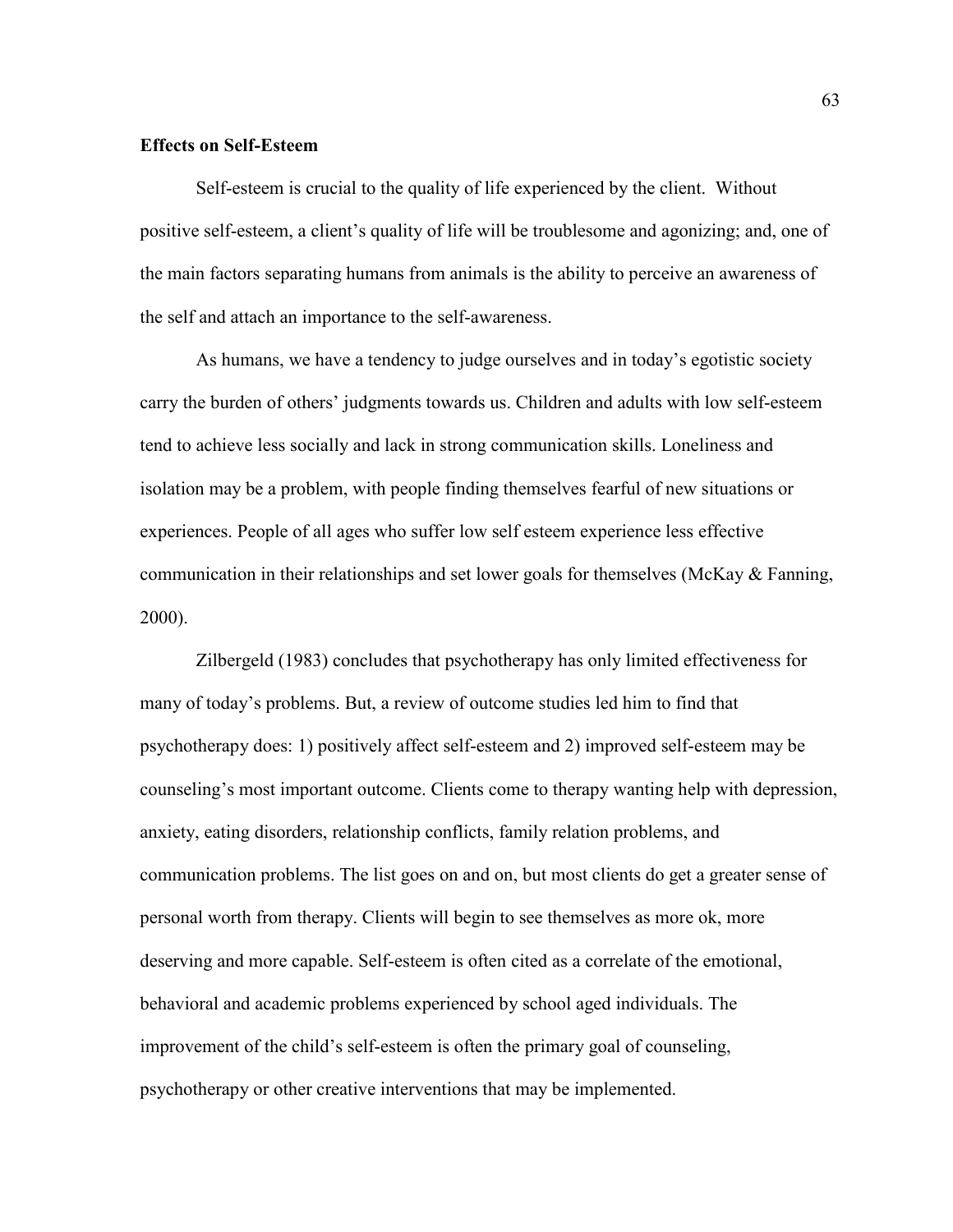With improved self-esteem people may lead more satisfying lives. When people receive quality mental health care they function better in many aspects of their lives. Improved self-esteem in the individuals who visit these facilities can greatly benefit the individuals and families in their day-to-day activities. Increased self-esteem can provide significant positive implications for community members. (Wood & Bandura, 1989).

McKay and Fanning (2000) further point out:

That the essence of self esteem is compassion for yourself. When you have compassion for yourself, you understand and accept yourself. If you make a mistake, you forgive yourself. You have reasonable expectations of yourself. You set attainable goals. You tend to see yourself as basically good…. When you learn to feel compassion for yourself, you begin improving your sense of worth. You literally uncover the hidden jewel of your own value. (p.89)

Russell (2001), a prominent figure in adventure therapy research, states in using experiential applications there are exciting possibilities for change in the lives of clients such as improved problem solving skills, improved self-esteem, positive changes in self-worth and improved communication skills. Through the use of experiential counseling clients may be less depressed and they may be likely to make positive changes in their lives; change negative patterns to positive patterns. When people have greater self-esteem they reduce their drug and alcohol use as a result of feeling better about themselves. Clients who have benefited from positive counseling experiences will be more likely to contribute to the well being of the community and be positive and progressive members of society with increased self-worth (Berman & Berman, 2005).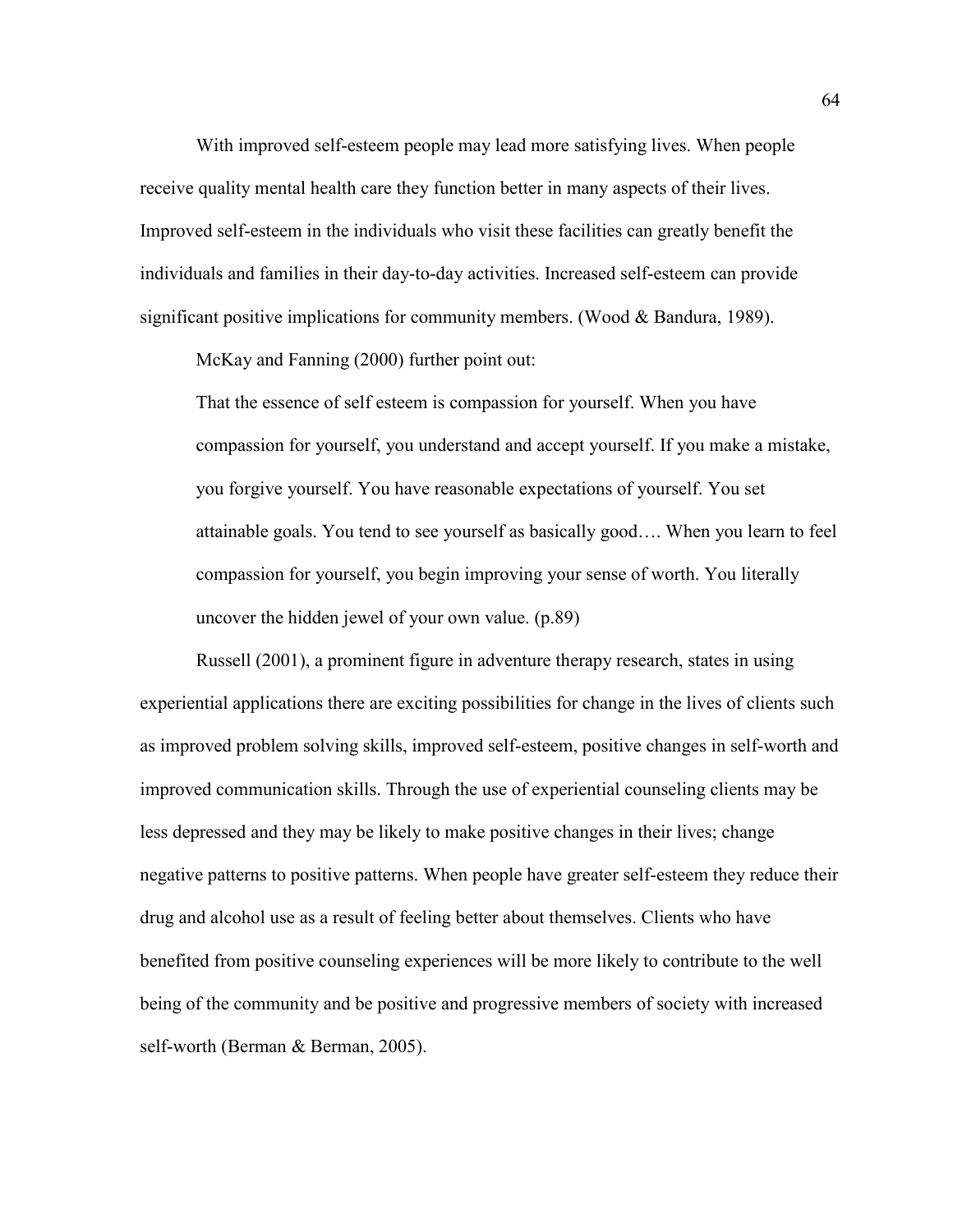Another interesting approach that McKay and Fanning (2000) promote to help build up self esteem is the use of visualization.

Visualization is a powerful, proven technique for refining your self-image and making important changes in your life. It involves relaxing your body, clearing your mind of distractions, and imagining positive scenes…Visualization raises your selfesteem in three ways: by improving your self-image, by changing the way you relate to others, and by helping you achieve specific goals. (p. 209)

In EAP work, it is imperative for clients to learn to be present, to be in the now. Tolle (2005) teaches how to be in the moment. He emphasizes making peace with the present moment in which one learns to focus on living in the moment. There is power in being in the now. All of the experiential applications referred to in this study support the importance of staying present in the moment.

From the experiential literature, it is repeated that it is apparent that the more capable individuals are in allowing themselves to be present in the moment and focus on the activity at hand their experience is greater and more meaningful, thus increasing their self-esteem. Banderoff and Newes, (2004) discuss how adventure therapy and other outdoor experiential applications expose people to the outdoors and they benefit from being out in nature. The components of experiential counseling which takes clients outdoors creates a mind-body intervention which has positive impact on the well being of people, and it strengthens their abilities to heal themselves. They point out that nature is healing in itself by getting fresh air, getting vitamins D and E, and an increase in serotonin from the sunshine. People generally feel less stressed after attending a therapeutic session outdoors.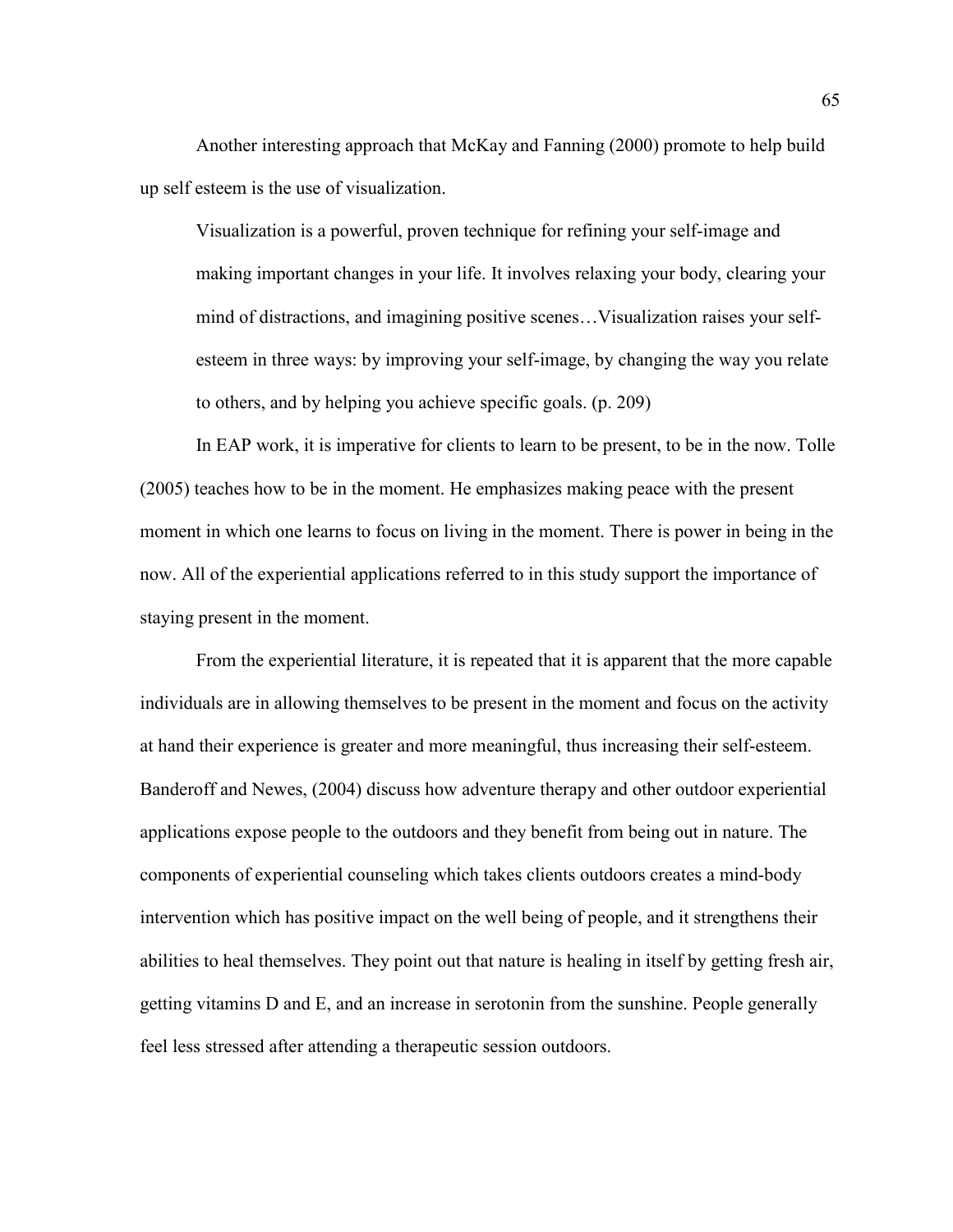# **Positive Psychology**

Mitten and Warren (as cited in Berman & Berman, 2005) "in the field of outdoor education, an alternative perspective has been developed and is exemplified by the assertion that people change for positive reasons, within the context of supportive communities" (p.20). Positive psychology finds its roots in the humanistic work of Maslow (1954). The primary focus is on happiness and fulfillment. According to Berman and Berman (2005) "positive psychology has numerous implications for a wide variety of therapeutic outdoor programs" (p. 18). The traditional path of psychology focuses on treating and preventing human pathology. Counselors are trained as clinicians to identify deficits and often focus on those deficits in functioning. Generally it is the goal to reduce the deficits. A lack of self esteem is a very serious deficit and the approaches mentioned in positive psychology will definitely be helpful in helping clients to improve their feelings of self-worth.

According to Seligman and Csikszentmihalyi (as cited in Berman & Berman, 2005), this "problem and deficit-focused paradigm has been prevalent in the United States since World War II" (pg. 18, 2000). Recent developments in the field of psychology have adopted a new paradigm. Positive psychology has as its goal the fostering of excellence by teaching clinicians to understand and learn to enhance factors which lead to positive growth. The factors include positive emotions, positive individual traits and prosocial attitudes. The primary goal is to foster excellence by experiential practitioners through understanding factors which lead to individuals' growth and to work to enhance their levels of happiness. Its focus is on decreasing negative symptoms that are often focused on in counseling and when working under the umbrella of positive psychology the focus is more on enhancing clients'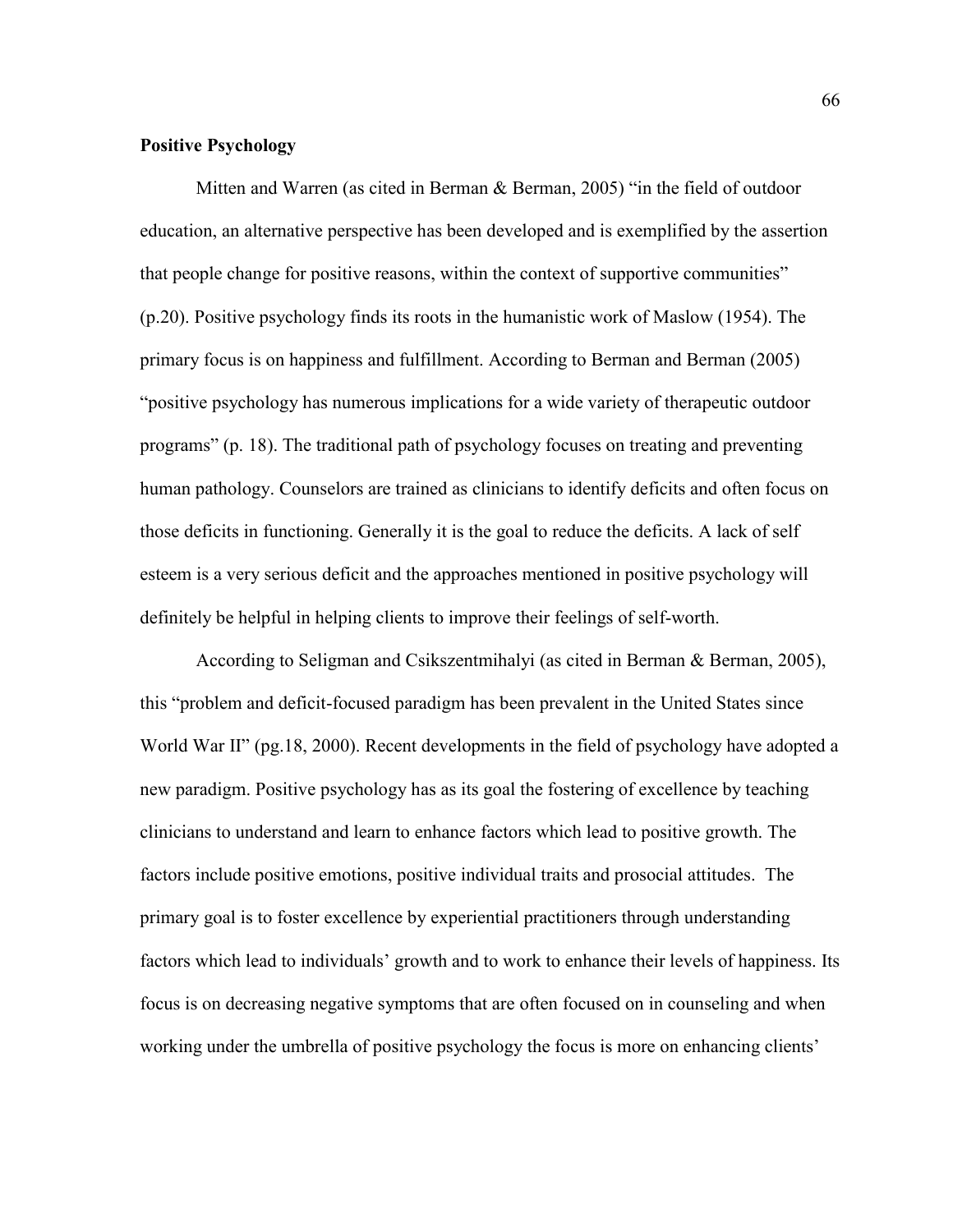strengths. This new paradigm has a striking resemblance to person centered, humanistic theories.

According to Csikszentmihalyi (1990),

What I "discovered" was that true happiness is not something that happens. It is not the result of good fortune or random chance. It is not something that money can buy or power command. It does not depend on outside events, but, rather, on how we interpret them. Happiness, in fact, is a condition that must be prepared for, cultivated, and defended privately by each person. People who learn to control inner experience will be able to determine the quality of their lives, which is as close as any of us can come to being happy (p. 2).

In the day-to-day experiential environments the well trained counselor must help the clients to find their happiness, their self-esteem and to reach their goals. They try to teach their clients how to find peace or how to make sense of their world, to find happiness.

Seligman & Csikszentmihalyi (2000) teach counselors to focus on positive human traits and facilitate enhancing the positive traits in clients; this new phenomena is so exciting to use with experiential counseling. Positive psychology is a growth-oriented more than a deficit oriented approach and it truly focuses on the importance of engagement in being present in the moment.

How the "flow" experience ties in with outdoor experiential research has been widely cited. Csikszentmihalyi & Csikszentmihalyi as cited in Berman & Berman (2005) state according to flow theory, human behavior and action are motivated by a desire to reach a state of flow. In order to experience flow, one must feel that he/she is deeply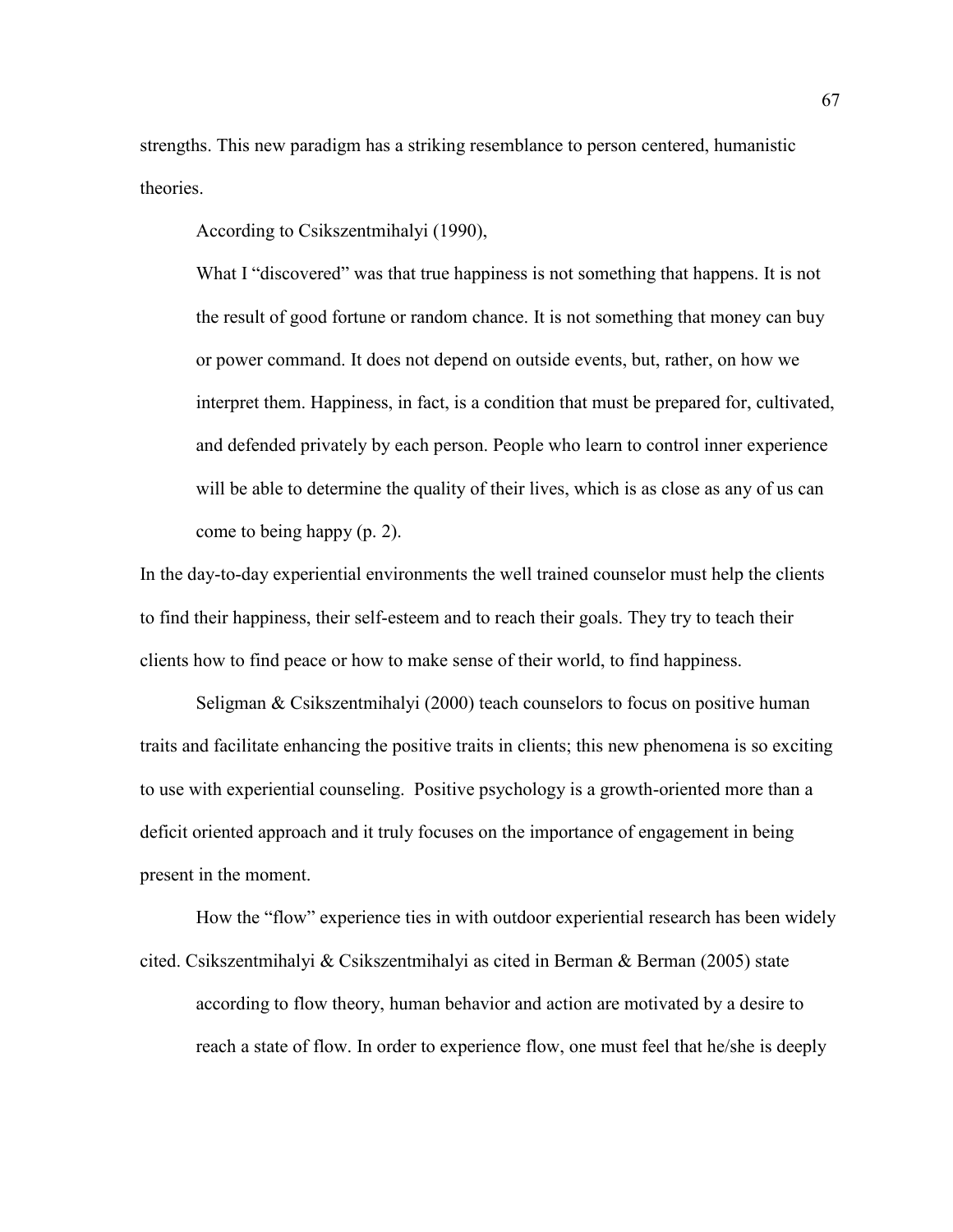involved in an experience, highly motivated, cognitively efficient, and truly enjoying the experience. (p. 19)

So for a shift in the approach instead of increasing risk to increase change, outdoor researchers are promoting the idea that they can increase motivation by helping their clients to create autotelic experiences. Csikszentmihalyi (1990) describes the "autotelic self as one that easily translates potential threats into enjoyable challenges, and therefore maintains its inner harmony. A person who is never bored, seldom anxious, involved with what goes on, and in flow most of the time is said to have an autotelic self" (p. 209). Positive psychology suggests outdoor education/adventure programs, whose goals are to encourage both personal growth and positive outcomes, would benefit from taking the necessary steps to try and reduce the perception of risk in any of the experiential applications.

In summation the primary focus of any experiential activity based program should be to increase motivation by helping to create autotelic experiences by providing activities that promote attention to being present in the moment, in the now, focus on defined goals and most importantly have identifiable and achievable means for reaching goals. Outdoor experiential modalities should be chosen to enhance security, safety and the participant's ability to do well in the activities set out in the experiential environment. Offering varied experiential applications in a counseling program will provide better designed services to meet the client's individual needs. Greenberg, Rice, and Elliot (1993) point out working in the moment with clients is extremely important. The client's processing takes place in the present moment, in the now. The emphasis is placed on the counselor to have keen awareness and abilities to help the client during the processing phase to recognize his/her discoveries and experiences during the experiential counseling process.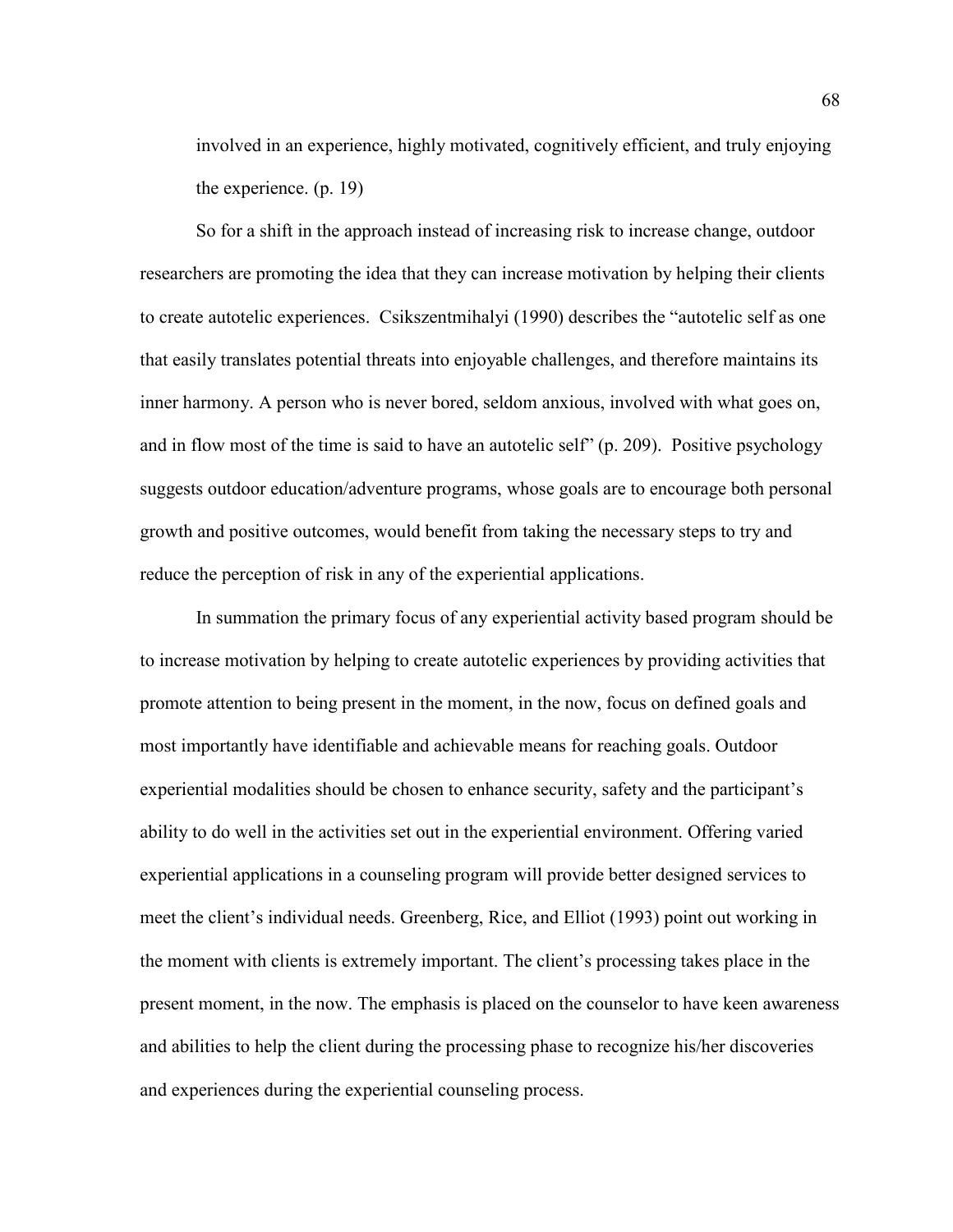## **Summary of Experiential Approaches**

Experiential approaches, such as: art therapy, play therapy, adventure therapy and EAP are exciting to explore with clients. These approaches broaden clinical tools and enhance the client's full range of experiences. Through a review of the literature this study supports the assertion that people grow and change in positive ways within the context of alternative, creative and supportive experiential counseling environments.

Experiential therapy leads to a shifting of paradigms by forcing clients to leave their comfort zones. However, counselors should keep in mind that most outdoor and adventure programs are involved with very vulnerable clients who are often diagnosed with mental health problems. The counselor's goal must be to decrease anxiety and any undesirable outcomes. The clinician must pay close attention to how far out of the comfort zone to take the client to avoid creating anxiety. An important principal in experiential applications is to stay focused on the process not the outcome. For example one person may be fine to approach a horse by him/herself and halter it and proceed with the task at hand while another client may not be ready to get too close to the horse. Helping clients to face their fears may have more therapeutic importance than completing the activity. The clinicians must stay focused on the process and never push a client to a point of being uncomfortable.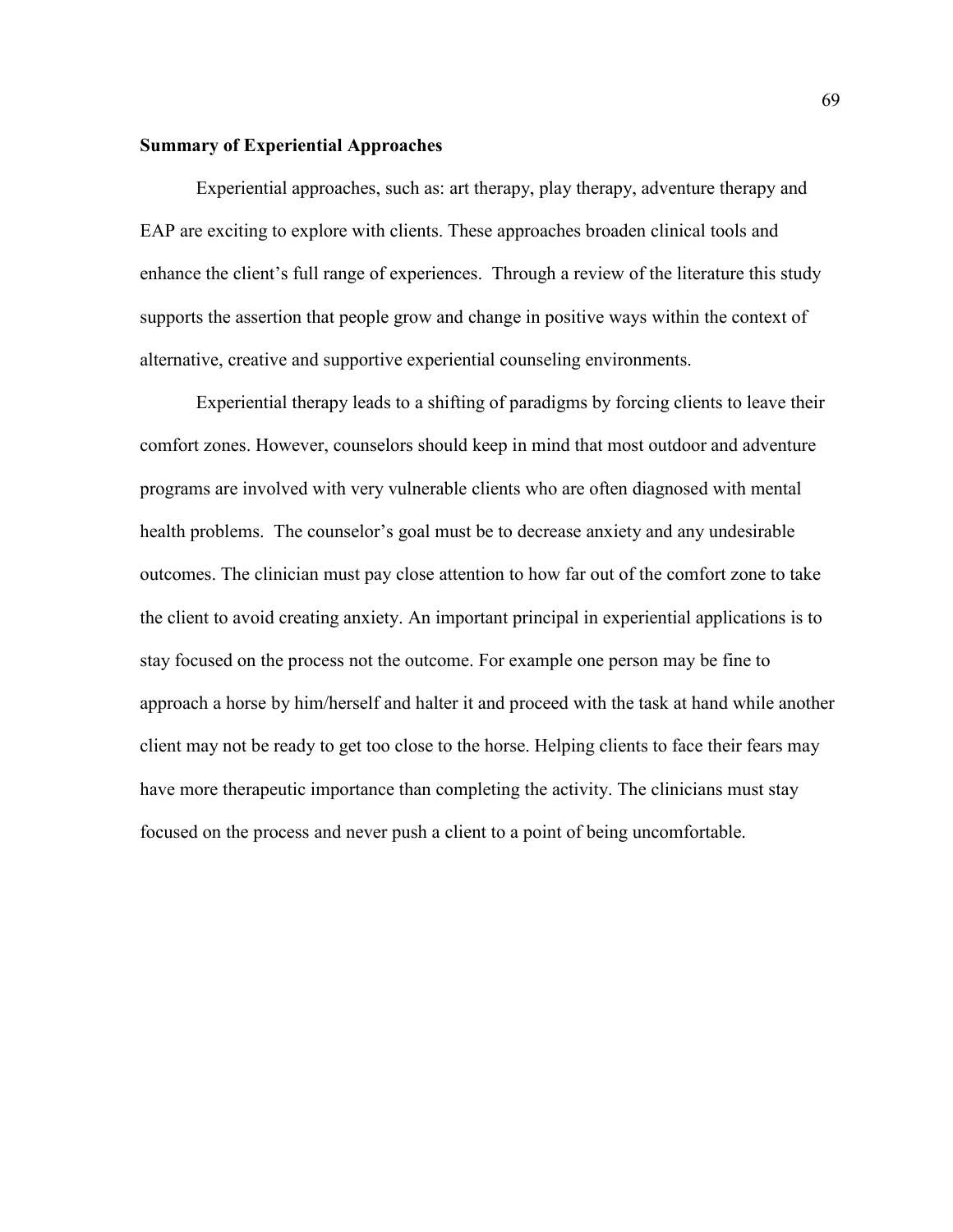### **Chapter III**

#### **Methodology**

When I began the study I wanted to find out what are the experiences of other practitioners of EAP in their own words. Because I use multiple experiential approaches at my site I was curious to find out if other EAP counselors had found that EAP is enhanced when combined with other experiential applications. Additionally, I had noticed that an increase in self-esteem was one of the most notable effects of EAP on my clients; I wanted to find out if other EAP practitioners had experienced the same results.

#### **Qualitative Research**

I chose to do a qualitative study. This study looks at the varied challenges and discoveries with which counseling practitioners using EAP in the Southwest are faced. The primary focus is about EAP which is a form of experiential counseling. I was interested in finding out if counselors who use EAP also incorporate other experiential approaches at their clinical sites. I wanted to understand the experiences of EAP providers; to understand the phenomenon of EAP for practitioners. Phenomenology is the study of structures of conscious experience from the first-person point of view. Some human experiences are not understandable through a quantitative approach. A phenomenological approach to these experiences allows the researcher to find meaning and essences of experience rather than trying to measure the experience. A qualitative, phenomenological approach is also appropriate for topics that have had little research done in the past (Moustakas, 1994).

Flowerday and Schraw (2000) stated

we used the qualitative method of phenomenology in this study because there was no existing theory of choice. Phenomenological design is appropriate when one's goal is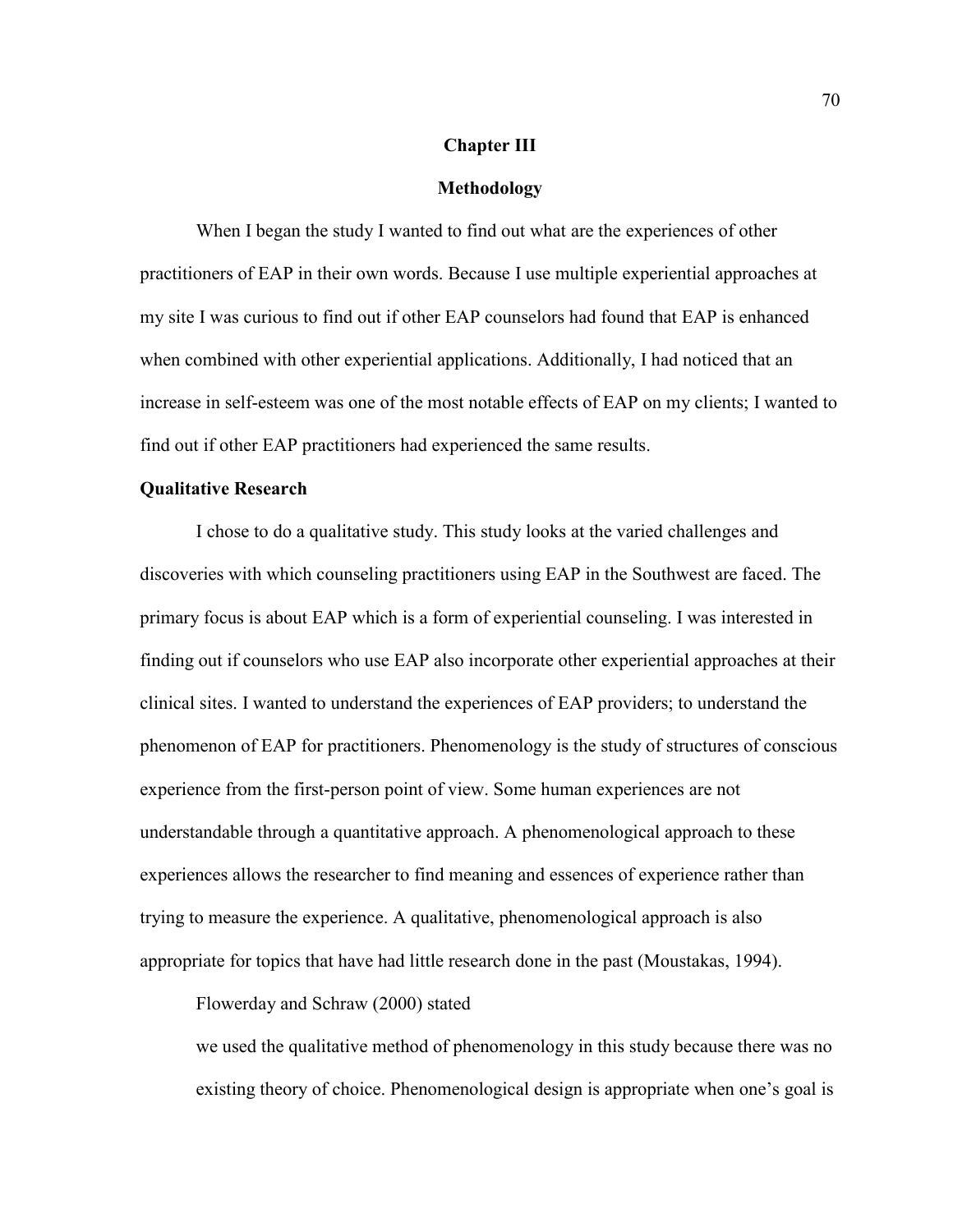to explore a phenomenon about which little has been written. The researcher collects information from knowledgeable participants who are asked to describe the phenomenon and the researcher then analyzes themes and interprets the data. (p. 635)

The best way of describing the discoveries and challenges of clinicians using experiential applications is through phenomenological interviews in the form of surveys. Phenomenological research identifies multiple realities and ties in perfectly in seeking responses from clinicians that work with experiential approaches and have multiple realities to report. In addition, this framework is appropriate because little research exists on this topic.

There are several distinctive approaches to methodology within qualitative research. Denzin and Lincoln (1994) define qualitative research:

Qualitative research is multi-method in focus, involving an interpretive, naturalistic approach to its subject matter. This means that qualitative researchers study things in their natural settings, attempting to make sense of or interpret phenomena in terms of meanings people bring to them. Qualitative research involves the studied use and collection of a variety of empirical materials-case study, personal experience, introspective, life story, interview, observational, historical and interactional- that

describe routine and problematic moments and meaning in individual's lives. (p. 15) The exact definition of qualitative from The American Century Dictionary (1995) is "of quality or qualities"  $(p. 471)$ . In the last thirty years, the acceptance of qualitative research by journal publishers, editors and university-level committees has been growing (Creswell, 1998). Prior to that time, more of the mainstream journals were prone to publish research articles based upon the natural sciences, which featured quantitative analysis. Qualitative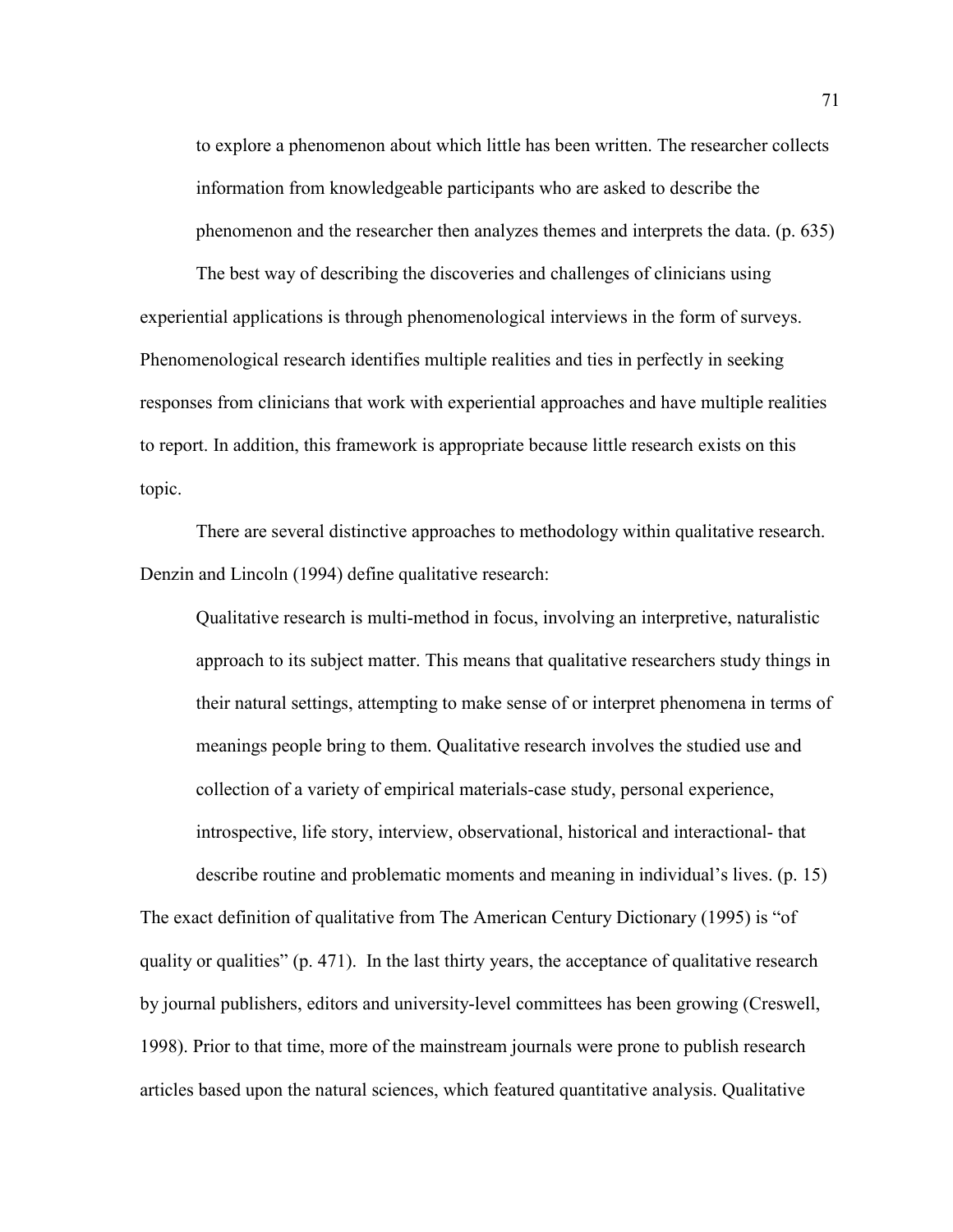research has become a significant type of research in the fields of education studies, information studies, women's studies, health studies, human service studies, counseling and psychology and communication studies (Creswell, 1994).

The term qualitative research is most often used in the social sciences and it differs from quantitative research in several ways (Denzin & Lincoln, 1994). First, the sampling is typically purposive not random. Second, the role of the researcher is of key importance as she/he must reflect on his/her role in the research process and how it is of interest to him/her. The researcher must make this clear in the analysis. Third, data analysis in qualitative research differs considerably from quantitative research (Miles & Huberman, 1994). Counseling students and researchers interested in a qualitative research approach must work diligently and carefully in coding data and discerning unique or re-occurring themes in a consistent and reliable manner. Qualitative research is exploratory and in some cases is used to generate a hypothesis. On the other hand quantitative research aims to test hypotheses. Qualitative data are often used in evaluation research.

As Lincoln and Guba (1985) expand on ideas of naturalistic studies, they suggest: Naturalistic Inquiry is always carried out, logically enough, in a natural setting, since context is so heavily implicated in meaning. Such a contextual inquiry demands a human instrument, one fully adaptive to the indeterminate situation that will be encountered. The human instrument builds upon his or her tacit knowledge as much as if not more than upon propositional knowledge, and uses methods that are appropriate to humanly implemented inquiry: interviews, observations, document analysis, unobtrusive clues, and the like. (p.187)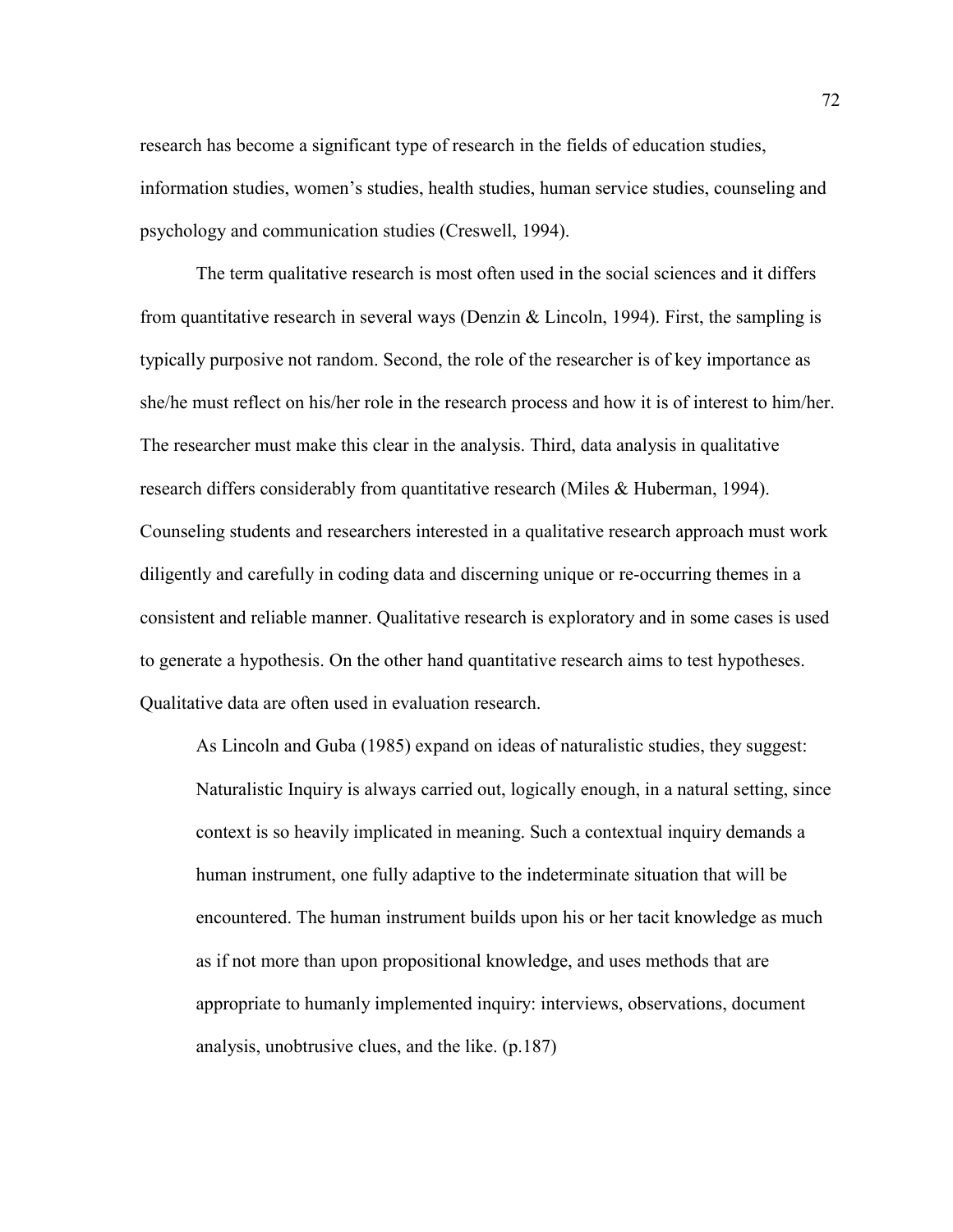Qualitative research is approached with a certain paradigm or worldview. According to Creswell (1998), "within the paradigm there are assumptions related to the nature of reality. In evaluating qualitative research there is a scarcity of studies pertaining to professionals using experiential counseling approaches which supports the need for further research in this area" (p. 178).

## **Research Design**

This research study is a phenomenological study looking at experiential counselors perceptions of using EAP. "A phenomenological study describes the meaning of the lived experiences for several individuals about a concept or the phenomenon. It explores the structures of consciousness in human experiences" (Polkinghorne, 1989, p. 51). It is the study of phenomena, as things appear in people's day-to-day experiences. It examines the meanings that are tied in to the experiences. Moustakas (1994) points out that this tradition was developed in the 20<sup>th</sup> century. It is commonly referred to as being rooted in the history of philosophy. Moustakas refers often to Edmund Husserl as a pioneer in developing phenomenological research. Moustakas (1994) reflected "He developed a philosophic system rooted in subjective openness; a radical approach to science...seeking to acquire knowledge of science through concentrated studies of experience and the reflective powers of the self"  $(p. 25)$ .

Intuition is considered to be a key component of phenomenological studies. Moustakas (1994) believes "all things become clear and evident through an intuitivereflective process, through a transformation of what is seen" (p. 32). Moustakas (1994) clarifies "all objects of knowledge must conform to experience" (p. 44). Kant (1966) defined "three such sources: sense (phenomena empirically given in perception), imagination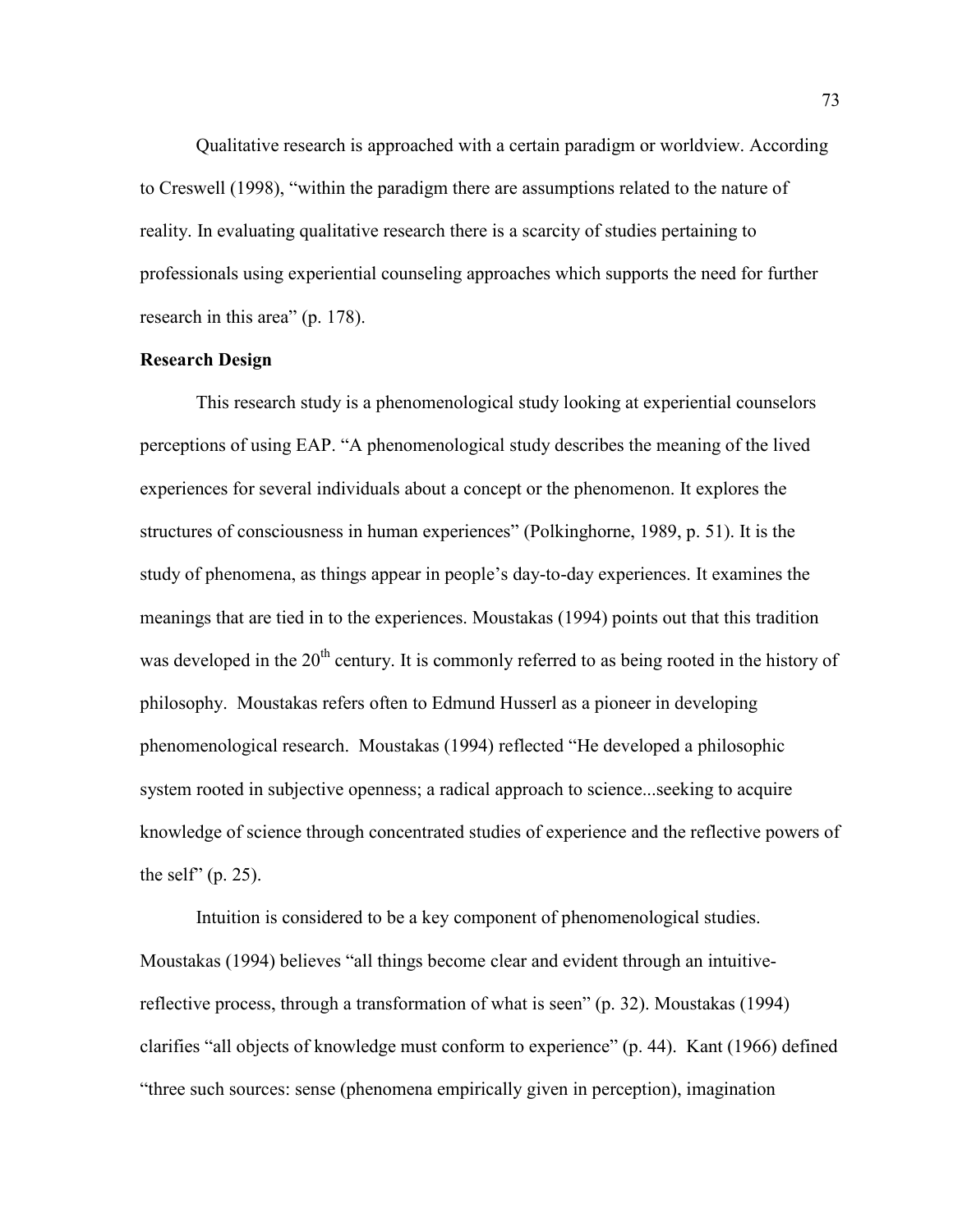(necessary to arrive at a synthesis of knowledge), and apperception (consciousness of the identity of things)" (p. 44).

Moustakas (1994) explained that primary complex concepts in phenomenology are those of intentionality, noema and noesis described in great detail. Moustakas feels strongly that it is important to explore and have a basic comprehension of noema and noesis to clarify intentionality. Husserl (1931) introduced the concepts, of noesis and noema. These two concepts cover what we perceive, remember, judge, think and feel about experiences. Noema refers to the sensory and physical ways of experiencing. Noesis, on the other hand, refers to the psychical ways of experiencing. For example, if someone were to throw a bucket of water on a person, the person's sensation of the temperature of the water and the wetness of the water would be the noema. However, the person's thoughts and feelings about having a bucket of water thrown on them would be the noesis. Similarly, in the example of EAP, noema refers to the person's actual interactions with the horse while noesis refers to the changes in the person's way of thinking. According to Husserl "the noesis constitutes the mind and spirit, and awakens us to the meaning or sense of whatever is in perception, memory, judgment, thinking, and feeling" (p. 249). Moustakas continued "The rationale for these explanations is to clarify the importance of intentionality in phenomenological methodology. The intentionality is what is being experienced" (p. 69).

Flowerday and Schraw (2000) conducted a phenomenological study to examine teacher beliefs about instructional choice in the classroom. They chose this methodology as it allows participants to describe phenomena in their own words. This study used open-ended questions in a survey with a small  $n = 8$  which is quite common in phenomenological methodology. Phenomenological methodology is especially appropriate when designing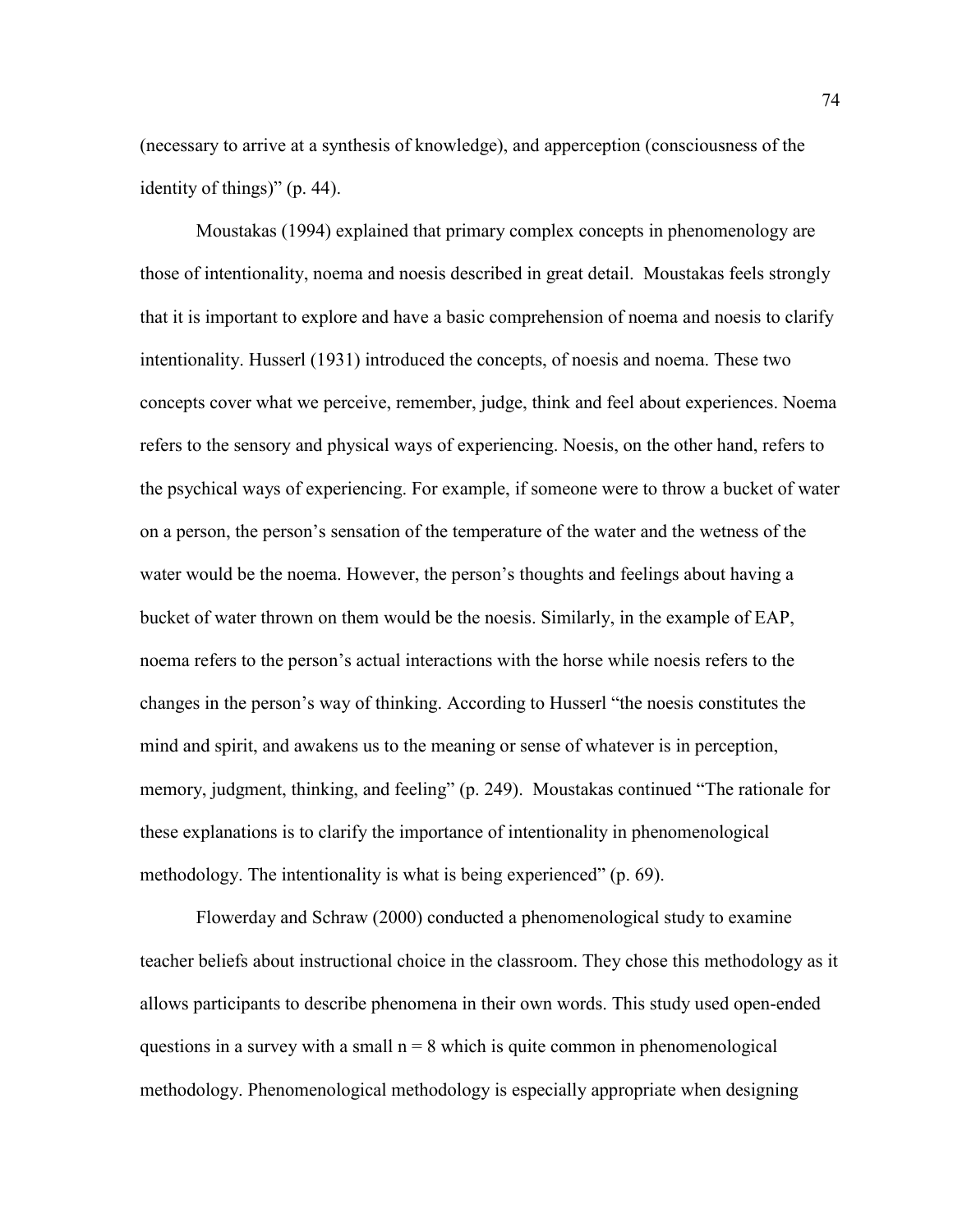studies that use surveys with open-ended questions. Using phenomenological design is useful when there is interest in a phenomenon that has limited research. Counselors can find the essences of the phenomenon by integrating many perspectives. In a phenomenological study the researcher must remain focused and committed to descriptions of experiences and avoid explanations and analyses. In descriptions the researcher will gain accurate summations from direct observations. Moustakas (1994) says, "In a phenomenological investigation the researcher has a personal interest in whatever she or he seeks to know; the researcher is intimately connected with the phenomenon" (p. 59).

A qualitative, phenomenological framework was used for this study. The study was designed according to qualitative research design protocols. The study used the brief survey instrument with open ended questions to gain further knowledge of experiences of other experiential practitioners and to gain understanding of the phenomenon of the practice of EAP. Data were analyzed using the constant comparative method. This method entails the repeated review of participant's responses. In this method, there is a continual cycle of comparison between data and researcher derived categories. The primary goal is to systematically determine consistent and clear patterns of phenomena to display in the coding process. It is important to ensure the authenticity of the participants' words. The researcher used the participants' own words to categorize the data and to adequately code them accordingly. Glasser and Strauss (1967) indicate that categories will emerge and that the qualitative researcher may use intuition in developing the coding process of their study. This constant comparison of the incidents began to generate theoretical properties of the category. During the coding process the full range of the types or continuum of category and all of its dimensions, all of the conditions either pronounced or minimized, all major consequences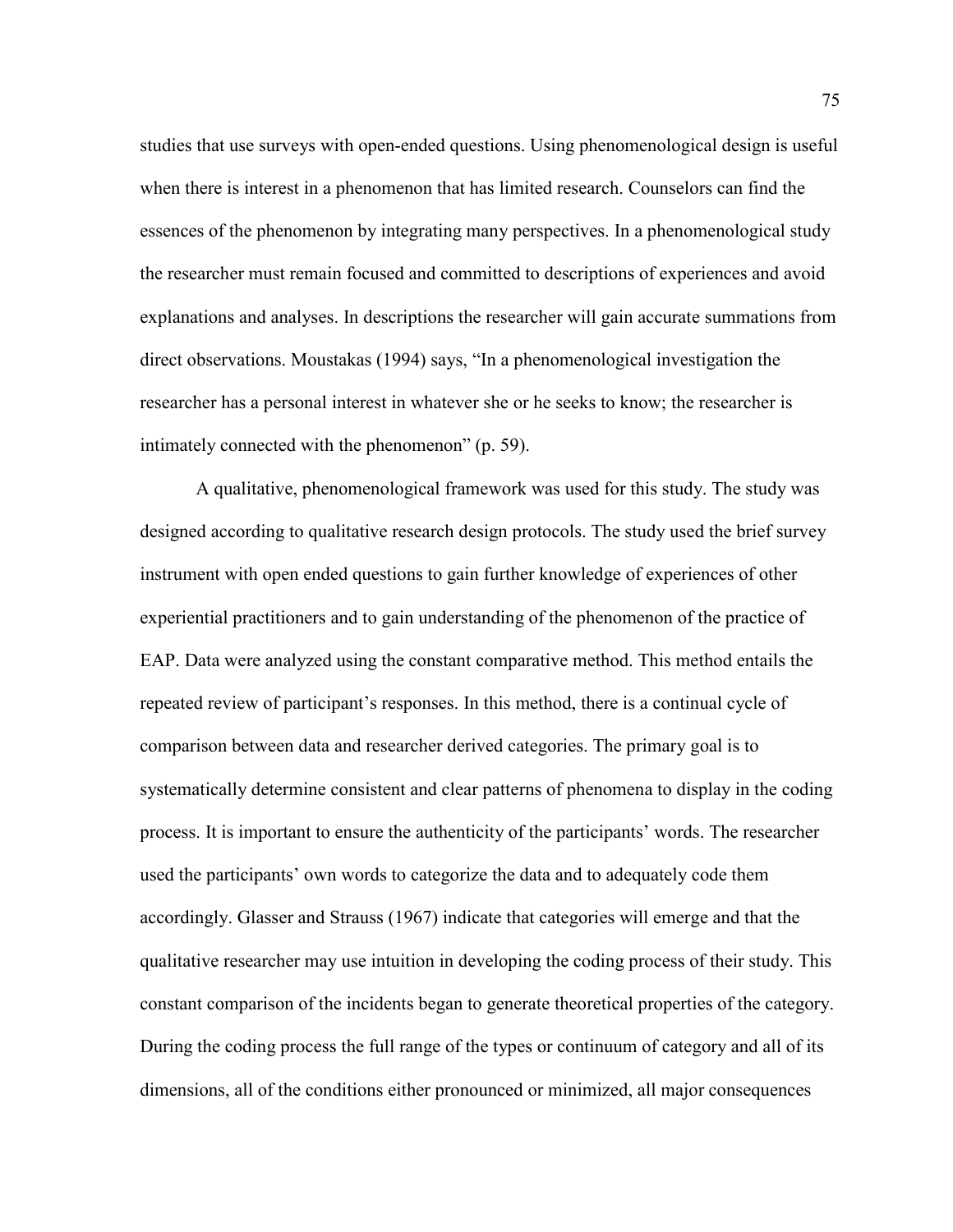and relation to other categories were taken into consideration. The compiling of data used in the constant comparison method is based on the reduction of the theory and the delimitation and saturation of categories.

Qualitative research organizes data into patterns and codes for the primary basis of organizing and reporting results. In qualitative research, data are in the form of words. In the data analysis stage of the research the role of the researcher is to examine and re-examine the data, searching for re-occurring themes and words and writing a detailed report of the findings (Creswell, 1998). Qualitative research is insightful when understanding why and how certain outcomes were achieved and is equally as important in establishing what those outcomes were.

When designing the study, confidentiality was assured by using only key terms and ideas and applying them to the coding process. No participant was ever identified as I compiled the data to show overlapping themes, new approaches and ideas. The role of the researcher was to objectively collect the varied responses, which will add insight into what types of experiential approaches are being used at counseling centers. Through repeated review of the responses I organized the findings into coded responses striving to avoid any bias of the interpretations. Bias was a possible problem both because of the participants' positive interpretation of EAP and also because of my preexisting opinions. The results were evaluated in light of the fact that practitioners of EAP are inherently biased in favor of EAP. My own bias in favor of EAP did not affect my interpretation of the results as I was not looking for evidence to support my own opinions, but actually I was interested in finding participants that had critical opinions of EAP. In fact, however, none of the respondents had negative or critical opinions of EAP.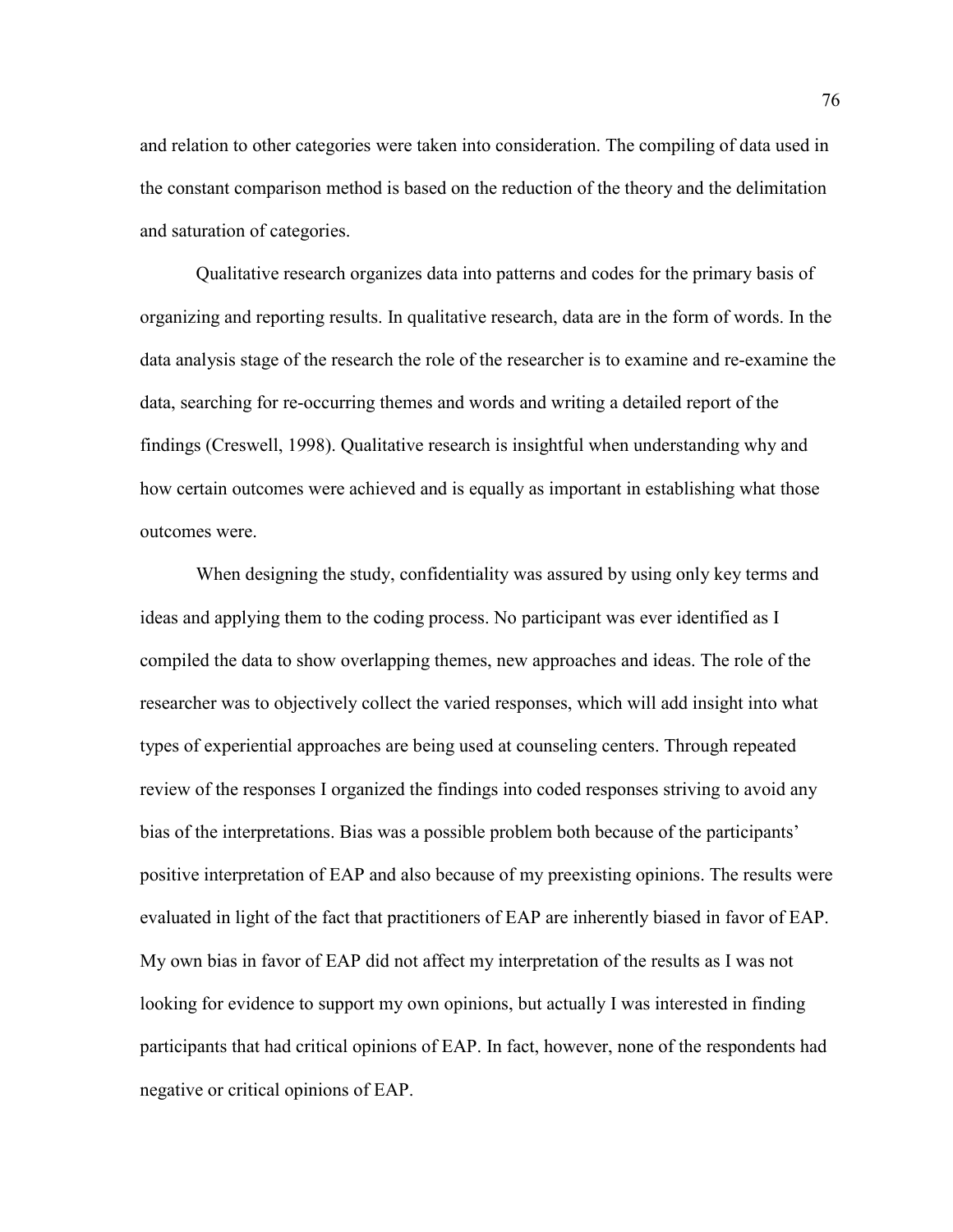The data received from the surveys was very useful as a guide and will appeal to anyone interested in using experiential applications. To read the similarities and differences varied professionals have experienced in working with experiential applications will be very informative and beneficial feedback for future projects for ambitious counselors interested in pursuing this field of experiential counseling.

Member checking as a concept is a strategy to test the credibility of research. Member checking was used to clarify the analysis of the responses received from the participants. During member checking, I made a follow up phone call to 50% of the respondents. The survey participants' reactions to the analysis were then incorporated into the study findings. I reviewed and re-reviewed the responses to effectively pull out any additional information that would be applicable to this study. Triangulation is a strategy to validate a set of data against another source. In this case, the other source was in the form of a follow-up interview with the respondents. Using triangulation, I looked for patterns of convergence to develop or corroborate an overall interpretation.

Reflexivity was an important element in designing the study. Reflexivity means sensitivity to the ways in which the researcher and the research process have shaped the collected data, including the role of prior assumptions and experience. In following phenomenological protocol the clinician must keep in mind that responsive reflective writing is at the very heart of doing phenomenology. This is the point in the qualitative research where the researcher writes, rewrites and rewrites again. My job was to gain as many related themes as I possibly can and to expand on them as far as I can. So in regards to each participant's response as the researcher I read and reread to retrieve that what was most unique, and engaging from the words of the participants. My goal was to present the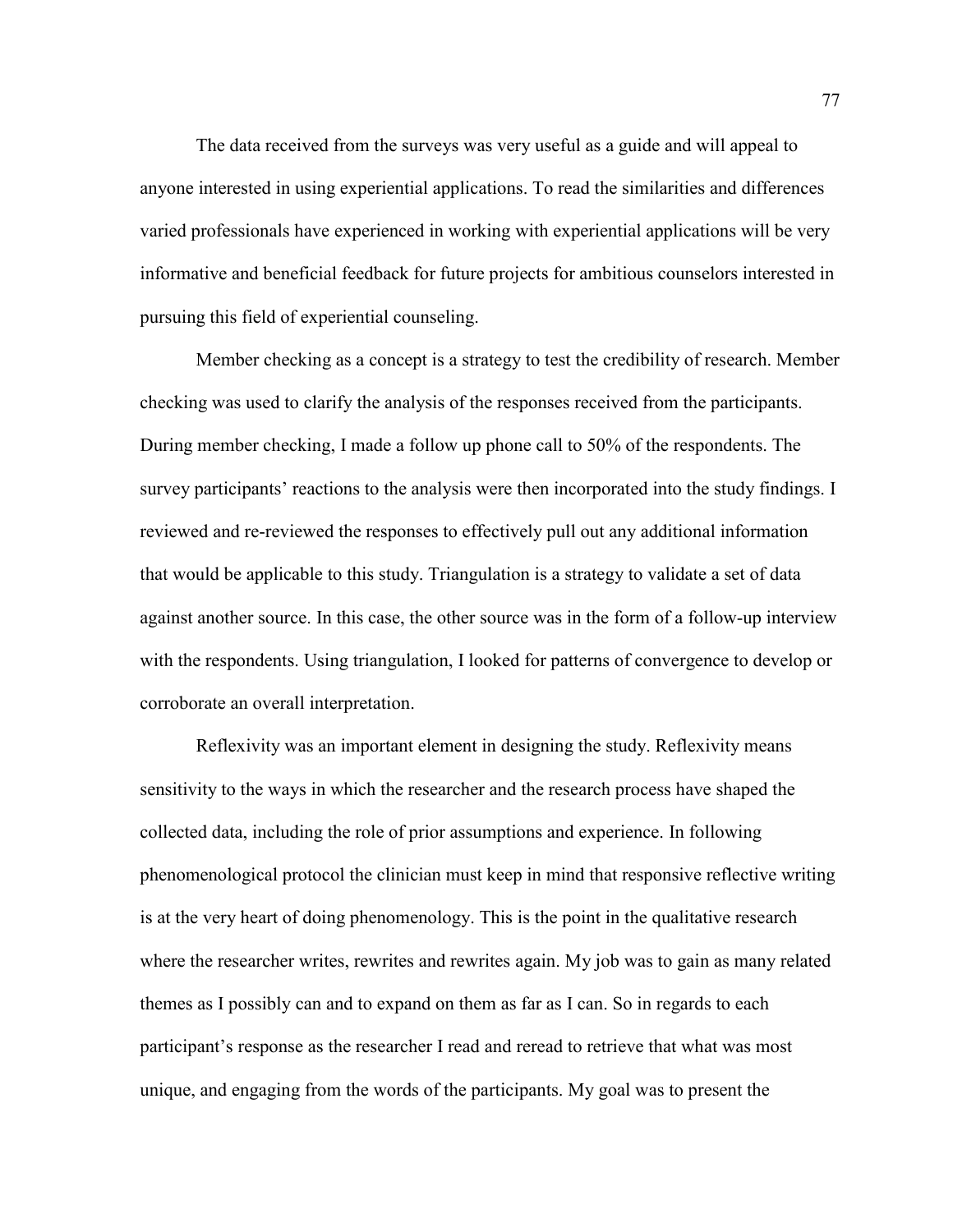reflective text, the words shared with me from the participants with the aim to share every important academic note that the participant intended to share. It is tedious compiling and assembling patterns, structures, and categories and then to do it all over again to assure I did not miss anything important that should be included.

Trustworthiness is one of the central issues in qualitative research. Trustworthiness is important to ensure credibility. In this study the surveys were validated through repeated reading of the respondent's answers and compiling the findings in a balanced presentation. Lincoln and Guba (1985) explain that the conventional criteria for trustworthiness are internal validity, external validity, reliability, and objectivity. As the criterion raises questions as to how to use them specifically in the naturalistic paradigm Guba, (1981) formulated that the conventional formulations be replaced with terms that tie in more effectively with naturalistic epistemology. "The aim of trustworthiness in a qualitative study is to support the argument that the inquiry's findings are worth paying attention to" (Lincoln & Guba, 1985. p. 290). Important factors for any qualitative research project point out that there are four issues of trustworthiness that must be acknowledged. Credibility is the evaluation to ensure that the researcher's interpretation of the original data is indeed credible. Transferability means the degree to which the researcher can work with the findings keeping them in line with the participant's views. Boundaries must be acknowledged at this point. Dependability is the researcher's responsibility to assess the quality of the data analysis. I read the participants' responses twelve times to make sure that I came up with everything possible as far as creating themes that reflected the respondents' perceptions. If the researcher is given a limited number of responses then the data will be limited accordingly. Confirmability is measuring the accuracy of how well the findings are supported by the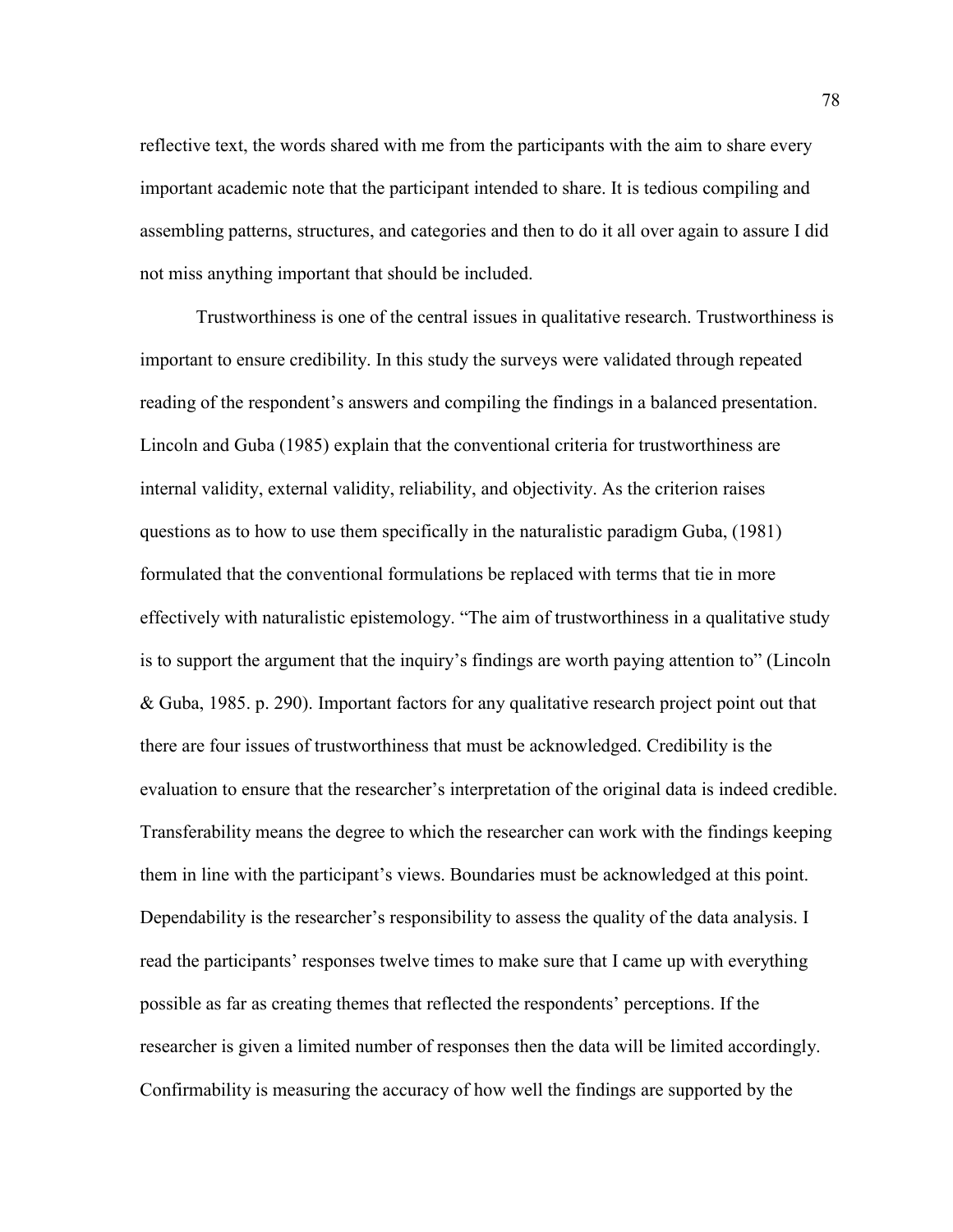participant's data shared with the researcher. Accordingly in place of internal validity use credibility; in place of external validity use transferability; in place of reliability use dependability and finally in place of objectivity use confirmability (Humphrey 1991). He proceeds to instruct researchers to use certain operational techniques that can help to confirm credibility, transferability, dependability and confirmability; these include peer debriefing, triangulation and member checking.

Risks for participants were minimal because there was no direct interaction between the researcher and the survey respondents. There was no intention of using the identification of the respondents. Participants received benefits from the study by taking the time to examine their own feelings associated with their own understanding of challenges and discoveries in choosing to use experiential approaches in their clinical work and how the experience has impacted them. However, indirect benefits of the study might include better knowledge of EAP and experiential applications and guidance as to what to expect in applying experiential applications in their clinical work. This will enhance both the research literature and the mental health service delivery.

### **Procedure**

**Participants.** Surveys are the tool the researcher uses to gain the most informative responses from the participants in order to organize them into an interesting and insightful data base. This study used a four-page survey with seven open-ended questions pertaining to doing experiential work using EAP as the primary approach. The survey was sent to 25 experiential EAP practitioners operating in New Mexico and other states in the Southwest. All participants chosen to participate in this study are already working in the experiential field of EAP. Some facilities are listed in the EAGALA Equine Assisted Mental Health

79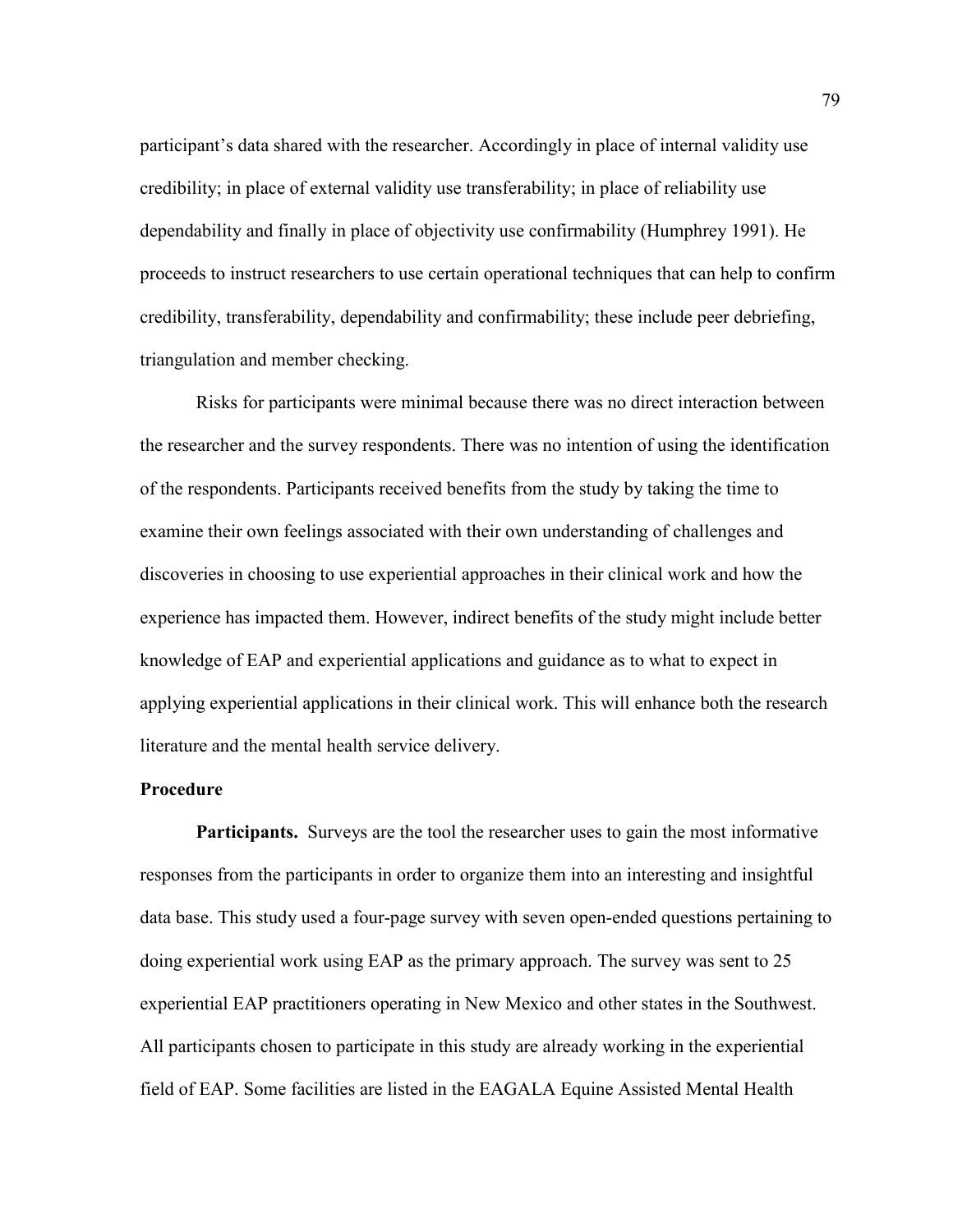Resource Handbook, some are listed in the local phone books advertising experiential approaches in counseling, and some advertise that they use experiential applications and approaches in their counseling environment. Turn around time for the respondents were one month. The criterion for selection of the participants was based on the counselors who practice using EAP approaches. The professionals who were chosen as respondents are all actively involved in using EAP in their counseling sites.

Surveys with open-ended questions are commonly used in the qualitative approach in research (Creswell, 1998). In this study, surveys were used to gain insight into the challenges and discoveries in using EAP. In this study the information disclosed from the participants also reported if the EAP counselor also uses any of the three other experiential approaches discussed in this study.

**Data collection.** The surveys were sent out via U.S. Postal Services. The responses came from the individuals who voluntarily wrote their own personal answers based on their experiences with EAP. The responses were then examined for similarities and differences in challenges and discoveries in working with EAP. I collected data from experiential counselors in the Southwest; there were twelve participants. The participants were asked to sign consent forms. During the document reviews, the responses to the questions in the survey revealed the experiences, the challenges and discoveries of everyday life of the professionals working in the field of EAP.

**Instruments.** I chose to use a survey because it was not possible to do face to face interviews. The survey was used because responses to open-ended questions can describe experiences in the participants' own words and would hopefully provide a more in-depth record of what the discoveries and challenges were from the participants' point of view. The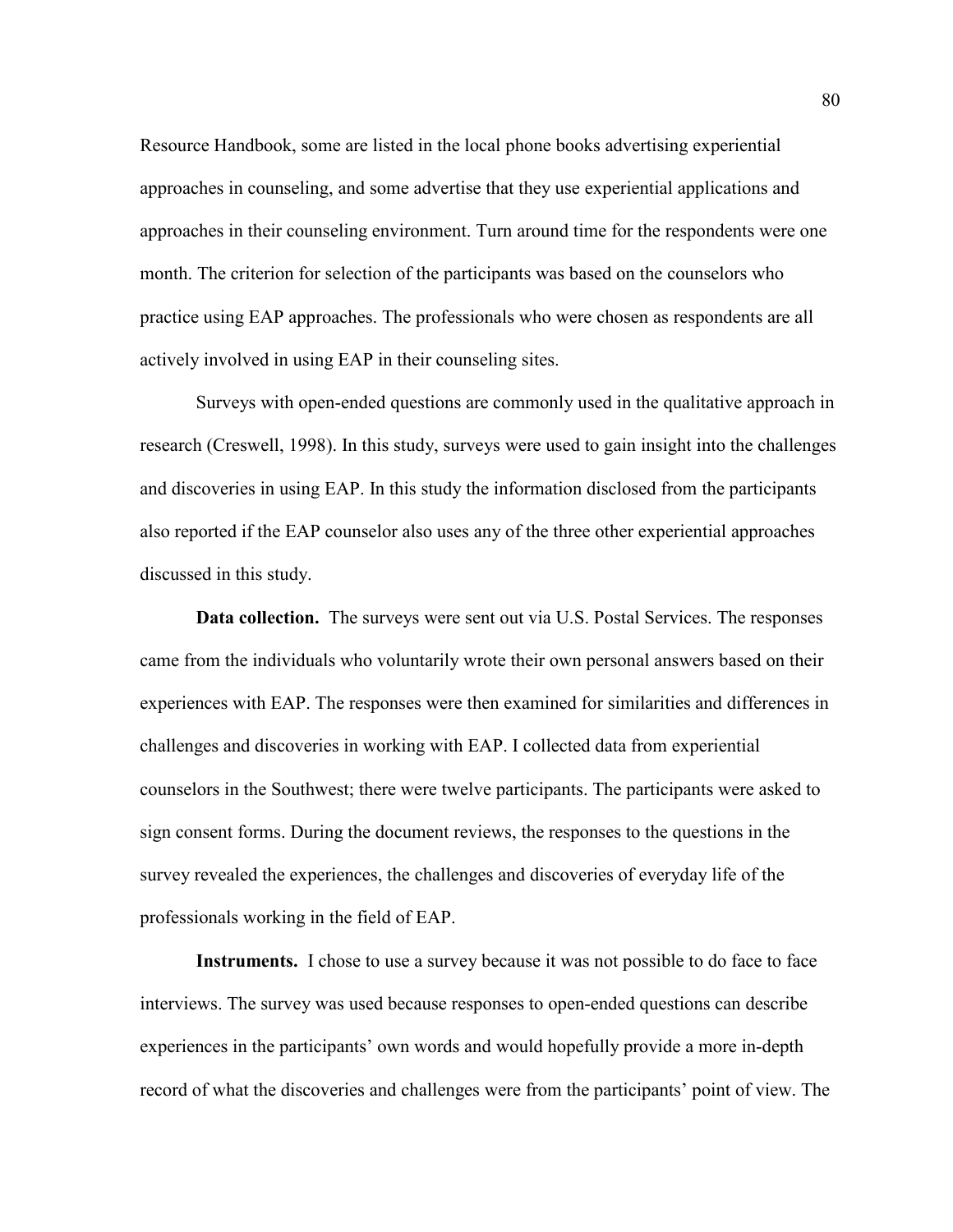purpose of using open-ended items was to help the researcher to obtain here and now constructions of the experiences of using EAP. I developed the questions on the survey in order to best solicit responses that would reveal the participants' discoveries and challenges in practicing EAP. I wanted to find out if other practitioners were solely using EAP or using it in conjunction with other experiential applications. Finally, I designed the survey to invite practitioners to share specific observations regarding clients' self esteem.

The following interview questions were addressed in this study:

- 1. What percentage of your counseling is done with horses? How are the horses used? Please give three examples.
- 2. What do you find to be your greatest challenge in doing the EAP work?
- 3. What do you find to be the most rewarding part of doing the EAP work?
- 4. What are the examples of positive feedback you receive from doing EAP work?
- 5. What are some of your most profound discoveries in doing EAP?
- 6. What other experiential approaches do you use at your program?
- 7. Describe any significant changes in client's self-esteem through the use of EAP.

**Data analysis.** As the researcher I produced analytic notes and memos, and commented on the specific meaning of a category. The notes also referred to as the audit trail were used to explain the development of patterns. It is imperative to keep in mind the importance of studying the respondents' full description of their particular experiences tying in with this particular phenomenon. According to Moustakas (1994) the researcher then analyzes the interviews to find statements that reveal how the individuals are experiencing the topic. Next the researcher lists out these significant statements treating each statement as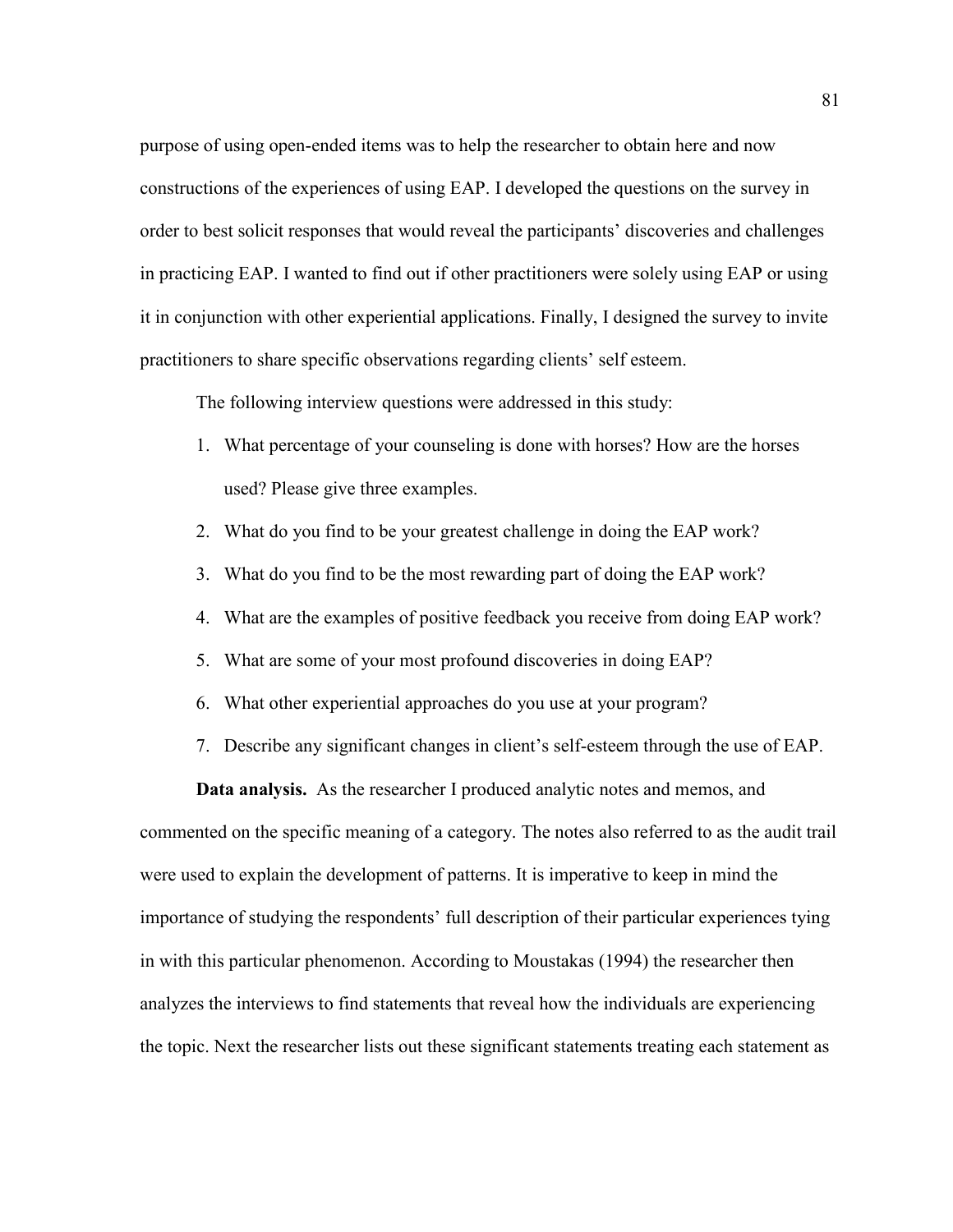being as important as any other. Finally, the researcher distills these statements into a list of nonrepetitive, nonoverlapping statements.

Utilizing the phenomenological approach in data analysis, the data was first managed by organizing files for the data. Next, the coding process began by utilizing notes from the readings. This process is known as categorizing, which is bringing together the provisional categories that the notes and memos are apparently tying to one another. This process ensured reasonable construction of the data. I next worked towards giving meaning to the participants' experiences through their responses. Then I went to work classifying and grouping statements into meaningful units. I searched for relationships between words and categories, working towards creating the themes. I then developed my understanding of these relationships through extension, bridging and surfacing. In extension I began with a known item or items of information and built on them; in bridging I took several known items of information that appeared disconnected and connected them by doing further inquiry; in surfacing I developed new categories based on my familiarity with the data and original categories. LeCompte (2000) describes collecting the data and looking for categories and patterns, identifying themes in this study, as analogous to linking jigsaw puzzle pieces together.

The analytical process included the following steps. First, I read the survey responses. I made notation of emphasized terms and reoccurring areas of importance, and I checked the accuracy of my notations. Next, I read the survey responses multiple times, each time further coding and categorizing the responses and reoccurring statements. From this process I developed specific concepts and terms that emerged as themes in the data.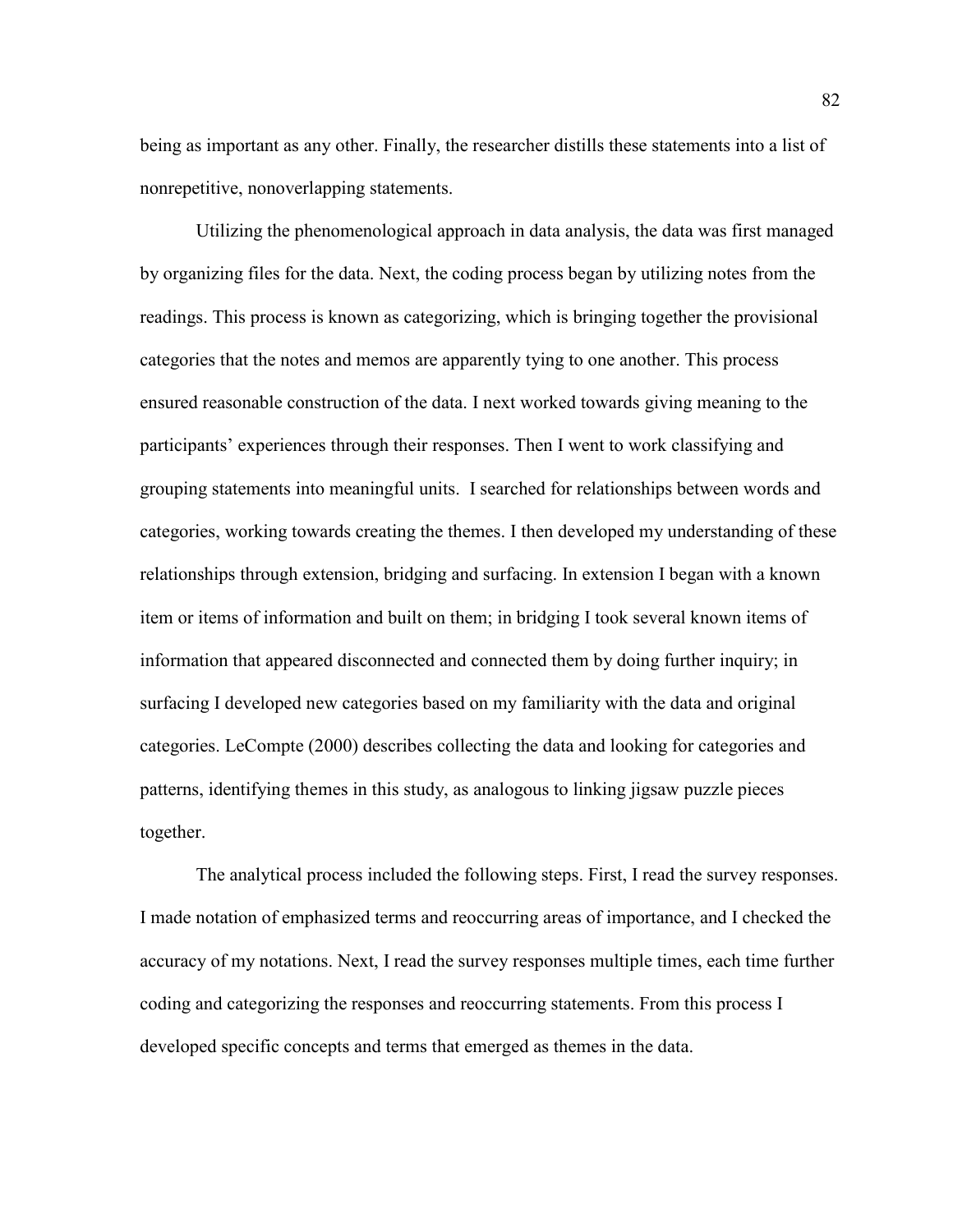This portion of the study was completed in one month. The data analysis entailed completing a review of the descriptive answers received in the survey answers. The analysis of the answers provided by the respondents was compiled into categories of similarities and differences, challenges and discoveries and repeated themes. The qualitative coding techniques were used to arrange findings to help in clarifying the challenges and discoveries experienced by the clinicians.

Finally, I used member checking to confirm my conclusions. I made phone calls to 50% of the respondents and explained the themes and concepts that had emerged as I reviewed the results. The respondents confirmed my interpretations.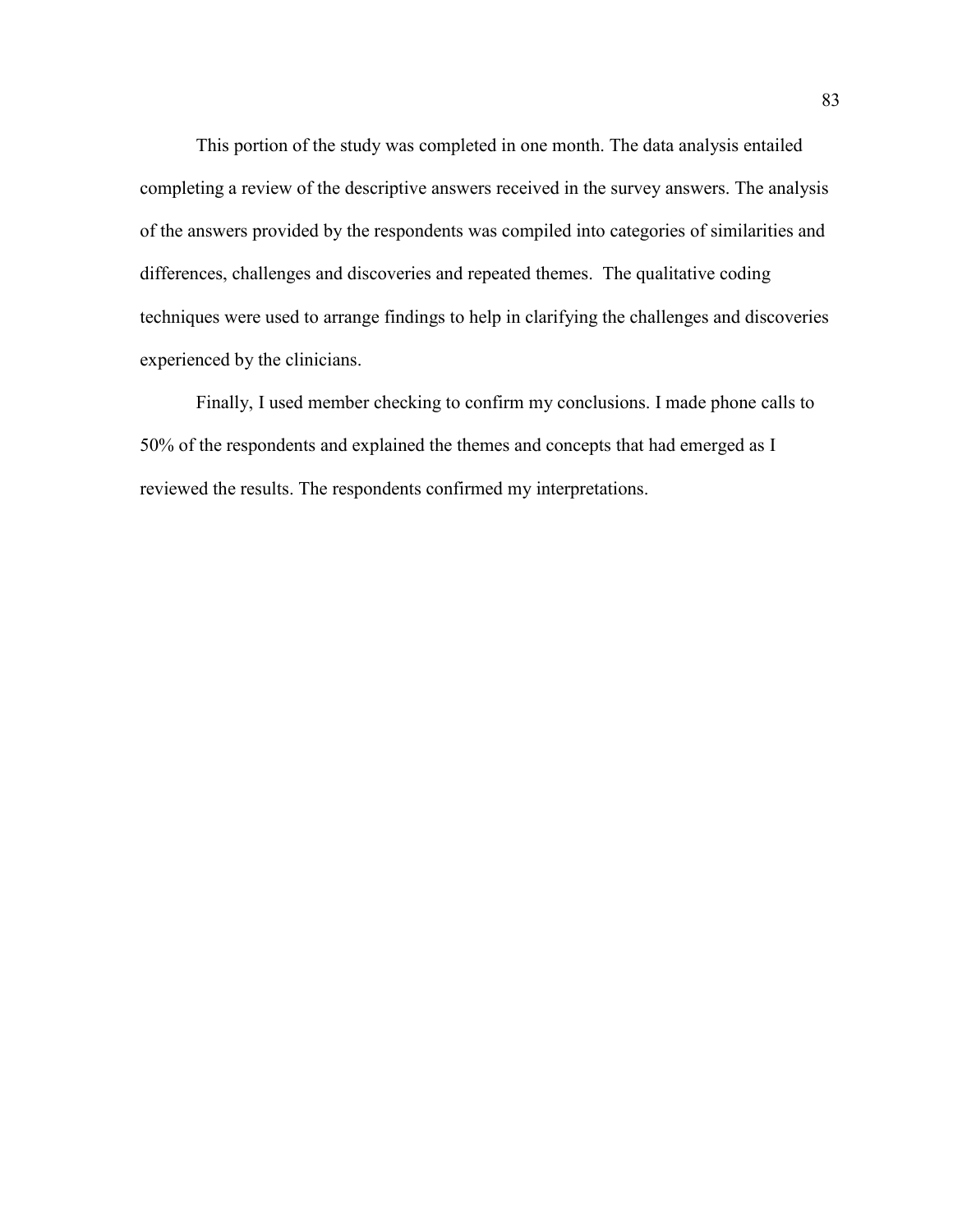### **Chapter IV**

### **Results**

The purpose of the study was to investigate the challenges and discoveries in using equine assisted psychotherapy approaches by counseling practitioners in the southwest. I sent out 25 surveys with seven open-ended questions to solicit responses from the practitioners who are actively working in this field. The questions in the survey were based on experiential theory and specifically on person-centered counseling theory. I sought out the respondents by looking them up in the EAGALA Handbook and through local phone books and in advertisements in local publications.

## **Demographics**

Twelve of the 25 surveys were returned; this is a response rate of nearly 50 percent, which according to survey response standards is adequate. The respondents have an average of 7.5 years of working with EAP (ranging from 2 to 30 years). There were nine women and three men. The respondents had an average of 18.8 years of working as a professional counselor (ranging from 10 to 36 years). One of the respondents was 36-45 years of age, seven were 46-55 years of age, three were 56-65 years of age, and one was in the category 66 and older. Ten of the respondents were Caucasian and two were Hispanic. Seven of the 12 respondents received training through EAGALA. Eleven of the 12 respondents hold Master's Degrees.

In Table 1, all of the participants have been given pseudonyms that will be used in the discussion of the data analysis.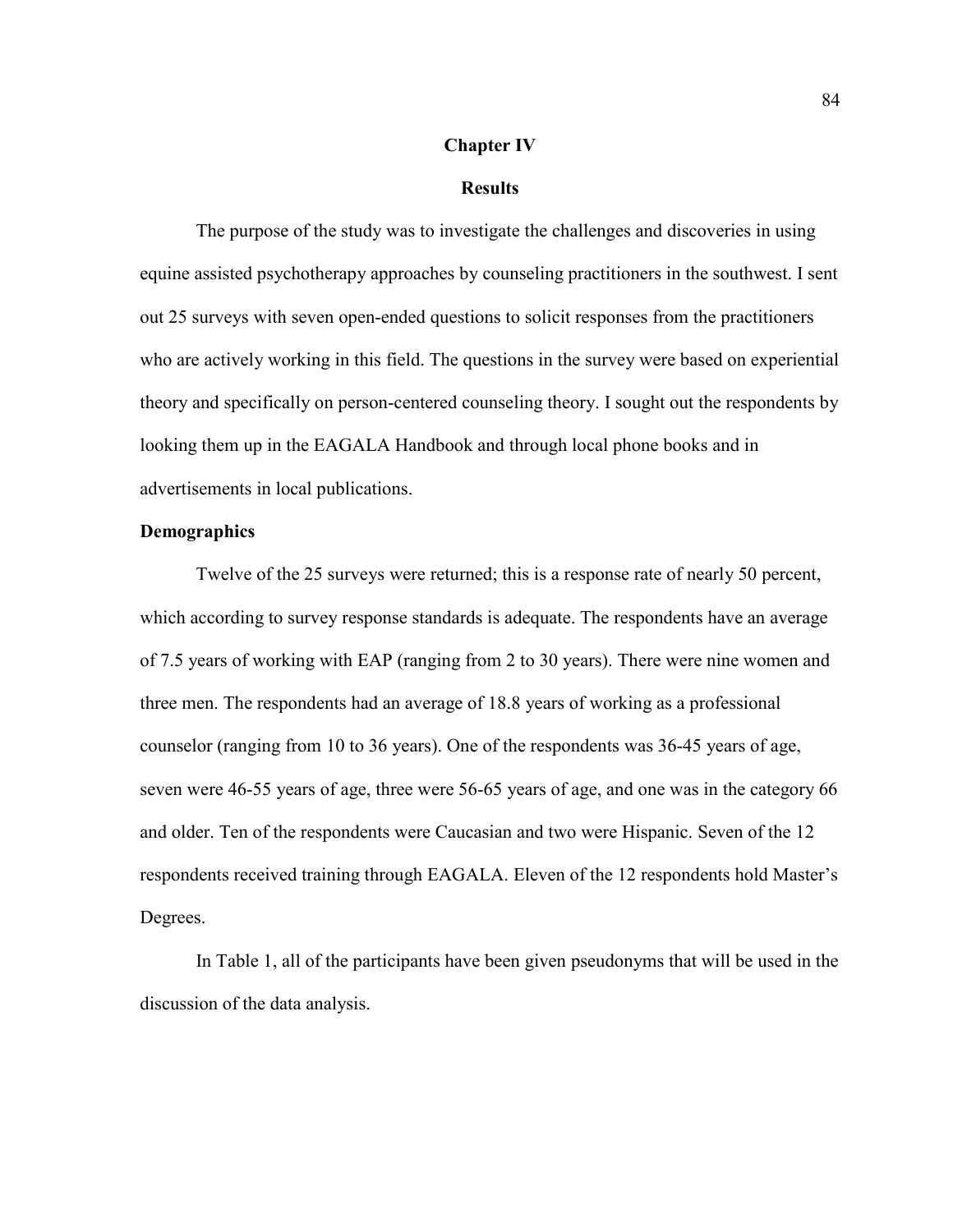## Table 1

| Participant  | <b>Sex</b>       | Age       | Yrs. EAP       | Yrs. Prof.               | Race     | <b>Degree</b>                         | License      |
|--------------|------------------|-----------|----------------|--------------------------|----------|---------------------------------------|--------------|
| #1 Ruby      | ${\bf F}$        | $46 - 55$ | 10             | 10                       | C/A      | <b>MA</b> Counselor                   | <b>LPCC</b>  |
| #2 Marco     | $\mathbf M$      | $46 - 55$ | 10             | $\overline{\mathcal{L}}$ | C/A      | <b>EAGALA</b>                         | None         |
| #3 Thelma    | $\overline{F}$   | $46 - 55$ | 5              | 15                       | C/A      | <b>MSW</b>                            | LISW, RN     |
| #4 Wilma     | $\mathbf{F}$     | 56-65     | $\overline{2}$ | $\gamma$                 | C/A      | MS, EAGALA                            | <b>LPC</b>   |
| $#5$ Pansy   | $\boldsymbol{F}$ | $66+$     | 8              | 36                       | C/A      | MSW, EAGALA                           | <b>LMFT</b>  |
| #6 Violet    | ${\bf F}$        | 56-65     | 5              | 24                       | C/A      | <b>MA</b> Counselor                   | <b>LISAC</b> |
| #7 Celine    | $\mathbf{F}$     | 36-45     | 12             | 15                       | C/A      | <b>MA</b> Counseling<br><b>EAGALA</b> | <b>LPC</b>   |
| #8 Sades     | $\mathbf{F}$     | 56-65     | 24             | 24                       | C/A      | <b>MA</b> Counseling<br><b>EAGALA</b> | <b>LPC</b>   |
| #9 Chenoa    | $\mathbf{F}$     | $46 - 55$ | 30             | 30                       | C/A      | <b>MA Psychology</b>                  | <b>LPC</b>   |
| #10 $Coco$   | $\mathbf{F}$     | $46 - 55$ | 8              | 10                       | C/A      | <b>EAGALA</b>                         | <b>LAC</b>   |
| #11 $Ray$    | M                | $46 - 55$ | 10             | 14                       | Hispanic | <b>MS</b>                             | <b>LISW</b>  |
| $#12$ Eugene | M                | $46 - 55$ | $\overline{7}$ | 10                       | Hispanic | <b>MA</b> Counseling<br><b>EAGALA</b> | <b>LPCC</b>  |

*Participants' Demographic and Professional Information*

# **Five Themes**

Five themes emerged in the data. The themes came from the most frequently reoccurring words, statements and descriptions that came directly from the participants' responses according to each survey question. The first theme I discovered was the difference in the application of EAP in individual therapy versus group therapy. The second theme concerned the use of metaphors in EAP. The third theme was the immediacy of results. The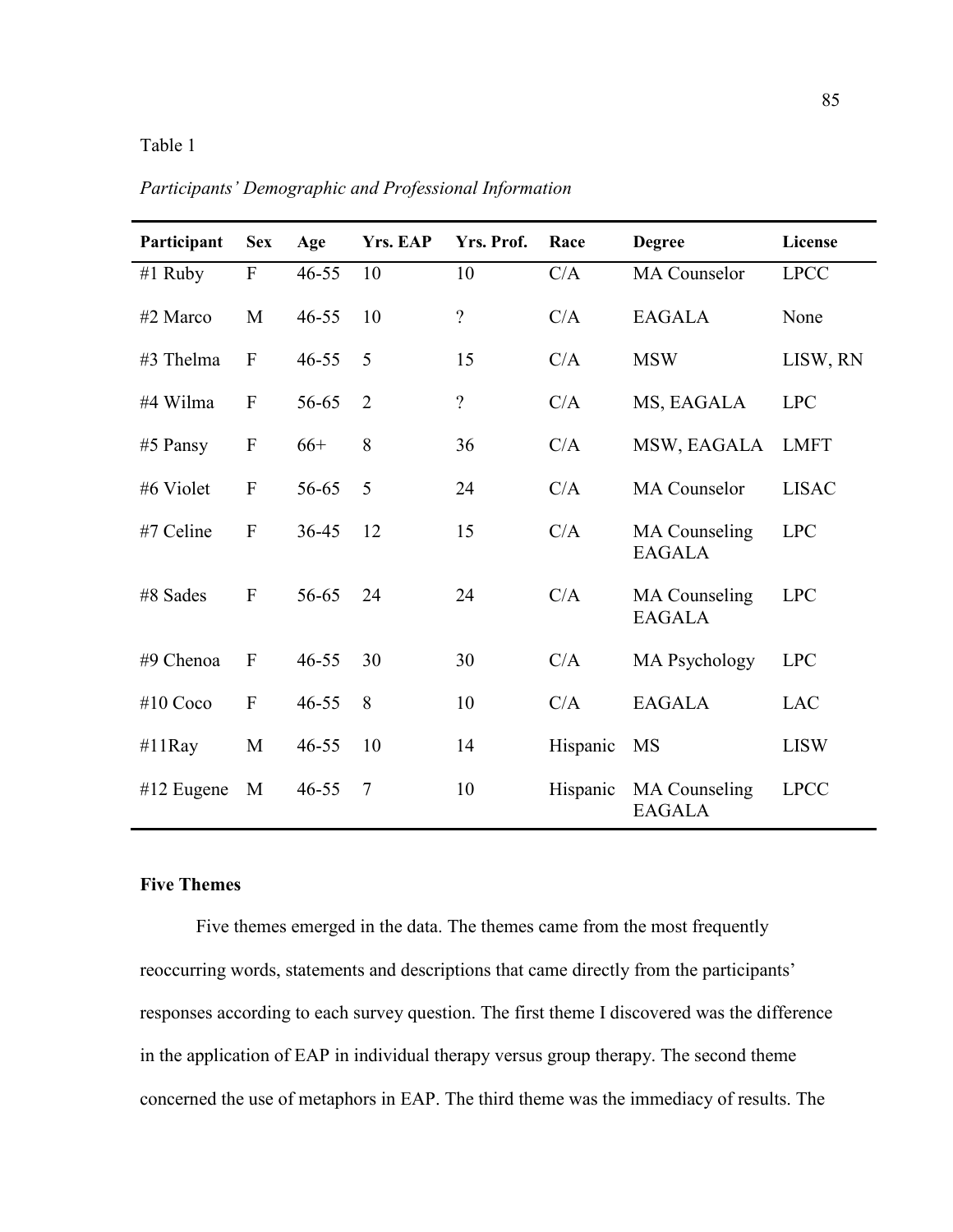fourth theme was trust the process; trust the horses. Lastly, the fifth theme was financial challenges.

Further clarification of how the themes emerged from the responses may be helpful.

- Example of survey question  $#1...$  What percentage of the counseling is done with horses? How are the horses used? Please give three examples: The respondents would identify here if individual or group counseling was appropriate for this client.
- Example of survey question  $# 2...$  What do you find to be your greatest challenge in doing EAP work? The respondents would repeatedly come up with similar terms such as financial challenges, trusting the process or trusting the horses.
- Example of survey question  $# 3...$  What do you find to be the most rewarding part of doing the EAP work? Often participants would give similar responses again such as discovering the importance of the metaphors in this work.
- Example of survey question #4... What are the examples of positive feedback you receive from doing EAP work? The participants may have disclosed how the immediacy of the work unfolds, or how it feels like magic or it's life changing.
- Example of survey question  $# 5...$  What are some of the most profound discoveries in doing EAP? This question in particular gave back some of the most unexpected and unrelated answers which were not even possible to put into a category or a theme. For example, a response may have been similar to the term healing, opening up or discovering new things about themselves.
- Under the example of survey question  $# 6...$  What other experiential approaches do you use at your program? This one was often left blank or with a simple N/A. So it did not provide much data for this study. And finally,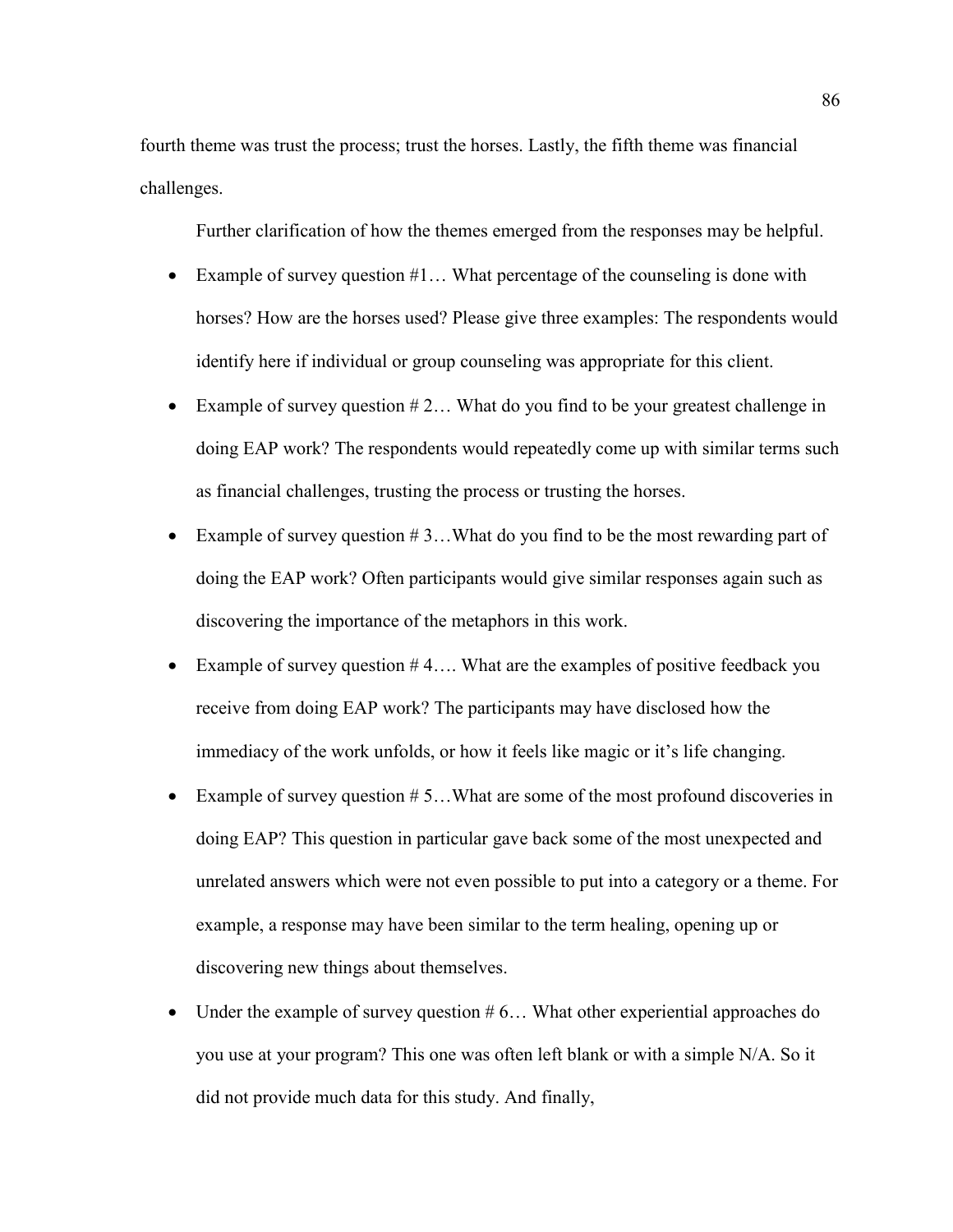• Example of survey question  $# 7...$  Describe any significant changes in client's selfesteem through the use of EAP. The answers varied widely such as expressions of other emotions or reactions with only five participants, alluding to changes in selfesteem.

**Theme One: Individual Counseling vs. Group Counseling.** In the world of counseling, a therapist must know in what circumstances to use individual counseling versus group counseling. A circumstance that supports individual counseling is at the onset of counseling and as the counselor builds rapport with his/her client. It is during the pretreatment phase that the clinician is gathering the important information as to why the client is coming to counseling. If the client is having marital issues then family counseling may be suggested. If the person is struggling with drugs or alcohol then an invitation to attend an Intensive Outpatient Program where the client would benefit from both one individual and two group sessions per week might be appropriate. If the client is a young child suffering with emotional distress due to witnessing domestic violence and also displays low selfesteem individual play therapy sessions as well as attending an early childhood life skills group may be suggested. When there are specific issues to be dealt with, such as PTSD, severe depression, personality disorders, then individual counseling is the best approach. Group counseling is powerful and used with all ages, and with all mental health issues. It is used specifically in circumstances for multi-family group counseling, drug and alcohol groups, parenting groups and for groups of men and women who struggle with specific issues such as anger management.

Wilma specifically noted how the use of EAP differed depending on whether she was working with an individual or a group. For groups she used "assisted learning focusing on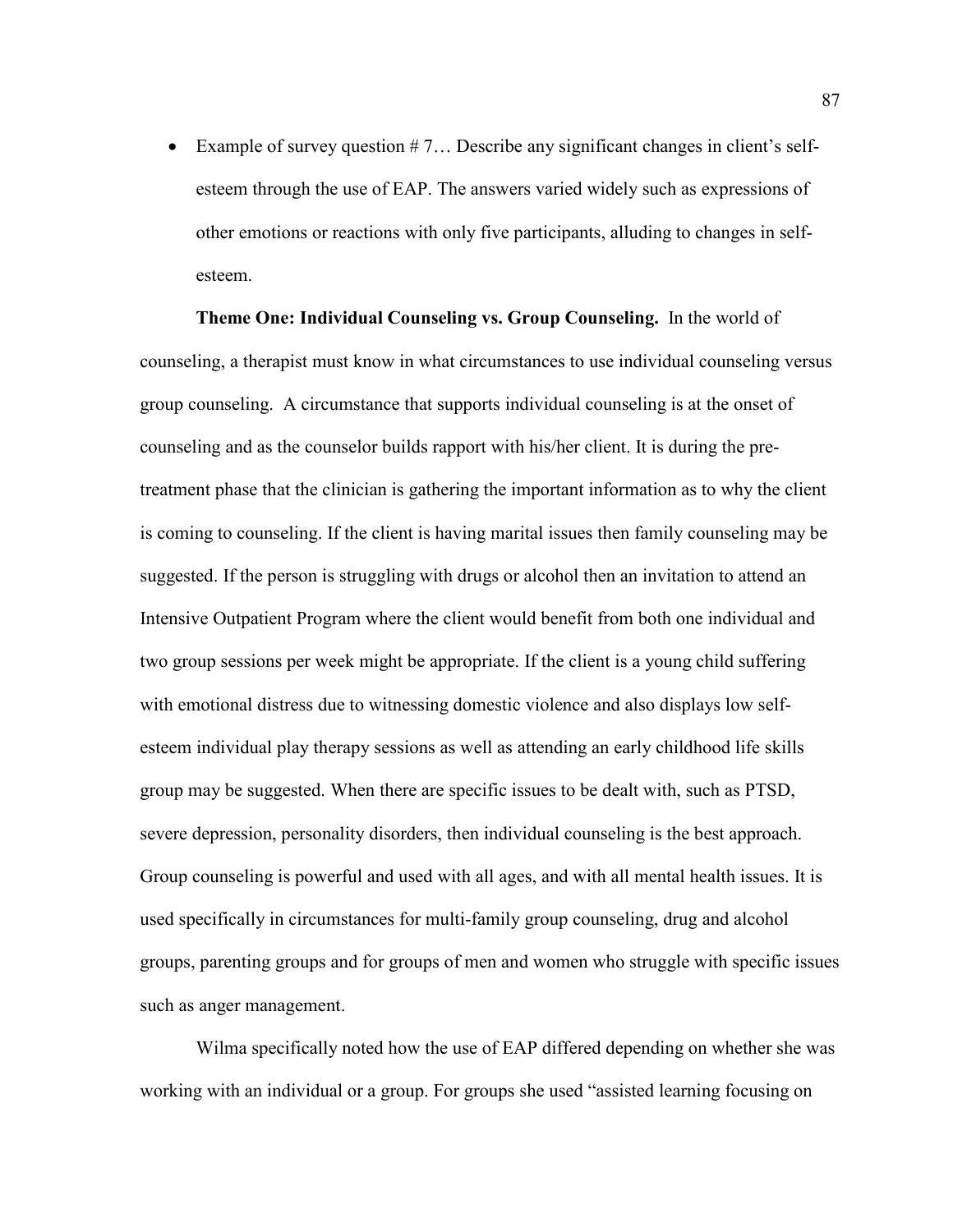teamwork, problem solving, [and] communication and leadership skills." However, she said that with an individual she would "delve into a more emotional format of equine assisted psychotherapy." This means that when the clinician is involved in an individual session then they often have more time to go deeper with emotional issues in comparison to a group format. The group format will have a particular topic or subject already identified for the two hour group; so then the clinician would stick to the specific topics being addressed. The other respondents noted that individual therapy usually focused on emotional trauma, grief work, depression and anxiety. However, with groups the focus was more on resolving a specific problem inherent in the existing group dynamic. Thelma said "I find it easy to do group work and more difficult to do longer term individual work."

The respondents also distinguished between the different types of groups with whom they worked. Some examples are families, married couples, corporate groups, adolescent groups, groups of parents, and groups of people who share a common problem (alcohol/drug abuse, eating disorders, etc.). Ruby said that EAP was used in "practicing building relationship skills [and] honest communication [and for] establishing boundaries" within groups. Marco said that he used EAP for "recreational teambuilding with adolescent groups." Pansy found EAP useful for counseling soldiers and their wives. Coco found EAP useful in multiple group settings and reported that in a "family session a mother was 'amazed' how each family member took on their respective roles with the horses." Additionally, in a "couples session a wife gained significant insight into what was important to [her] husband just doing one exercise."

**Theme Two: Importance of Metaphors.** Metaphors are a key component of experiential counseling. Clients undergoing EAP are confronted with situations that are 88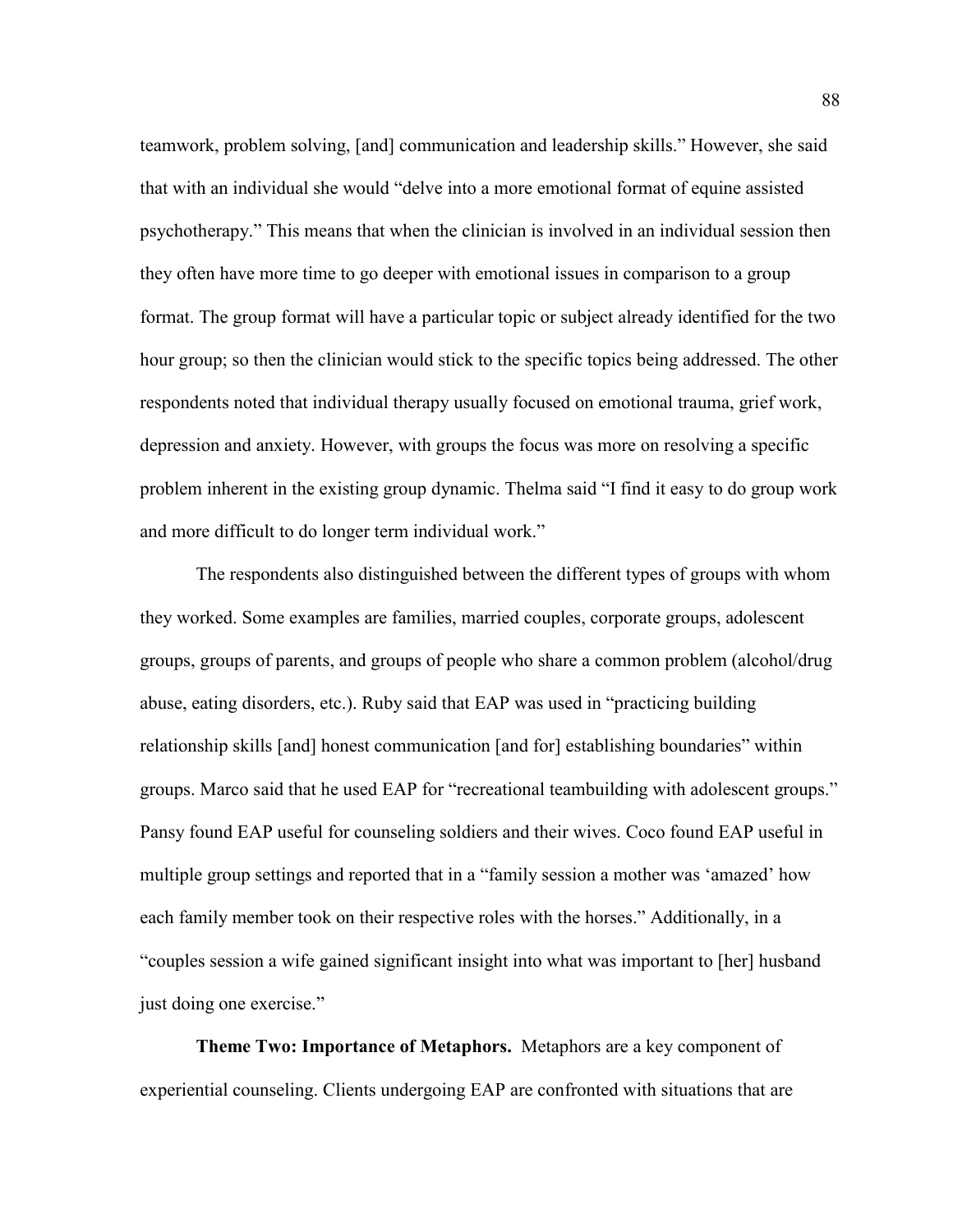metaphors for their lives. When the clients apply the metaphors to themselves, they are pushed to self assess and learn the skills they need to effectively problem solve in their dayto-day lives.

It was expected that the respondents would note the importance of metaphors as EAP is predicated on the idea that clients will recognize a metaphorical relationship between their lives and their interaction with the horses. Sades said that the "horses' behavior is used as metaphors with clients." Pansy said that when "couples are given tasks together or apart [their] experiences often mirror what is happening in [their] relationships." The word "mirror" came up frequently in the responses. Coco said that the horses were "used as mirrors to demonstrate issues and family dynamics." Violet put it most succinctly: "We use the horses primarily to generate metaphors from the clients that help them gain insight, selfawareness and consciousness of their beliefs and behavioral patterns." Eugene said the most profound discovery made through doing EAP was "the power of the metaphors discovered through the process."

**Theme Three: Immediacy of Results.** Many clients' remarks showed that they were almost surprised with how quickly EAP can work. They noted that clients often experienced more progress in a few EAP sessions than they had in years of traditional office therapy sessions. Chenoa said that the most rewarding part of doing EAP work was "the immediate results seen when clients engage with the horses." Very similarly, Pansy said that the most rewarding part of doing EAP work was the "immediate transformative experience for most clients." Coco said, "By far the most rewarding part is the expediency of the process compared to 'office' therapy. [Clients experience a] rapid demonstration of issues." Coco also reported that a "mother of [an] autistic child says her son's speech has doubled in six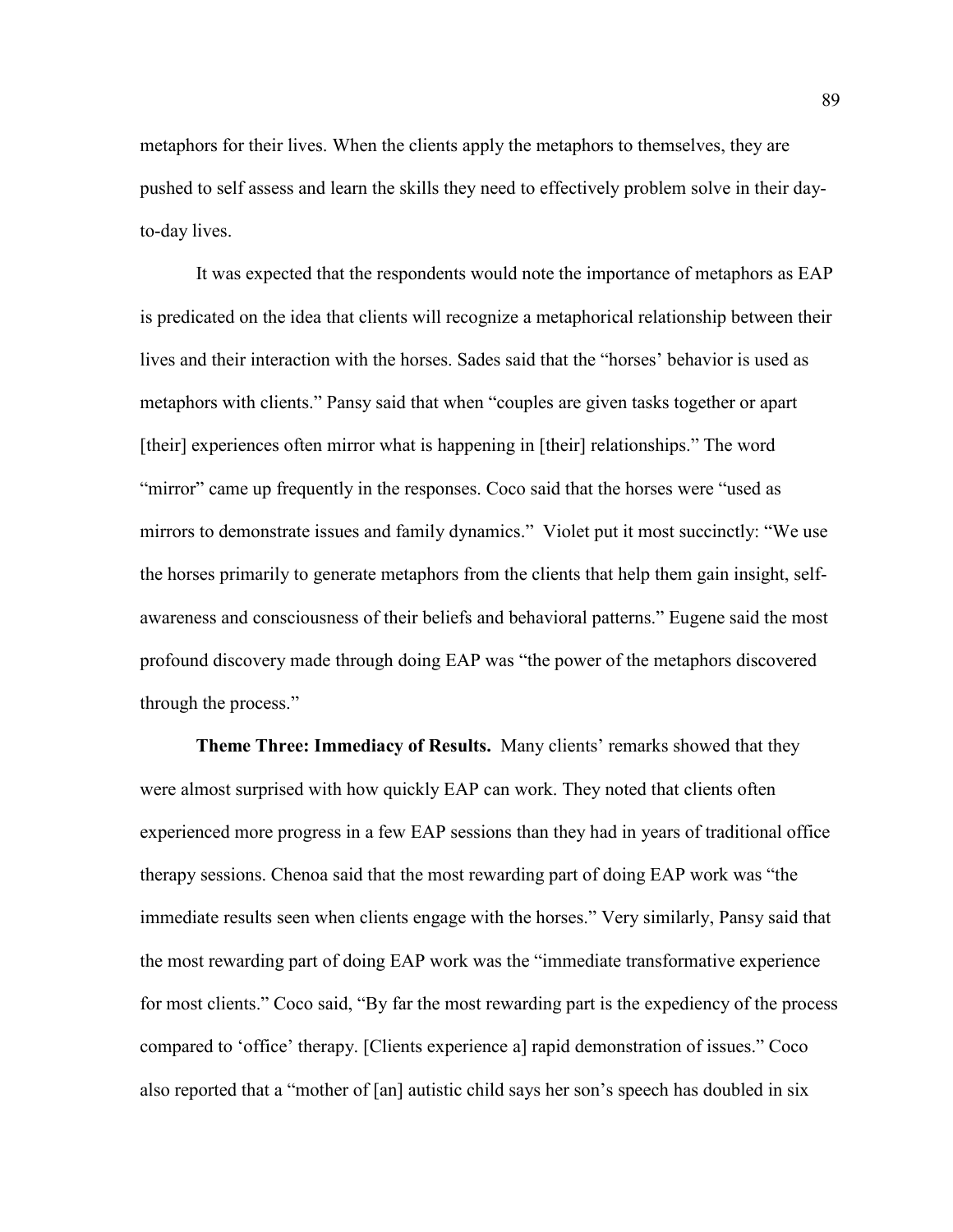months." Likewise, Pansy worked with a soldier and his family and said that "a soldier who had only one session said 'I am not usually happy—and right now I am.' His children (age 5-10) in a separate session said "my dad is different—he is happy now." [This was] also confirmed in [a] couples session by [his] wife." Another example was provided by Sades: "A 30 year old woman who had been to traditional counseling for four years without success. Within six months of EAP, she was able to approach her boss with an issue and successfully resolve [it], and set limits with her family successfully." Finally, Ruby reported that a client told her, "I've learned more in my sessions here at the Barn about learning how to trust, give, and receive love, exercise boundaries and have hope and faith in my recovery than I learned [from] my six weeks in treatment!"

**Theme Four: Trust the Process/Trust the Horses.** Trusting the process is a key term used repeatedly in the experiential counseling research. Long (2002) and Kersten & Thomas (2009) both discuss it in their books. In experiential work the focus must remain on the process and what is unfolding during the process and not the end product.

Respondents indicated that a primary reason for the immediacy of results was 'trusting the process.' Pansy explained that "the horses know what is happening with a person/group many times before me." The respondents indicated that a process began immediately when the client was introduced to the horse and for this reason the therapist could rely on results quickly becoming apparent. Ruby said that "experiential therapy means trust the process." Marco likewise stated "in order to be successful in this field you need to learn to trust the process. It's the process that makes this work successful." EAP, according to Celine "helped me to be more present in the moment and to trust the process."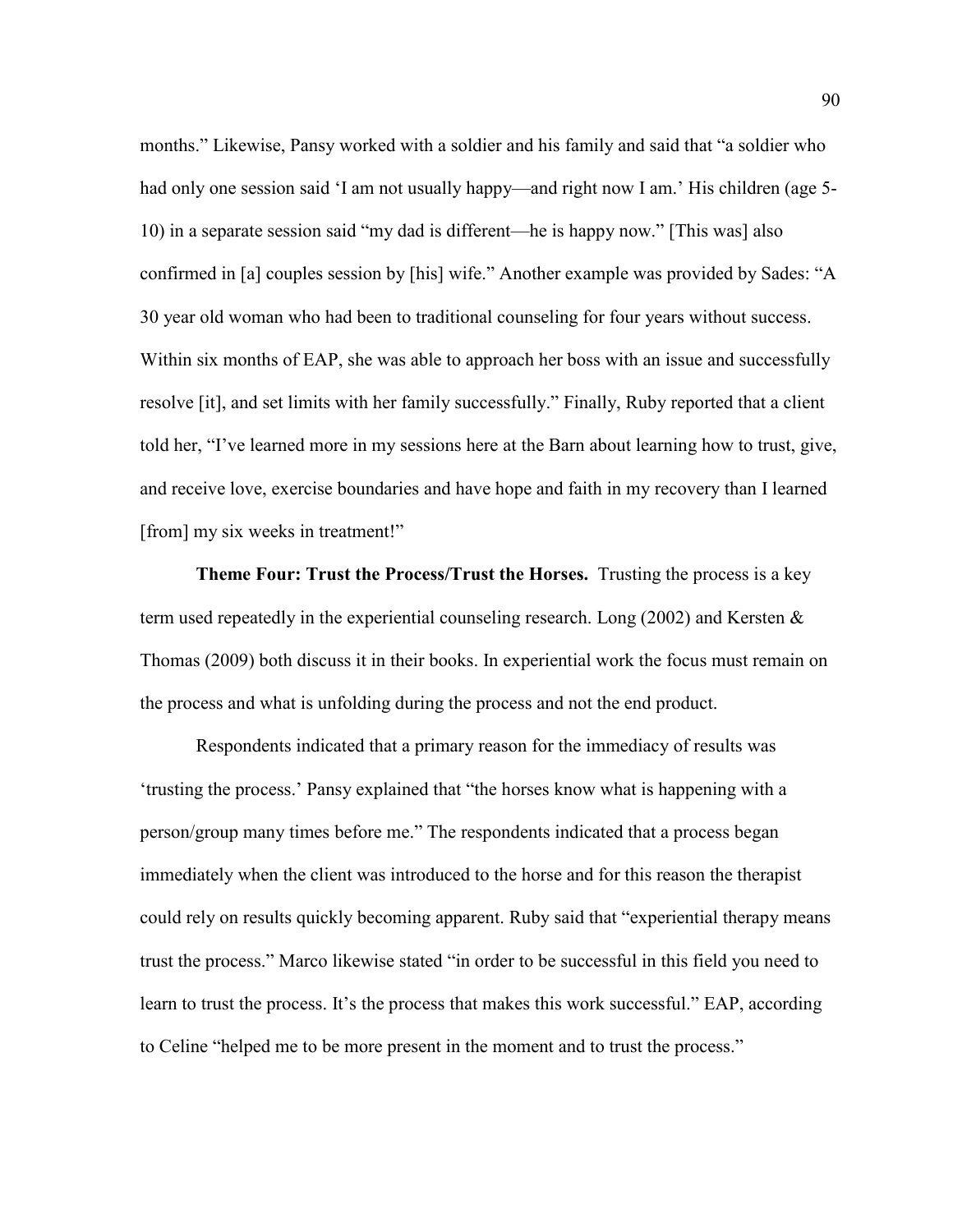The respondents were able to trust the process because they discovered they could trust the horses. Thelma said that "horses are remarkable beings…the energy relationship between us and them is quite profound and they really help people heal." Violet reported "I have discovered how deeply sensitive horses are and what amazing teachers they are of being here now." Chenoa said that the most profound discovery she made in doing EAP was "the ability of the horses to respond to clients' needs," and likewise, "the client's ability to relate to horses as people they know and have issues with." According to Ruby "the horses always manage to reflect back to them something positive and profound."

Also, the respondents noticed that taciturn and difficult clients could be trusted to respond more quickly to horses than to traditional therapy. Thelma said, "Youth who 'hate' traditional therapy look forward to coming here and working with the horses. At times the youth almost take ownership of the horses—the connection is so tight. These youth who often come from homes where they are no longer wanted get to feel love and connection with the horses and the horses help them move forward in their life."

**Theme Five: Financial Challenges.** When counselors finish school, they have several options for how to practice. They can join a private practice, a corporate group, or start their own practice. It is a financial challenge to start one's own practice even when only doing traditional sit-down talk therapy. Beginning an EAP clinic on one's own presents an even greater financial challenge. Clearly, there is the expense of caring for the animals and the grounds, but there is also the cost of the clinic itself. One must take into consideration the cost of setting up an experiential practice. One must have land, space for the arena for EAP, and funds to purchase the horses. Depending on what breed the counselor chooses to work with the horses can cost up to several thousand dollars. Then there is the hay, the grain, and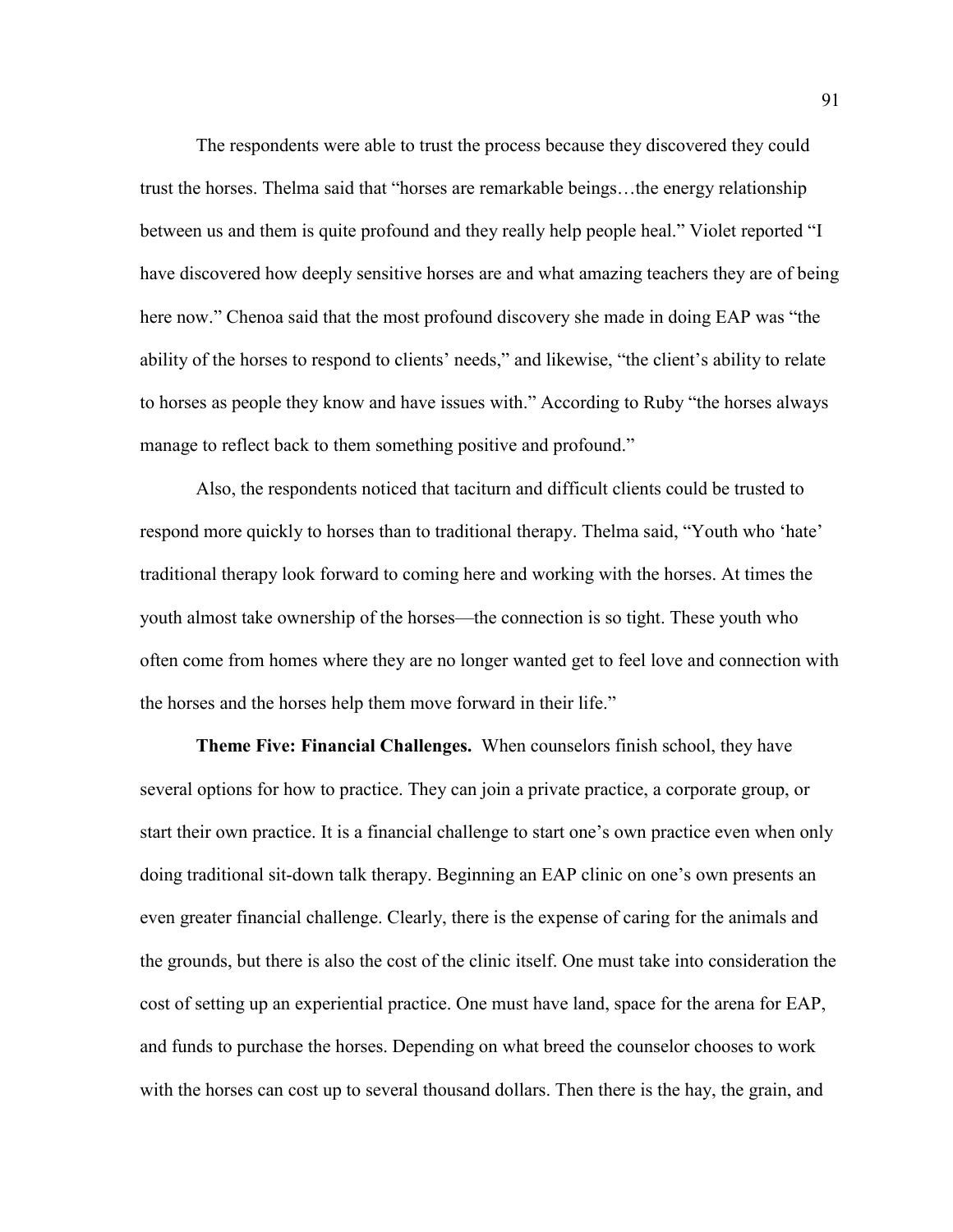endless consumption of carrots and apples. Don't forget the tools which consist of halters, ropes, saddles, etc.

Not unexpectedly, respondents reported that financing EAP was one of their greatest challenges. Marco reported that the greatest challenge of doing EAP work was "finding adequate financial means to facilitate programming." According to Celine "Any therapeutic issue that comes up in EAP is not near the challenge that finding the money for clients is, as many people do not have health insurance or extra money to pay for EAP." Sades delved into the financial details of providing EAP: "The greatest challenges regarding cost are in the equine liability insurance (very high compared to liability for a traditional mental health office). The cost of paying expenses to [an] equine professional, and cost of horses at times does not meet what a regular counseling session would make in income dollars." Also challenging is "the cost to stay certified in EAP." Additionally, Chenoa said that it was expensive to produce marketing in order to "convince[e] referral sources [that EAP] is a valid modality." Coco who lives in a small rural town, said that it was a challenge to "find enough clients to support the expenses." Ray said, "My greatest challenge is to find enough funding to support this type of work. But I must say as time progresses so do the insurance companies as far as supporting this type of interactive therapy. To find the perfect place to practice was a challenge in the beginning. I was fortunate enough to have family that donated land and horses and stables to use throughout the years."

### **Follow-Up Phone Interviews and Member Checking**

After all the results and the surveys were received I made phone calls to 50% of the respondents to follow up on their answers. I was able to speak to five of the six that I contacted. Then I asked them the following questions.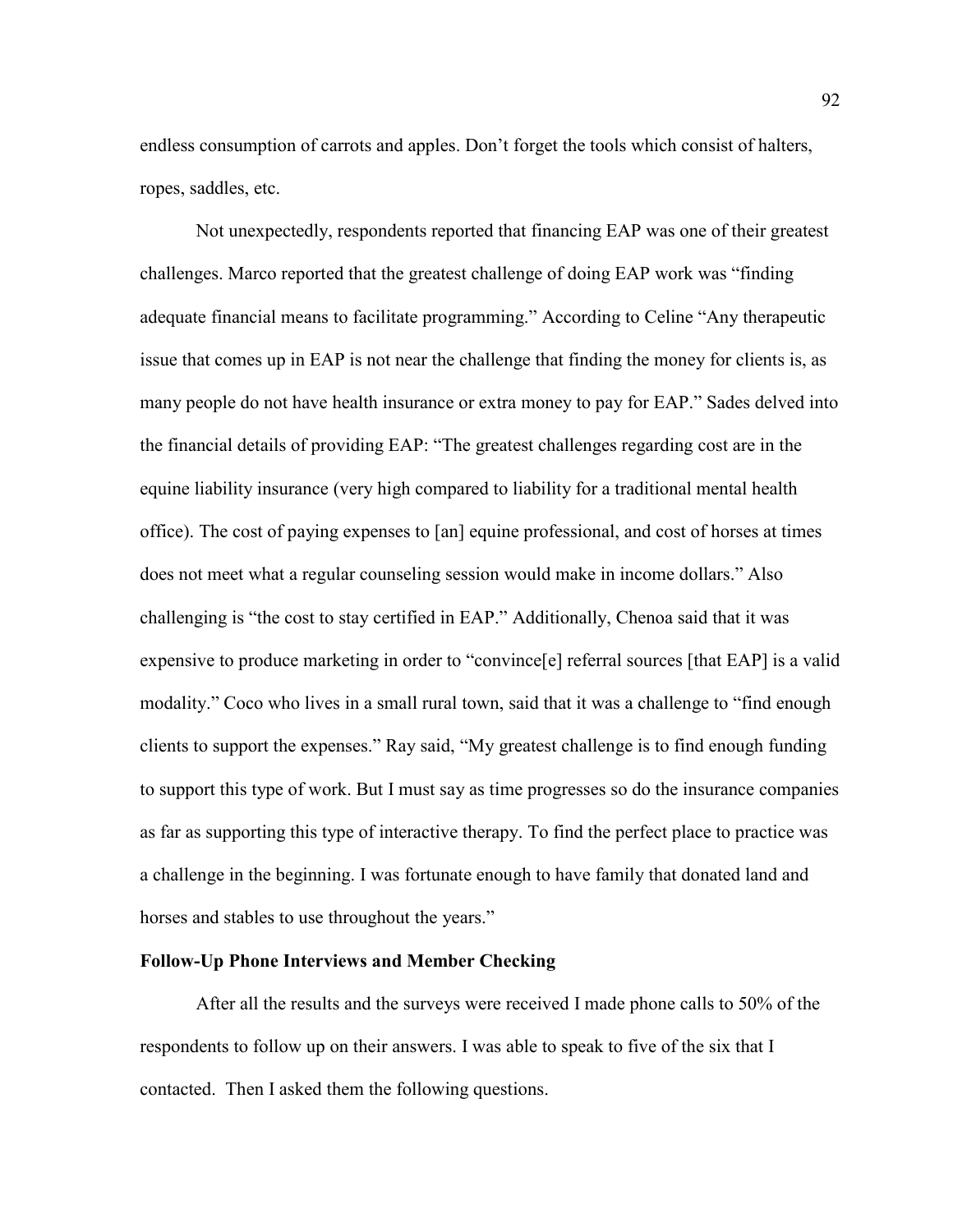- 1. Can you elaborate on other experiential approaches that you use?
- 2. Can you further describe the positive growth that you witnessed in your clients?
- 3. Would you like to add any more profound realizations from the EAP work you do with your clients?

The following are the answers to the first question. Can you elaborate on other experiential approaches that you use? Ruby, Wilma and Celine reported that they only use EAP. Marco reported, "Anything and everything that happens including gardening, planting, adventure therapy and incorporating camping, specially sitting around the camp fires and trail riding." Pansy reported, "I use art therapy and in the summer allow the children and adolescents to swim as a reward for all their hard work."

The following are the answers to the second question. Can you further describe the positive growth that you witnessed in your clients? Ruby reported, "Yes, in a glorious manner. It's exciting to witness the self-discovery and witness the celebration of life. Marco reported, "Absolutely remarkable capacity for growth in individuals of all ages using EAP. Wilma reported, "Yes, I've witnessed it with my own eyes. It's easier for the therapist and for the client as well. Something new and exciting is always unfolding; [there is an] adventure in every session." Pansy reported, "Absolutely with children and families, immediate change." Celine reported, "Yes, [I have] been involved in this work for a long time, [and I have been] involved in studies and the feedback [I get] directly from the client reveals people grow and change in positive ways using EAP. After experiencing alternative, creative and supportive environments [clients] don't want to go inside and return to traditional talk therapy."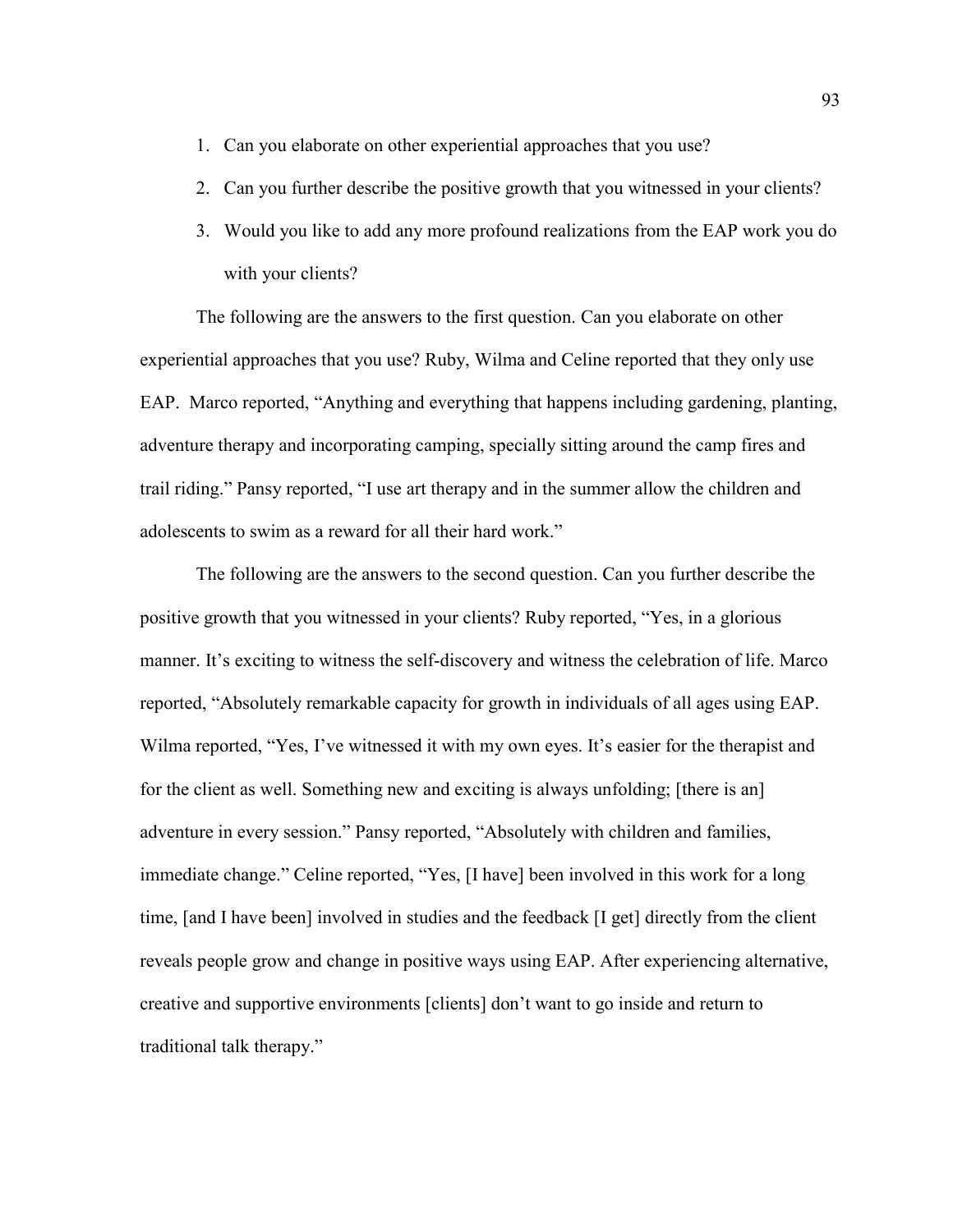The following are the answers to the third question. Would you like to add any more profound realizations from the EAP work you do with your clients? Ruby said, "All of my clinical years have been devoted to EAP. I only know this creative approach." Marco reported, "Absolutely! [I have] witnessed the changes in clients; [there is] opportunity to use education [about] EAP in home-based treatment [and] residential treatment." He especially witnessed growth when using agricultural activities (gardening) with EAP. Wilma reported, "I support [EAP] completely. [I] love this approach to clinical work, teaching and coaching clients." Pansy reported that she realized the importance of the "here and now. [Growth] happens immediately. [The clients take] the tools they learned in EAP and apply [them] in their lives." She also said that children learn social and life skills that significantly impact their performance in school. Celine reported many "behavioral changes [and that] life changing events take place." She said that she had received many testimonials that confirmed these impressions.

In summary and looking back over the data that was able to be extracted from the participant's responses I feel it is necessary to point out that even though it is a small study with limited responses this study still provides an introductory guide to this subject. This study stands as a starting point to take a further and deeper look into the use of EAP. It also provides a foundation for others who are interested in this fairly new approach in experiential counseling to develop new questions to gain further insight into EAP. I found it to be interesting at how passionate the responses were from the participants, though they were limited.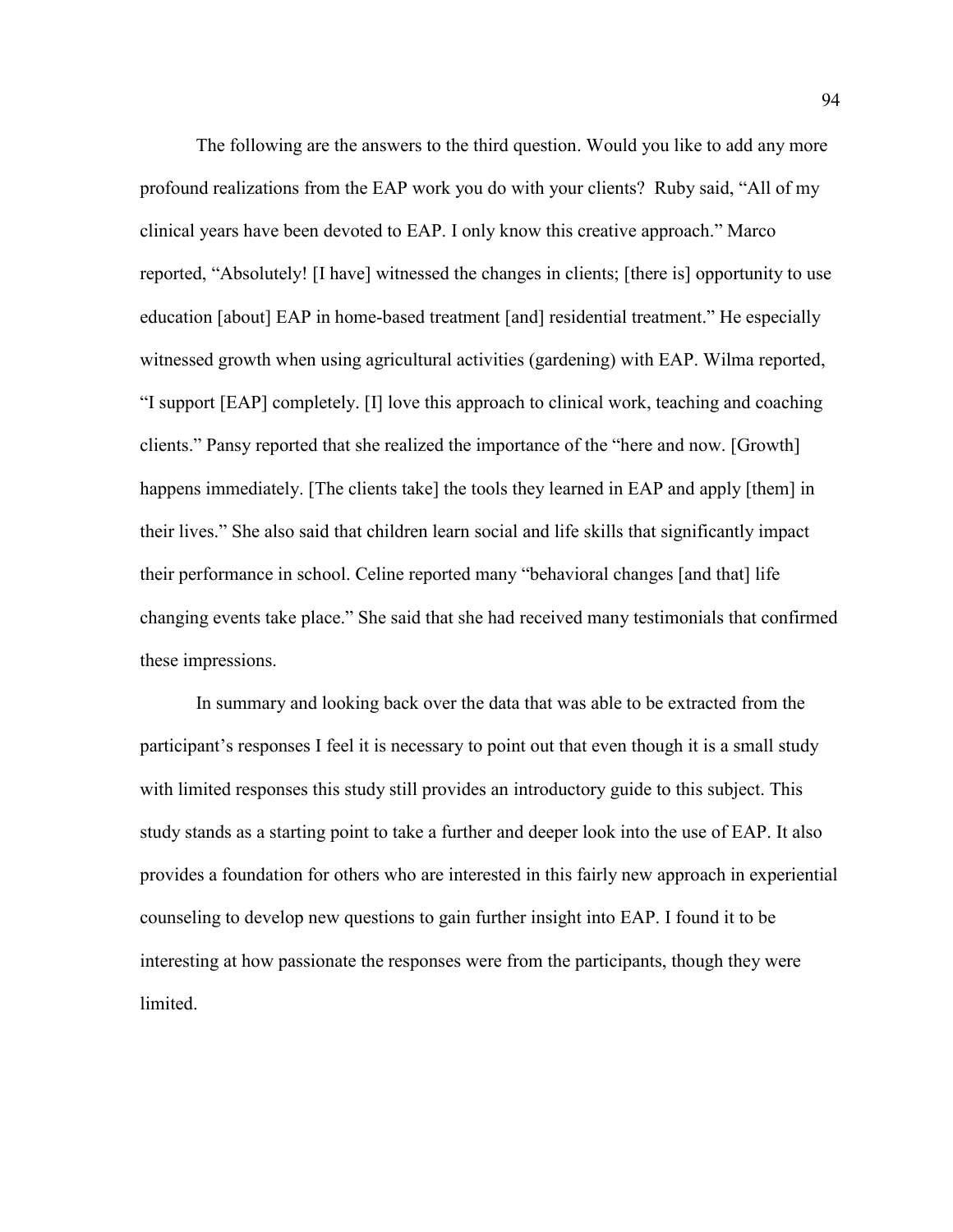### **Chapter V**

## **Conclusion**

#### **Summary**

In conclusion, EAP is a powerful alternative counseling approach effective with clients of all ages and with varied mental health needs. This conclusion is drawn from the responses of the participants, which revealed many reoccurring themes. They were filled with emotion and it was obvious that the participants who did respond to the surveys were very passionate about the work that they do involving EAP. As I have grown quite passionate about EAP the themes did not surprise me. The five themes taken out of the data were:

- 1. Application of EAP in individual and group therapy
- 2. Importance of metaphors
- 3. Immediacy of results
- 4. Trust the process / Trust the horses
- 5. Financial challenges

I expected each one of these categories as they were the exact discoveries and challenges that I faced in developing my own EAP counseling facility. One limitation was that it was a small study with an N=12. Additionally the responses were brief and did not provide a great deal of material from which to draw. However, I was grateful to receive the feedback that I did to be able to share with future College of Education students who may seek out information on this barely researched topic. I felt the best way to share the emotions revealed through the responses with others was to re-write them verbatim. It shared with the reader the power of their emotions, be they passionate and positive or frustrating and negative. I discovered the power of the responses as I experienced them in the reading and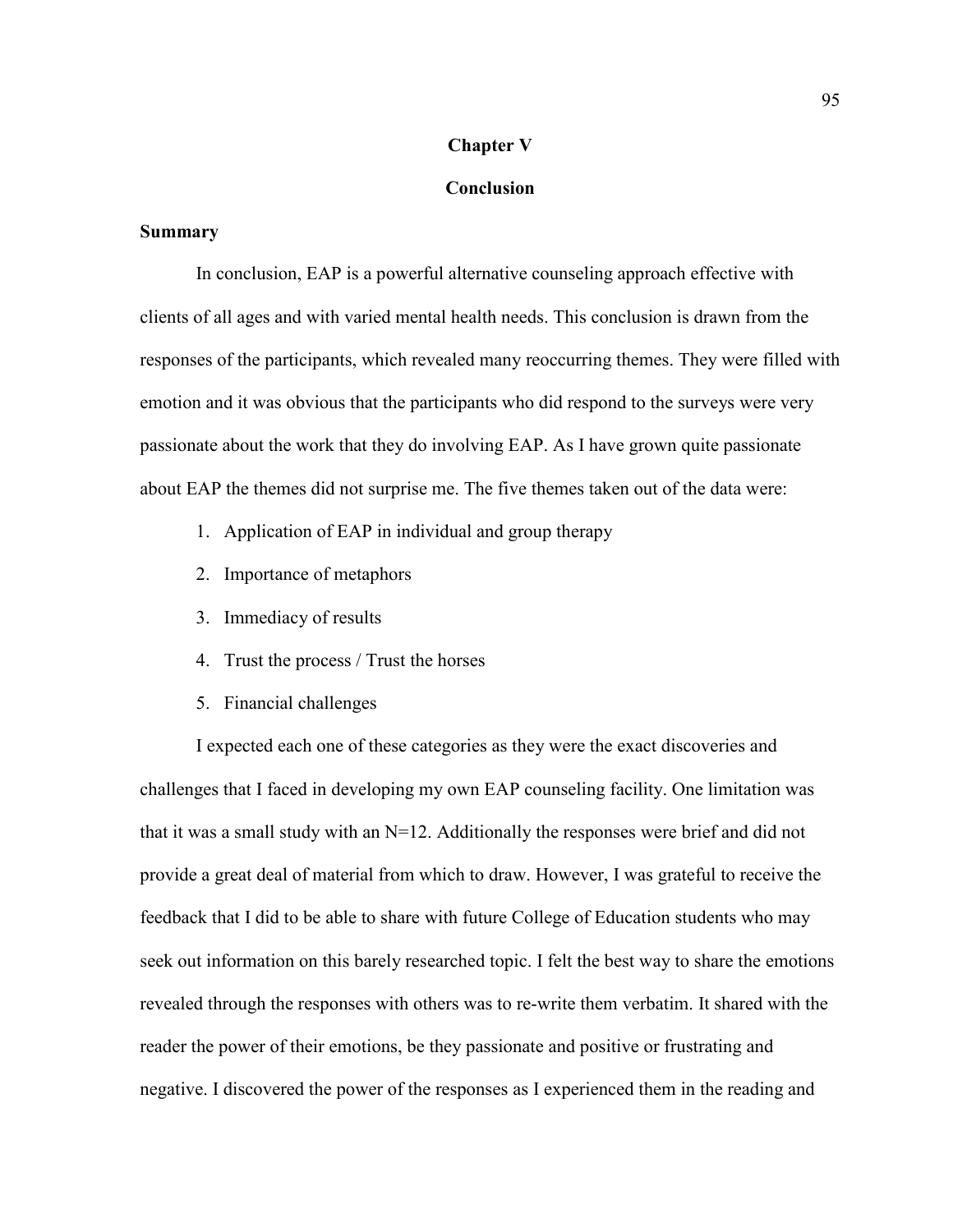re-reading them, working diligently to decipher each possible feeling or experience the respondent wished to share. Although more varied and in depth responses were desired, the succinctness and uniformity of the responses demonstrated the usefulness of EAP as a therapeutic strategy.

### **Discoveries/Challenges**

In sending out a survey to multiple practitioners of EAP in the southwest, I received many expected results and a few surprising results. Some of the expected results included that EAP is an increasingly popular method of therapy and that many therapists find it more effective than traditional sit down talk therapy in office settings. Some unexpected results were that the majority of practitioners were middle aged Caucasian women, only two were licensed social workers, and only three respondents were males and two happened to be Hispanic. I suspect this trend is due to the fact that because of our cultural norms, therapy as a profession appeals more to women than to men. It is not clear to me why there are so few Hispanic women in this study. It has come to my attention in directing Equest Counseling Center that there is a need for both Hispanic and male counselors. Many clients feel more comfortable speaking to someone who shares their culture and their gender. I have also received requests from clients for Native American counselors. I was unable to find any Native American counselors to participate in this study.

So, as clients come to the session, the novice experiential counselor is struggling with his/her own limitations of knowledge of how to proceed to help the clients break through their struggles with his/her personal limitations or personality constraints. The more novice the counselor, the more he/she may try too hard. As an individual becomes a seasoned experiential counselor, the joy of spontaneity, the freedom of certainty in guiding a client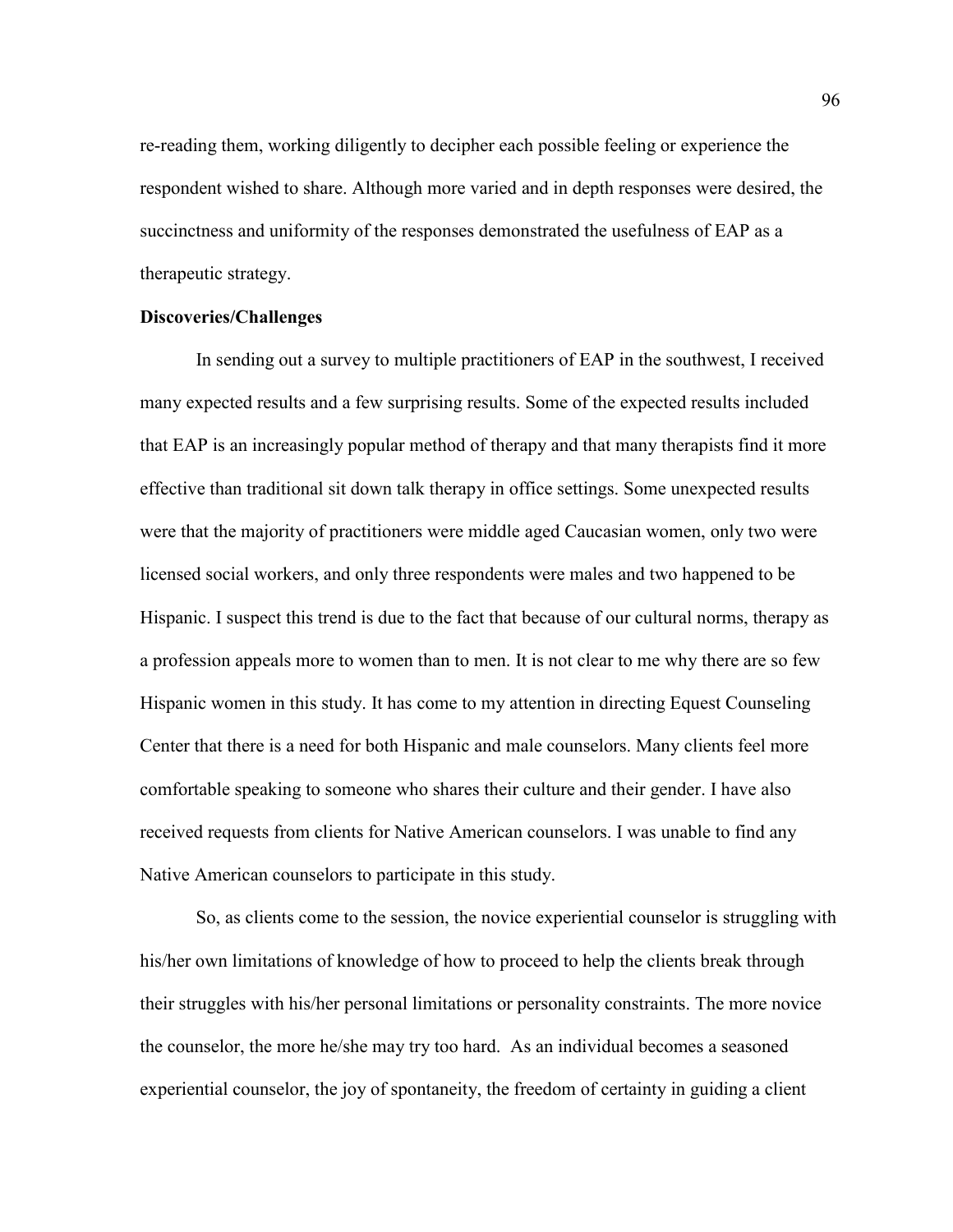down the most appropriate maze of exploration for that day unfolds effortlessly. There is no longer a need for a script to remind the counselor of what to do or how to proceed. After years of training, it is sheer delight to watch the human spirit unfold before the counselor's eyes, embracing the safe, enticing and fun environment that the clinician has created and provided for the clients. When the clinician reaches the space where, in welcoming the client to today's activity, the clinician knows when he/she is in the moment. Being with the client, teaching him/her to learn to live in the moment, makes the process of learning to be an even more competent experiential counselor worthwhile and satisfying. The clinician's encounters with the clients are freer and the sessions are more profound; and, the potential source of growth is within the clients. The counselor's job is to help each individual discover his/her fullest potential. Through years of training, the work becomes more effortless and flows within each client in a nurturing and supportive exchange.

In experiential counseling the clinician witnesses his/her clients release their locked up emotions. For example, in working with a client struggling with anxiety it is extremely common to promote positive thinking, encouraging the client to find humor and experience the "flow". Counselors can watch their clients' shoulders drop as the tension leaves their body. Cognitive and affective learning are not separately lived phenomena. Helping a client to lighten up and laugh is very effective in facing more challenging emotions. Isn't that what our work is all about…helping client's to discover "flow", try a new approach in working towards self-actualization and optimum performance in their lives?

The primary focus of experiential counseling is "the here and now," being present in the moment and engaged with the task at hand in the interaction. Be it with horses practicing EAP, paint brushes and paint, pastels or charcoal, clay in an art therapy approach, a sand-tray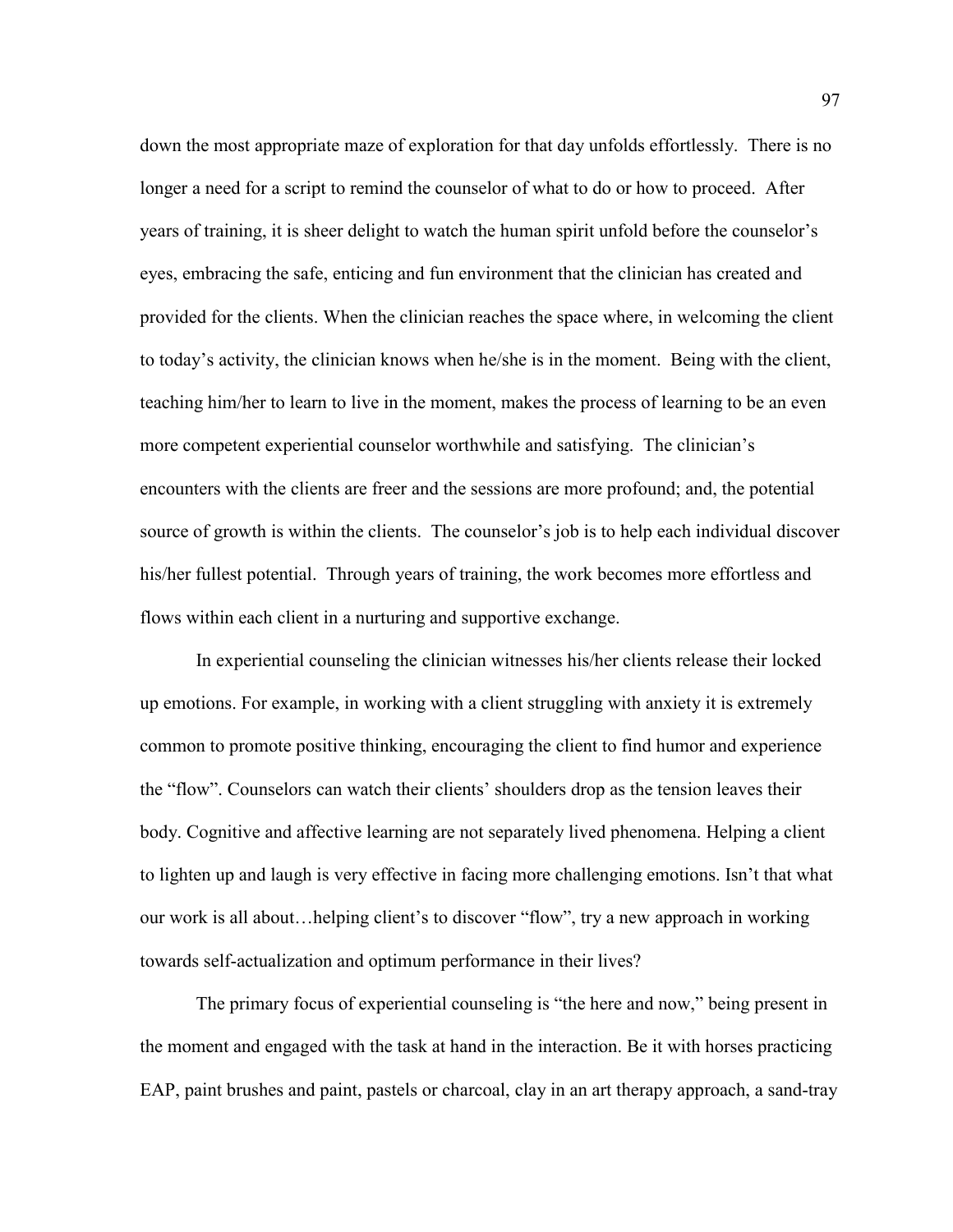with lots of varied miniature figurines for the client to create an intimate scene in the sand tray which reveals the client's story or to a room full of toys for children to express themselves, the counselor's job is always to help keep the client focused on the present and aware of the importance of the here and now.

It is obvious working as a clinician that people do seem to seek out guidance and clarification to their problems encountered in their lives when they feel up against the wall, or as if they have had enough. In drug and alcohol treatment, a common re-occurring statement is "I am sick and tired of being sick and tired." That pushes them to seek out treatment, to improve their quality of life. The conflict individuals face is what pushes them to seek out new ways of living, new ways of seeing the world and accordingly to make the changes that will help them to live better, less stressed out lives. The use of experiential therapies simply helps to challenge individuals to problem solve and set goals to live by.

The use of the senses is more involved than in traditional sit down, face-to-face therapy. For example, all experiential activities require sight to be able to participate (unless it is a therapeutic horseback riding program for disabled children such as a blind child). Sound is especially used in the outdoors in adventure therapy or in using EAP as using sound to listen when other participants are nearby working on an activity or to pay attention to where the horses are at in proximity in EAP, or simply listening to the sounds of nature. Touch is used in all of the experiential approaches listed in this study. It is common to hear clients of all ages report that they love to just play in the sand with their hands as it is relaxing to them. Olfactory senses are used especially in the outdoors with some pleasant smells and some not so pleasant when you are working out with horses in EAP. Nature will take its course with the horses. Taste is an interesting sense to think of and it really doesn't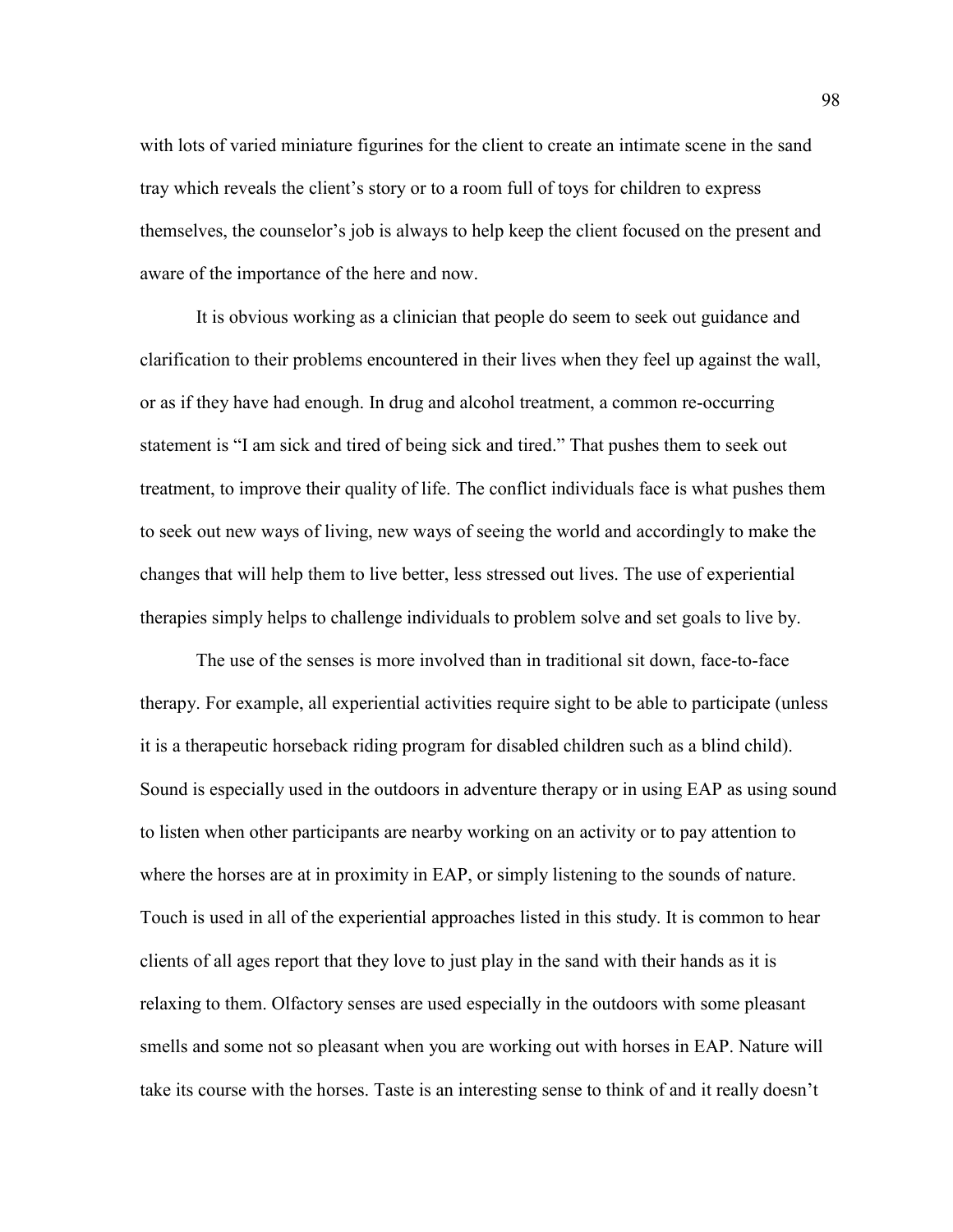come into play with experiential activities. It does happen though while outdoors with the horses or in adventure therapy; clients say the wind blew a gust of dirt into their mouths and they taste the dirt. Another sensory event in art therapy with children is finding them trying to taste the paints or clay. It is the experiential counselor's responsibility to use safe and nontoxic art materials and keep a close watch over the younger clients.

The optimization of sensual learning (the emphasized use of our senses) can be a challenge for the counselor as it can actually be a distraction at times. As clients gets in touch with their senses while focusing on the task at hand they often become very emotional. Goleman (1996) advises emotional baggage surfaces and is brought into many new learning experiences and accordingly emotions continually emerge as the learning experience progresses. To further promote empowerment he advises counselors to use encouragement as it is very effective in working with clients of all ages in experiential applications. He emphasizes the importance of helping children to build up their own natural competencies through facing the challenges of using experiential approaches. It is the challenges which promote growth.

#### **Recommendations**

This study found that the greatest challenge for EAP counselors is the difficulty in securing funding. If EAP counselors are seriously considering building their own business then it would benefit them greatly to also obtain some business education along with their clinical education. Often counselors are coming out of graduate school very excited to begin practicing and are unprepared for the business side of operating a practice. If they are interested in pursuing a clinical practice involving EAP then they need to have the business knowledge to pursue grants, contracts and any other creative funding sources. Additionally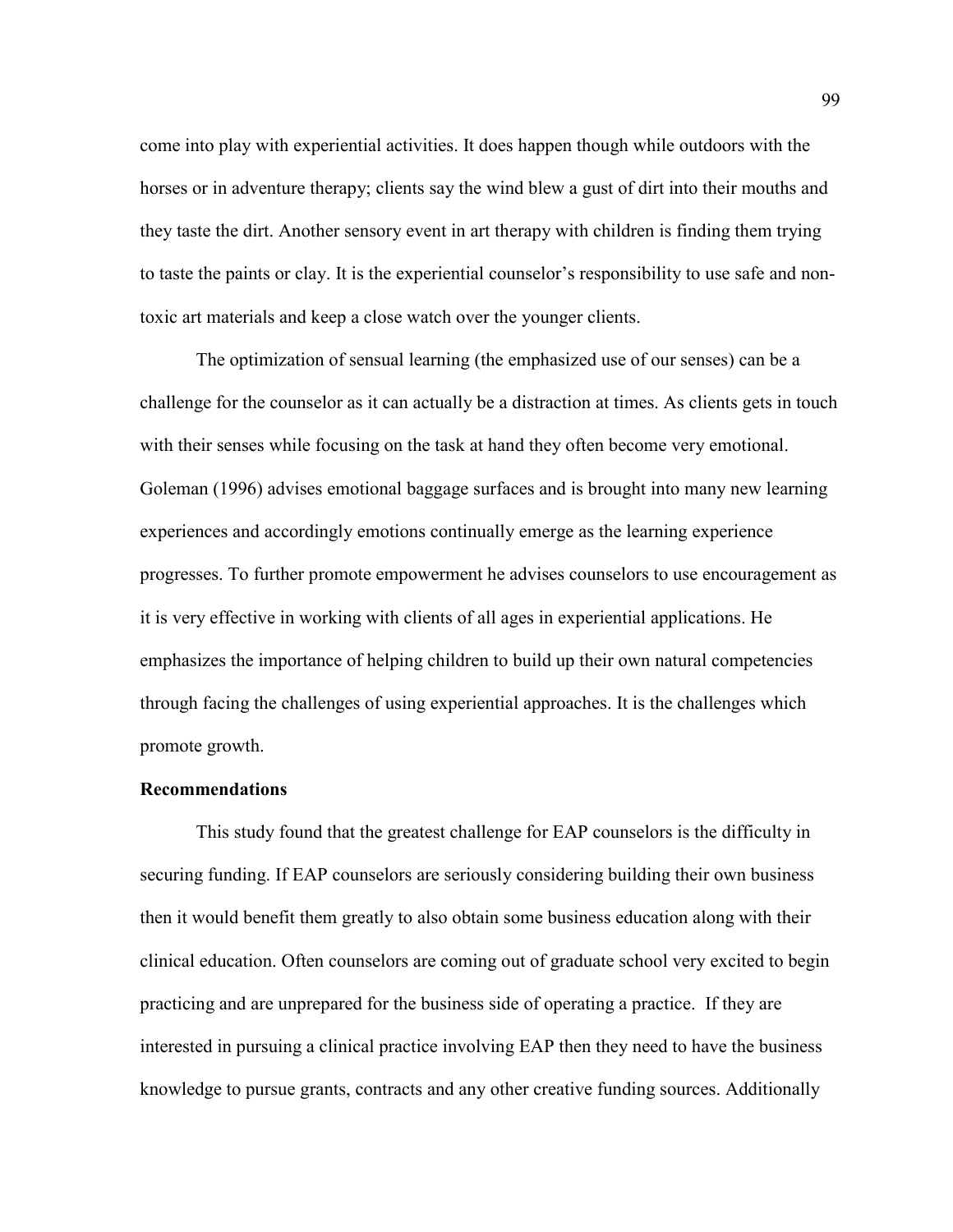EAP requires much more expenses to get going than to just rent a small office space. Practitioners must take into consideration the cost of purchasing the horses, building the stalls and the ongoing expenses of health care for the horses and hay and feed.

Trotter (2006) further supports the idea that adolescents benefit from using EAP over traditional office based counseling. From my own clinical experience while working at Equest Counseling Center, LLC, certain clients do not always respond well to face-to-face traditional sit-down therapy. Experiential counseling reaches clients that traditional counseling does not reach. When working with non-verbal clients or clients with limited verbal ability, the recidivism is decreased when using creative experiential approaches. Garrity & Stallones (1998) support the idea that clinical interaction with animals works well with clients who do not respond to the traditional office based counseling and further decreases recidivism.

The positive experience of experiential counseling could add tremendous benefits such as improved communication patterns, learning effective coping skills, problem solving skills and higher assertiveness. There is also the possibility of a reduction in DWI's as well as a new awareness of drug and alcohol abuse. Providing community members with creative mental health approaches can change negative habits of the community members and work towards diminishing violent tendencies in both youth and adults. With improved mental health care there could be an improvement in young people's educational pursuits. With increased self-esteem they may remain in school and pursue graduation and thus increase their likelihood of gainful employment. Young people with a sense of well-being will be more productive and competent individuals, thus ensuring the future well being of their

100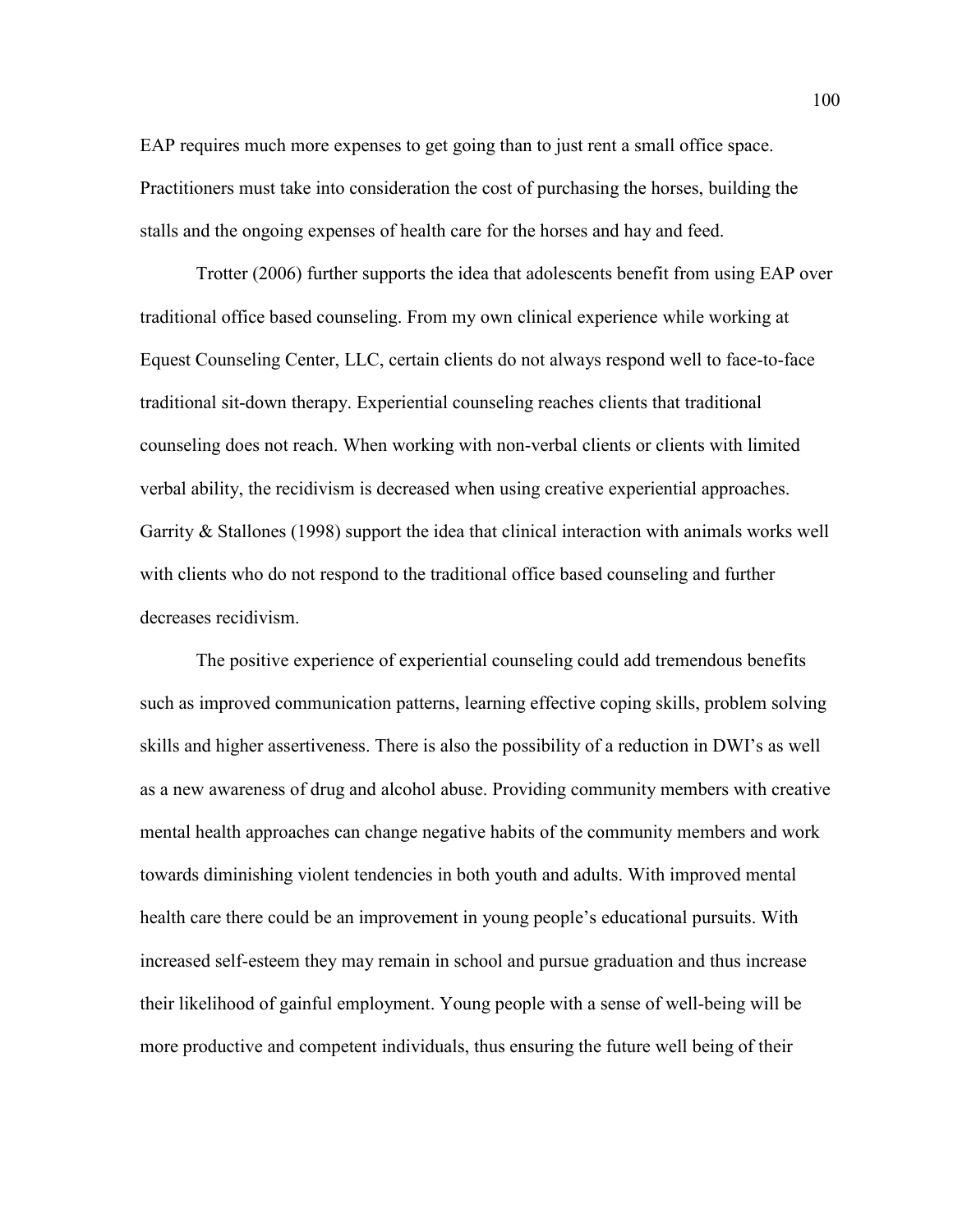communities. Working toward building solid self-esteem in individuals is a key component in experiential counseling.

Kersten and Thomas (2004) support the idea that individual treatment plans should commonly include objectives related to self-esteem to be incorporated into the long term and short-term goals. It is intriguing and interesting observing the impact of self-esteem while working in an experiential counseling setting, specifically using the application of equine assisted psychotherapy. The idea of using equine assisted therapy with children, adolescents and adults is intriguing because it involves the hands on activities as well as the observation, group interaction and self-reporting measures. The work is focused on personal empowerment and self-actualization, which is a key component of self-esteem building.

## **Limitations**

The main limitation of this study was the small sample size,  $N=12$ . It would have been helpful if the participants had answered the questions in a more direct manner and also if they could have been more generous with their responses. This study is also limited in its reliance on participant self-report data, which is subjective. Data from this study was collected via a survey. If a new study were conducted in a qualitative format I would suggest asking the questions to the participants directly in face to face interviews using open ended questions. This would allow for the researcher to gather more information as well as observe body language. If face to face interviews were conducted I would meet with participants more than one time. I also believe that if new questions were developed and data was collected using a new approach instead of only relying on survey responses, then the researcher would have more material from which to gather and compile the data.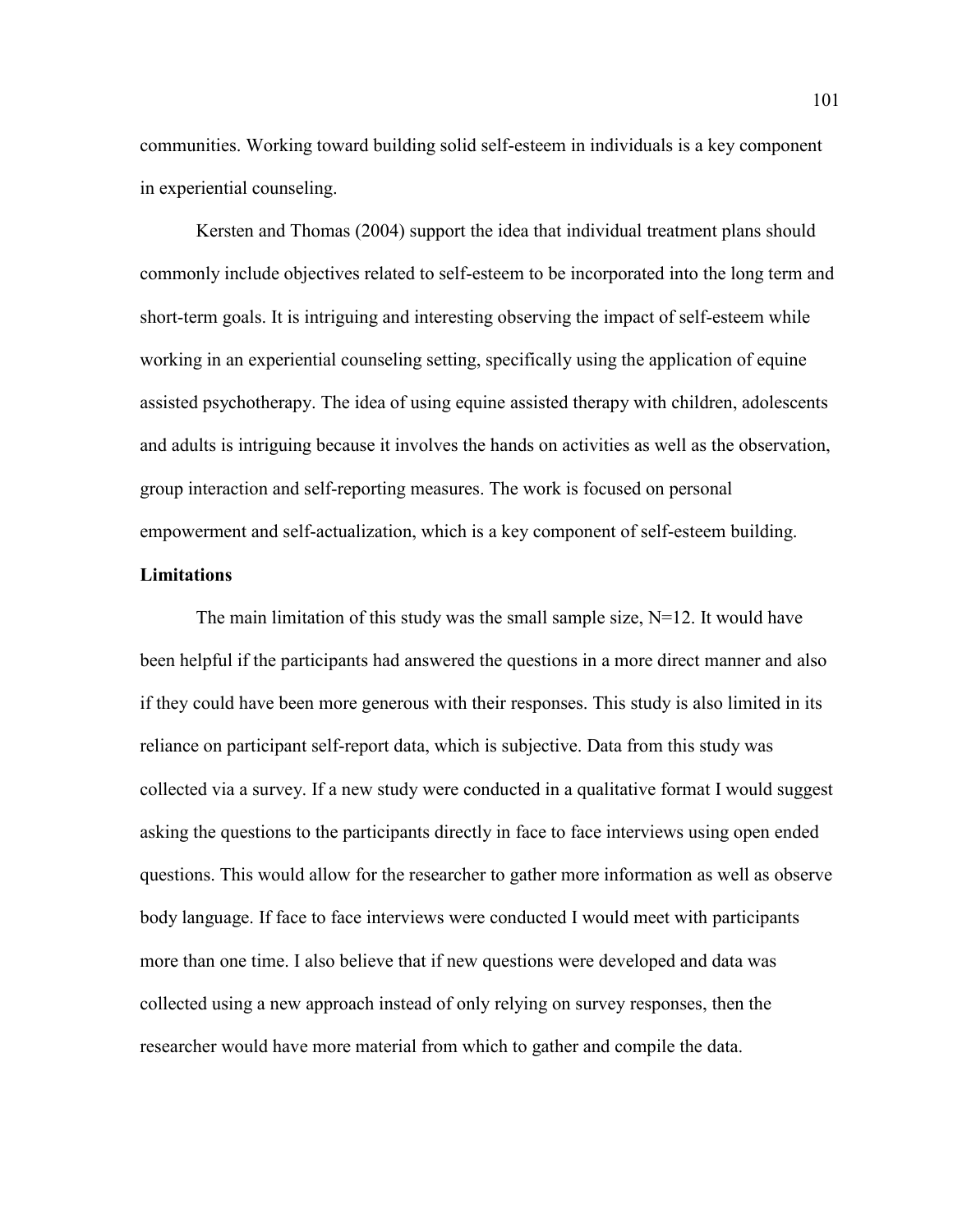There was limited reporting about the usefulness and power of metaphors in experiential counseling and specifically EAP. I was also surprised to not hear more responses about increases in self-esteem from the participants.

Only four individuals added on a brief statement regarding self-esteem. For example, "I wish I would have seen more improvement in the area of self-esteem". Under the selfesteem question the respondents tended to remark on other areas of growth and development instead of self-esteem. They would say the client became braver or the client improved his/her personal boundaries. So definitely it would be more beneficial to have a more direct question asking about any significant improvement in the area of self-esteem as it would be very interesting to find out if EAP does significantly increase self-esteem.

### **Future Research**

Future studies on EAP could delve more deeply into the advantages of doing individual or group EAP. A future study could lead to the designing of new EAP exercises to help clients realize metaphors between their work with the horses and their lives. One of the themes that became apparent in my study was that counselors could trust the process and the horses and needed less preparation to practice as EAP counselors than one would expect. Perhaps future research could lay the groundwork for creating a more cost effective and simple route to becoming EAP certified. Further qualitative research should be conducted to compare programs utilizing varied experiential counseling approaches. A quantitative study which provided more in-depth research would be beneficial to the promotion of experiential applications.

After reviewing the many insightful contributions from experiential experts, authors throughout the literature review, I have realized the importance of asking more questions.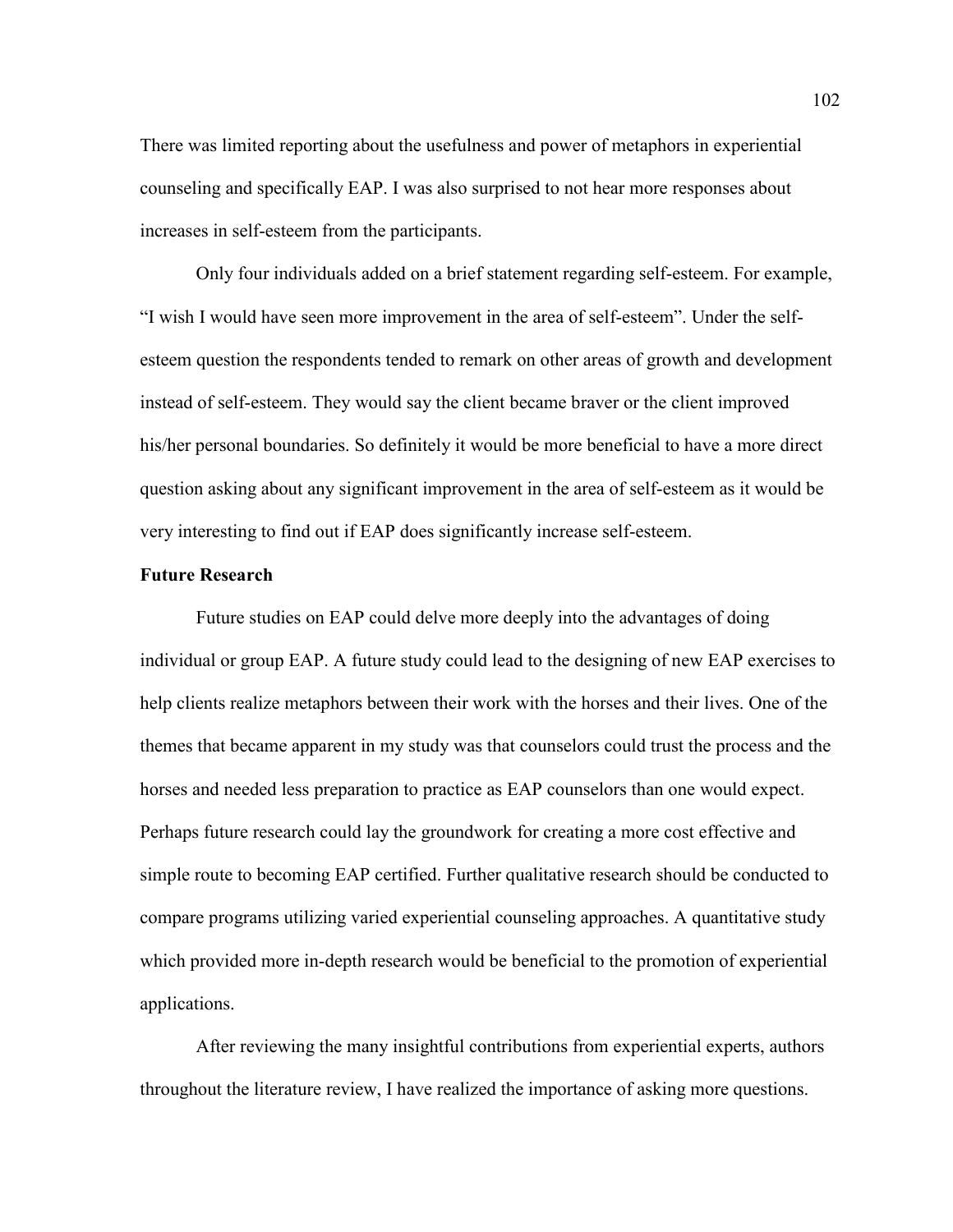### **Final Thoughts**

In summary I do believe that EAP is especially effective for people who do not respond as well to traditional sit down talk-therapy. This idea came up several times in the responses from the participants. People contact me frequently with questions about starting an EAP counseling center. While I appreciate their enthusiasm I do not believe that they understand the challenges involved in starting up their own EAP counseling facility and operating it. I believe this study will be helpful for them to read if they truly feel that they are interested in pursuing such goals.

I felt I came out of a counselor education program with excellent counseling skills but I lacked business skills, which are indispensable if a counselor wants to operate his/her own practice. A counselor must be enthusiastic and goal oriented with enough drive to create an EAP counseling facility; I feel it is necessary to point out the importance of taking some business courses while graduate students are in school so they can be better prepared to take on the overwhelming task of building and directing their own EAP counseling facility. I am encouraged by the unanimous enthusiasm of the respondents and was not necessarily surprised by their responses because I also carry that enthusiasm for EAP. I would have liked to have received more input and responses from the respondents regarding the idea of EAP contributing to clients self-esteem. I do believe that face to face interviews would have been more effective in getting more in-depth responses from the participants. However, I do feel that this study is a good foundation for another researcher to take off from to develop their own study about EAP and its effectiveness.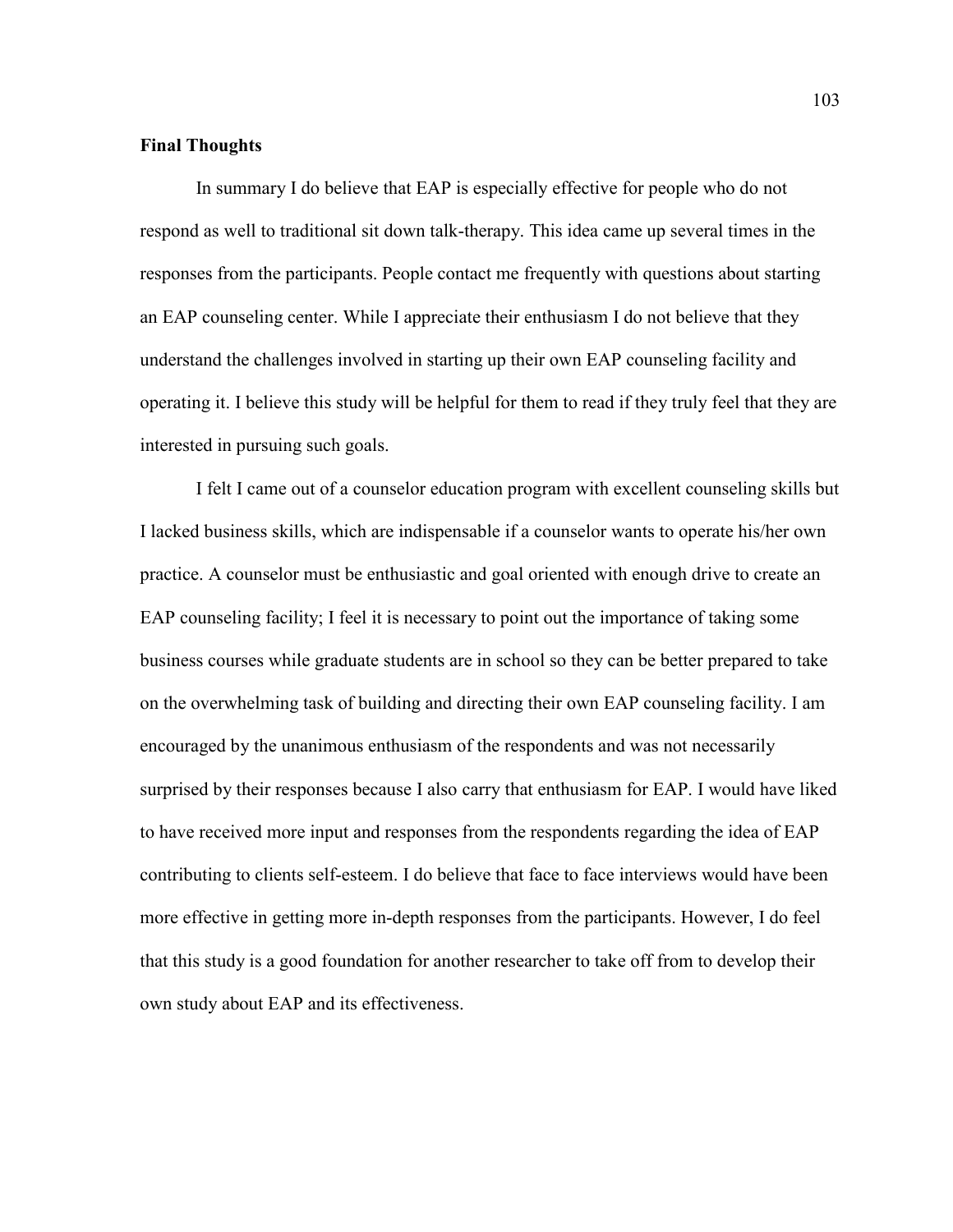#### **References**

- Alvarez, A. G., & Stauffer, G. A. (2001) Musings on adventure therapy. *The Journal of Experiential Education, 24*(2), 85-91.
- Alvarez, A. G., & Welsh, J. J. (1990). Adventure: A Model of Experiential Learning. *Social Work in Education*. Oct. 90, Vol. 13, Issue 1, p. 49-57.
- American Psychological Association. (2001). *Publication Manual of the American Psychological Association* (5<sup>th</sup> Ed.). Washington, DC: American Psychological Association.
- Armstrong, L., & Jenkins, S. (2003). *Every second counts*. New York: Broadway Books.
- Arthur, N. & Achenback, K. (2002). Counselor Preparation: Developing Multicultural Counseling Competencies through Experiential Learning. *Counselor Education & Supervision, 42*, 2-14.
- Axline, V.M. (1947). *Play therapy: The inner dynamics of childhood.* Oxford, England: Houghton Mifflin.
- Axline, V. M. (1964*). Dibs in search of self.* New York: Ballantine Books.
- Bacon, S. (1993). *The conscious use of metaphor in Outward Bound*. Denver, CO: Colorado Outward Bound School.
- Banderoff, S. & Newes, S. (2004). *Coming of Age: The Evolving Field of Adventure Therapy.* Boulder, CO: The Association for Experiential Education.
- Beard, C., & Wilson, J.P. (2002). *The power of experiential learning: a handbook for trainers and educators*. London, UK: Kogan Page Limited
- Beard, C. & Wilson, J.P. (2006*). Experiential Learning: A best practice handbook for educators and trainers* (2<sup>nd</sup> Ed.). Philadelphia, PA: Thomson-Shore, Inc.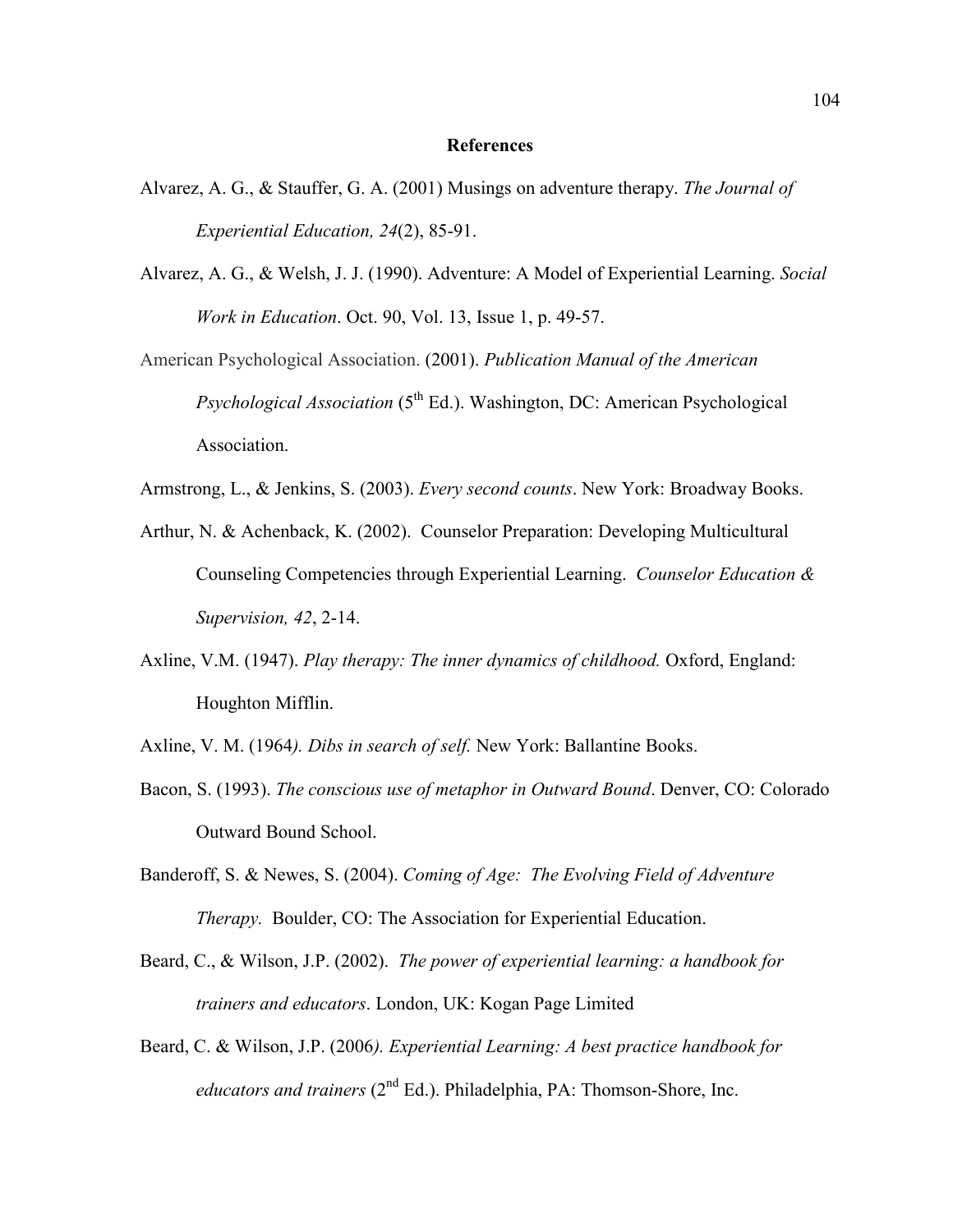- Berman, D.S. & Davis-Berman, J. (2005). Positive Psychology and Outdoor Education. *Journal of Experiential Education*, *28* (1), 20.
- Byrnes, D. A. & Kiger, G. (1990). The effect of a prejudice-reduction simulation on attitude change. *Journal of Applied Social Psychology*, *20*, 341-356.

Campbell, Joseph (1976). *The Portable Jung*. New York: Penguin.

- Campbell, T. W. (1992) Promoting play therapy. *Issues in Child Abuse Accusations, 4*(3), 111-117.
- Campbell, Megan M., & Knoetze, Jan J. (2010). Repetitive Symbolic Play as a Therapeutic Process in Child-Centered Play Therapy. *International Journal of Play Therapy*, Vol. 19, No. 4, 222-234. Association for Play Therapy.
- Canter, L., & Canter, M. (1994). *The High Performing Teacher*. Santa Monica, CA: Lee Canter & Associates.
- Chandler, C.K. (2005). *Animal assisted therapy in counseling.* Routhledge Publications, New York, NY.
- Creswell, J. K. (1994). *Research Design: Qualitative and quantitative approaches.* Thousand Oaks, CA: Sage
- Creswell, J. W. (1998). *Qualitative Inquiry and Research Design: Choosing Among Five Traditions.* Sage Publications, London.

Crisp, S. (1998). International models of best practice in wilderness and adventure therapy. In C. Itin (Ed.), *Exploring the boundaries of adventure therapy: International perspectives. Proceedings of the 1st International Adventure Therapy Conference.* Boulder, CO. Association for Experiential Education.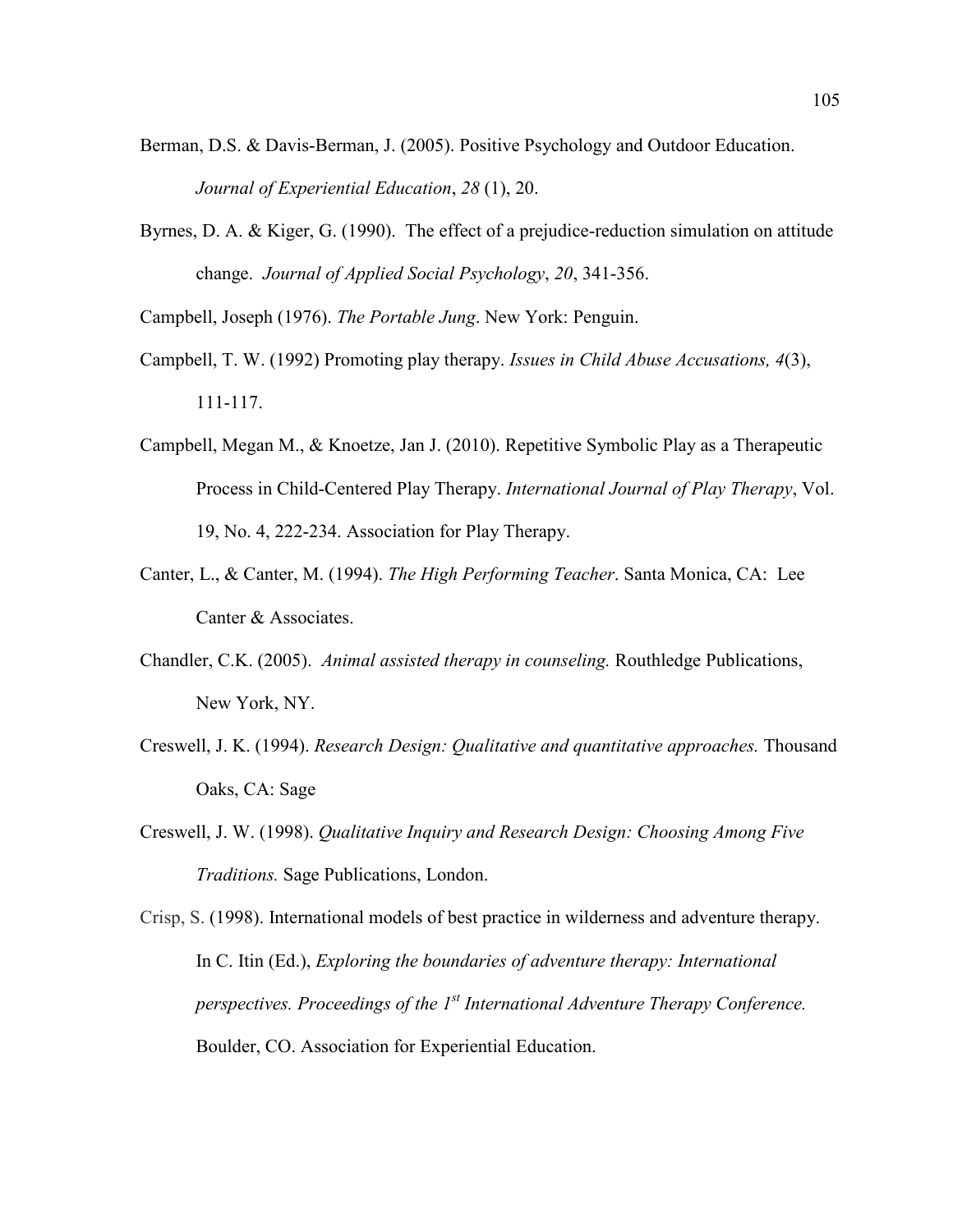- Cummings, A.L. (1992). Methods and Innovations: A Model for Teaching Experiential Counseling Interventions to Novice Counselors. *Counselor Education and Supervision, 32*, p. 31.
- Czikeszentmihalyi, M. (1990). *Flow*: *The psychology of optimal experience.* New York: Harper and Row.
- Czikszentmihalyi, M. (1997). *Finding Flow: The Psychology of Engagement with Everyday* Life. Harper Collins Publishers, Inc., 10 East 53<sup>rd</sup> Street, New York, NY 10022.
- Czikszentmihalyi, M., & Csikszentmihalyi, I. (1999). Adventure and the flow experience. In J. Miles & S. Priest (Eds.), *Adventure Programming* (pp.153-158). State College, PA: Venture.
- Daniels, T. & Ivey, A. (2007). *Microcounseling: Making Skills Training Work in a Multicultural World*. Charles, C. Thomas: Springfield, Ill.
- Dell, C., Chalmers D., Bresette, N., Swain, S., Rankin, D., & Hopkins, C. (2011) *A Healing Space: The Experiences of First Nations and Inuit Youth with Equine-Assisted Learning.* Department of Sociology and School of Public Health, University of Saskatchewan, Canada.
- DEEP (1999). *Definitions, Ethics and Exemplary Practices (DEEP) of Experiential Training and Development (ETD)*. Retrieved August 28, 2011 from http://www.etdalliance.com/ Resources/ Documents/DEEP.pdf
- Denzin, N., & Lincoln, Y. (Eds.). (1994*). Handbook of qualitative approaches*. Thousand Oaks, CA: Sage.
- de Shazer, S. (1985). *Keys to solution in brief family therapy.* New York: Norton.
- Erickson, M. (1959). *Identity and the life cycle: Psychological issues*: New York: Pergamon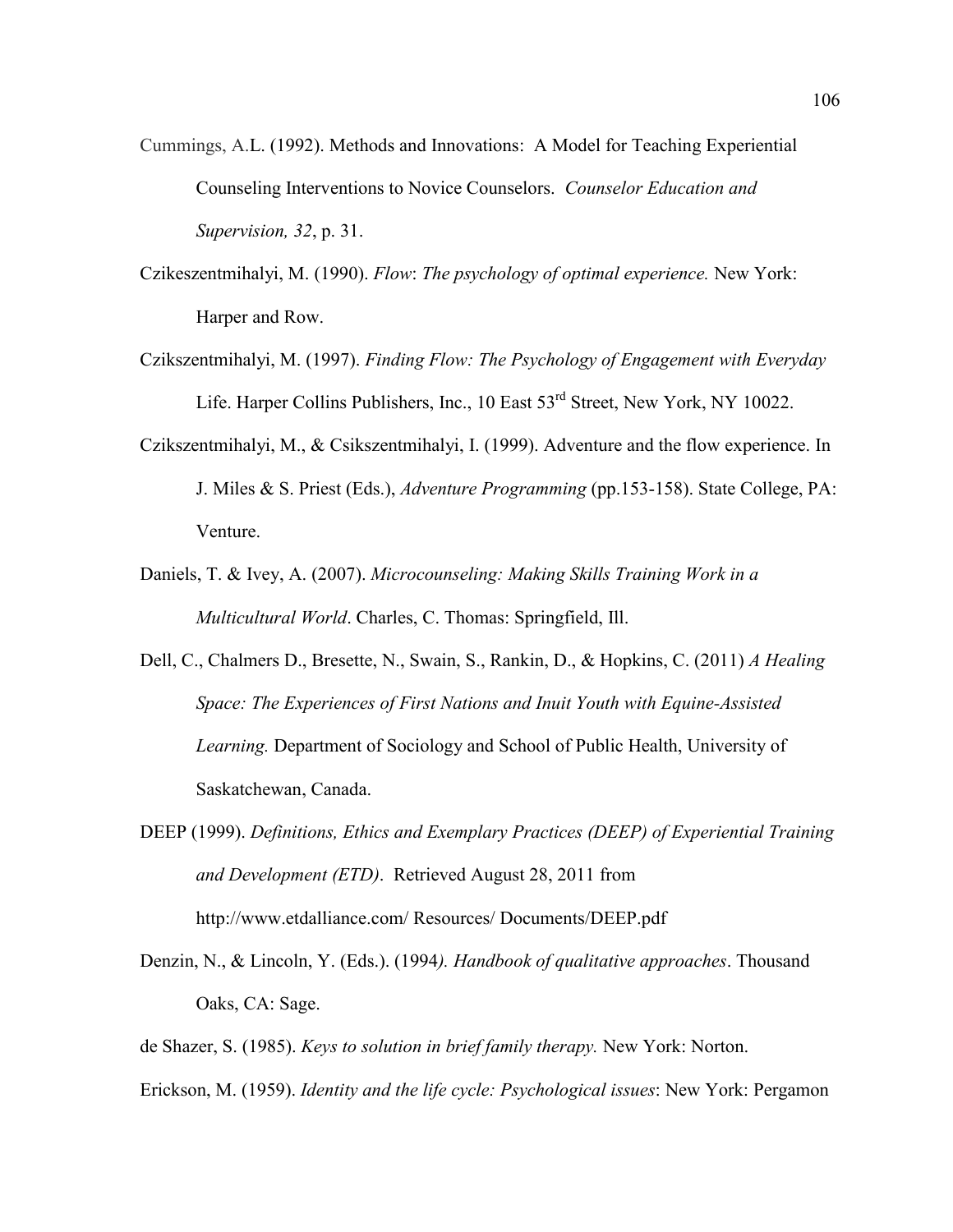- Fletcher, T.B. & Hinkle, J.S. (2002). Adventure based counseling: an innovation in counseling. *Journal of Counseling & Development, 80*, pp. 277-285.
- Flowerday, T. & Schraw, G. (2000) Teacher Beliefs About Instructional Choice: A Phenomenological Study. *Journal of Educational Psychology*. Vol. 92. No 4, 634- 645.
- Fox, Karen. (2008). Rethinking Experience: What Do We Mean by This Word "Experience"? *The Journal of Experiential Education, 31*, (1), 36-54.
- Frantz, C,. Mayer, S. F., & Norton, C. & Rock, M. (2005). *There is no "I" in nature: The influence of self-awareness on connectedness to nature.*
- Garrity, T. F., & Stallones, L., (1998). *Effect of pet contact on human well being*. Wilson & Turners (Eds.) Human Health and Companionship, (p. 3-22). Sage Publications Inc. Thousand Oaks California.
- Gass, M. A. (1990). Transfer of learning in adventure education. In J. C. Miles and S. Priest (Eds.), *Adventure Education*. (pp. 199-208). State College, PA: Venture Publishing
- Gass, M.A. (1993). *Adventure therapy: therapeutic applications of adventure programming*. Dubuque, IA: Kendall/Hunt.

Gass, M.A. (1995). *Book of Metaphors: Volume II*. Dubuque, IA: Kendall/Hunt Publishing

- Gass, M.A. Gillis, H.L., & Priest, S. (2000) *The Essential Elements of Facilitation*. Dubuque. IA: Kendall/Hunt Publishing Company.
- Gazda, G.M., Ginter, E.J., & Horne, A.M. (2001). *Group counseling and group psychotherapy: Theory and application.* Boston: Allyn & Bacon.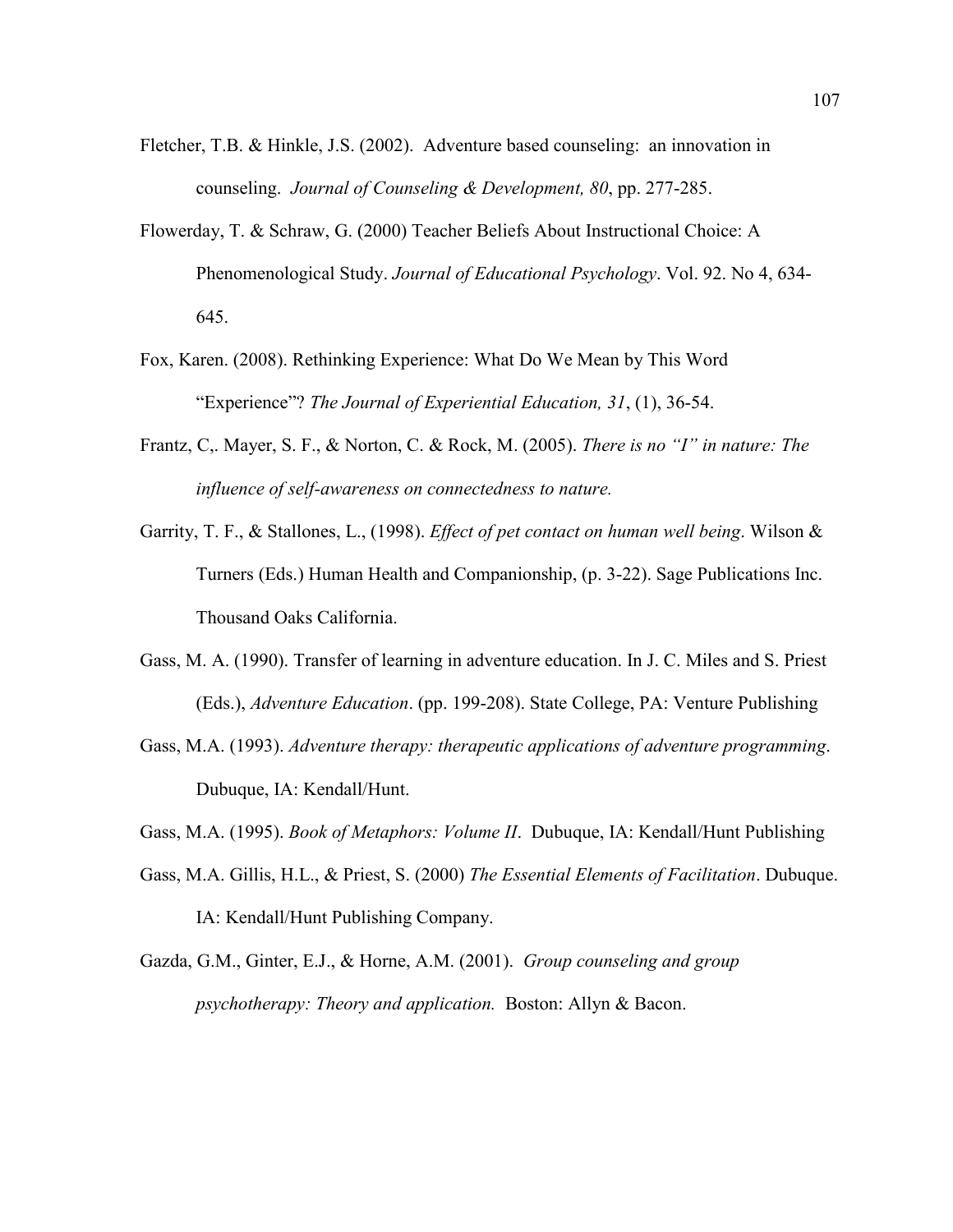- Gillis, H.L., & Gass, M.A. (1993). Bringing adventure into marriage and family therapy: an innovative experiential approach. *Journal of Marital and Family Therapy*, *19* (3), (pp. 273-286).
- Gladding, S. (2004). *Counseling as an Art: The Creative Arts in Counseling* (3<sup>rd</sup> Ed.). Alexandria, VA: American Counseling Association.
- Gladding, S. (2007). *Counseling: A Comprehensive Profession* (p. 199)5<sup>th</sup> Ed. Updated. Prentice-Hall. Englewood Cliffs, New Jersey 07632.
- Glasser, B., & Strauss, A. (1967). *The discovery of grounded theory.* Chicago: Aldine.
- Goleman, D. (1996) *Emotional Intelligence*, Bantam Books, London.
- Greenberg, L., Rice, L., & Elliot, R. (1993). *Facilitating emotional change: The moment-bymoment process*. New York: Guilford Press.
- Gross, J. J., (2001) Emotion Regulation in Adulthood: timing is everything. *Current Directions in Psychological Science, 10*, 214-219.
- Guba, E. G. (1981a). Criteria for assessing the trustworthiness of naturalistic inquiries. *Educational Communication and Technology Journal*, *29*, 75-92.
- Haley, J. (1973). *Uncommon therapy.* New York: Norton*.*
- Heron, J. (1999). *The Complete Facilitator's Handbook*. London: Kogan Page
- Huber, C.H. (1997). Outward bound together (indoors): adventure family counseling. *The Family Journal: Counseling and Therapy for Couples and Families, 5*(1), 49-52.
- Horne, A. M., & Passmore. (1991) *Family Counseling and Therapy*. (2<sup>nd</sup> Ed.). F. E. Peacock Publishers. New York.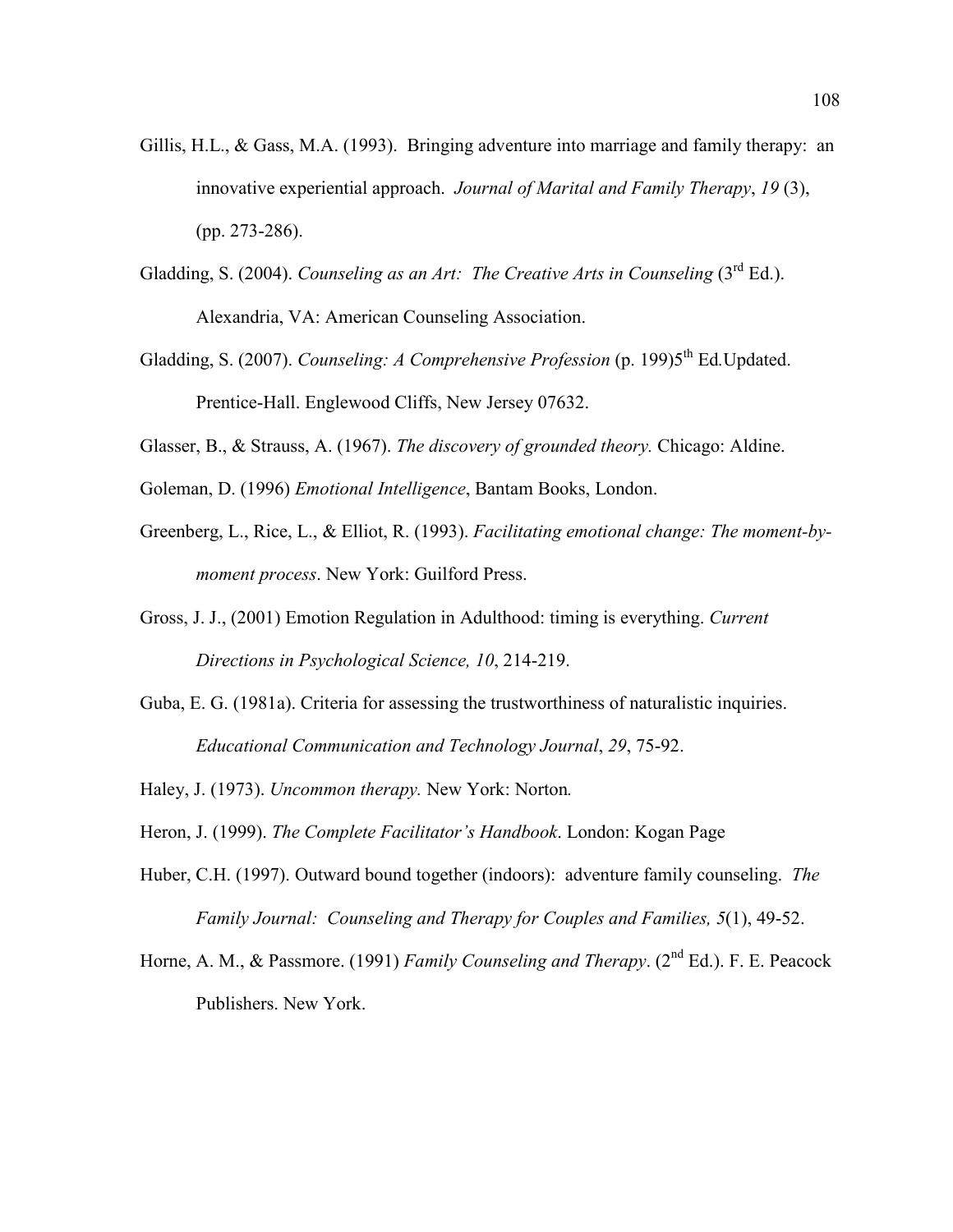- Humphrey, E. (1991). Searching for life's meaning: *A phenomenological and heuristic exploration of the experience of searching for meaning in life*. Doctoral dissertation, Union Institute.
- Husserl, E. (1931). *Ideas* (W. R. Boyce Gibson, Trans.). London: George Allen & Unwin.
- Ivy, A. E., Ivey, M. B., & Morgan, L. S. (1997). *Counseling and Psychotherapy: A MULTICULTURAL PERSPECTIVE.* Allyn and Bacon. Boston. MA.
- Jacobs, J. & Archie, T. (2007). Investigating Sense of Community in First-Year College Students. *Journal of Experiential Education*, 2008, Vol. 30, No. 3.
- Kaskutas, L.A., March, D., & Kohn, A. (1997). Didactic and experiential education in substance abuse programs. *Journal of Substance Abuse Treatment, 15*(1), 45-53.
- Kaduson, H.G., Schaefer, C. E., & Hall, T. M. (2002) Fifteen Effective Play Therapy Techniques. *Professional Psychology: Research and Practice*, Vol. 33, No. 6, 515- 522.
- Kant, I. (1966). *Crtitique of pure reason.* Garden City, NY: Doubleday.
- Kimball, R. O. & Bacon, S. B. (1993). The wilderness challenge model. In M. A. Gass (Ed.), *Adventure therapy: Therapeutic applications of adventure programming* (pp. 11-41). Dubuque, IA: Kendall/Hunt.
- Kersten, G, & Thomas, L. (2004). *EAGALA Equine Assisted Psychotherapy and Learning: Untraining Manual Level I.* (3<sup>rd</sup> Ed.). EAGALA, Inc. Santaquin, UT:
- Kersten & Thomas (2009). *Equine Assisted Growth and Learning Association. Fundamentals of EAGALA Model Practice* (6th. Ed.). EAGALA, Inc.: Santaquin, UT.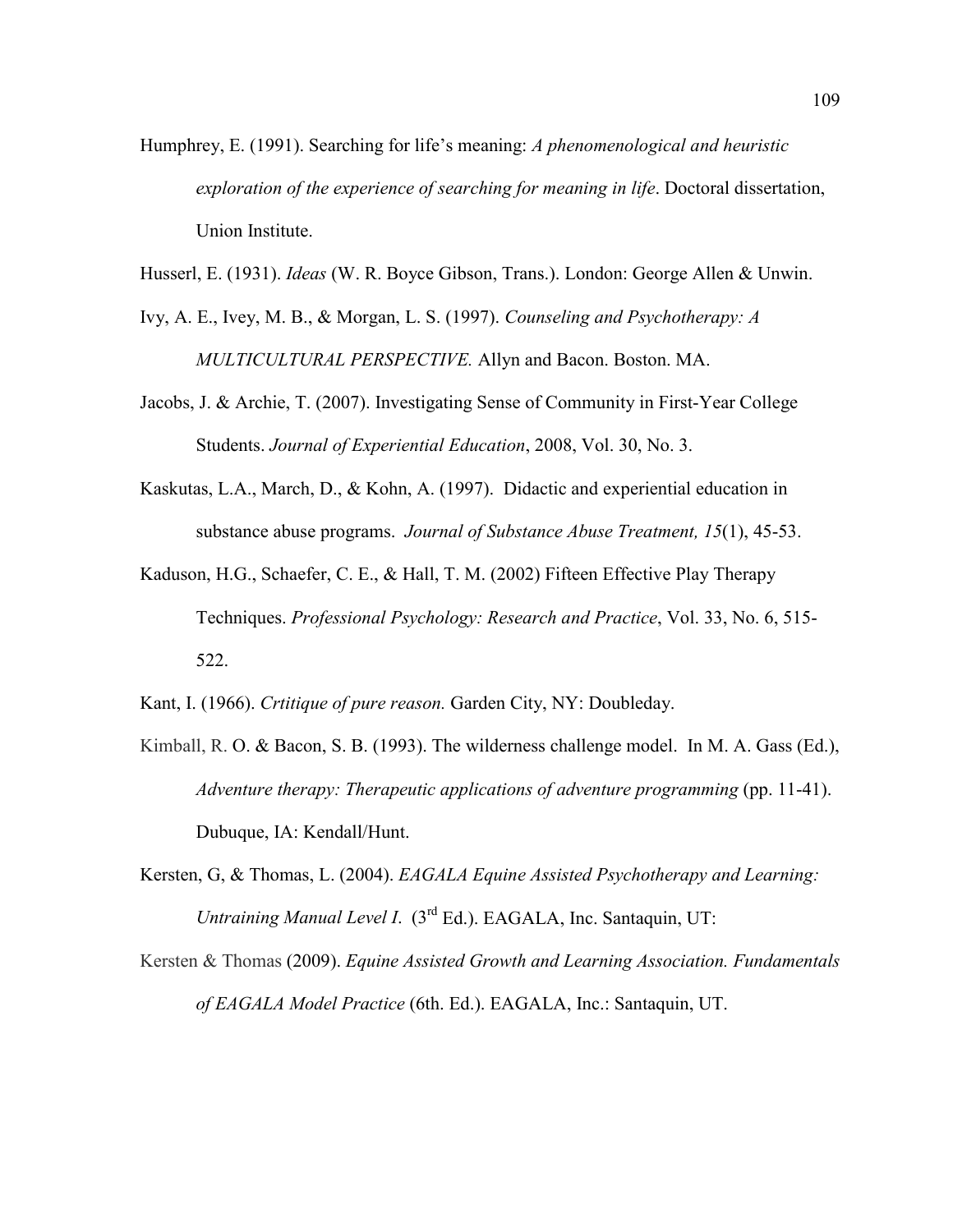- Klontz, B. T., Bivens, A., Leinart, D., & Klontz, T. (2007). The Effectiveness of Equine-Assisted Experiential Therapy: Results of an Open Clinical Trial*. Journal of Society and Animals, 15*, 257-267.
- Kraft, R., & Sakofs, M. (1985). *The theory of experiential education*. Boulder, CO: Association of Experiential Education.

Landgarten, Helen (1987). *Family Art Psychotherapy*. New York: Brunner/Mazel.

- Landreth, G. L. (1993) Elementary School Guidance & Counseling. *Child Centered Play Therapy.* Vol. 28 Issue 1, p. 17, 13p.
- Landreth, G. L. & Sweeney, D. (1999). Child-centered play therapy. In K. O'Conner & L. Braverman (Eds*.) Play therapy theory and practice, A comprehensive presentation,* p. 17-43.
- Landreth, G. L. (2002). *Play therapy. The art of the relationship.* Routledge: New York.
- LeCompte, M. D. (2000). Analyzing Qualitative Data*. Theory Into Practice*, Vol. 39, Number 3, 2000.
- Long, V. (1996). *Communication skills in helping relationships*. Pacific Grove, CA: Brooks/Cole.
- Long, V. (2002). *Experiential Counseling: Using Activity as a Catalyst in Helping Relationships*. Belmont, CA: Wadsworth/Thomson Learning.

Lincoln, Y.S Guba, Guba, E. G. (1985). *Naturalistic Inquiry.* Sage Publications. London.

- Maslow, A. (1954). *Motivation and Personality*, Harper & Row, New York.
- Maslow, A. (1971). *The further reaches of human nature*. New York: The Viking Press.
- McKay, M. & Fanning, P. (2000). *Self-Esteem*. (3rd ed.). Oakland, CA: New Harbinger Publications, Inc.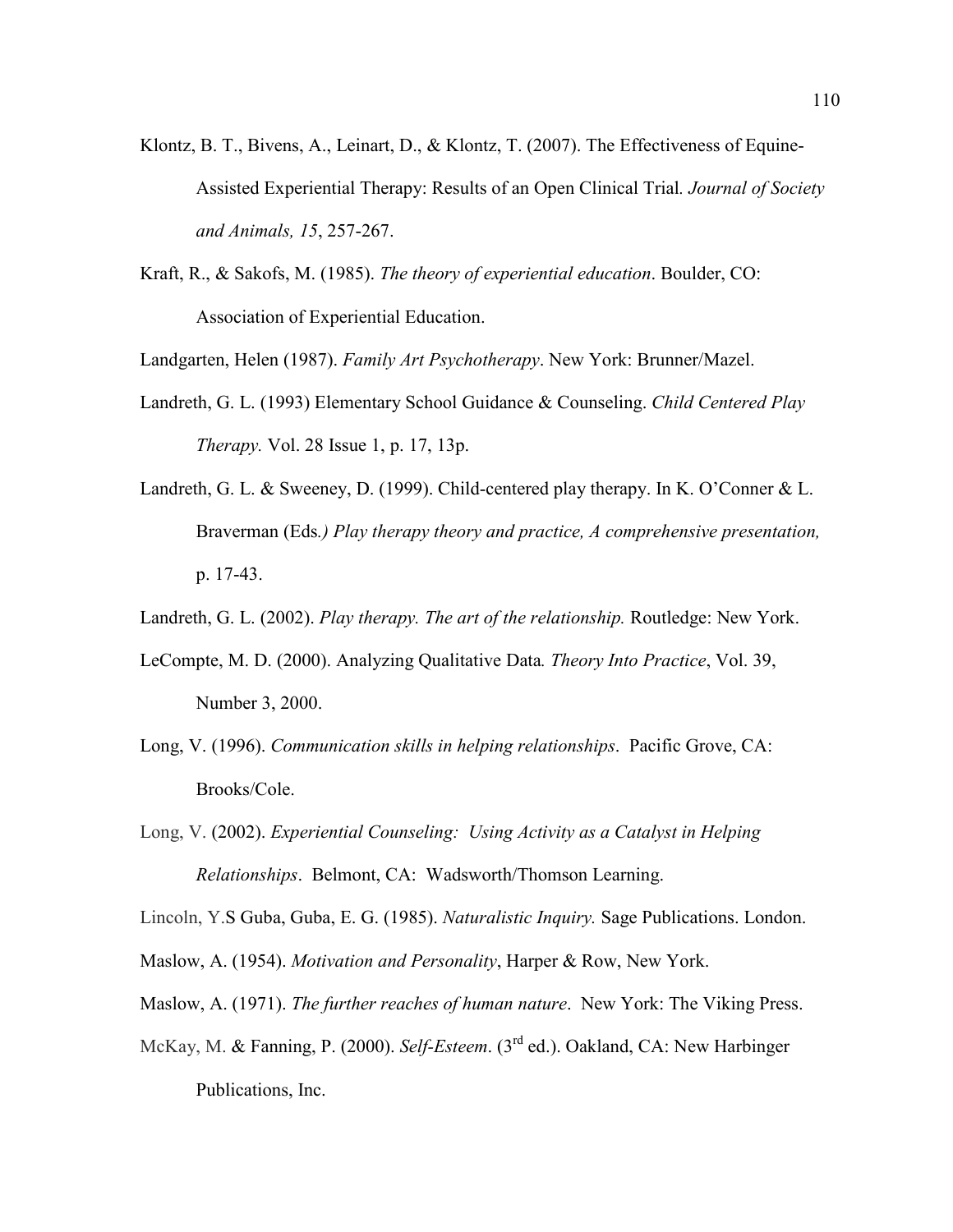Malchiodi. C.A. (2003) *Handbook of art therapy* (1<sup>st</sup> and 2<sup>nd</sup> ed.). New York: Guilford Press.

- Malchiodi, C.A. (2007). *The Art Therapy Sourcebook*. (2<sup>nd</sup> ed.). New York, NY: McGraw Hill.
- Malchiodi, C.A. (2008). *Creative Interventions with Traumatized children*. New York: Guilford Press.
- Malchiodi, C.A. (2011). *Trauma informed art therapy with sexually abused children*. Handbook of Child Sexual Abuse: Prevention, Assessment, and Treatment. In New York: Wiley.
- Martin, R. & Davids, K. (1995). The effects of group development techniques on a professional athletic team. *The Journal of Social Psychology*, *135*, 533-535.
- Marx, J. D. (1988). An outdoor adventure counseling program for adolescents. *The Journal of Social Work,* Vol. 33, Issue 6, 517-520.
- Maxwell, R., Perry, M., & Martin, A., J. (2008). An Evaluation of Dropouts From Outward Bound Programs for the Unemployed. *Journal of Experiential Education*, 30 (3), 223- 235.
- Miles, M. B., & Huberman, A. M. (1994). *Qualitative data analysis: A sourcebook of new methods* (2<sup>nd</sup> ed.). Thousand Oaks, CA: Sage
- Mitten, D. (1994). Ethical considerations in adventure therapy: *A feminist critique. Women & Therapy,* Vol. 15, 3/4, 55-84.
- Mitten, D. (1999). Leadership for community building. In J. C. Miles & S. Priest (Eds.), *Adventure programming* (pp. 253-261). State College, PA: Venture.
- Moustakas, C. (1973). *The Child's Discovery of Himself*. Jason Aronson, Inc. New York, NY.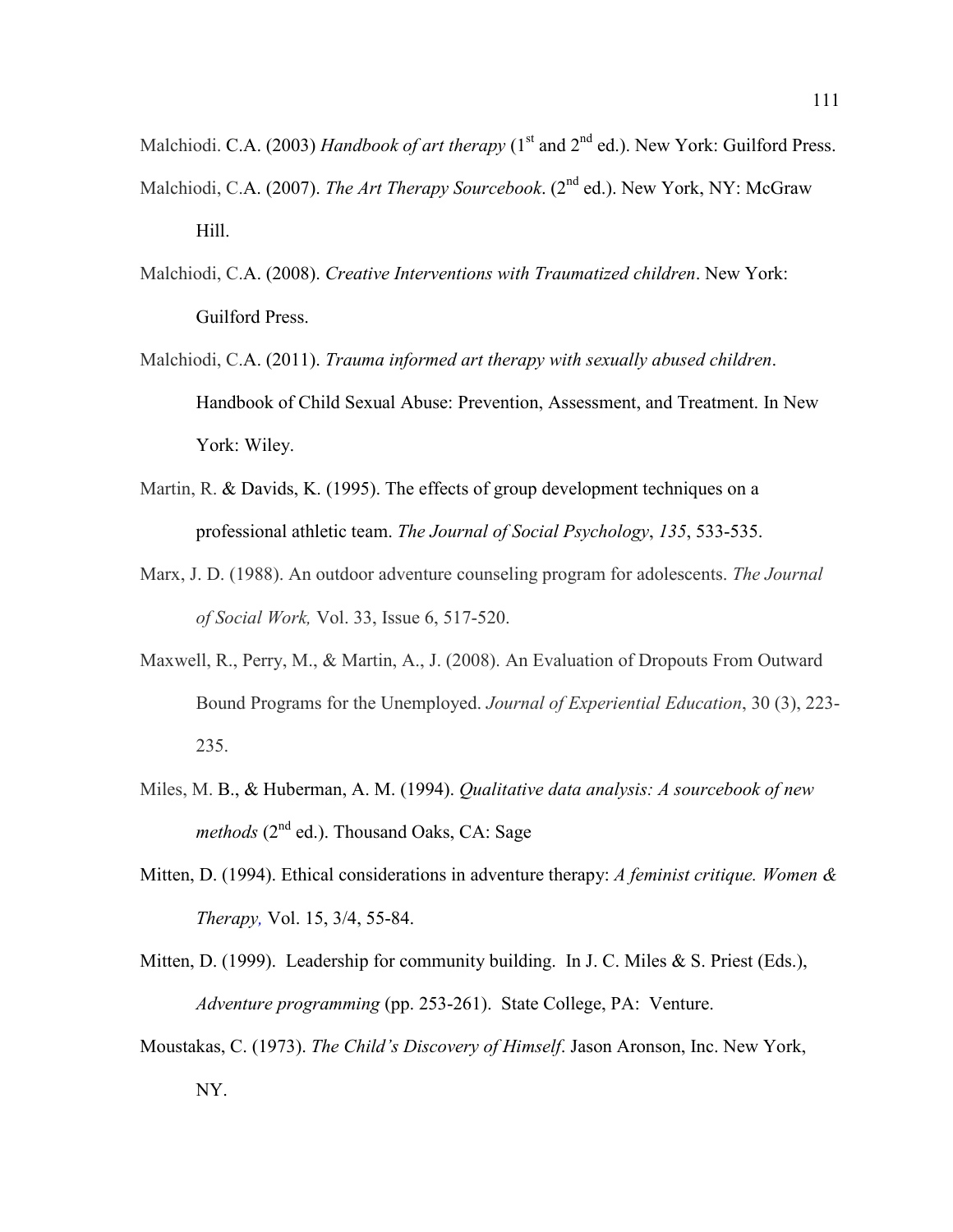Moustakas, C. (1974). *Personal Growth: The struggle for identity and human values.* Doyle Publishing Company. Cambridge, MA. 02139.

Moustakas, C. (1994). *Phenomenological Research Methods.* Sage Publications. London.

Moustakas, C. (1995). *Being-In, Being-For, Being-With*. Jason Aronson, Inc. Northvale, New Jersey, London.

Moustakas, C. (1997). *Relationship Play Therapy*. Jason Aronson, Inc.

Nassar-McMillan, Slyvia, C. & Cashwell, Craig, S. (Dec, 1997). *Journal of Humanistic Education & Development*, Vol. 36. Issue 2, p. 59-62.

Naumburg, M. (1966). *Dynamically Oriented Art Therapy*. New York: Grune & Stratton.

- Polkinghorne, D. E. (1989). Phenomenological research methods. In R. S. Valle & S. Halling (Eds.), *Existential-phenomenological perspectives in psychology* (pp. 41- 60). New York: Plenum.
- Priest, S., & Gass, M.A. (1991). *Effective Leadership in Adventure Programming* (2<sup>nd</sup> ed.). Champaign, IL: Human Kinetics
- Priest S. & Rohnke, K. (2000). *101 of the Best Corporate Team Building Activities We Know!* Kendall/Hunt Publishing, Dubuque, IW.
- Ponterotto, J.G, Fuentes, J. N., & Chen, E. C. (2000). *Models of multicultural counseling*. In S. D. Brown & R. W. Lent (Eds.), *Handbook of counseling psychology*. (3rd ed., pp. 639-669), New York, N. Y. Wiley.
- Qualitative. (n.d.). *Merriam-Webster's Medical Dictionary*. Retrieved August 03, 2011, from Dictionary.com website: [http://dictionary.reference.com/browse/qualitative.](http://dictionary.reference.com/browse/qualitative)
- Robertson, I. (1999). *Mind Sculpture: Unleashing your brain's potential*. Bantam Books, London.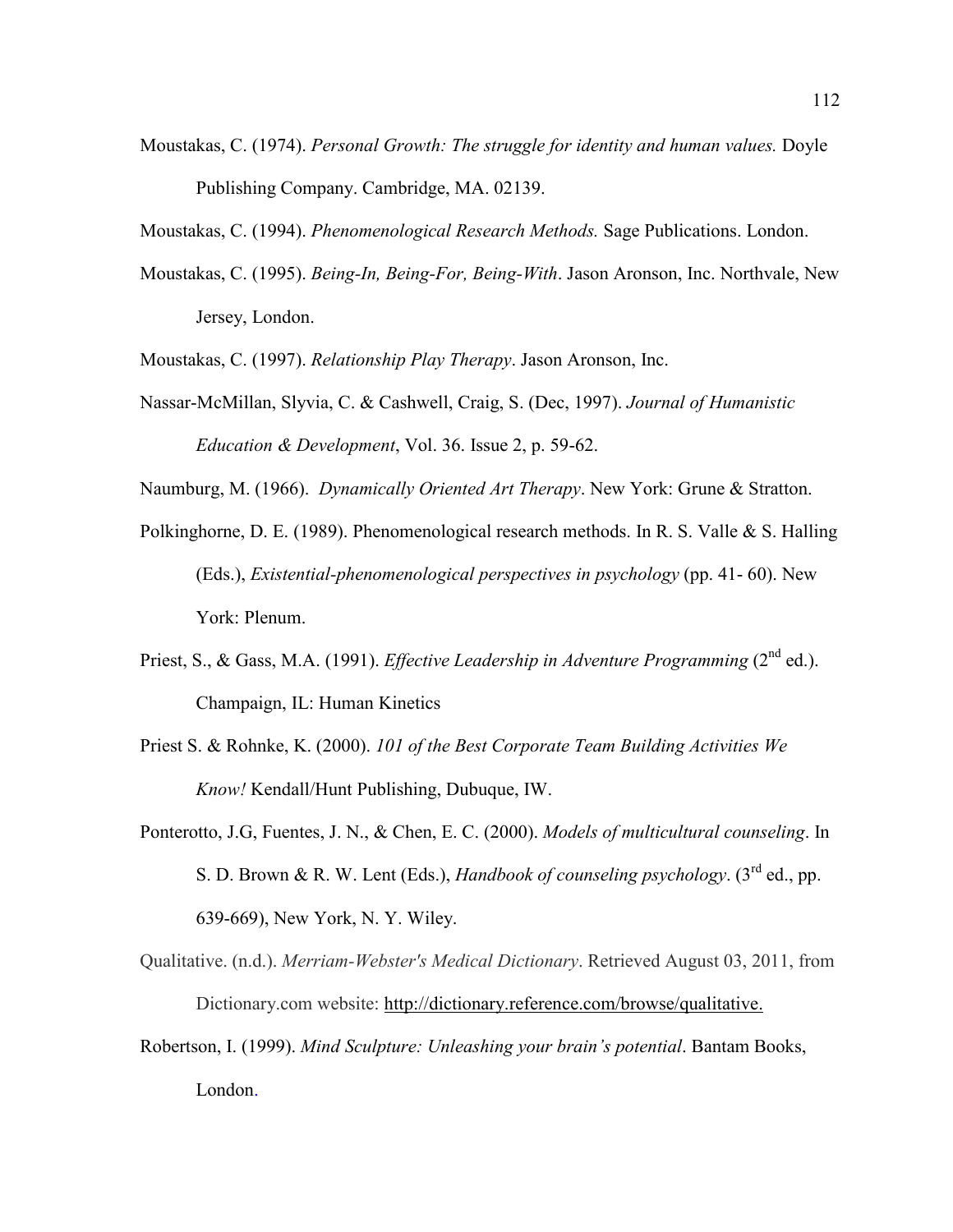Rogers, C. R. (1951). *Client-centered therapy*. Boston: Houghton Mifflin.

- Rogers, C. R. (1957). The necessary and sufficient conditions of therapeutic personality change. *Journal of Consulting Psychology, 21*, 95-103.
- Rogers, C. R. (1959). A theory of therapy, personality, and interpersonal relationships, as developed in the client-centered framework. In S. Koch (Ed.), *Psychology: A study of a science, Vol. 3, Formulations of the person and the social context*. New York: McGraw-Hill.
- Rogers, C. R. (1977). *Carl Rogers on personal power: Inner strength and its revolutionary impact.* New York: Delacorte.
- Rogers, C. R. (1980). *A way of being*. Boston: Houghton Mifflin.
- Rogers, N. (1993). *The Creative Connection: Expressive Arts as Healing.* Science and Behavior Books, Inc. Palo Alto, California.
- Rubin, J. A. (1980). Art in Counseling. A new avenue. *Counseling and Human Development, 13*, 1-12.
- Rubin, J. (1987). *Approaches to Art Therapy: Theory and Technique*. New York: Brunner/Mazel.
- Russell, K. C. (2001a) Ideas about ideas: Exploring the genesis and movement of conceptual boundaries. In C. M Itin, (Ed), *Exploring the boundaries of adventure therapy: International perspectives*. Boulder, Colorado: Association for Experiential Education.
- Schoel J., Prouty, D and Radcliffe P. (1988)*. Island of Healing: A guide to adventure –based counseling,* Project Adventure Inc., Hamilton, MA.

Satir, V. (1976). *Making contact*. Millbrae, CA: Celestial Arts.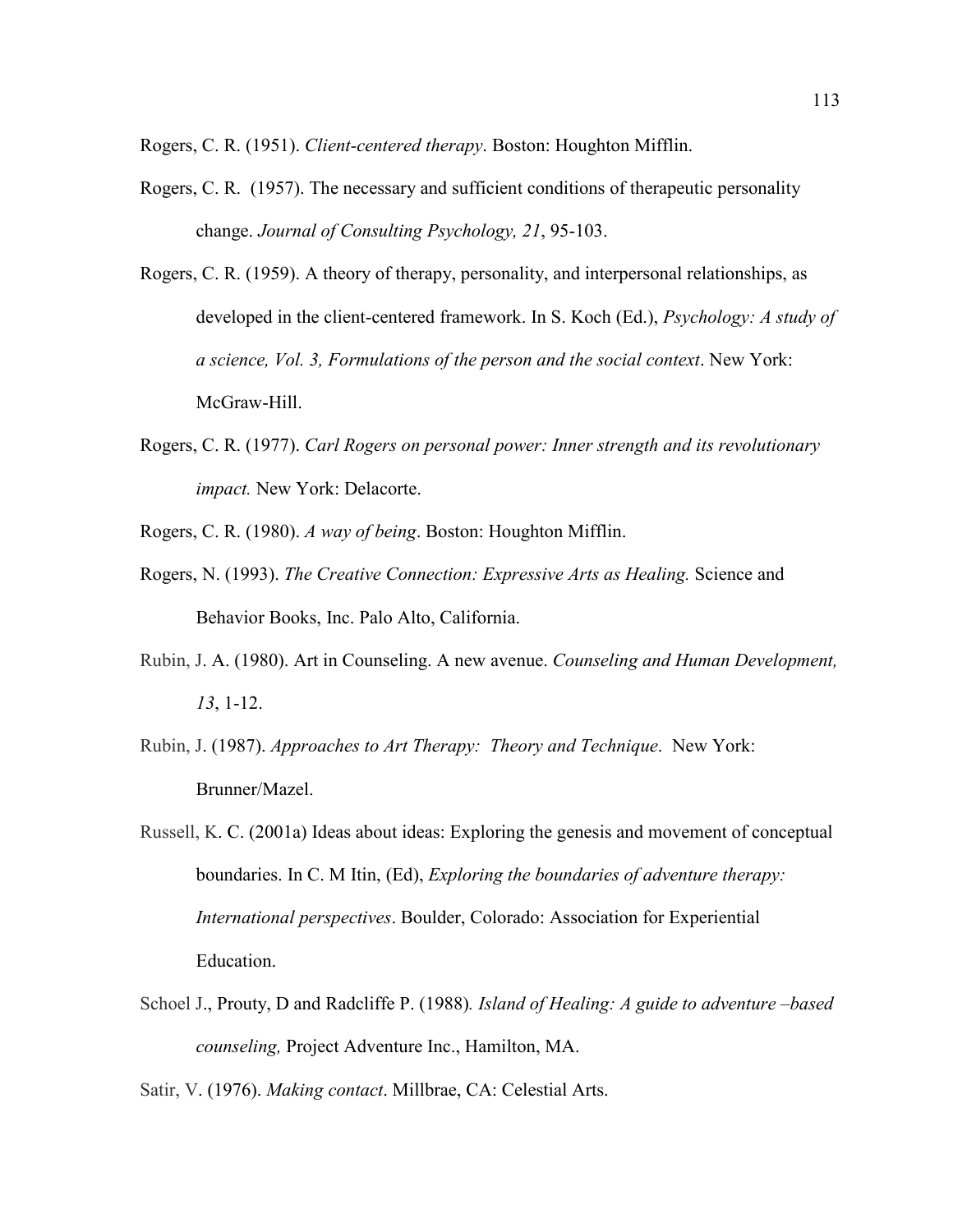- Satir, V. (2000*). Her Life & Her Circle of Influence.* Science and Behavior Books, Inc. Palo Alto, California.
- Scherer, D. G. & Long, V.O. (2002). *Experiential Counseling*: *Using Activity as a Catalyst in Helping Relationships.* Belmont, CA: Wadsworth Thompson Learning.
- Schoel, J., Prouty, D., & Radcliffe, P. (1998). *Islands of Healing: A guide to adventure based counseling.* Hamilton, MA: Project Adventure, Inc.
- Seligman, M. P. (1990). *Learned Optimism: How to change your mind and your life.* New York: Simon & Schuster.
- Seligman, M. P., & Csikszentmihalyi, M. (2000). Positive psychology: An introduction. *American Psychologist*, *54*, 5-14.
- Sheldon, N.M., & Arthur, N. (2001). Adding adventure to therapy*. Guidance & Counseling, 16*(2), 67-73.
- Siegel, B*.* (1986). *Love, Medicine, and Miracles*. New York: Harper & Row.
- Sommers, Flanagan, J. (2007). The Development and Evolution of Person-Centered Expressive Art Therapy: A Conversation with Natalie Rogers. *Journal of Counseling & Development*, *85,* 120-125.
- Stern, Daniel. M.D. (2004). *The Present Moment in Psychotherapy and Everyday Life.*  Haddon Craftsman. New York.
- Sue, D.W., & Sue, D. (1999). *Counseling the culturally different: theory and practice* (3rd ed.). New York: Wiley.
- Terr, L. C. (2007) *TOO SCARED TO CRY: How Trauma Affects Children and Ultimately Us All.* Basic Books, New York.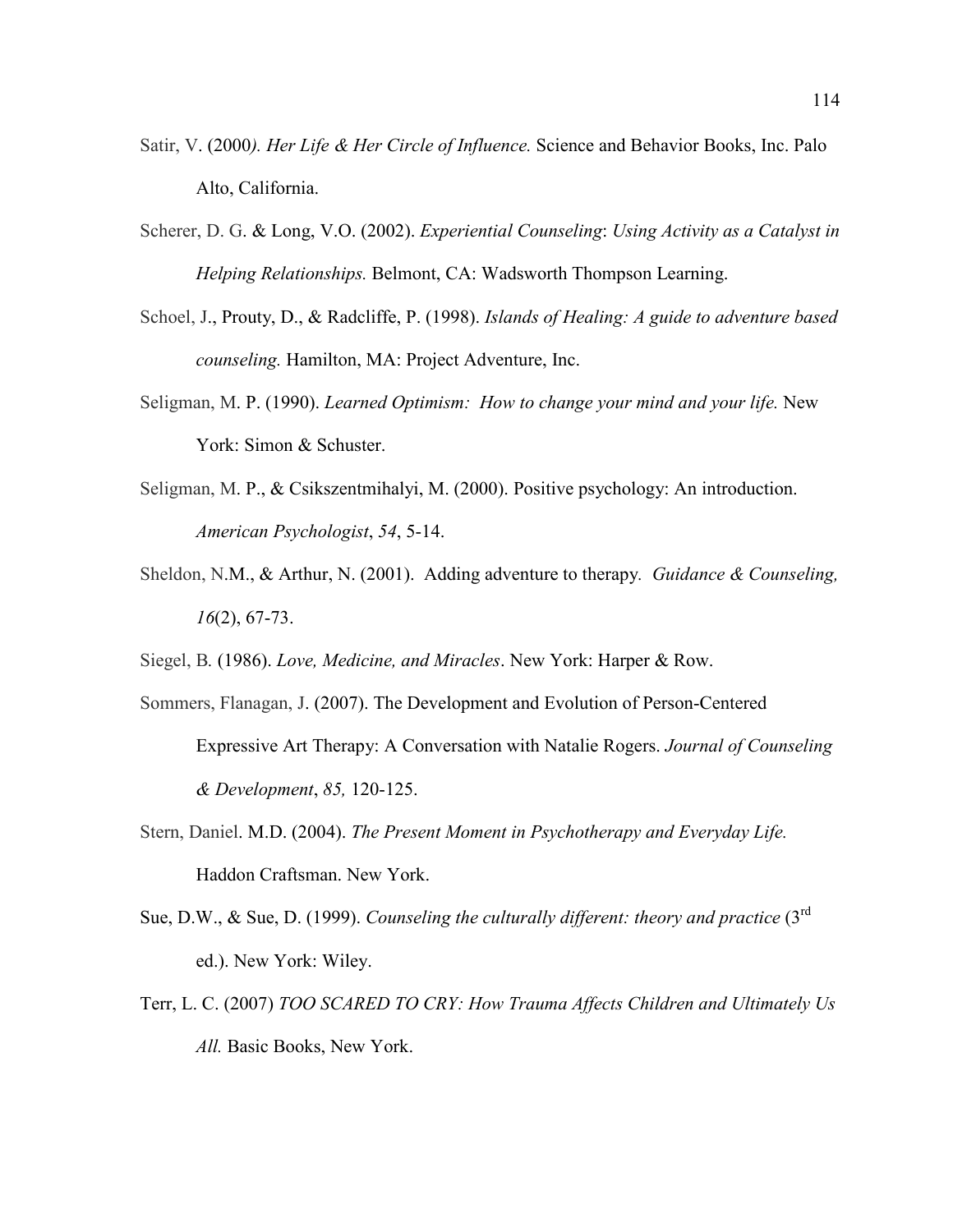- Thayer, L. (1987). An interview with Carl R. Roger: Toward peaceful solutions to human conflict. Part I. *Michigan Journal of Counseling and Development, 18*(1), 58-63.
- Thayer, L. (1991). Person-Centered Approach. In Arthur M. Horne and J. Laurence Passmore (Eds.), *Family Counseling and Therapy* (p. 303). Itasca, Illinois: F. E. Peacock Publishers, Inc.
- Tolle, E. (2005). *A NEW EARTH: Awakening to Your Life's Purpose*. Penguin Books. London, England.
- Trotter, K. S., Ph.D. (2006). *The Efficacy of Equine Assisted Group Counseling with At-Risk Children and Adolescents.* Doctoral Dissertation prepared for the Degree of Doctor of Philosophy. University of North Texas, Dec. (2006).
- Trull, T. (2005). *Clinical Psychology*. Belmont, CA: Wadsworth/Thompson Learning.
- Warren, K. (1999). Women's outdoor adventures. In J. C. Miles & S. Priest (Eds.), *Adventure programming* (pp. 389-393). State College, PA: Venture.
- Warren, K., Sakofs, M., Hunt, J., S., Jr. (2001). *The Theory of Experiential Education. A Collection of Articles Addressing the Historical, Philosophical, Social, and Psychological Foundations of Experiential Education*. (3rd Ed.). Dubuque, IA: Kendall/Hunt Publishing Company.
- Whitaker, C., & Malone, T.P. (1981). The roots of psychotherapy (2<sup>nd</sup> ed.). New York: Brunner/Mazel.
- Wood, R.E., & Bandura, A. (1989). Impact of conceptions of ability on self-regulatory mechanisms and complex decision making. *Journal of Social Psychology*, *56*, 407- 415.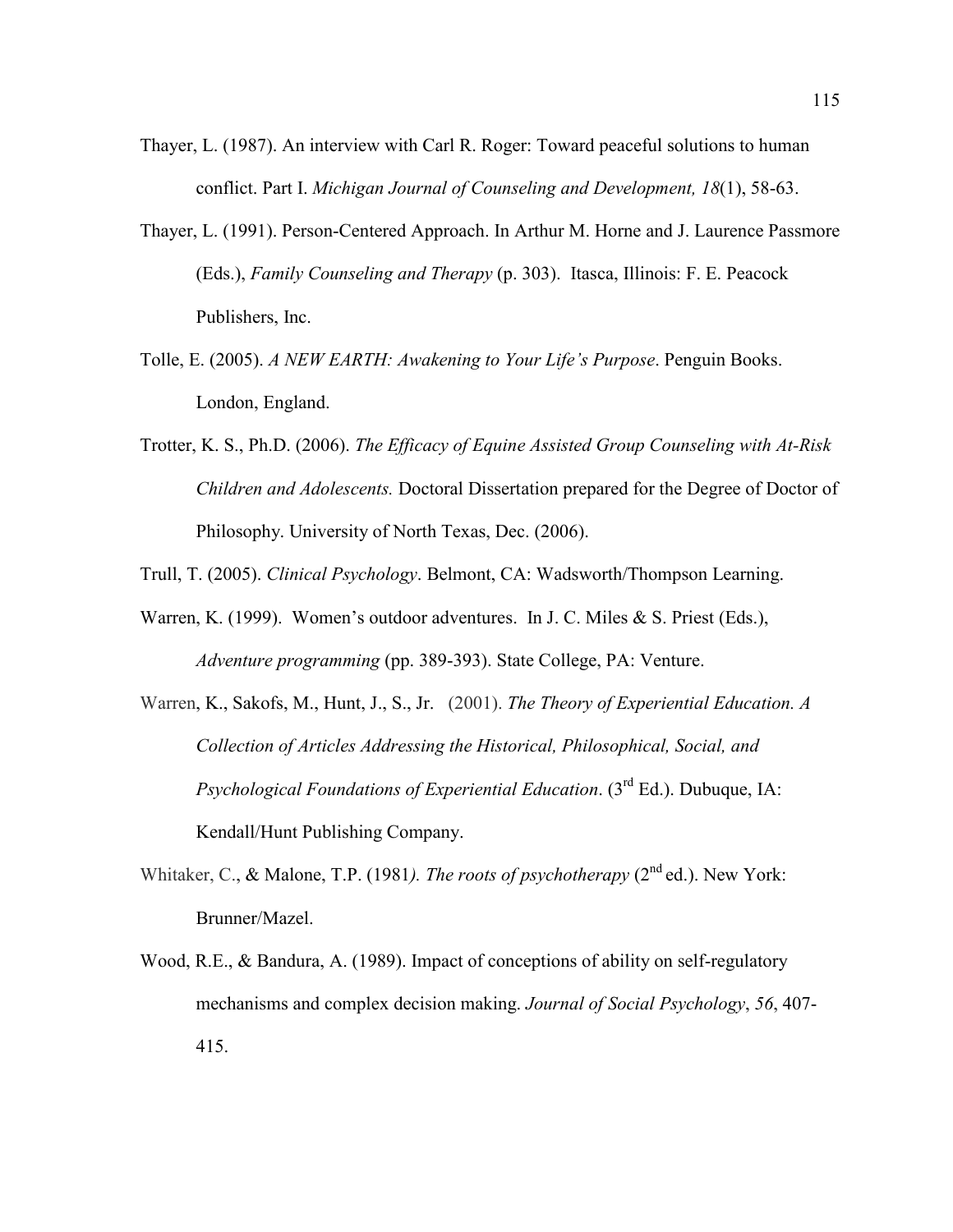Wu, J. C. H., & Sih, P. K. T. (Eds.). (1961). *Lao Tzu/Tao The Ching*, New York: St. John's University Press.

Zilbergeld, B. (1983). *The shrinking of America*. Boston: Little Brown.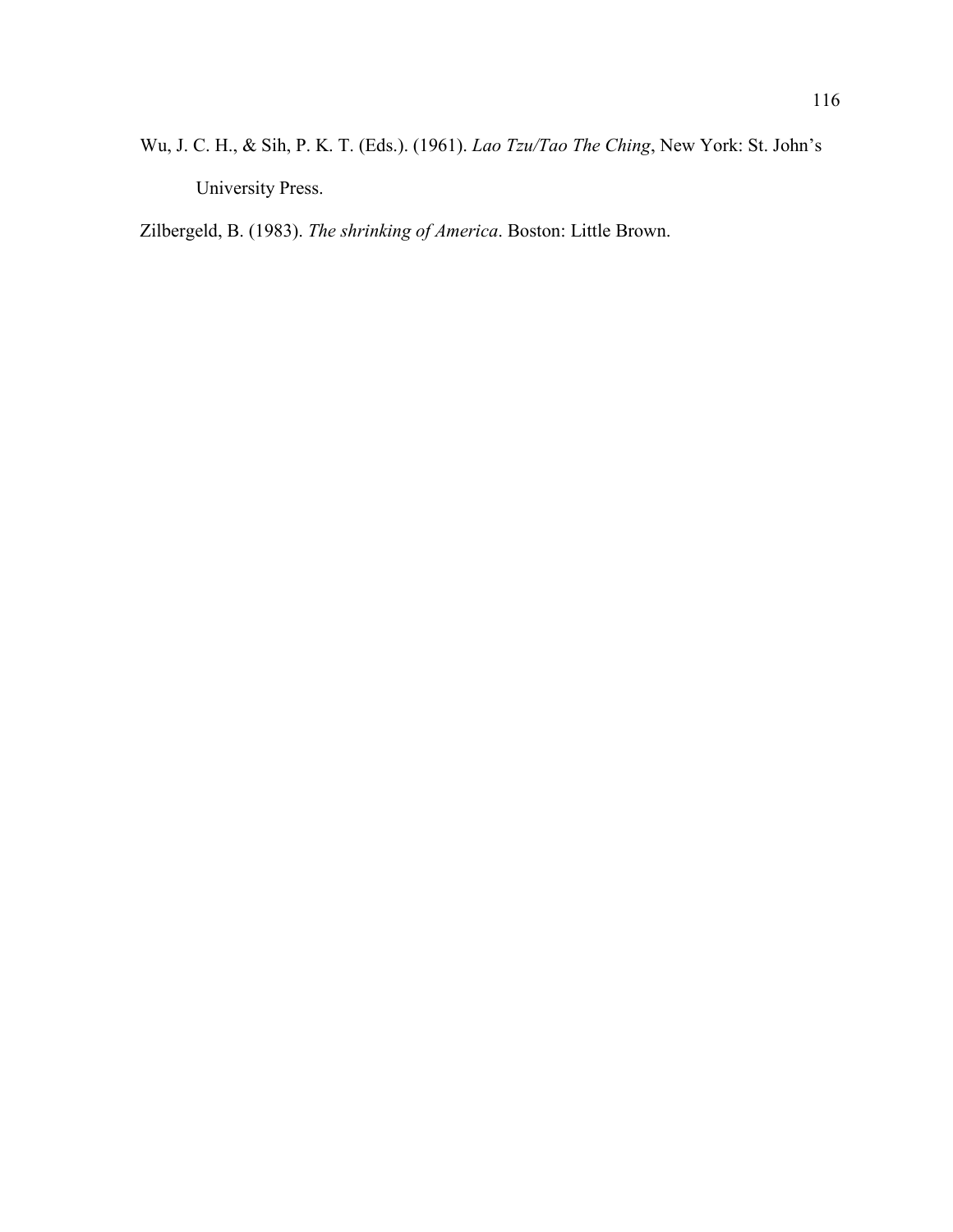# **Appendices**

| Appendix A Survey: The Challenges and Discoveries in Using Varied Experiential |                                                                     |  |  |  |  |  |
|--------------------------------------------------------------------------------|---------------------------------------------------------------------|--|--|--|--|--|
|                                                                                | Applications in Counseling Specifically Focusing on Equine Assisted |  |  |  |  |  |
|                                                                                |                                                                     |  |  |  |  |  |
|                                                                                |                                                                     |  |  |  |  |  |
|                                                                                |                                                                     |  |  |  |  |  |
|                                                                                |                                                                     |  |  |  |  |  |
|                                                                                |                                                                     |  |  |  |  |  |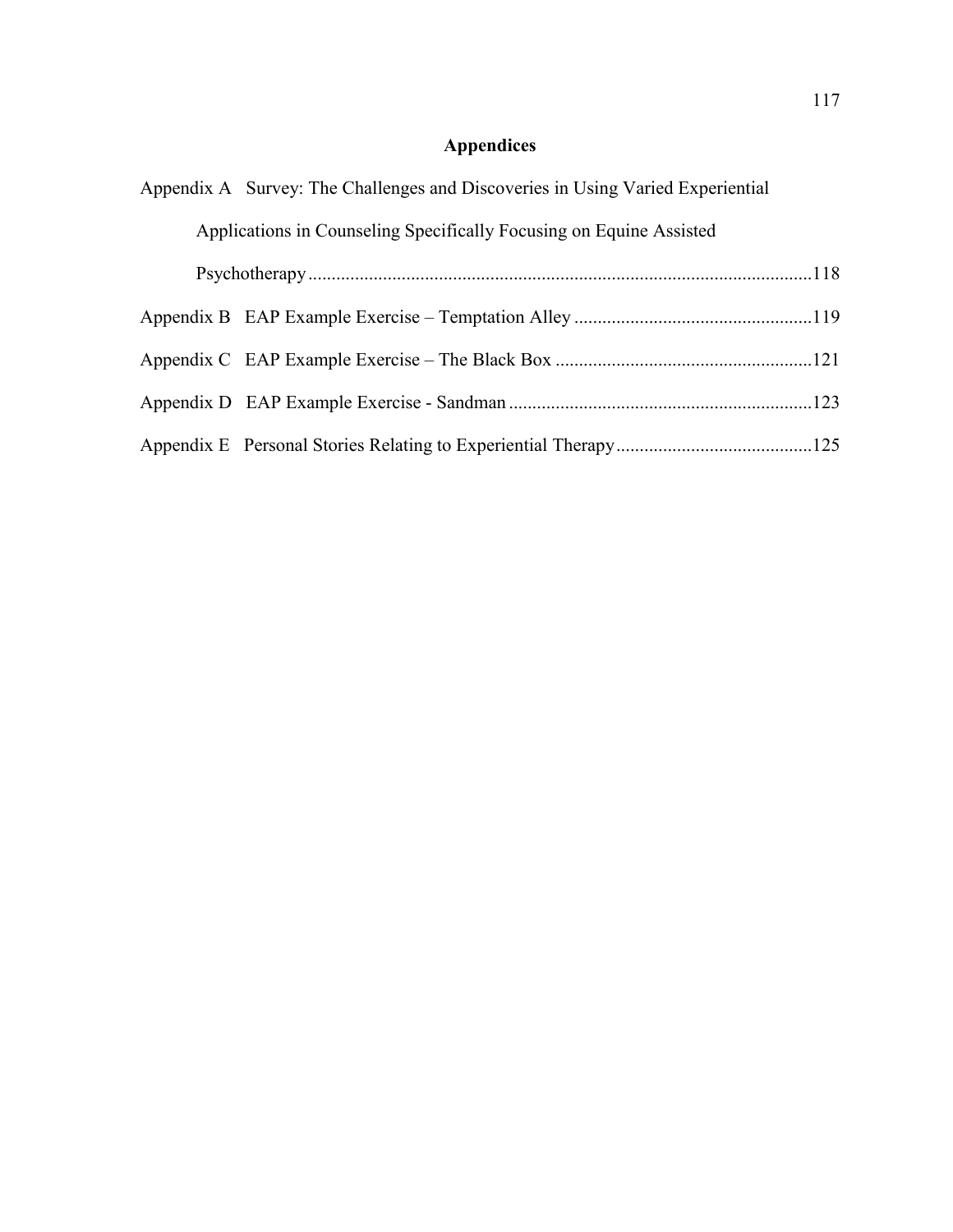# **Appendix A**

# <span id="page-128-0"></span>**Survey: The Challenges and Discoveries in Using Varied Experiential Applications in**

# **Counseling Specifically Focusing on Equine Assisted Psychotherapy**

| <b>Demographic Information:</b>                                                              |        | Number of years doing EAP |                                              |  |       |  |
|----------------------------------------------------------------------------------------------|--------|---------------------------|----------------------------------------------|--|-------|--|
| Gender: Male                                                                                 | Female |                           | Number of years as a professional counselor_ |  |       |  |
|                                                                                              |        |                           |                                              |  | $66+$ |  |
| Ethnicity: Caucasian/American Hispanic Asian/American<br>African/American Native Amer. Other |        |                           |                                              |  |       |  |

# **Professional Certifications: Professional Degrees:**

# **Survey Questions:**

- 1.) What percentage of your counseling is done with horses? How are the horses used? Please give three examples.
- 2.) What do you find to be your greatest challenge in doing EAP work?
- 3.) What do you find to be the most rewarding part of doing the EAP work?
- 4.) What are examples of positive feedback you receive from doing EAP work?
- 5.) What are some of your most profound discoveries in doing EAP?
- 6.) What other experiential approaches do you use at your program?
- 7.) Describe any significant changes in client's self-esteem through the use of EAP?

Your input has been greatly appreciated! Thank you for taking the time to fill out this survey. Please return in prepaid return envelope. My very best to you in your experiential and EAP endeavors.

Katrina Lujan, M.A., LPCC, Doctoral Candidate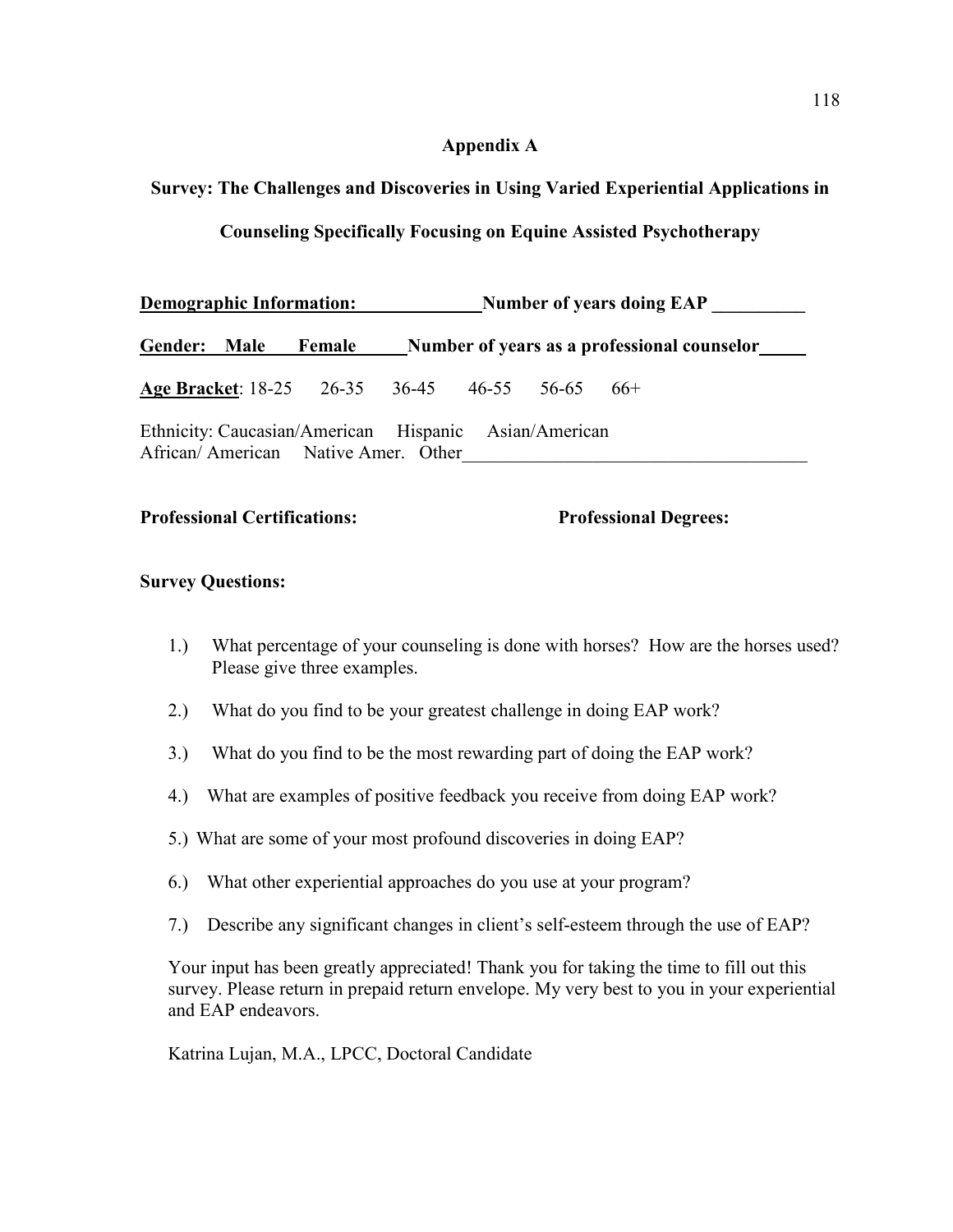#### **Appendix B**

#### **EAP Example Exercise – Temptation Alley**

<span id="page-129-0"></span>The following are taken directly from the EAGALA Level 1 training manual by Kersten and Thomas (2004). This begins the direct quoting of EAGALA Founders, Kersten and Thomas Equine Assisted Psychotherapy and Learning UNTraining Manual:

- Title: "Temptation Alley"
- Type: Couples, family or group.
- Purpose: Teamwork, communication, problem-solving, dealing with addictions (or a family member with addictions), overcoming challenges, roles and responsibilities. This can function as an assessment as well.
- Set Up: This activity takes some set up prior to the clients arriving. Build an alleyway in the arena and fill it with various obstacles (inside the alleyway and on the outside edges of the alleyway) and temptations (hay, grain, carrots, etc.). You will need one horse (preferably a gluttonous one), a halter and two lead ropes. Note: You can also have the couple/family or group help to build the obstacle course for variation. Then you have the participants label the various obstacles and temptations in the alleyway as various challenges in their lives.
- Two Person Activity: Have a lead rope attached to each side of the halter so that there are two lead ropes attached to the horse. Explain to participants that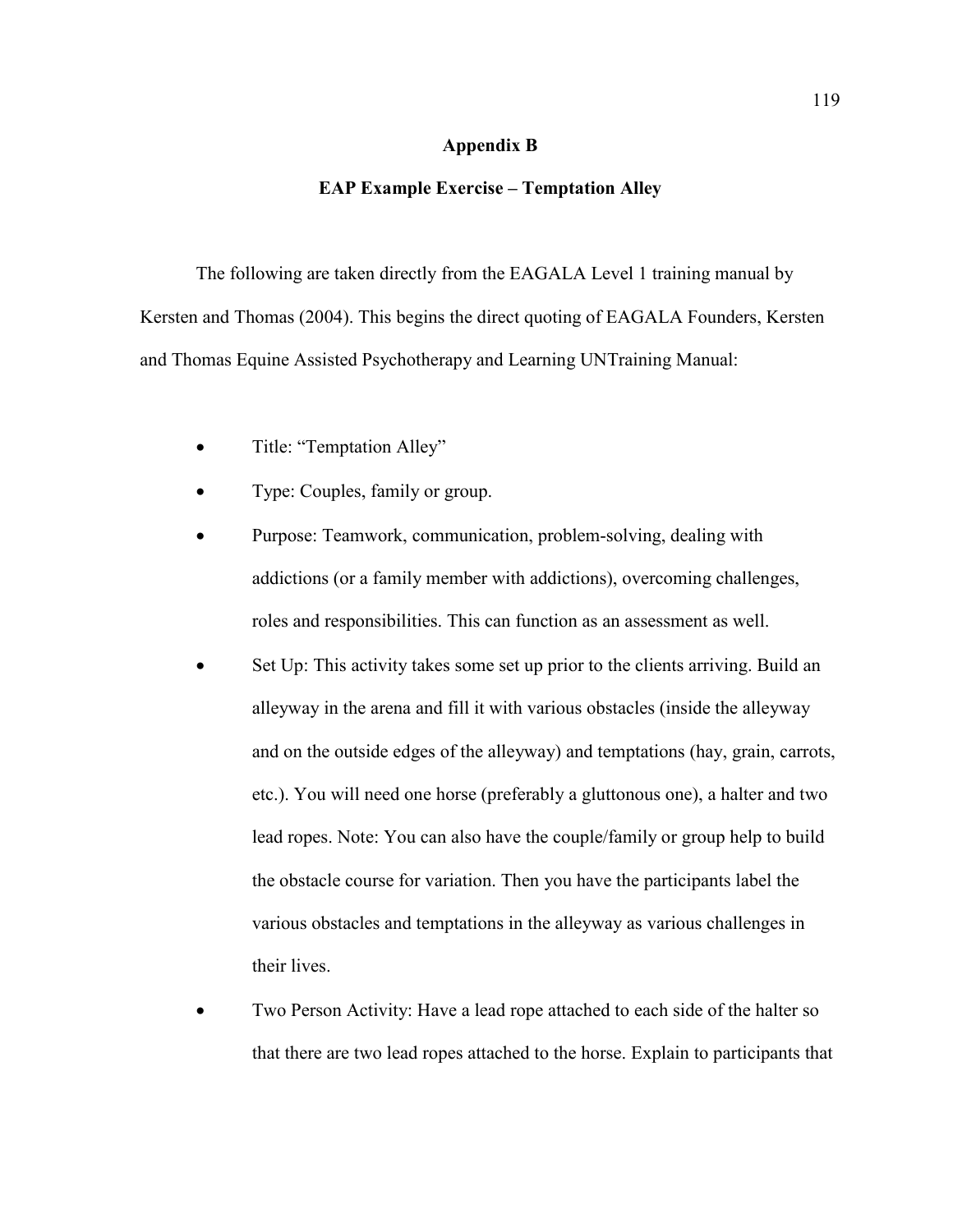their goal is to lead the horse through the alleyway with the following rules:

People pair into groups of two to do the exercise:

- 1. The horse cannot leave the alleyway
- 2. The horse cannot knock anything over
- 3. The horse cannot eat anything
- 4. The couple cannot go into the alleyway
- 5. The couple cannot knock anything over
- 6. The couple can only use one hand to hold onto their horse at a time, no double grabbing.

Before beginning the activity the couple is asked to decide on a consequence if any of the six violations listed above occurs, they stop and do the consequence, then move on. Some times it is mentioned how other people have chosen to start over. Additionally, one can invite the couple to walk through the alleyway to first make sure they understand the boundaries, if they would like or they can just get started.

Things to look for: How does the couple communicate? How does the horse respond/feel throughout the activity? What were the difficult moments and why? When did things go the smoothest and why? Where was there focus (physically/mentally) Where did they place themselves in relation to the horse? Could they see each other? Discuss how these temptations and obstacles tie into their real life experiences. This is all included in the processing.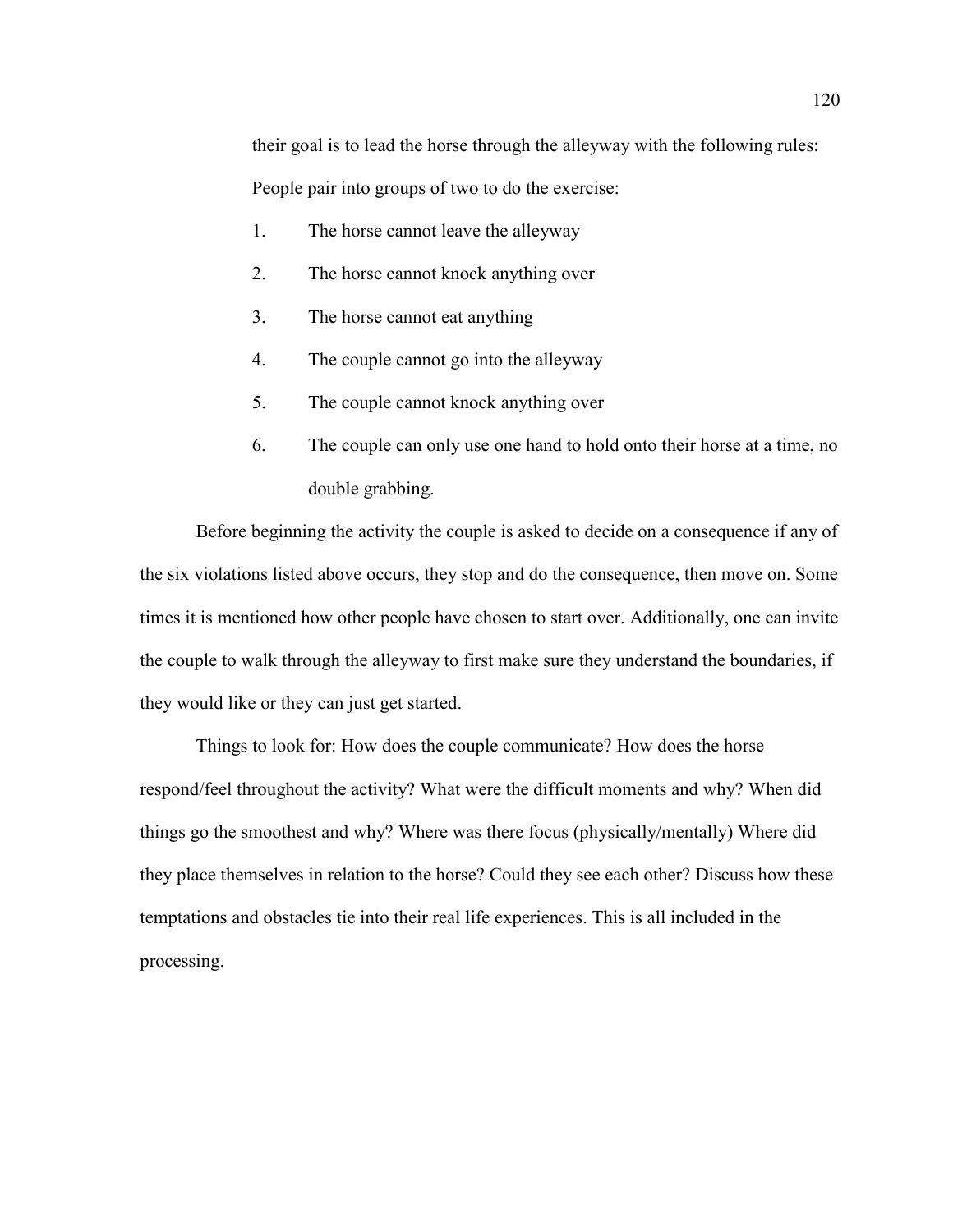#### **Appendix C**

#### **EAP Example Exercise – The Black Box**

- <span id="page-131-0"></span>• Title: "The Black Box"
- Type: Group/Family
- Purpose: Working together, roles, observation/non-verbal communication
- Set Up: This exercise is performed in the arena with 3 horses, 1 halter, 1 lead rope, 1 saddle blanket, and a bucket containing grooming supplies for the horses. The items are scattered about the arena. Each participant is told what their individual goal is, however each is told separately so that the other participants do not hear. Participants are told they cannot reveal their task to anyone in the group. (This is why it's called the Black Box). Tasks given can include: Demonstrating the awareness of safety issues is of keen concern in this exercise. Furthermore it emphasizes working on relationship goals within the group. Person one: Halter a horse Person two: Brush a horse Person Three: Put the saddle blanket on the horse Person Four: Lead the horse to a specific site in the arena. Person Five: Ground tie the horse. The ultimate goal is to have the horse ground tied in the exact site pointed out in the arena with a halter and it must be groomed, however they are not told that this is the ultimate goal.

Rules:

- 1. No talking
- 2. No leaving the community (arena)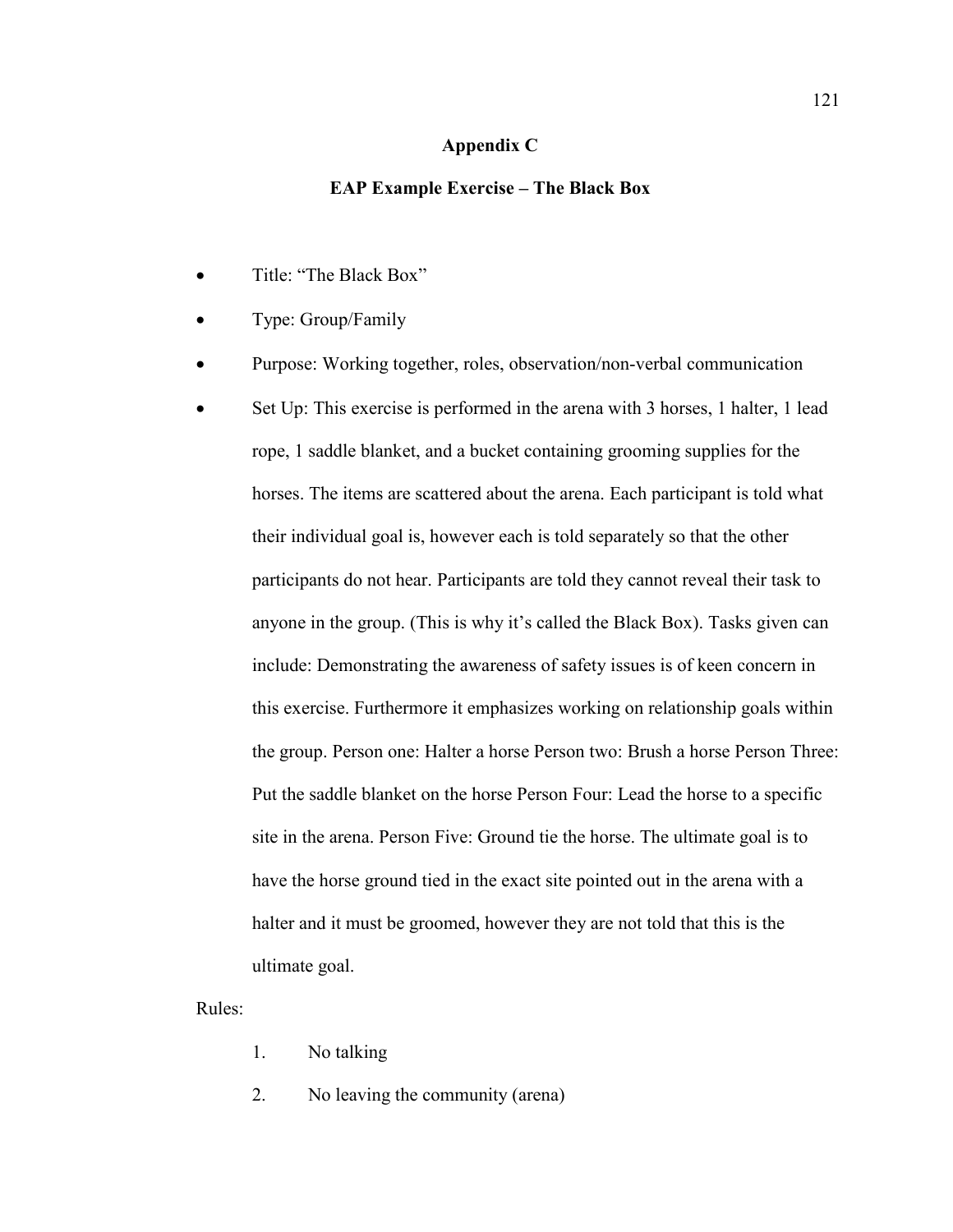Consequences: They create their own consequences before they begin the exercise in their group. Groups usually contain  $15 - 20$  people so they count off in groups of five. Consequences: Examples are running laps around the arena, cleaning up the horse manure scattered in the arena. They can get very creative if they want and one can end up with a very tidy arena at times.

Things to look for and discuss with the participants: Watch the participants' initial reaction to the challenge. Does the group begin immediately to work on its own assignments, or do they look around and non-verbally attempt to work with the group? Does the group remain focused, motivated, and energetic? Do the individuals appear frustrated? What happens in a family or group when the end goal is not known or discussed and everyone operates with only knowledge of their job? How did each participant respond and experience the activity? Did they ever feel frustrated? Overwhelmed? Can they relate this to a particular aspect of their own lives? What happened when one individual was unsure how to accomplish their individual task? Was the group supportive, compassionate or irritated? How did they respond to the horses and how did the horses respond to them? How did the participants interact with one another as it was non-verbal? Did they notice anything that might help them perform, relate to, or understand their own situation? The clinicians always follow up with group process and discussion to help people learn.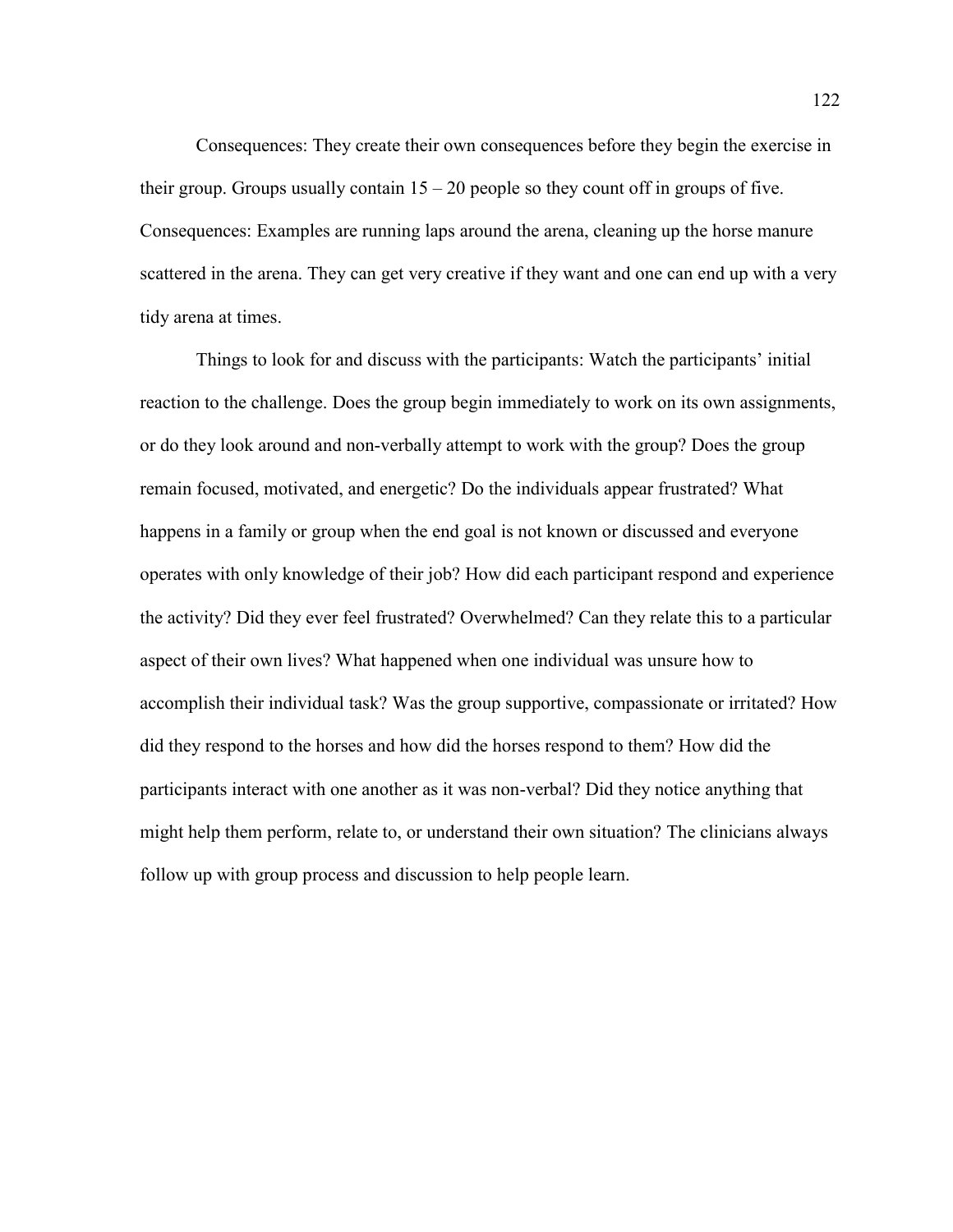### **Appendix D**

#### **EAP Example Exercise - Sandman**

<span id="page-133-0"></span>This experiential activities that follow are examples and involves leader responsibilities and encourages individual reflection to help the client process his/her reactions. Title: "Sandman"

- Type: Individual, Group
- Purpose: Help client identify metaphor, utilize resources/help when problems are overwhelming and the client tends to try to handle it him/herself (i.e. focusing on willpower instead of using resources to help). Good for defiant or non-participatory clients.
- Set-Up: A 20 to 24 foot human stick figure is built in an arena with six buckets of sweet feed placed at the hands, feet and stomach. The buckets are to represent the vulnerable areas of the client; the stick figure represents the client and the actual client represents their own willpower, determination, etc. At least three horses are introduced to the arena, and the client is asked to name a problem in their life that each horse represents, such as spouses, judges, drugs/alcohol, food, bosses, friends, finances, etc. The client (willpower) is asked to keep the horses (problems) away from their vulnerable areas. No other rules are initially given.

Things to look for and discuss: The client comes up with creative ways of protecting his/her vulnerable areas moving buckets to one spot or another on the stick figure. If so, the bar can be raised by adding more rules, or make it a rule to not be able to move the food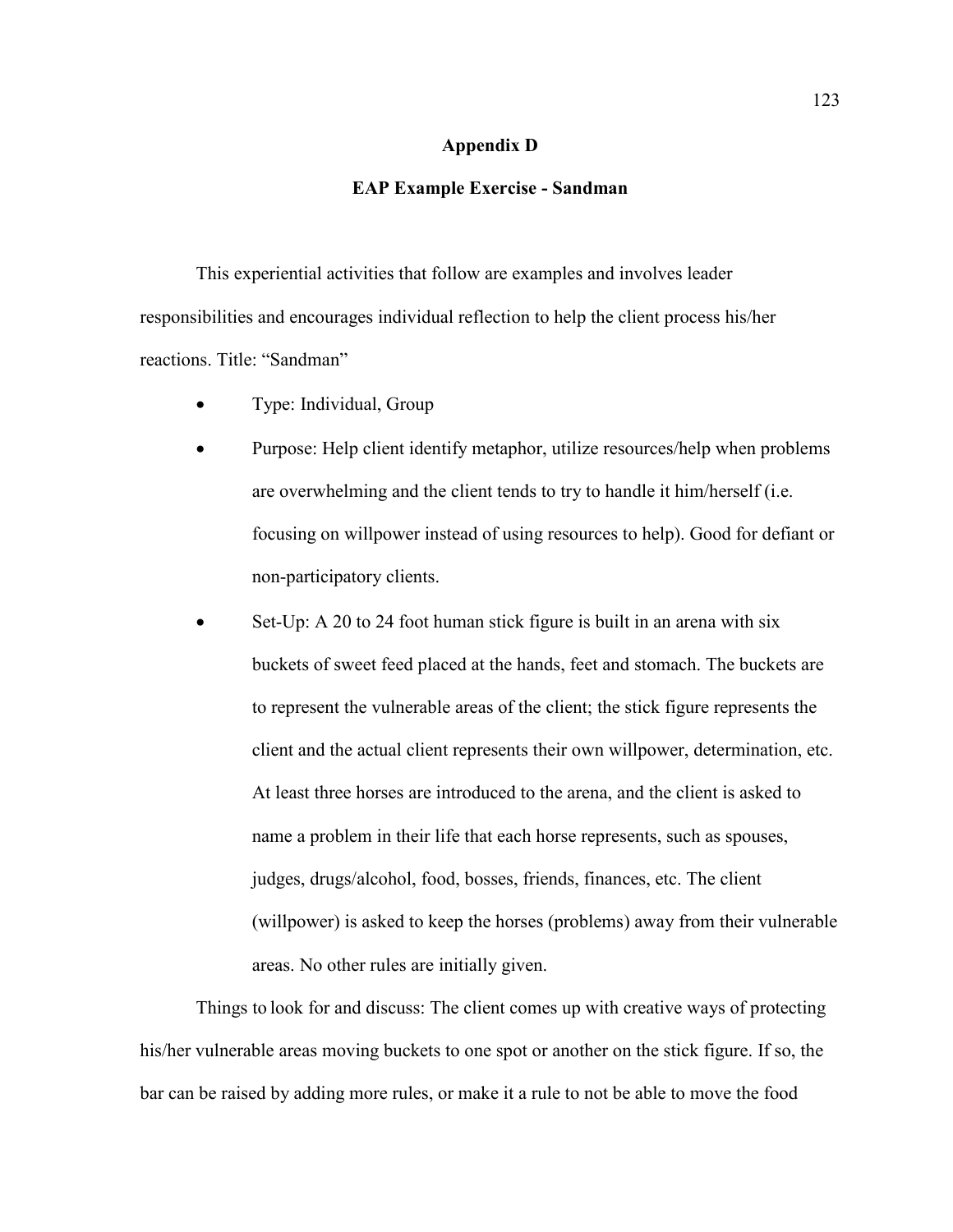during the exercise (vulnerable areas), which was one of the initial rules. Does the client keep the horses away at his/her own expense, ex. exhaustion, or putting him/herself in danger? Does the client easily give up to the horses, or start out strong only to become less energetic? Does the client ask for outside help? How did the client feel during the exercise?

- 1. Did the client notice one particular horse (problem) that was more difficult to keep away from the vulnerable areas? Did this correlate with their own experience?
- 2. Could the client relate what was happening to the way they tend to handle problems in his/her life?
- 3. Was there a benefit in asking for help? Who could the helpers represent in the client's life, ex. therapists, attorneys, doctors, recovery group, sponsor, etc.

This ends the direct quoting of Kersten and Thomas's training manual (2004).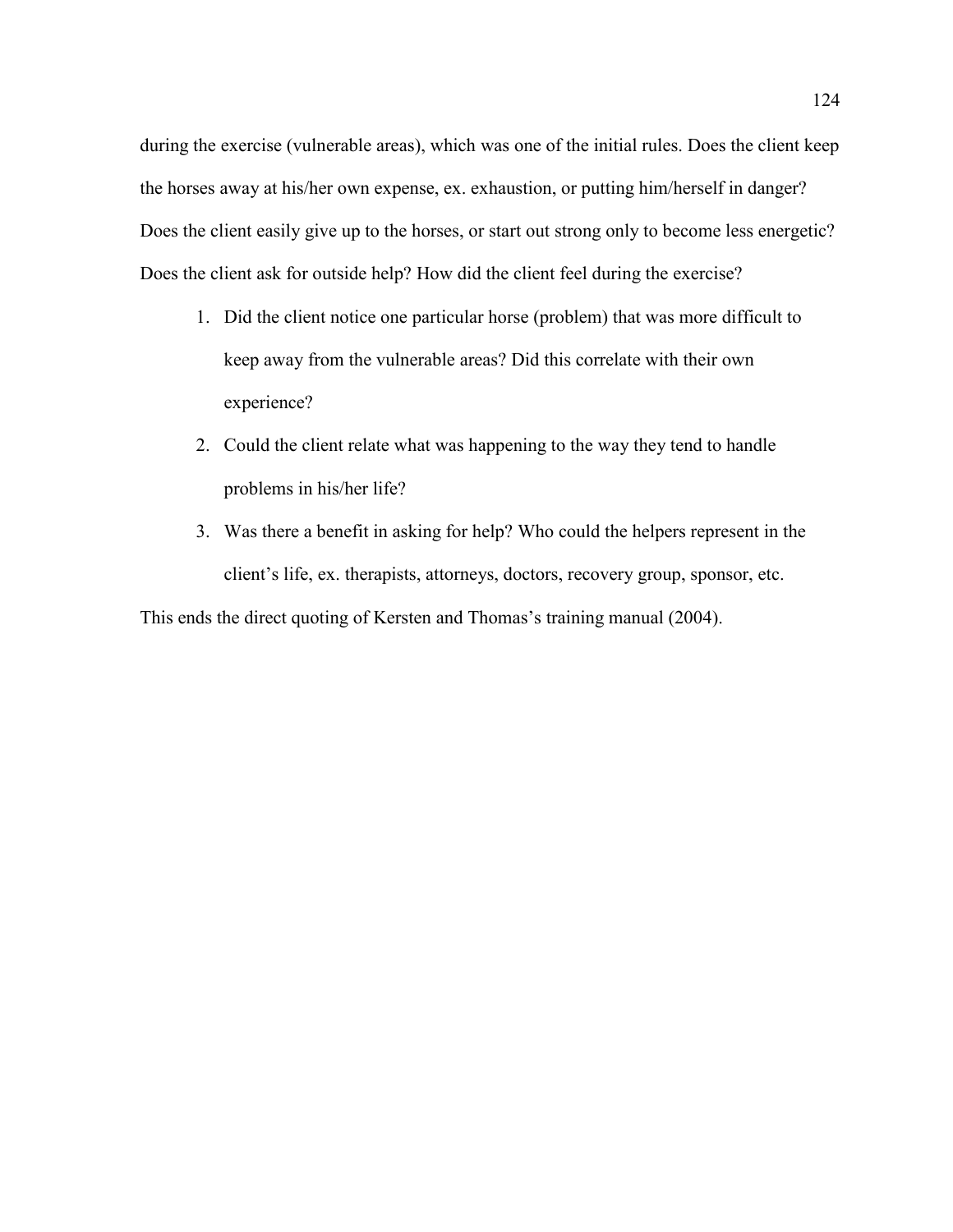#### **Appendix E**

#### **Personal Stories Relating to Experiential Therapy**

#### <span id="page-135-0"></span>Art Therapy

I experienced an empowering break-through with a 62-year-old man in an art therapy session I facilitated one day. Up to this point, he was never able to address the loss of his son. The guilt of not being by his son's side when his grown son was killed in an unexpected accident was too much for him to bear. The client had not been able to verbally express the fact that he was not able to enter into his son's bedroom, which had remained untouched since the accident three years earlier. His instructions were to draw his deepest fear. Through drawing, he was able to express his overwhelming grief by using symbols to represent his helplessness to accept the accident by utilizing a solid black door to represent his son's bedroom. After this exercise, he was able to return to his home, enter into his son's bedroom and reflect. Upon his return the next week, he immediately returned to his art therapy project and expressed a great deal of healing. The client was able to draw his intentions, which were to return to the bedroom and donate his son's belongings to a needy family. He expressed his excitement to proceed with art therapy in his next session. Play Therapy

One of the funniest activities in play therapy is also one of the simplest approaches for children to express repressed emotions or stories of trauma and abuse. I have created felt boards with every imaginable figure, toys, landscapes, items from nature, home, school, etc. The child plays with the felt board and tells his/her story on the board. I have discovered some of the most profound secrets from what the felt board reveals.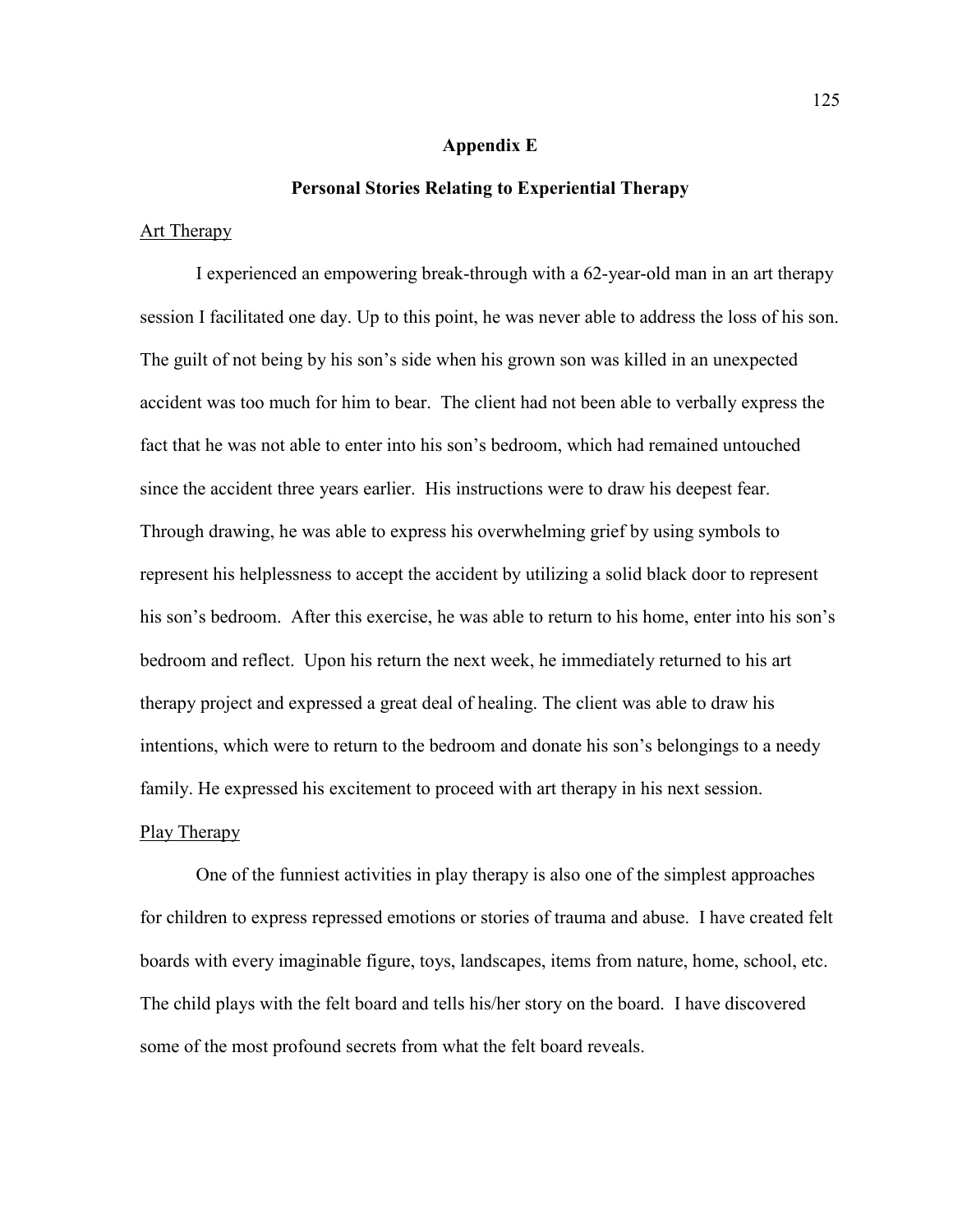In another example of play therapy, I was working out in the arena with a group of 15 adults during an EAP session. I directed them to play Hide-n-Go-Seek, and it was a pure joy to hear adults yell out, with a big smile on their faces, "Ollie, Ollie Oxen, free, free, free." On many days I've repeatedly heard adults hollering with excitement, "I'm playing and I haven't played in years."

#### Adventure Therapy

On one particular occasion, I took a closed-up adult client out on a hike. The young man could not believe that being out in nature and coming upon a few simple previously set obstacles could assist him in facing his fears. The trauma, however, was uncovered within the first fifteen minutes of our session as we embarked upon the challenging hike through a thick, wooded area. One of the obstacles on the hike was to cross a rock bridge across a riverbed. The situation suddenly became very challenging to the client. To him, the small rocks, which were purposely laid out to help him walk safely, felt like unstable, threatening boulders in which he identified memories of his early childhood. "I just can't see how I can possibly get over this obstacle," he exclaimed in a bewildered tone. The wind picked-up, and he identified experiencing fear; additionally, he associated being in the wild with both trauma and abuse from early childhood. This particular client consistently returned for months of sessions in which he positively progressed each session in both his adventure and his ability to recall and deeply express repressed emotions. Much to his amazement, his performance exceeded his own personal expectations.

In another example, adventure therapy (which in this case included rock climbing and hiking) guided an extremely traumatized adolescent boy, who had suffered abuse of every kind imaginable by the age of three, through a complex series of self-discovery. During the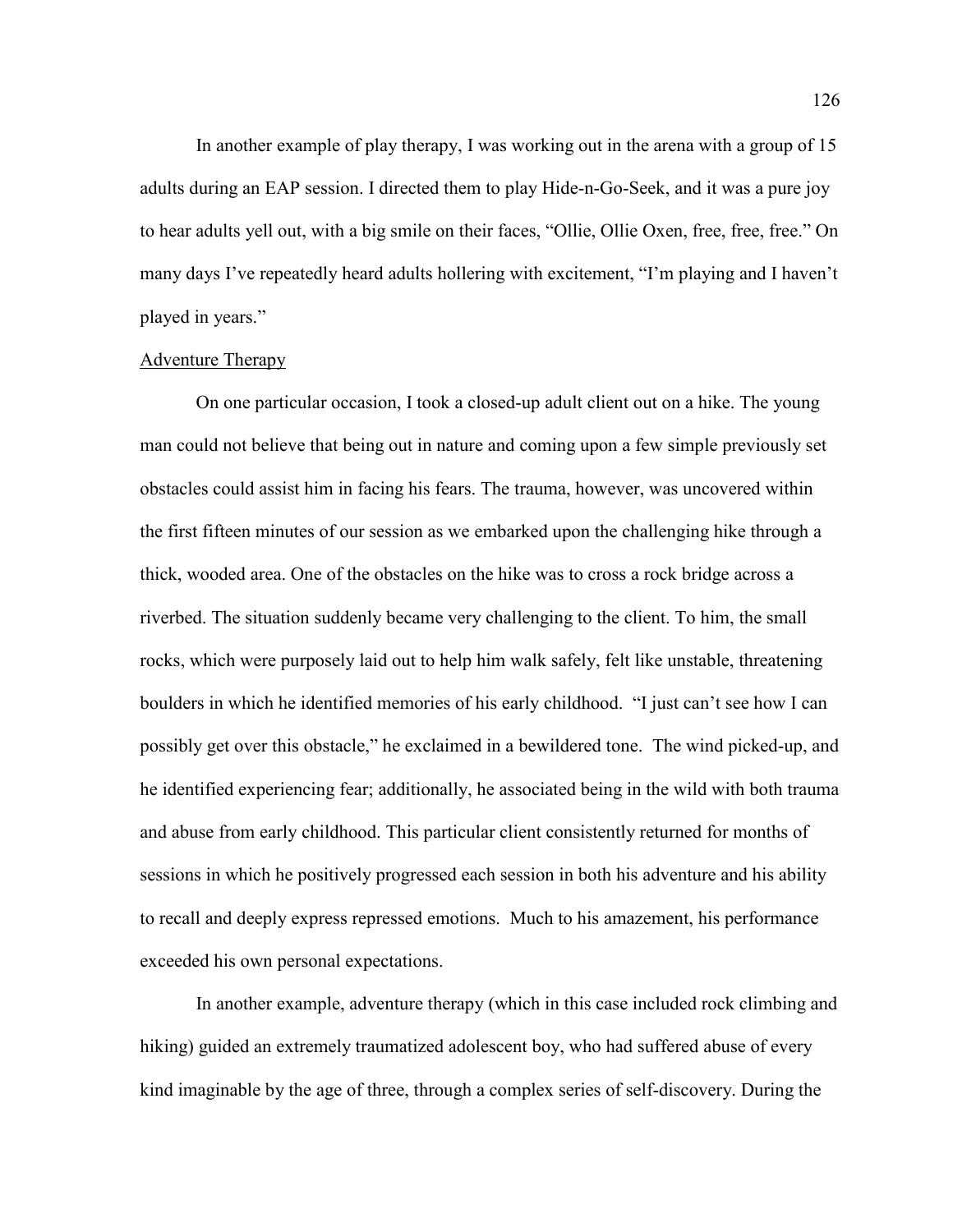hours he spent rock climbing, he made a clear decision that as he discovered shining quartz rocks on his path they would symbolize cleansing from each horrific memory he carried. As he picked-up the quartz rocks, he licked the dirt off of them and made them even shinier before he would put them into his pockets. Despite years of previous counseling, the boy opened up for the first time and talked about his abuse with me. He also mentioned that he was finding dark, dirty little pebbles, which represented memories of his abuse. When he found these pebbles, he would throw them as far away as he could while filling his pockets with white quartz. He was able to verbally explain how the dark and dirty little rocks symbolized his horrible memories of abuse and how he was feeling his pockets full of the crystal-like rocks that he saw as a symbol for healing himself.

About seven years ago I had the opportunity to experience another kind of adventure therapy. I was invited to participate and observe a 3-day workshop in the jungles of Costa Rica on an isolated island on the Pacific Coast. The primary activities for the 36 participating adults who ranged in age from 18-63 were rock climbing, aerial zip gliding and rope courses. Due to my own limited physical capacity I was unable to participate fully in all of the exercises, but I gained a lot from observing. I assisted one of the leaders of the workshop and helped him to keep notes of the sessions. We came together at the end of the fourth day around a campfire, and I discovered fear to be the primary emotion at the beginning of each new activity. Accordingly each participant came to the fire circle and exclaimed that out of the fear came an increased sense of empowerment. Each member discussed how the increased self-esteem tied in with each individual component of their life, where it had been lacking before the workshop. Each group member felt they had learned a great deal from this experiential adventure therapy based workshop. Three reoccurring emotions that I heard from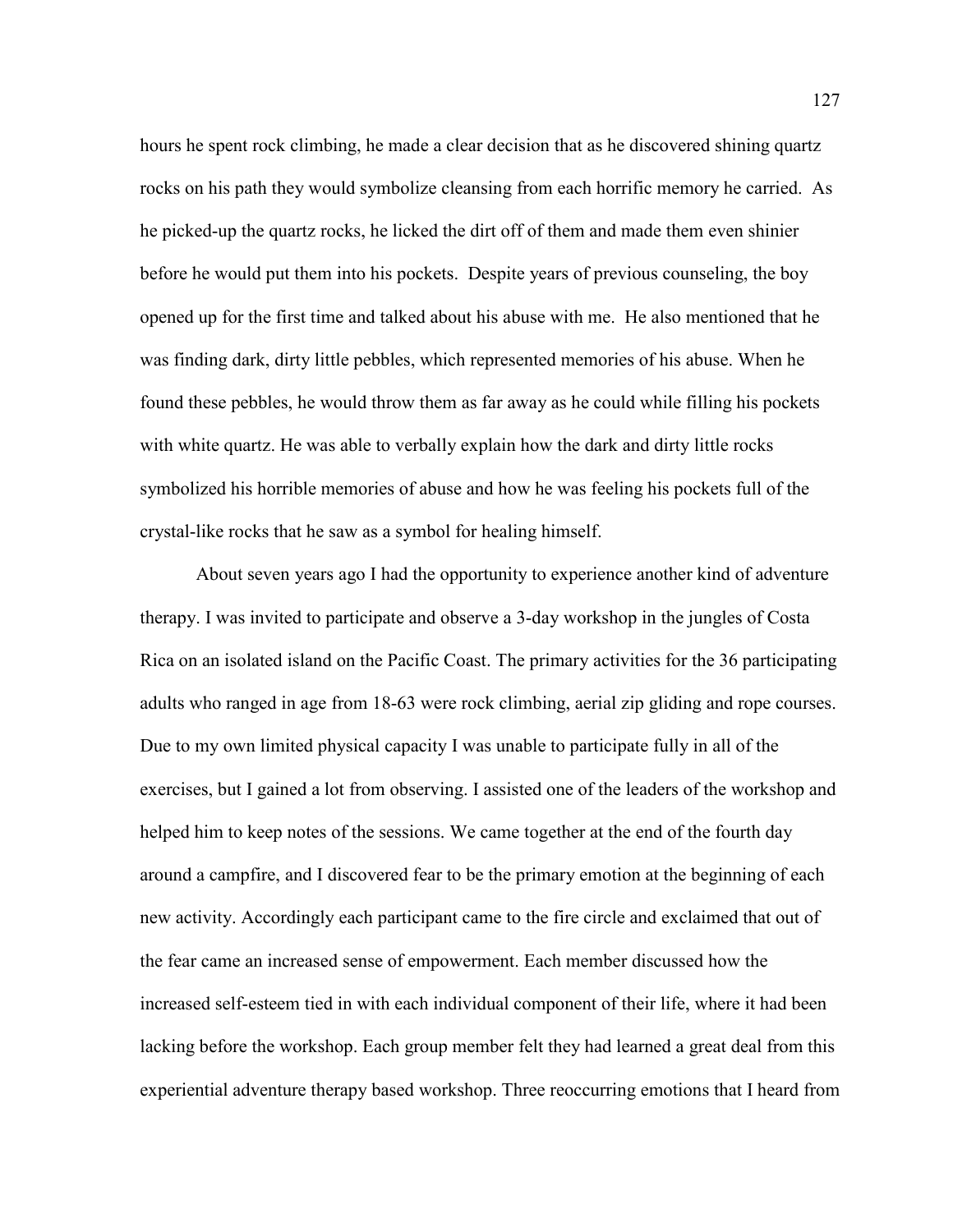the participants were fear in the beginning, freedom in the middle of the workshop and pride as it came to an end.

#### Equine Assisted Psychotherapy

One summer evening I was facilitating an EAP group which consisted of 22 clients, with an equal number of females and males. We were proceeding working with the sandman exercise which is often a very powerful and can be an emotion provoking exercise. After the first half of the group had completed their turn at identifying their vulnerable areas that they had associated with different parts of their body, where they carry their stress and worries associated with the problems they had already identified to the group there was a shift. Suddenly one male proceeded to take his turn and he became overwhelmed with emotions and began sobbing and the group supported him and then the next person took their turn. That person became even more emotional and sobbed and opened up about very deep issues that the client revealed, sharing that they had never talked about those specific issues with anyone before. As the last eight clients took their turns at this exercise they continued to be exceptionally open and disclosing very personal issues and openly crying. It was as if after the first person really opened up the group followed and each person seemed to be more open than the previous person. It was very interesting as it was like a domino effect in the way the exercise opened the client's up and helped them to release many pent up emotions. I will never forget that particular group and the power of using the horses. As the final few clients took their turns at this exercise they continued to be exceptionally open and disclosing very personal issues and openly crying. It was as if after the first person really opened up the group followed and each person seemed to be more open than the previous person. It was very interesting as it was like a domino effect in the way the exercise opened the client's up